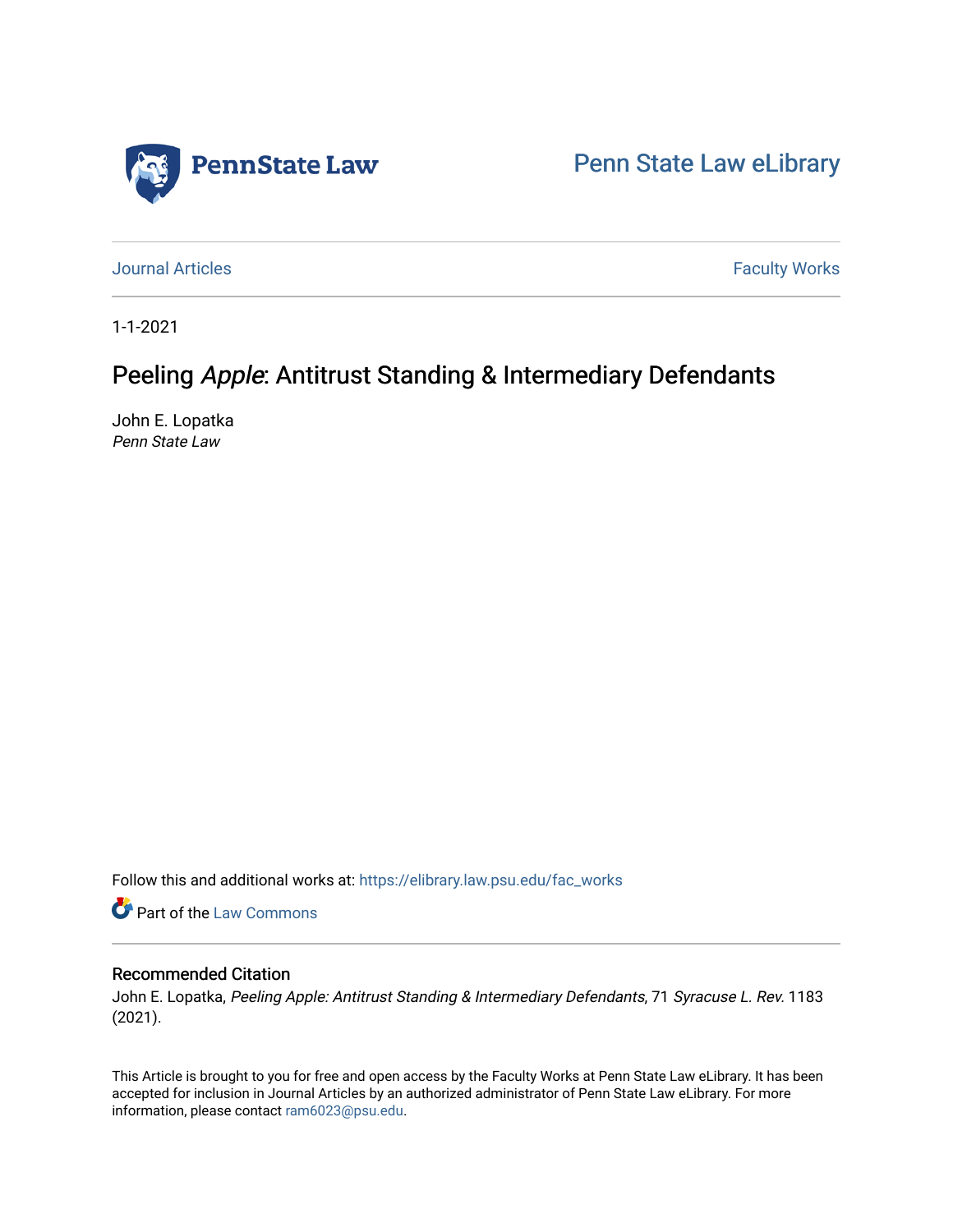## **PEELING** *APPLE***: ANTITRUST STANDING & INTERMEDIARY DEFENDANTS**

## **John E. Lopatka**†

#### TABLE OF CONTENTS

| THE LAW OF PRIVATE ANTITRUST STANDING & DAMAGES1192<br>$\mathbf{I}$ . |  |
|-----------------------------------------------------------------------|--|
|                                                                       |  |
|                                                                       |  |
| APPLE INC. V. PEPPER & PLATFORM CASES  1212<br>$\Pi$ .                |  |
| III.                                                                  |  |
| INTERMEDIARIES & PRIVATE ANTITRUST STANDING 1223<br>IV.               |  |
|                                                                       |  |
| B. Economic Effects in More Complicated Markets 1231                  |  |
| ANTITRUST STANDING, AD VALOREM CHARGES, & APPLE  1238<br>$V_{\cdot}$  |  |
| VI.                                                                   |  |
|                                                                       |  |
|                                                                       |  |
|                                                                       |  |

### **ABSTRACT**

When market intermediaries unlawfully acquire market power, vertically related market participants may sue under the antitrust laws to recover damages. Their ability to recover depends upon an intricate set of doctrines that define private standing, including the indirect-purchaser rules set down by the Supreme Court most notably in *Illinois Brick*. In *Apple Inc. v. Pepper*, the Court decided the application of the indirectpurchaser rules to a particular kind of intermediary, a platform in a twosided market. The article explores private antitrust standing doctrines as they apply to market intermediaries, using *Apple* to frame the exposition. The Court there held that iPhone owners are not barred by *Illinois Brick* from recovering damages from Apple for monopolizing the distribution of iPhone apps. The article argues that the Court may have reached the right result, but not for the right reason. The dissent and Apple reached

<sup>†</sup> A. Robert Noll Distinguished Professor of Law, Penn State Law, the Pennsylvania State University, University Park. I am especially grateful to Roger Blair for hours of discussion exploring the issues addressed in this article and for his comments on an earlier draft. All errors are mine.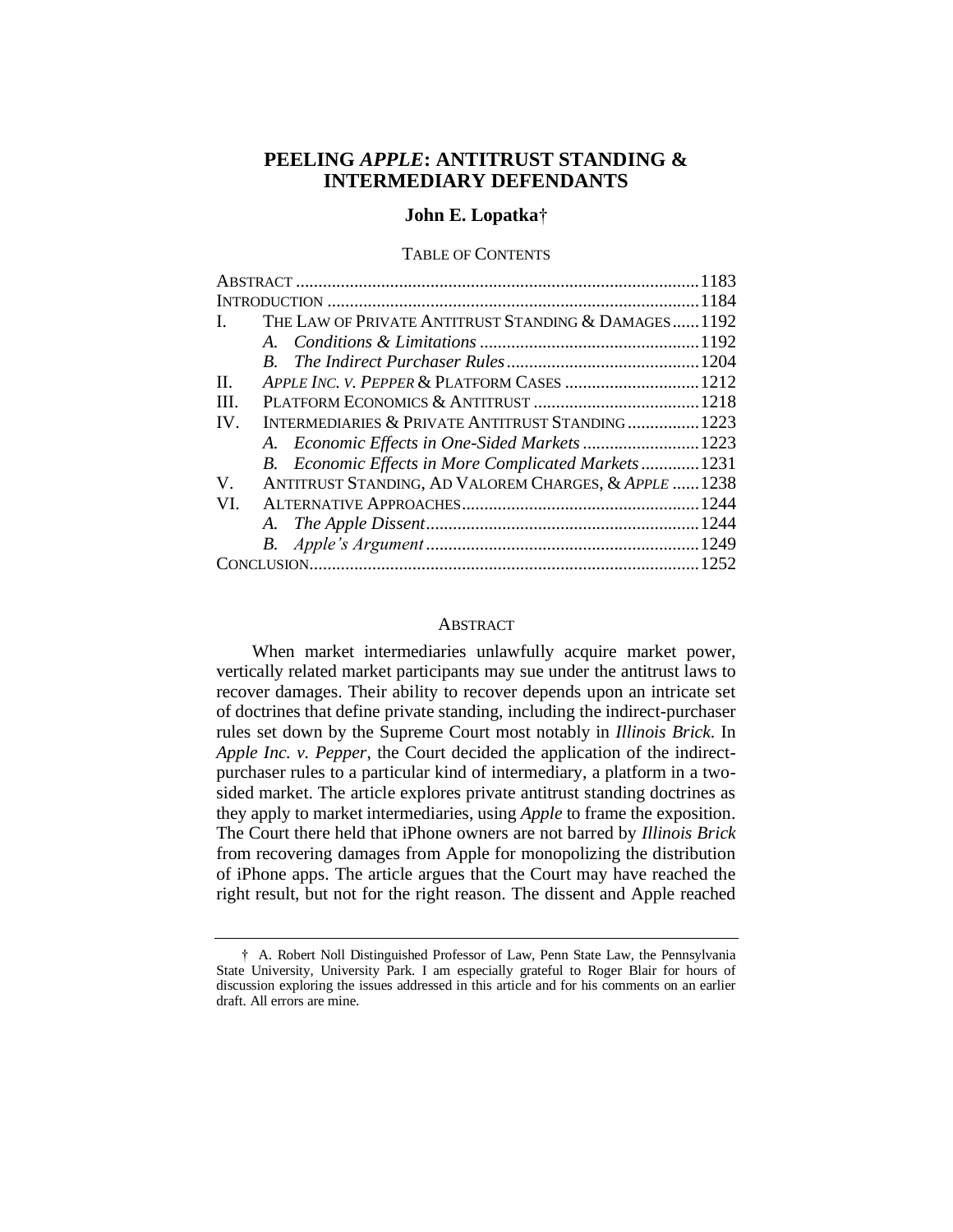the wrong result, or at least did not offer the right reason. Apple imposed an ad valorem charge for using its platform in a two-sided transaction market, and in these circumstances, whether iPhone users had a right to sue for damages depends on whether the marginal costs of distribution were positive, a condition that was not addressed.

#### **INTRODUCTION**

Private parties may obtain damages for antitrust violations, but this right is cabined by an intricate and overlapping set of doctrines. Section 4 of the Clayton Act provides that "any person who shall be injured in his business or property by reason of anything forbidden in the antitrust laws may sue therefor . . . and shall recover threefold the damages by him sustained  $\dots$ <sup>1</sup>. The statute on its face imposes several analytically distinct conditions on antitrust damage recoveries. The plaintiff must be a "person." The person must suffer an injury in fact, or a loss. That injury must be to the person's "business or property." The injury must be caused by an antitrust violation, for it must be sustained "by reason of" the violation. Finally, the damages to which the plaintiff is entitled must correspond to his or her injury.<sup>2</sup> Damages are an estimate of the cognizable loss suffered by the plaintiff, and before trebling, they are a measure of compensation. They approximate the difference between the plaintiff's actual economic condition and the condition the plaintiff would have occupied but for the violation.

The courts have added to this list of manifest conditions two requirements. First, the plaintiff's injury must be "antitrust injury," which is an injury of the kind the antitrust laws were intended to prevent. The antitrust laws were designed to protect the social benefits of competition.<sup>3</sup>

<sup>1.</sup> 15 U.S.C. § 15(a) (2021).

<sup>2.</sup> The implication of the statute is that the violation must be causally connected to the amount of damages recovered. *See* Zenith Radio Corp. v. Hazeltine Research, Inc., 395 U.S. 100, 125 (1969) (referring to "the necessary causal relation between" an antitrust violation and the claimed damages) (citing Cont'l Ore Co. v. Union Carbide & Carbon Corp., 370 U.S. 690, 696–01 (1962)); Story Parchment Co. v. Paterson Parchment Paper Co., 282 U.S. 555, 563 (1931) (quoting Taylor v. Bradley, 4 Abb. Ct. App. 363, 367 (N.Y. 1868)) (recognizing that an antitrust plaintiff may recover a reasonable approximation of the "damages resulting necessarily and immediately and directly from the breach" of the legal mandate); Eastman Kodak Co. v. So. Photo Materials Co., 273 U.S. 359, 379 (1927) (recognizing that damages are an estimate of "the probable loss" caused by an antitrust violation).

<sup>3.</sup> *See* United States v. Trenton Potteries Co., 273 U.S. 392, 397 (1927) ("[T]he public interest is best protected from the evils of monopoly and price control by the maintenance of competition.") (citing United States v. Trans-Missouri Freight Ass'n, 166 U.S. 290 (1897)); Charles A. Ramsay Co. v. Associated Bill Posters, 260 U.S. 501, 512 (1923) ("The fundamental purpose of the Sherman Act was to . . . protect the public against evils commonly incident to destruction of competition . . . ."); Standard Oil Co. v. United States, 221 U.S. 1,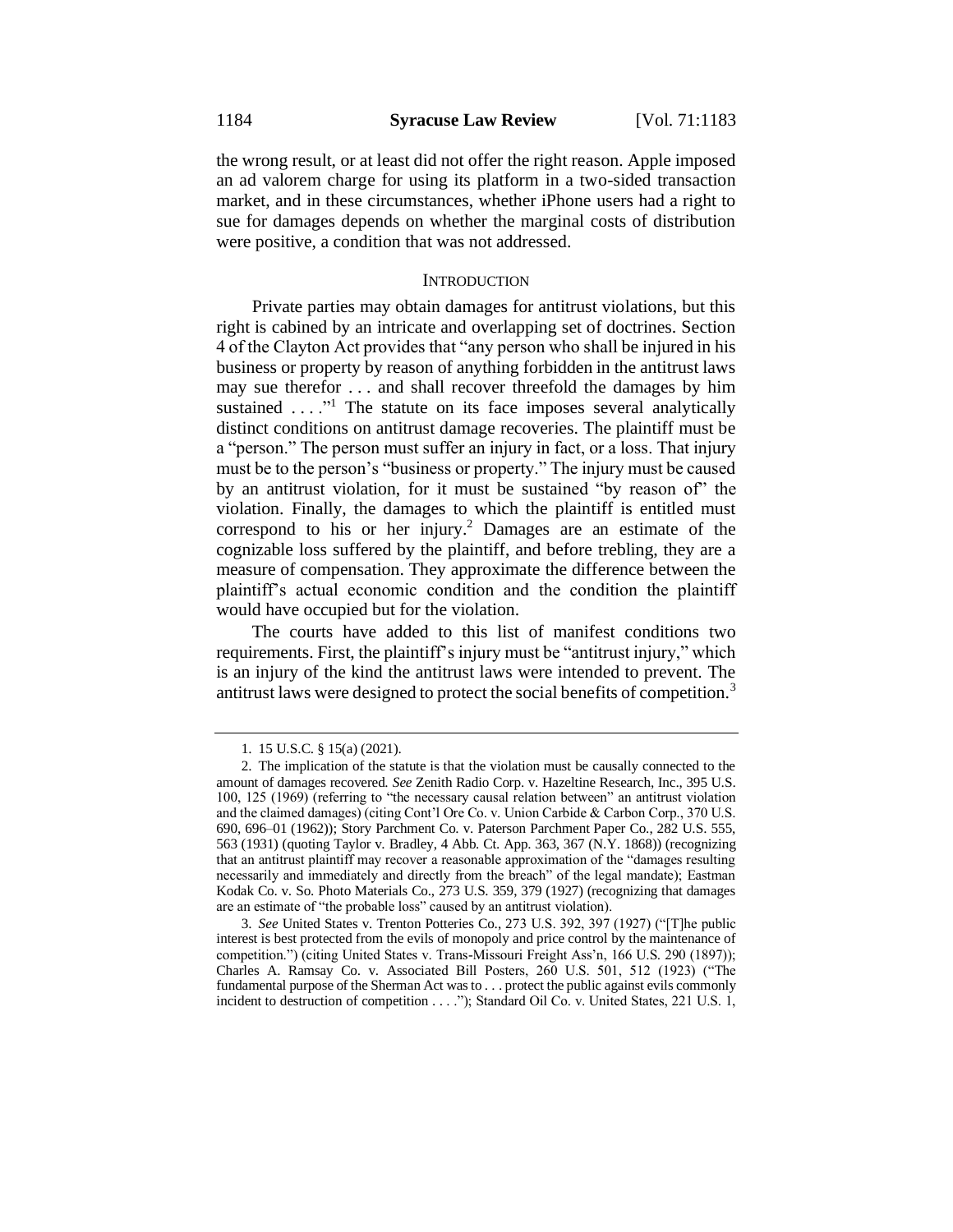Section 4, therefore, recognizes the right to be compensated for injuries that result from an illegal restraint on competition. Thus, to qualify for compensation, an injury must be "of the type the antitrust laws were intended to prevent and that flows from that which makes defendants' acts unlawful."<sup>4</sup> Antitrust injuries are those losses a restraint on competition are "likely to cause."<sup>5</sup> Second, a private plaintiff must have antitrust standing.<sup>6</sup> Broadly understood, the antitrust standing doctrine eliminates from the universe of compensable injuries those harms that are somehow remote from the antitrust violation.<sup>7</sup> The claims would satisfy all other explicit and implicit requirements for compensation, including notably the antitrust injury requirement, but are nevertheless excluded. Consequently, some persons suffering antitrust injuries because of an

6. *See* Associated Gen. Contractors v. Cal. State Council of Carpenters, 459 U.S. 519, 535 (1983) (holding that not all persons who satisfy the requirements of § 4 of the Clayton Act are entitled to recover damages). Some courts treat antitrust injury as a component of antitrust standing. *See* 11 JOSEPH P. BAUER, KINTNER FEDERAL ANTITRUST LAW § 78.1 n.14 (Supp. 2019). For clarity, we prefer treating the requirements as separate. However characterized, antitrust injury is a necessary but not a sufficient condition for a private plaintiff's right to sue for antitrust violations. *See*, *e.g.*, Cargill, Inc. v. Monfort of Colo., Inc., 479 U.S. 104, 110 n.5 (1986) ("A showing of antitrust injury is necessary, but not always sufficient, to establish standing under § 4 . . ."); Phila. Taxi Ass'n v. Uber Techs., Inc., 886 F.3d 332, 343 (3d Cir. 2018) (noting that "antitrust injury is 'a necessary but insufficient condition' for antitrust standing") (quoting Barton & Pittinos v. Smithkline Beecham Corp., 118 F.3d 178, 182 (3d Cir. 1997)).

7. *See* Lexmark Int'l, Inc. v. Static Control Components, Inc., 572 U.S. 118, 133 (2014) (quoting Holmes v. Sec. Inv'r Prot. Corp., 503 U.S. 258, 268–69 (1992)) (observing that the proximate cause requirement, which applies to the Clayton Act, "generally bars suits for alleged harm that is 'too remote' from the defendant's unlawful conduct"); Balaklaw v. Lovell, 14 F.3d 793, 798 n.9 (2d Cir. 1994) (citing Todorov v. DCH Healthcare Auth., 921 F.2d 1438, 1449 (11th Cir. 1991)) (noting that factors other than antitrust injury affecting a private antitrust plaintiff's right to sue for damages relate largely "to the directness and identifiability of the plaintiff's injury" and determine whether the plaintiff is "an efficient enforcer of the antitrust laws"); Daniel v. Am. Bd. of Emergency Med., 428 F.3d 408, 443 (2d Cir. 2005) (endorsing *Balaklaw*). The causation requirement that is explicit in § 4 could be understood as corresponding roughly to the concept of factual cause in tort law, and the directness requirement that is part of antitrust standing might then correspond to what tort law traditionally has treated as proximate cause. But an alternative interpretation of the statutory requirement is that it embraces both factual and proximate cause. *See Lexmark*, 572 U.S. at 126 (emphasizing that § 4 imposes a proximate cause requirement). As so understood, antitrust standing doctrine does not impose any causation requirement separate from the requirement contained in § 4.

<sup>58 (1911) (&</sup>quot;[T]he dread of enhancement of prices and of other wrongs . . . led . . . to the prohibition or treating as illegal all contracts or acts which were unreasonably restrictive of competitive conditions . . . ."); Reiter v. Sonotone Corp., 442 U.S. 330, 343 (1979) ("Congress designed the Sherman Act as a 'consumer welfare prescription.'") (quoting ROBERT H. BORK, THE ANTITRUST PARADOX 66 (1978)).

<sup>4.</sup> Brunswick Corp. v. Pueblo Bowl-O-Mat, Inc., 429 U.S. 477, 489 (1977).

<sup>5.</sup> *Id.* (quoting *Zenith Radio Corp*., 395 U.S. at 125).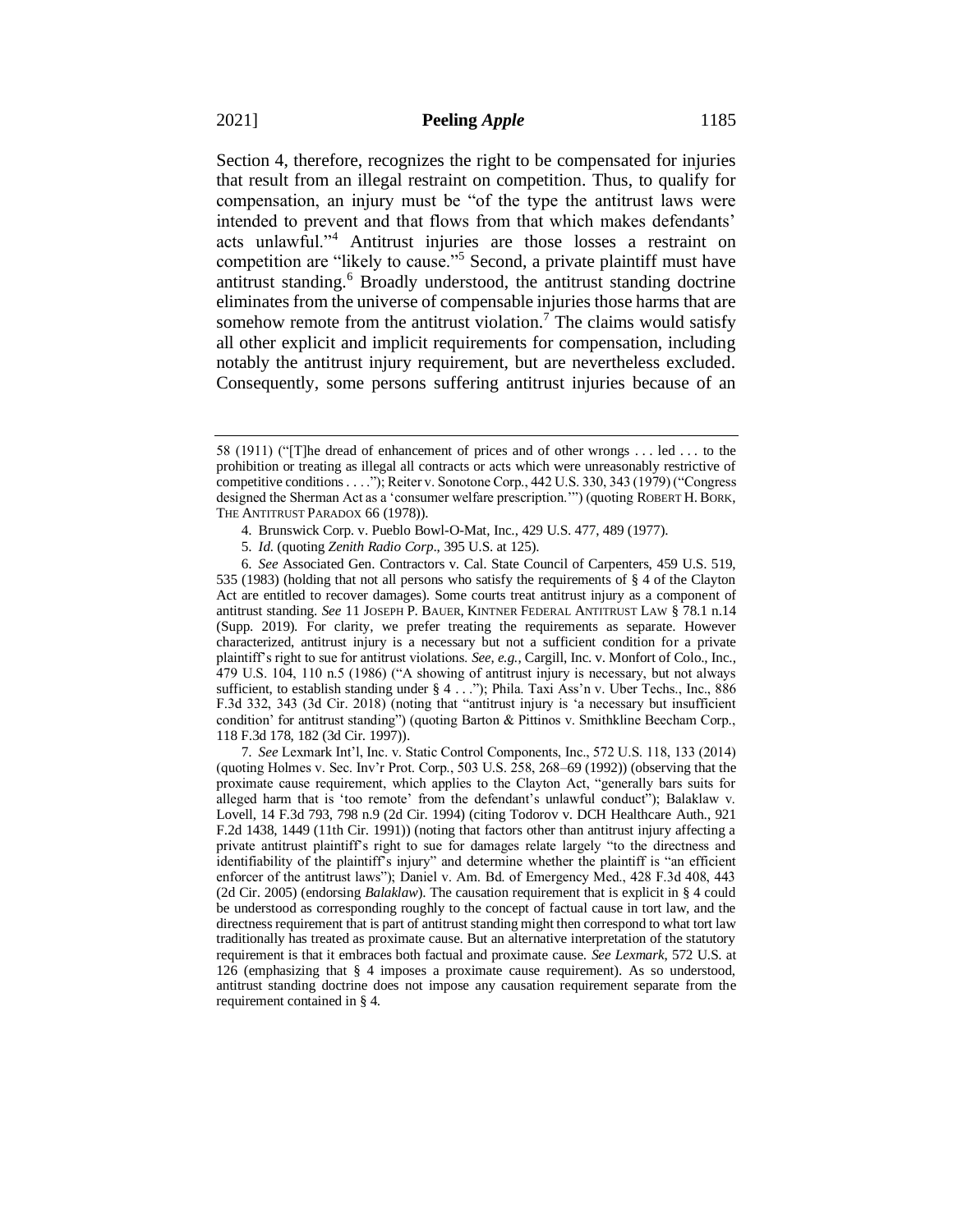antitrust violation are not entitled to recover damages for want of antitrust standing.

The most important application of the antitrust standing doctrine is the indirect purchaser, or *Illinois Brick*, 8 rule. In a simple case, when a firm or firms violate the antitrust laws and charge a supra-competitive price for a product, the immediate purchaser pays an overcharge, and subsequent purchasers also pay an overcharge, for some of the initial overcharge is passed down to buyers throughout the distribution chain. *Illinois Brick* denies standing to all but the immediate, or direct, purchasers from the antitrust violators even though subsequent purchasers incur an antitrust injury.<sup>9</sup> Significantly, the *Illinois Brick* rule is not limited to product or service purchasers. *Illinois Brick* involved a conspiracy among sellers, but the rationale of *Illinois Brick* applies as well when the antitrust violator is a buyer or group of buyers.<sup>10</sup> When one or more buyers exercise monopsony power, they will reduce the price paid for a good.<sup>11</sup> Immediate suppliers to antitrust violators who pay them sub-competitive prices have antitrust standing under *Illinois Brick*, but remote suppliers—those who supply suppliers—do not.

Antitrust standing doctrine has a host of applications beyond *Illinois Brick*. <sup>12</sup> Of particular relevance here, when a firm or group of firms exercise monopoly power and raise prices, the quantity of output they sell declines.<sup>13</sup> As a result, the quantity of input they purchase declines, and input suppliers may lose profits on the units not sold to them, depending on whether and the extent to which the suppliers can sell these units to buyers outside the affected market. If the output seller or sellers

11. *See* ROGER D. BLAIR & JEFFREY L. HARRISON, MONOPSONY IN LAW AND ECONOMICS 78 (2010).

12. *See* BAUER, *supra* note 6, § 78.7.

13. *See*, *e.g.*, DENNIS W. CARLTON & JEFFREY M. PERLOFF, MODERN INDUSTRIAL ORGANIZATION 92 (4th ed. 2005). This assertion assumes that the firm or firms charge a single price, rather than price discriminate by charging multiple prices. Price discrimination may or may not result in an output reduction. *See id*. at 299–05.

<sup>8.</sup> *See* 431 U.S. 720, 746 (1977).

<sup>9.</sup> *Id.*

<sup>10.</sup> *See*, *e.g.*, Zinser v. Cont'l Grain Co., 660 F.2d 754, 760 (10th Cir. 1981), *cert. denied*, 455 U.S. 941 (1982); ("In *Illinois Brick*, an indirect purchaser could not recover for an overcharge which had been passed on to him. It logically follows that an indirect seller, i.e., one who did not deal with the defendant, may not recover for an undercharge set in motion by the indirect buyer's unlawful activities."); *In re* Beef Indus. Antitrust Litig., 600 F.2d 1148, 1159 (5th Cir. 1979) (concluding that "there is nothing special about monopsony or oligopsony price-fixing cases that justifies treating them differently from monopoly pricefixing cases for passing-on purposes"); Doe v. Ariz. Hosp. & Healthcare Ass'n, No. CV 07- 1292-PHX-SRB, 2009 U.S. Dist. LEXIS 42871, at \*25 (D. Ariz. Mar. 19, 2009) (citing *Zinser*, 660 F.2d at 760) (recognizing that *Illinois Brick* applies to buyers' cartels).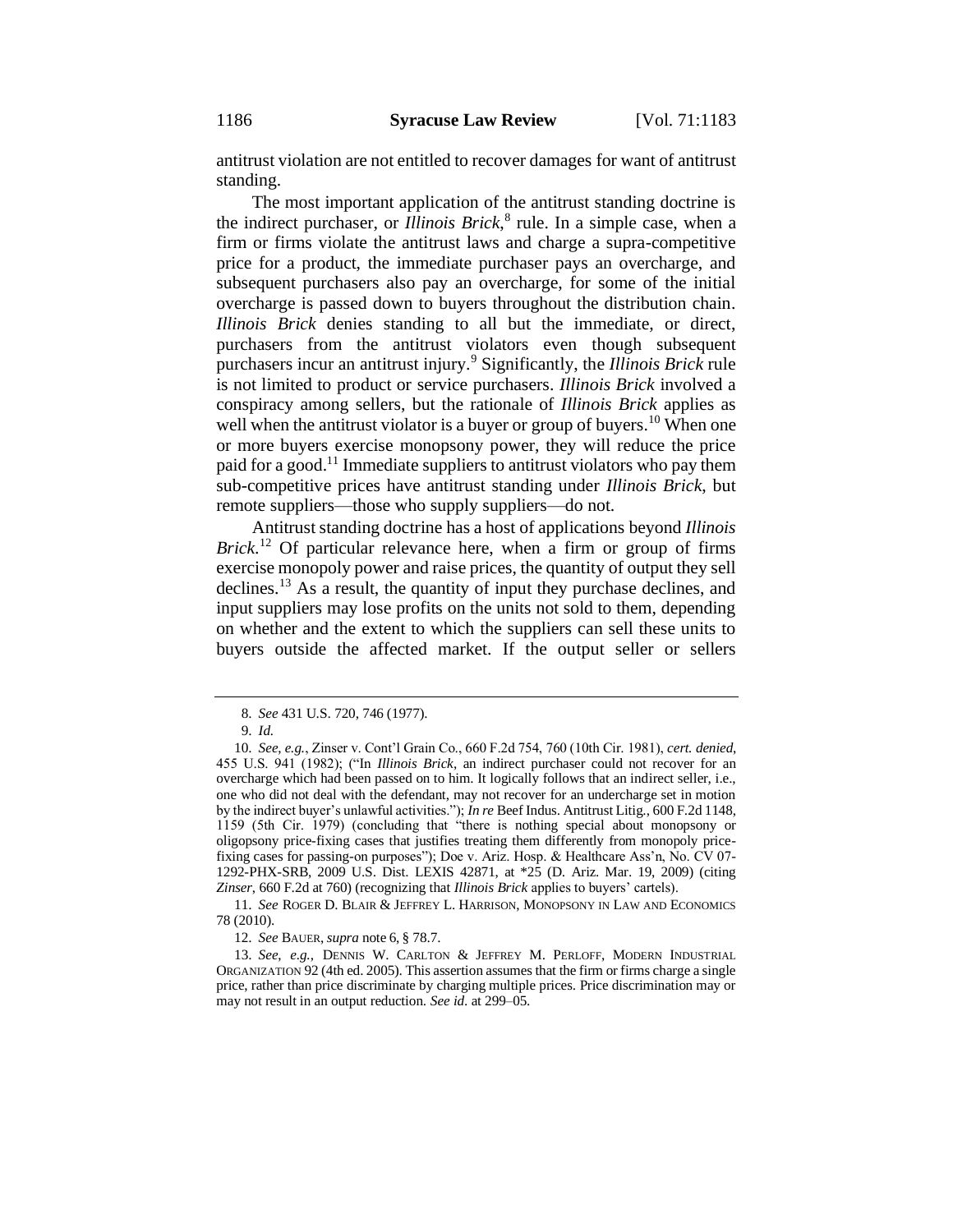exercising monopoly power have no monopsony power, they would by definition have no power to affect input price by reducing the quantity of input purchased, though they would purchase fewer units; if they have monopsony power, they will reduce the quantity purchased and pay a lower price.<sup>14</sup> Any losses incurred by suppliers can be characterized as antitrust injuries, and the suppliers satisfy all other necessary conditions for recovering damages. But they do not have antitrust standing, even if they sell directly to the antitrust violators.<sup>15</sup> This conclusion does not conflict with the proposition stated above, that sellers to an antitrust violator have standing. In that case, suppliers sell to purchasers exercising *monopsony* power; in the case described here, suppliers sell to purchasers exercising *monopoly* power.<sup>16</sup>

A private antitrust plaintiff that establishes a right to recover must provide some evidence of the amount of its damages. To be recoverable, damages cannot be speculative.<sup>17</sup> Antitrust damages in general are calculated to place the plaintiff in the economic position it would have occupied but for the violation; the amount is then trebled pursuant to Clayton Act  $\S 4$ .<sup>18</sup> Normally, if the antitrust violation raises the price paid by a direct purchaser, the purchaser may recover in single damages the difference between the amount it paid and the lower amount it would have paid absent the violation, or the overcharge, multiplied by the quantity it purchased from the violator.<sup>19</sup> If the violation instead lowers the amount

<sup>14.</sup> Partial equilibrium analysis of the output market does not consider the effects in other markets resulting from a reduction in the employment of inputs. When input markets are perfectly competitive, inputs not used in one output market are used in other output markets. In these circumstances, the only loss if any incurred by input suppliers is the marginal transaction cost in selling to different purchasers. Output sellers in the market affected by the exercise of monopoly power would buy less input but not at a lower price. *See* HEINZ KOHLER, INTERMEDIATE MICROECONOMICS 465 (3d ed. 1990).

<sup>15.</sup> *See*, *e.g.*, Contreras v. Grower Shipper Vegetable Ass'n, 484 F.2d 1346, 1347 (9th Cir. 1973) (holding that agricultural workers lacked standing to assert claim for damages caused by a conspiracy among producers to raise lettuce prices).

<sup>16.</sup> *See id.* 

<sup>17.</sup> *See* Bigelow v. RKO Radio Pictures, Inc., 327 U.S. 251, 264 (1946) ("[E]ven where the defendant by his own wrong has prevented a more precise computation, the jury may not render a verdict based on speculation or guesswork."); Story Parchment Co. v. Paterson Parchment Paper Co., 282 U.S. 555, 563 (1931) (noting "damages may not be determined by mere speculation or guess"); BAUER, *supra* note 6, § 79.1, at 97 ("The conclusion that the extent or amount of the plaintiff's harm was speculative . . . is perhaps the most frequent basis for refusing to allow (or upsetting on appeal) an award of damages.").

<sup>18.</sup> *See* BAUER *supra* note 6, § 79.1(b)(1), at 91–92; *see also* 15 U.S.C. § 15 (2021).

<sup>19.</sup> *See* BAUER, *supra* note 6, § 79.1(b)(2), at 104 ("Since a principal effect of violations such as monopolization and price fixing is the elevation of the price paid by the buyer, the most common form of relief in those cases is recovery of the unlawful 'overcharge.'") (collecting cases). We need not consider here the issue of "umbrella" standing, or the right of a purchaser to recover from an antitrust violator overcharges paid to a non-violator who raises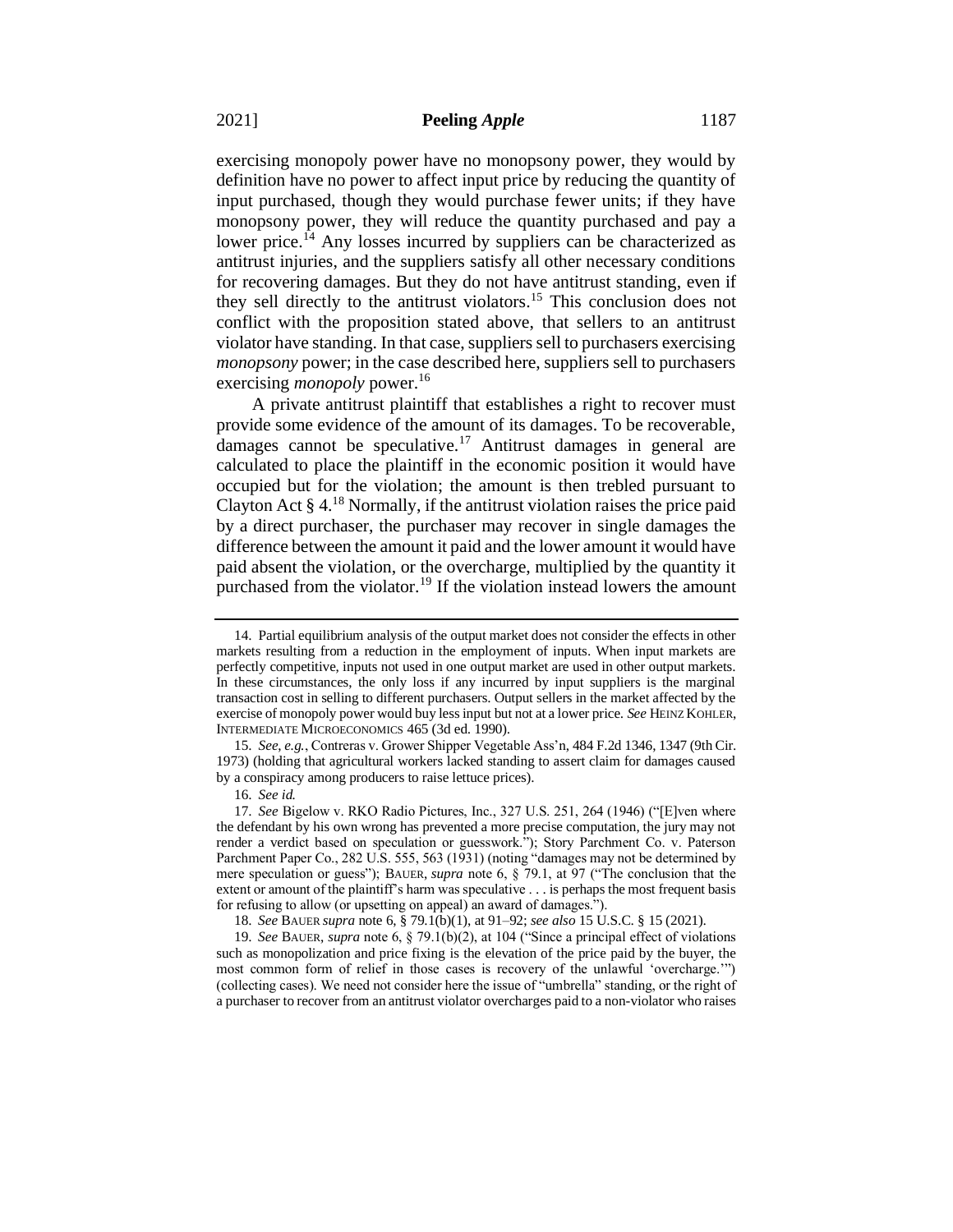a seller received from a violator, the seller may recover the difference between the amount it received and the higher amount it would have received absent the violation, or the underpayment, multiplied by the quantity it sold to the violator.<sup>20</sup>

The examples above are simple ones. When commercial transactions become complex, the application of private standing requirements becomes less certain, even confounding.<sup>21</sup> For instance, what happens when a firm unlawfully acquires and exercises both monopoly and monopsony power? Who can sue, and for what harm? Does it matter whether the offender buys input and sells output in separate markets or facilitates interactions between suppliers and customers in a single market? Does the method by which the antitrust violator charges input suppliers for its services and output purchasers for its products matter? Complicated transactions pose challenging issues of causation, antitrust injury, antitrust standing, and damages. $^{22}$ 

One context in which the rules of private antitrust standing blur is that of platforms. A platform is a kind of intermediary. It brings together different groups of actors who want to interact with each other. In *Apple*  Inc. v. Pepper,<sup>23</sup> iPhone users alleged that Apple monopolized the retail market for the sale of iPhone applications ("apps") and as a result

23. 139 S. Ct. 1514, 1518 (2019).

its prices because of the supra-competitive pricing of its competitors. *See* U.S. Gypsum Co. v. Ind. Gas Co., 350 F.3d 623, 627–28 (7th Cir. 2003) (Easterbrook, J.) (citing Loeb Industries, Inc. v. Sumitomo Corp. of America, 306 F.3d 469 (7th Cir. 2002) (allowing claim); *In re* Lower Lake Erie Iron Ore Antitrust Litig., 998 F.2d 1144, 1171 (3d Cir. 1993) (allowing claim); Mid-West Paper Prods. Co. v. Cont'l Group, Inc., 596 F.2d 573, 587 (3d Cir. 1979) (denying claim); BAUER, *supra* note 6, § 78.8 nn. 352–53 and accompanying text.

<sup>20.</sup> *See* United Carbide & Carbon Corp. v. Nisley, 300 F.2d 561, 575 (10th Cir. 1961) (recognizing that sellers to a buyers' cartel were entitled to recover damages based on the difference between "the price they were paid" for their product "and the prices they would have received but for the antitrust violations"). Again, we may put aside umbrella standing. *See supra* note 19; *cf*. Allen v. Dairy Farmers of Am., Inc., 748 F. Supp. 2d 323, 352 (D. Vt. 2010) (allowing sellers to recover under-payments to buyers not participating in conspiracy who were cowed into paying lower prices by cartel).

<sup>21.</sup> *See In re* Processed Egg Prods. Antitrust Litig., 881 F.3d 262, 268 (3d Cir. 2018) (citing Associated Gen. Contractors v. Cal. State Council of Carpenters, 459 U.S. 519, 536 (1983)) ("The term 'standing' as used in the antitrust context is conceptually difficult and has not been delineated with precision.").

<sup>22.</sup> When the prerequisites of a private cause of action are described in this way, "causation" refers to the statutory requirement of factual cause contained in § 4 of the Clayton Act, and some conception of proximate cause is contained in the requirement of "antitrust standing." *See supra* pp. 2086–87 (discussing factual vs. proximate causation). Alternatively, one could interpret the statutory requirement as embracing both factual and proximate causation, in which case proximate cause is no longer part of antitrust standing analysis. *See infra* notes 67–69 and accompanying text.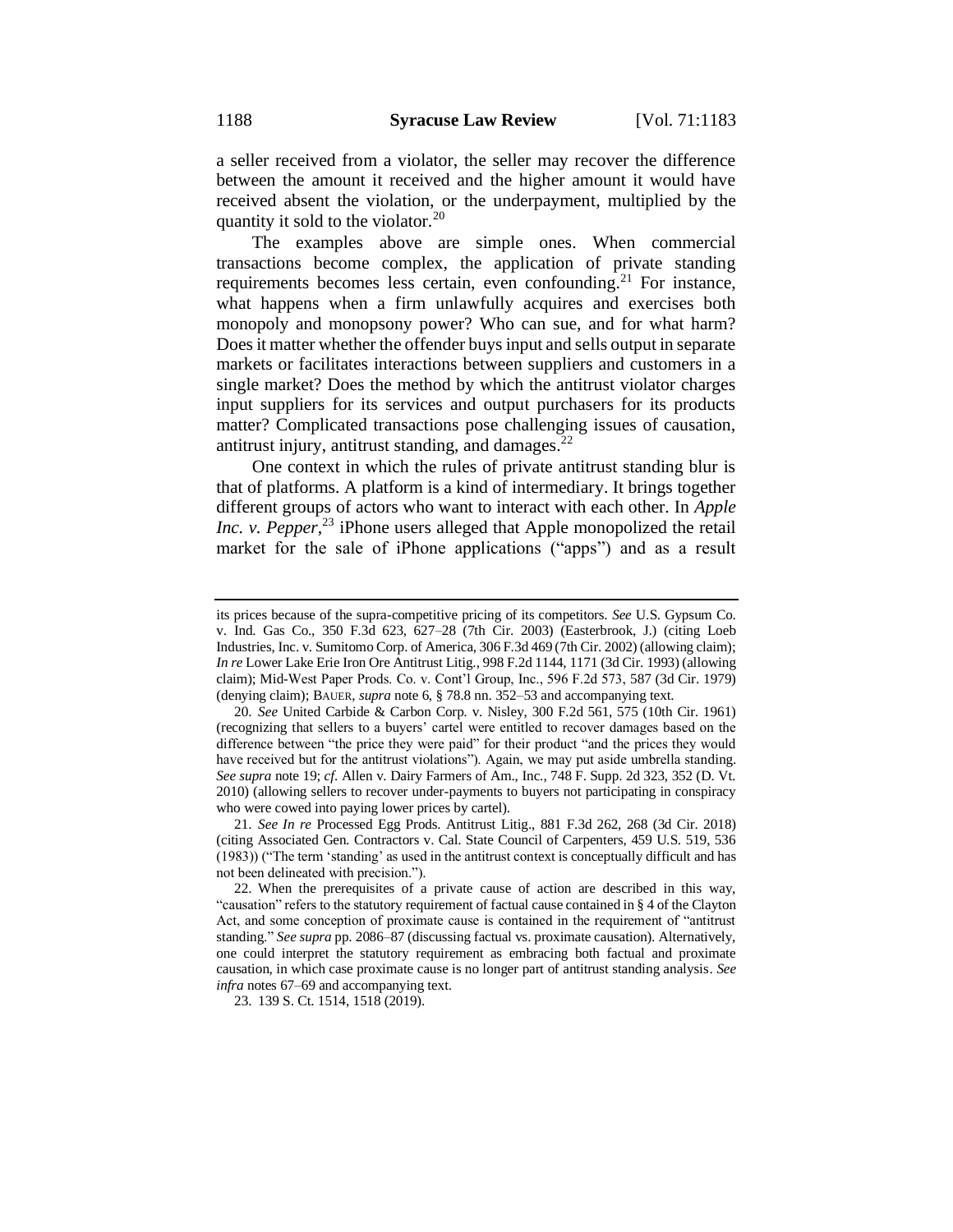overcharged for them.<sup>24</sup> Many iPhone apps are produced by third-party app developers.<sup>25</sup> Apps perform functions that iPhone users value by meshing technologically with the phone's operating system. Apple, therefore, through its smartphone operating system, iOS, facilitates a connection between app developers and iPhone users.<sup>26</sup> An app is useless unless it interacts with the operating system, and a phone is not smart without functioning apps. $27$  Apple, through technological and contractual restrictions, prevents iPhone app developers and iPhone users from transacting except through the App Store.<sup>28</sup> The app developer sets the price of the app sold in the App Store and paid by the iPhone user to Apple, and Apple conveys the payment to the developer less thirty percent of the price, which it retains as a commission.<sup>29</sup> The app developers purchase app distribution as well as operating system services from Apple, and iPhone users purchase services and apps from Apple.<sup>30</sup>

The Court, 5–4, held that iPhone users have standing to sue Apple for monopolization as direct purchasers from Apple within the meaning of *Illinois Brick*. <sup>31</sup> It rejected Apple's argument that, because developers set the prices that Apple charges iPhone users, only developers are direct purchasers.<sup>32</sup> In the rejected conception, Apple functions as the agent of the app developer in the sale of the app to the iPhone user; it is the direct purchaser of distribution services from Apple; and only the second transaction is relevant for standing purposes.<sup>33</sup> The dissenting justices would have confined standing to app developers primarily on grounds of proximate cause: Any monopolization of app distribution proximately causes developers but not iPhone owners injury.<sup>34</sup>

Because a platform in economic analysis connects at least two different kinds of users, it operates in a two-sided (or multi-sided)

<sup>24.</sup> *See id.* 

<sup>25.</sup> *See id*. at 1519 (noting that Apple does not itself create most of the approximately two million apps available to iPhone owners for download from the App Store).

<sup>26.</sup> *See iOS 14*, APPLE, https://www.apple.com/ios/ios-14/ (last visited May 13, 2021).

<sup>27.</sup> *See Smart-Phone*, MERRIAM-WEBSTER'S COLLEGIATE(R) DICTIONARY, https://www.merriam-webster.com/dictionary/smartphone (last visited May. 13, 2021) (defining "smartphone" as "a cell phone that includes additional software functions (as e-mail or an internet browser)").

<sup>28.</sup> *See Apple,* 139 S. Ct. at 1519.

<sup>29.</sup> *See id*.

<sup>30.</sup> *See id.* at 1518–19.

<sup>31.</sup> *See id*. at 1520.

<sup>32.</sup> *See id*. at 1520, 1521–22.

<sup>33.</sup> *See Apple*, 139 S. Ct. at 1521–22.

<sup>34.</sup> *See id.* at 1526, 1528 (Gorsuch, J., dissenting).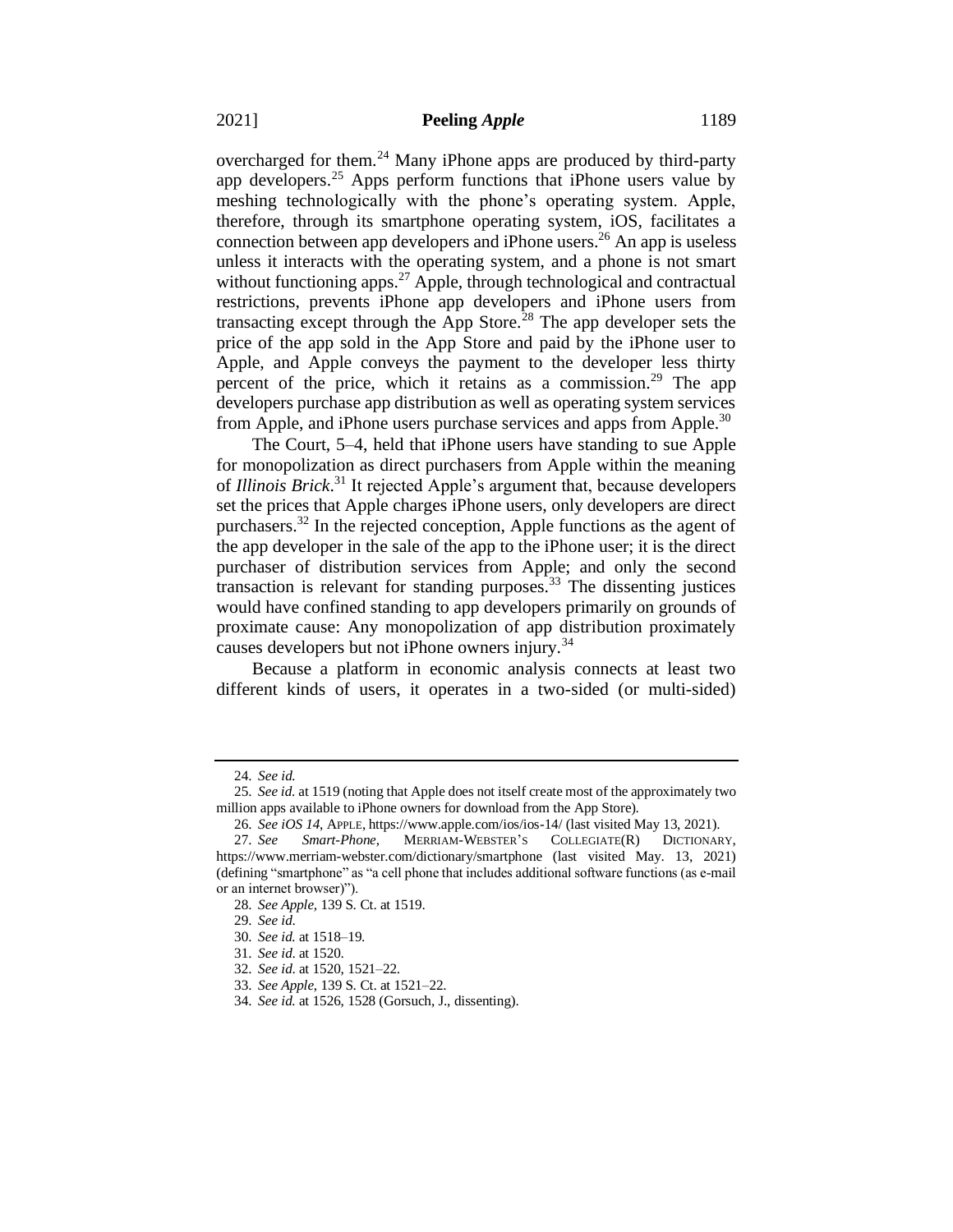market.<sup>35</sup> It sells platform services to members of both groups. Each group obtains value from interacting with the other group,<sup>36</sup> and therefore, within certain limits, the members of each group benefit as the size of the other group increases.<sup>37</sup> This kind of economy of scale in consumption is the essence of indirect network effects. Positive indirect network effects challenge antitrust analysis, in applying both substantive and procedural rules to platforms. Because platforms must consider the effects of pricing and other decisions not only on the side of the market to which they immediately apply but also the effects on the other side of the market brought about by the effects on the first side, an antitrust analysis of either side alone is misleading.<sup>38</sup>

The analyses and arguments in *Apple* fail to take account of the nature of the transactions or acknowledge the nature of the market. In its main argument, Apple proposed the wrong legal principle, one based on agency, and it reached a dubious conclusion, that iPhone users have no standing.<sup>39</sup> The Court failed to appreciate the implications of Apple's payment model, but it correctly rejected Apple's proposed principle. Given the procedural posture of the case, it reached the right conclusion or at least the conclusion that would have been proper had the plaintiffs more carefully pleaded their claim, that iPhone users do have standing to sue Apple.<sup>40</sup> The dissent incorrectly focused on a single concept—

<sup>35.</sup> The terminology is not uniform. Authors often refer to "two-sided platforms"; if the definition of a platform is that it connects two groups of customers, the term "two-sided platform" is redundant. The term "platform" is sometimes used to denote a service provided to any group of customers. We generally use the term "platform" to denote a service or set of services provided to at least two groups of customers.

<sup>36.</sup> *See*, *e.g.*, Julian Wright, *One-sided Logic in Two-sided Markets*, 3 REV. NETWORK ECON. 44, 44 (2004) ("Two-sided markets involve two distinct types of users, each of whom obtains value from interacting with users of the opposite type over a common platform.").

<sup>37.</sup> *See*, *e.g.*, Ohio v. Am. Express Co., 138 S. Ct. 2274, 2281 (2018) ("[T]he value of the services that a two-sided platform provides increases as the number of participants on both sides of the platform increases."). Value may decline if negative congestion externalities overtake positive participation externalities. *See*, *e.g.*, DAVID EASLEY & JON KLEINBERG, NETWORKS, CROWDS, AND MARKETS: REASONING ABOUT A HIGHLY CONNECTED WORLD 534– 35 (Cambridge Univ. Press 2010).

<sup>38.</sup> *See Ohio*, 138 S. Ct. at 2287 (holding that a payment card company operates in a twosided transaction market and its conduct must be evaluated by examining both sides of the market); *see also* SC Innovations, Inc. v. Uber Techs., Inc., No. 18-cv-07440-JCS, 2020 U.S. Dist. LEXIS 77397, at \*26–27 (N.D. Cal. May 1, 2020) (concluding that competitor sufficiently alleged adverse effects on both sides of ride-sharing platform to avoid dismissal).

<sup>39.</sup> *See Apple*, 139 S. Ct. at 1521–22.

<sup>40.</sup> Professor Hovenkamp also concludes that the Court reached the right conclusion in *Apple*, at least within the context of the existing *Illinois Brick* rule, but for reasons different from those set out in this Article. *See* Herbert Hovenkamp, Apple v. Pepper*: Rationalizing Antitrust's Indirect Purchaser Rule*, 120 COLUM. L. REV. FOR. 14, 27 (2020). Professors Kobayashi and Wright set out an analysis similar to that used in this article but focus on the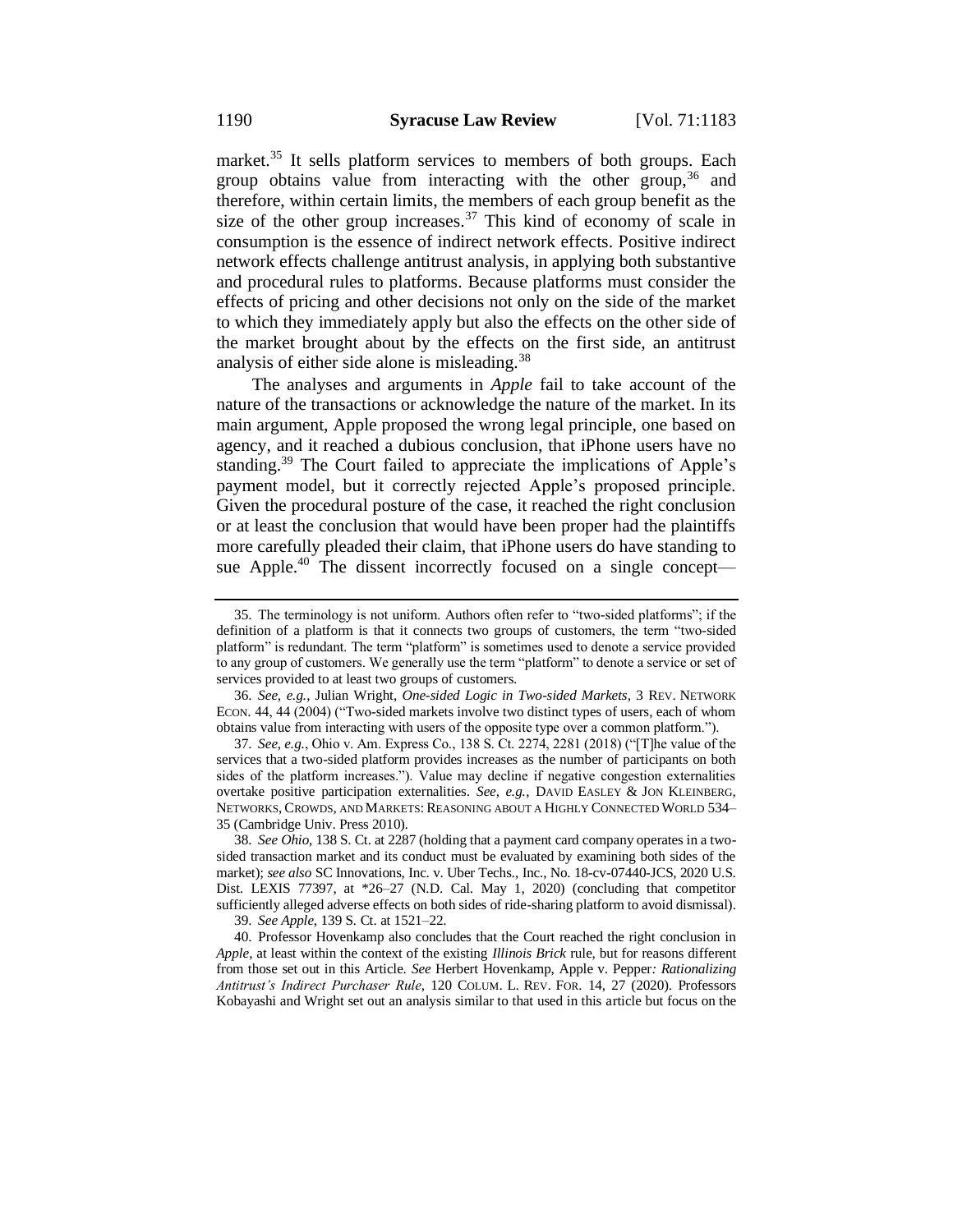proximate cause—and misapplied that concept to reach the wrong conclusion.<sup>41</sup> The correct result for the correct reasons eluded both factions of the Court and the defendant.

The upshot is that the analysis of antitrust standing in *Apple* and other cases involving intermediaries is exceptionally difficult, requiring a careful assessment of market realities, transaction characteristics, legal doctrines, and the justifications for the *Illinois Brick* rule. This article identifies the private parties that have a right to recover damages when an intermediary unlawfully acquires monopoly power alone or both monopoly and monopsony power in one-sided markets and when an intermediary acquires monopoly power in a two-sided market. It explains that in a two-sided market, private antitrust standing, in the broad meaning of the term, depends initially on whether the intermediary charges parties a fee for a transaction between them. Standing then depends on the form of the charge, and depending on the form, the existence of significantly positive marginal costs of production and distribution.

In the next Part, the article sets out principles of private antitrust standing. Part II describes in more detail the decision in *Apple* and another platform case. Part III presents an economic analysis of platforms and the challenges they pose for antitrust. Part IV explains the economic effects of an intermediary's exercise of market power, using *Apple* to frame the exposition. It contrasts a case in which a firm functions as an input buyer and output seller in two single-sided markets and one in which a firm functions as a transaction platform in a single two-sided market. A transaction platform might charge either a per-unit or an ad valorem fee for its services in facilitating a transaction between two other parties.<sup>42</sup> It explains that when a transaction platform charges a per-unit fee, both sellers of the relevant good and buyers are injured and have standing to recover damages caused by the platform's monopolizing conduct. When the platform imposes an ad valorem fee, both sellers and buyers are injured and have antitrust standing, but only when the marginal costs of production and distribution are significantly positive. Part V applies the law of private standing and the economics of intermediary

task the district court confronts on remand. *See* Bruce H. Kobayashi & Joshua D. Wright, *What's Next in* Apple Inc. v. Pepper*? The Indirect-Purchaser Rule and the Economics of Pass-Through*, 18 CATO SUP. CT. REV. 249, 252 (2019).

<sup>41.</sup> *Apple*, 139 S. Ct. at 1530–31.

<sup>42.</sup> An ad valorem charge is one "imposed at a rate percent of value." *Ad Valorem*, MERRIAM-WEBSTER'S COLLEGIATE(R) DICTIONARY, https://www.merriamwebster.com/dictionary/ad%20valorem (last visited May. 13, 2021).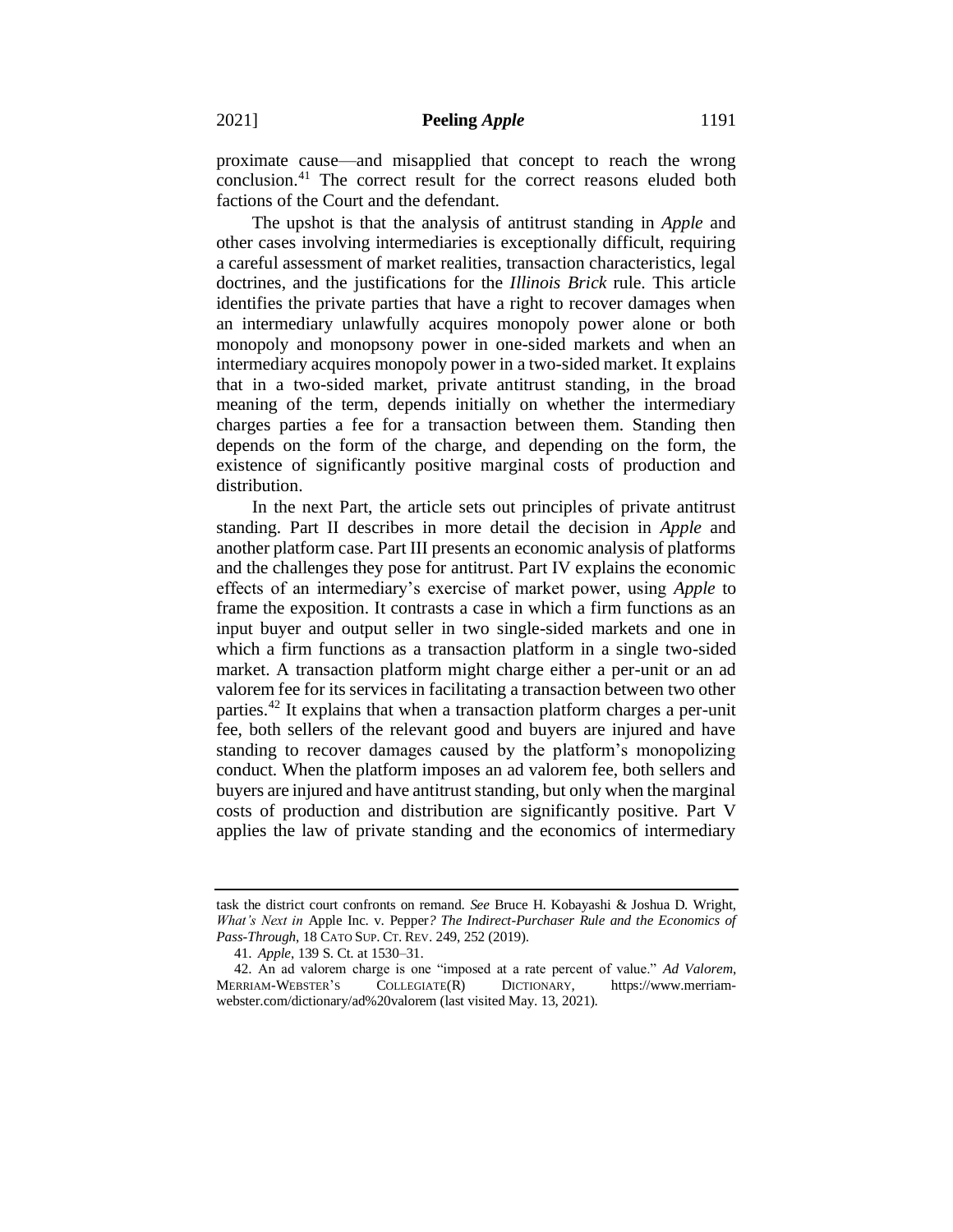market power to *Apple*, and by extension, to platform cases generally. Part VI critiques the arguments of the *Apple* dissent and Apple itself.

#### I. THE LAW OF PRIVATE ANTITRUST STANDING & DAMAGES

#### *A. Conditions & Limitations*

The antitrust laws both create and limit a private right of action to recover damages for antitrust violations.<sup>43</sup> Clayton Act  $\S$  4 authorizes a "person" to recover "threefold the damages by him sustained, and the cost of suit, including a reasonable attorney's fee."<sup>44</sup> To have this right, the person must be "injured in his business or property."<sup>45</sup> The concept of injury, or injury in fact, is reasonably clear: The person must be made worse off, or suffer a loss.<sup>46</sup> That condition implies a baseline, and the relevant baseline is the person's state before the antitrust violation takes place. Injury is inherently a relational concept.

45. 15 U.S.C. § 15(a).

<sup>43.</sup> The focus here is on federal antitrust law. Most states permit private antitrust actions for damages under their own statutes, and state antitrust laws and their interpretations often track federal law. *See* STATE ANTITRUST LAW § 7.03 (2017) (noting that, "[a]s in federal cases, state antitrust statutes often require treble damages to be awarded to successful plaintiffs"). However, many states reject the indirect purchaser rule. *See id*. § 8.02[2] (noting that "at least twenty-five states and the District of Columbia have declined to follow *Illinois Brick*."). State laws that conflict with federal law in this regard are not preempted. *See* California v. ARC America Corp., 490 U.S. 93, 99–00 (1989). The analysis in this article does not resolve the private standing issue in a state that permits indirect purchasers to recover damages.

<sup>44.</sup> 15 U.S.C. § 15(a) (2021). The term "person" is broadly defined by statute to include business entities. *See id.* §§ 7, 12(a) (defining "person" as used in the antitrust laws "to include corporations and associations"). The term includes natural persons despite the explicit statutory reference to "corporations and associations." *See* United States v. Wise, 370 U.S. 405, 408 (1962) (rejecting argument that the statute implicitly excludes corporate officers from definition of "person" by explicitly referring to corporations). The term includes sovereign states (*see* Georgia v. Evans, 316 U.S. 159, 162 (1942)), municipalities (*see*  Chattanooga Foundry & Pipe Works v. City of Atlanta, 203 U.S. 390, 396 (1906)), and foreign governments (*see* Pfizer, Inc. v. Gov't of India, 434 U.S. 308, 318 (1978)).

<sup>46.</sup> The limitation of the judicial power of federal courts contained in Article III of the constitution to the resolution of "Cases" and "Controversies" imposes on plaintiffs its own requirement of injury in fact, or "an invasion of a legally protected interest." Lujan v. Defenders of Wildlife, 504 U.S. 555, 560 (1992) (citing Allen v. Wright, 468 U.S. 737, 751 (1984)). That injury in fact, whether suffered or threatened, must be "concrete and particularized." *Id*.; Lexmark Int'l, Inc. v. Static Control Components, Inc., 572 U.S. 118, 125 (2014) (citing *Lujan*, 504 U.S. at 560). The injury-in-fact requirement of antitrust standing "mirrors the Article III constitutional standing requirement." Nat'l ATM Council, Inc. v. Visa Inc., 922 F. Supp. 2d 73, 80 (D.D.C. 2013).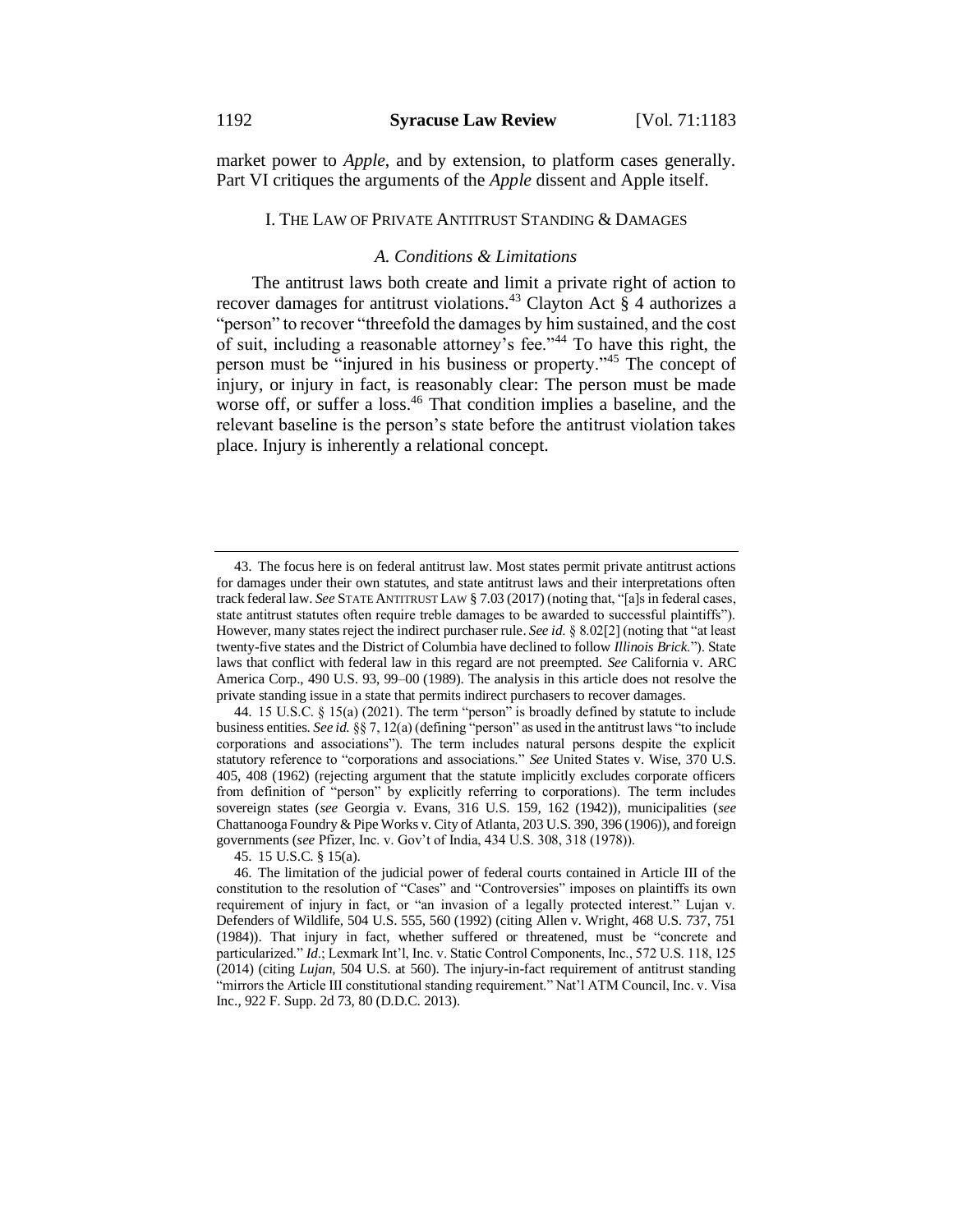The phrase "business or property" is broadly defined.<sup>47</sup> It includes most tangible assets other than bodily integrity.<sup>48</sup> In particular, "property" includes money, and both a commercial entity and a human being suffer an injury to property when the juridical person loses money, whether that loss represents a reduction in profits, which only a business can experience, or some other loss of wealth.<sup>49</sup>

Further, the antitrust violation must cause the loss, for the person must suffer the injury "by reason of" something "forbidden in the antitrust laws."<sup>50</sup> This statutory requirement of causation embraces at least the tort concept of actual causation. For tortious conduct to be an actual, or factual, cause of harm, it must generally be a necessary or sufficient condition of the harm. The philosophical concept of a necessary condition is embodied in the familiar legal principle of "but for" causation: The injury would not have been sustained but for the defendant's conduct.<sup>51</sup> The defendant's conduct is also an actual cause if it alone would have resulted in the injury even though other conduct took place that would have caused the same loss.<sup>52</sup> It is then a sufficient condition along with other sufficient conditions.<sup>53</sup> Losses that would have been sustained regardless of an antitrust violation, therefore, are not compensable under the Clayton Act.

Tort law traditionally has recognized an additional concept of proximate causation, which functions as a legal limitation on those actual

<sup>47.</sup> *See* Reiter v. Sonotone Corp., 442 U.S. 330, 338 (1979) ("[T]he word 'property' has a naturally broad and inclusive meaning. In its dictionary definitions and in common usage 'property' comprehends anything of material value owned or possessed.").

<sup>48.</sup> *See id*. at 339 (citing Hamman v. United States, 267 F. Supp. 420, 432 (Mont. 1967)) (noting that the statutory phrase "business or property" excludes "personal injuries suffered"). Emotional distress also unquestionably fails to qualify as "business or property." *See id.*

<sup>49.</sup> *See id*.

<sup>50.</sup> 15 U.S.C. §15(a).

<sup>51.</sup> *See* RESTATEMENT (THIRD) OF TORTS:LIABILITY FOR PHYSICAL AND EMOTIONAL HARM § 26 (Am. L. Inst. 2010) [hereinafter RESTATEMENT (THIRD) TORTS] ("Conduct is a factual cause of harm when the harm would not have occurred absent the conduct."). The Restatement recognizes that harm may have multiple factual causes, such that the harm would not have occurred absent any one of them. *See id.* cmt. c ("An actor's tortious conduct need only be a factual cause of the other's harm. The existence of other causes of the harm does not affect whether specified tortious conduct was a necessary condition for the harm to occur."); *see also* Bostock v. Clayton Cnty., 140 S. Ct. 1731, 1739 (2020) (recognizing that events often "have multiple but-for causes" such that the non-occurrence of any would avoid the outcome).

<sup>52.</sup> *See* RESTATEMENT (THIRD) TORTS, *supra* note 51, § 27 ("If multiple acts occur, each of which under § 26 alone would have been a factual cause of the physical harm at the same time in the absence of the other act(s), each act is regarded as a factual cause of the harm.").

<sup>53.</sup> *See* Greene v. Doruff, 660 F.3d 975, 978 (7th Cir. 2011) (Posner, J.) (explaining that a "sufficient condition is something that, if it is present, something else is bound to happen" and relating philosophical concepts of necessary and sufficient conditions to tort law).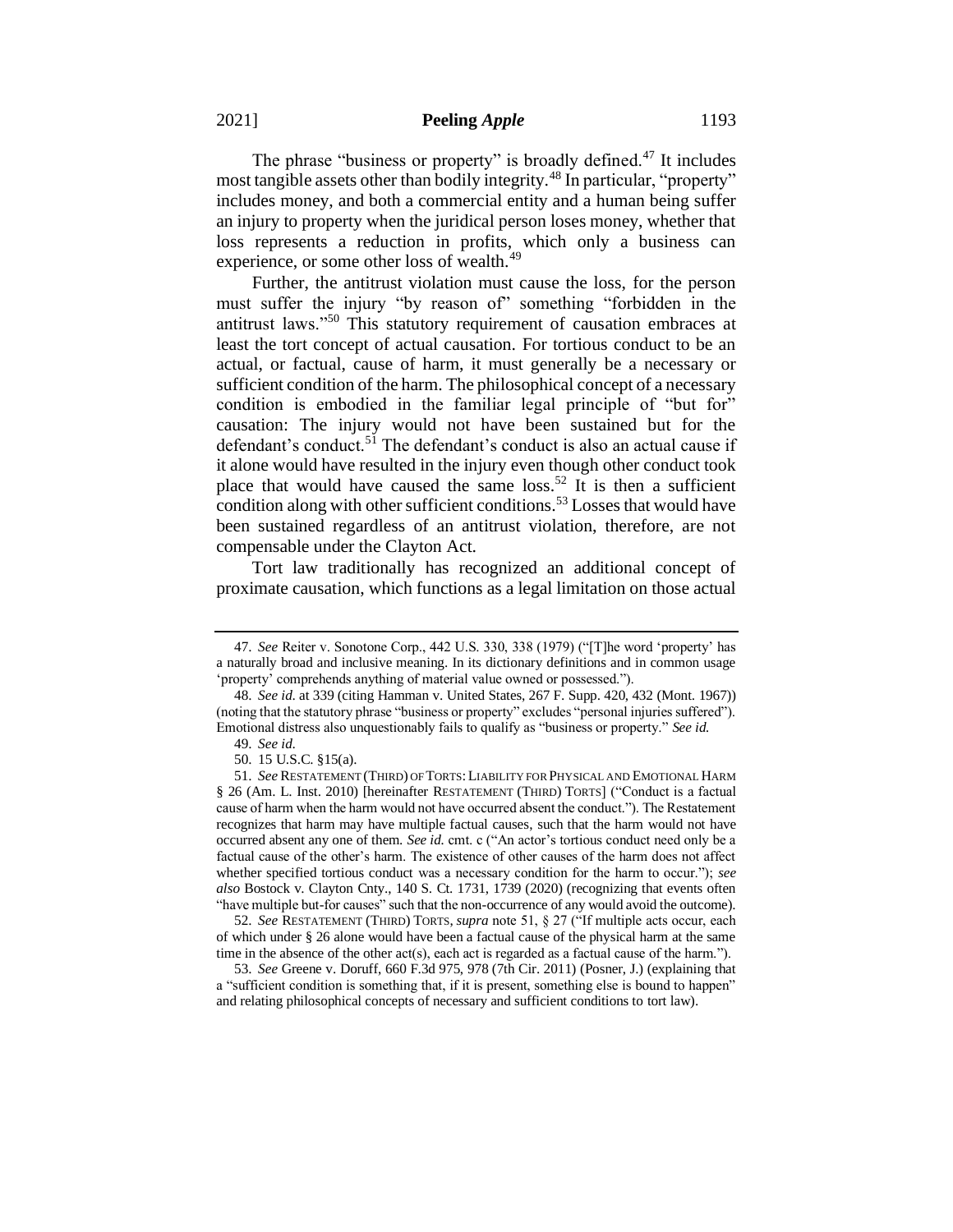causes for which liability can be imposed.<sup>54</sup> The Third (and latest) Restatement of Torts eschews the language of proximate causation in favor of zone of liability.<sup>55</sup> Specifically, "[a]n actor's liability is limited to those harms that result from the risks that made the actor's conduct tortious."<sup>56</sup> Notably, the Restatement Third does not quarrel with the idea that liability can be imposed for only a subset of factual causes,  $57$  but it argues that the term "proximate cause" is a poor descriptor of the relevant limitation.<sup>58</sup> Tort law has always embraced the concept that certain losses may be so improbable that imposing liability on a wrongdoer for them would subvert the law's purposes.<sup>59</sup> In many circumstances, the more remote a harm is from wrongful conduct, the less probable it is, but the critical variable is probability. Liability for an injury is thus limited to a subset of factual causes, those for which the probability of the injury times its magnitude justifies taking greater precaution.<sup>60</sup>

Antitrust law, for its part, has always recognized the principle that an antitrust violator's liability is limited to a subset of private parties actually injured by the violation, and courts, including the Supreme

(citing Gallick v. Baltimore & Ohio R.R., 372 U.S. 108, 118 (1963)) (citations omitted).

<sup>54.</sup> *See generally* RESTATEMENT (THIRD) OF TORTS: LIABILITY FOR PHYSICAL HARM (BASIC PRINCIPALS) (2003) ch. 6, Special Note on Proximate Cause (Am. L. Inst. 2003) [hereinafter RESTATEMENT BASIC PRINCIPALS] (observing that "the term 'proximate cause' has been in widespread use in judicial opinions, treatises, casebooks, and scholarship"). Prior Restatements used the term "legal cause" to denote both factual cause and proximate cause. *See* RESTATEMENT (SECOND) OF TORTS § 431 (1965).

<sup>55.</sup> *See* RESTATEMENT BASIC PRINCIPALS, *supra* note 54, at ch. 6, Special Note on Proximate Cause (noting that "proximate cause" is not generally used in the chapter because the term "is an especially poor one to describe the idea to which it is connected").

<sup>56.</sup> RESTATEMENT (THIRD) TORTS, *supra* note 51, § 29.

<sup>57.</sup> *See id.* § 29 cmt. a ("No serious question exists that some limit on the scope of liability for tortious conduct that causes harm is required.").

<sup>58.</sup> *See* RESTATEMENT BASIC PRINCIPALS, *supra* note 54, at ch. 6, Special Note on Proximate Cause; RESTATEMENT (THIRD) TORTS, *supra* note 51, § 29 cmt. b. In particular, "the term 'proximate cause' implies that there is but one cause—the cause nearest in time or geography to the plaintiff's harm—. . . [but] multiple proximate causes are often present." *Id*. § 29 cmt. b.

<sup>59.</sup> For example, in BCS Servs., Inc. v. Heartwood 88, LLC, 637 F.3d 750, 754 (7th Cir. 2011) (Posner, J.), the court observes that proximate cause cuts off liability where

too many unexpected things had to happen between the defendant's wrongdoing and the plaintiff's injury, in order for the injury to occur—so many unexpected things that the defendant couldn't have foreseen the effect of his wrongdoing and therefore couldn't have been influenced, in deciding how much care to employ in the activity that produced the wrongful act, by the prospect of inflicting such an injury as occurred. And then holding him liable would have little effect in deterring wrongful conduct.

<sup>60.</sup> *See* United States v. Carroll Towing Co., 159 F.2d 169, 173 (2d Cir. 1947) (L. Hand, J.) ("[I]f the probability be called P; the injury, L; and the burden, B; liability depends upon whether B is less than L multiplied by P: i.e., whether B less than PL.").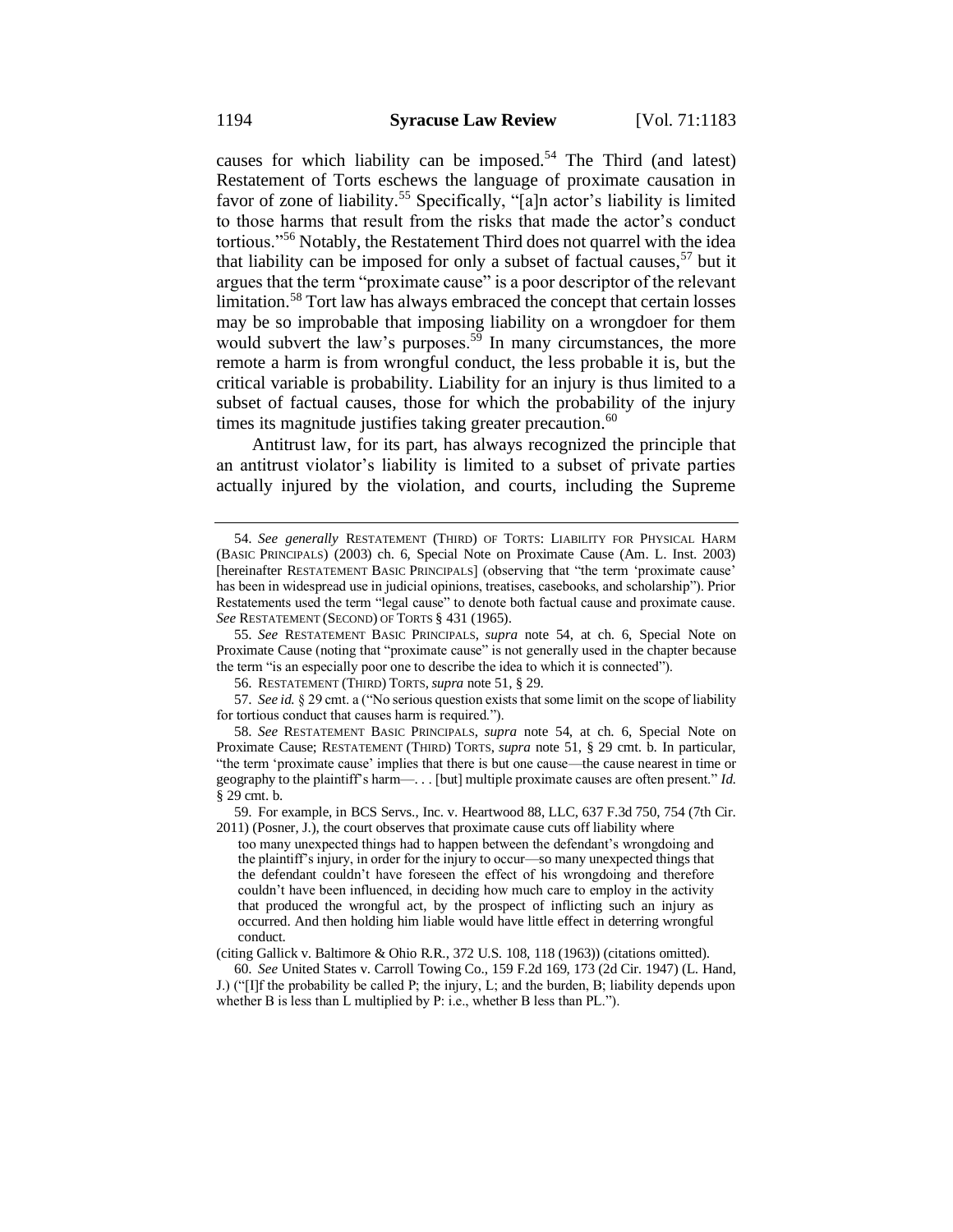Court, have described this principle as the requirement of proximate cause.<sup>61</sup> Injuries that are in a meaningful sense remote from the violation are not compensable. This principle, which the Court has found implicit in the statutory causation requirement,<sup>62</sup> is often formally recognized in the broader requirement of antitrust standing, which is considered below.<sup>63</sup>

In addition to the requirements set out above, the plaintiff's injury must be of a kind the antitrust laws were intended to prevent. It must be an antitrust injury.<sup>64</sup> The Court first articulated the antitrust injury requirement in *Brunswick Corp. v. Pueblo Bowl-O-Mat, Inc.*<sup>65</sup> That case involved a claim by the owner of bowling centers that the acquisition of several financially distressed competing centers by Brunswick, one of the two largest manufacturers of bowling equipment, violated § 7 of the Clayton Act.<sup>66</sup> Had Brunswick not rescued the centers, they would have exited the market, and the plaintiff, then faced with less competition,

62. *See Lexmark*, 572 U.S. at 126 (citing *Associated Gen. Contractors*, 459 U.S. at 532– 33).

63. *See infra* notes 80–100 and accompanying text.

65. 429 U.S. 477, 489 (1977).

66. *Id.* at 479–81; 15 U.S.C. § 18 (2021) (prohibiting acquisitions of stock or assets that may "substantially lessen competition[] or tend to create a monopoly.").

<sup>61.</sup> *See*, *e.g.*, Lexmark Int'l, Inc. v. Static Control Components, Inc., 572 U.S. 118, 126 (2014) (citing Associated Gen. Contractors v. Cal. State Council of Carpenters, 459 U.S. 519, 532–33 (1983)) (noting that the Court had held that § 4 of the Clayton Act limits recovery "to plaintiffs whose injuries were proximately caused by a defendant's antitrust violations"); Holmes v. Sec. Inv'r Prot. Corp., 503 U.S. 258, 268 (1992) (noting that the Court had "held that a plaintiff's right to sue under § 4 required a showing that the defendant's violation not only was a 'but for' cause of his injury, but was the proximate cause as well"); Supreme Auto Transp., LLC v. Arcelor Mittal USA, Inc., 902 F.3d 735, 743 (7th Cir. 2018) ("Proximate causation is an essential element that plaintiffs must prove in order to succeed on [their antitrust and tort claims]."); Lotes Co. v. Hon Hai Precision Indus. Co., 753 F.3d 395, 412 (2d Cir. 2014) (citing Blue Shield of Va. v. McCready, 457 U.S. 465, 476–77 & n.13 (1982)) (explaining that antitrust courts in determining a plaintiff's right to sue consider the directness and indirectness of the asserted injury "using familiar principles of proximate causation"); Doctor's Hosp. of Jefferson, Inc. v. Se. Med. All., 123 F.3d 301, 305 (5th Cir. 1997) (citing McCormack v. Nat'l Collegiate Athletic Ass'n, 845 F.2d 1338, 1341 (5th Cir. 1988)) (noting that an antitrust plaintiff must prove an injury to it "proximately caused by the defendants' conduct").

<sup>64.</sup> The terminology used to describe the private right to bring an antitrust action is maddeningly inconsistent. One court identified "four requirements for antitrust injury: (1) unlawful conduct, (2) causing an injury to the plaintiff, (3) that flows from that which makes the conduct unlawful, and (4) that is of the type the antitrust laws were intended to prevent." Am. Ad Mgmt., Inc. v. Gen. Tel. Co. of Cal., 190 F.3d 1051, 1055 (9th Cir. 1999). Under this formulation, causation and injury in fact are components of antitrust injury rather than independent requirements. *See id.* However organized, these elements are necessary to the private right of action.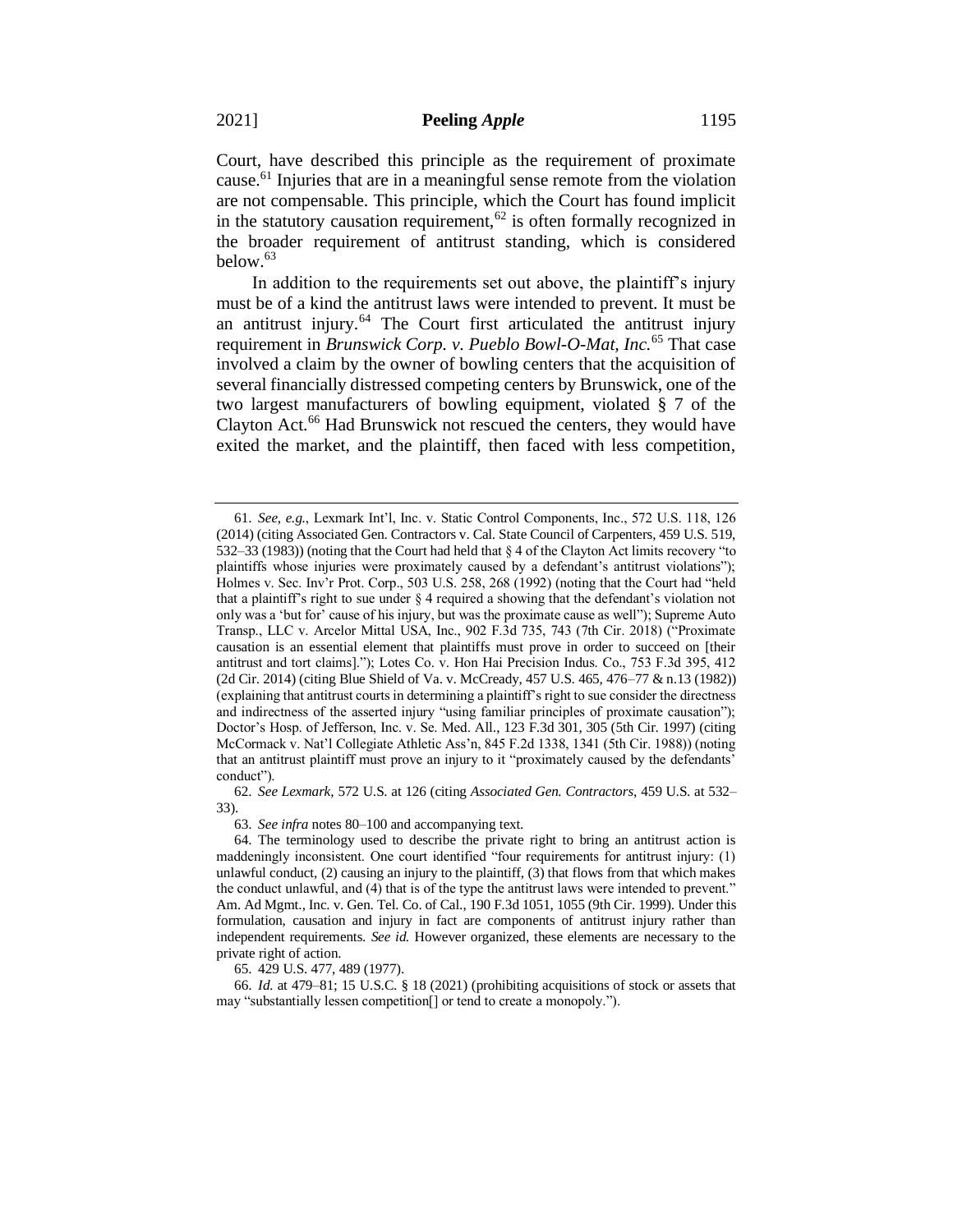would have earned higher profits.<sup>67</sup> Moreover, the vertical acquisitions might have lowered Brunswick's costs, confronting the plaintiff with a more efficient competitor.<sup>68</sup> The plaintiff sought to recover its lost profits caused by the allegedly unlawful acquisitions.<sup>69</sup> Just why acquisitions that preserve competition and perhaps increase efficiency would ever violate § 7 is opaque.<sup>70</sup> But Brunswick in the Supreme Court did not challenge the appellate court's determination that a jury could find a violation; the Court merely observed that "[i]f the acquisitions here were unlawful, it is because they brought a 'deep pocket' parent into a market of 'pygmies.'"<sup>71</sup> Rather, the Court held that, for a different reason, the plaintiff could not recover for its claimed losses: To recover damages on account of § 7 violations,

[p]laintiffs must prove *antitrust* injury, which is to say injury of the type the antitrust laws were intended to prevent and that flows from that which makes defendants' acts unlawful. The injury should reflect the anticompetitive effect either of the violation or of anticompetitive acts made possible by the violation. It should, in short, be "the type of loss that the claimed violations  $\dots$  would be likely to cause."<sup>72</sup>

A loss sustained as a result of maintaining competition was not the kind of loss that a violation of  $\S 7$  was likely to cause.<sup>73</sup> The Court later explained that antitrust injuries are losses that "stem from an anticompetitive aspect of the defendant's conduct," and it confirmed that the antitrust injury requirement applies to all antitrust violations, not merely Clayton Act  $\S 7$  violations.<sup>74</sup>

In short, the antitrust injury doctrine means that the plaintiff must be "hurt . . . in the way that the framers of the antitrust laws had in mind."<sup>75</sup>

72. *Id.* at 489 (quoting Zenith Radio Corp. v. Hazeltine Research, 395 U.S. 100, 125 (1969)) (second alteration in original).

74. Atl. Richfield Co. v. USA Petroleum Co., 495 U.S. 328, 340–41 (1990).

75. Jack Walters & Sons Corp. v. Morton Bldg., Inc., 737 F.2d 698, 709 (7th Cir. 1984); *see also* Bucklew v. Hawkins, Ash, Baptie & Co., 329 F.3d 923, 932 (7th Cir. 2003) (explaining that firms forced to lower prices in response to their competitors' efficient merger suffer actual injury but not antitrust injury because their injury "is not the sort of injury that antitrust law is concerned with preventing or remedying"). Judge Posner observed that the antitrust injury doctrine is merely the application to antitrust of the tort doctrine of negligence

<sup>67.</sup> *See Brunswick Corp.*, 429 U.S. at 479–81.

<sup>68.</sup> *See id.* at 483.

<sup>69.</sup> *See id.* at 480–81.

<sup>70.</sup> For a discussion of the Court's failure to address substantive merger law in *Brunswick*  and possible reasons for resolving the case on antitrust injury grounds, see John E. Lopatka & William H. Page, *Brunswick at 25: Antitrust Injury and the Evolution of Antitrust Law*, 17 ANTITRUST 20, 21, 24–25 (2002).

<sup>71.</sup> *Brunswick Corp.*, 429 U.S. at 487.

<sup>73.</sup> *See id.* at 490.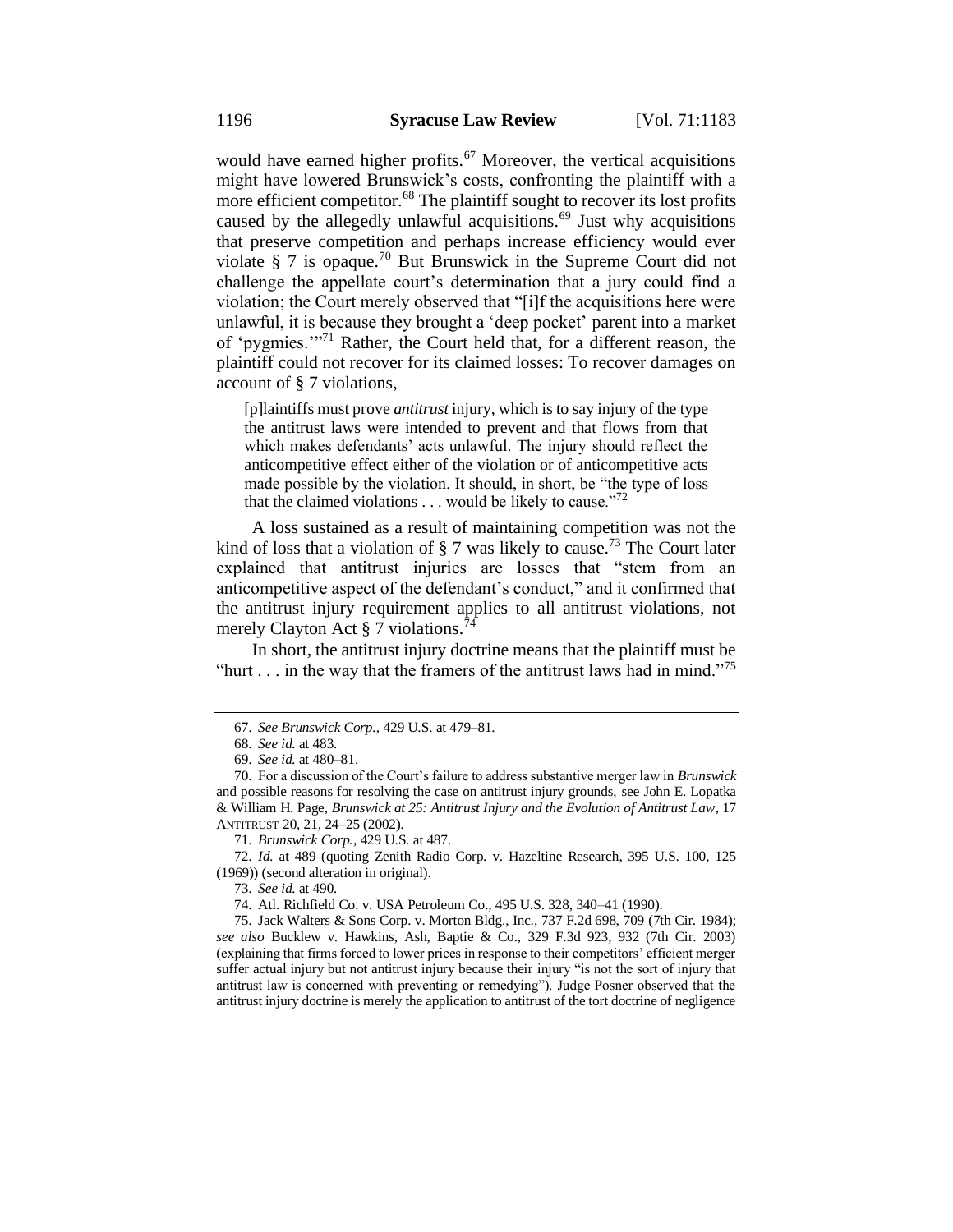The framers intended to prohibit conduct that restrains competition, understood as a process that maximizes economic welfare.<sup>76</sup> A competitive restraint that reduces allocative efficiency violates the antitrust laws, and in many cases an antitrust injury is a kind of loss that varies in proportion to the size of the inefficiency.<sup>77</sup> The key concept, however, is that an injury is of a kind that a restraint on competition is likely to cause, even if it produces no inefficiency. Antitrust injury and antitrust standing can be understood as doctrines that result in damage liability that approximates the optimal antitrust penalty, which equals the net harm suffered by persons other than the offender.<sup>78</sup> As we shall see, some actors can suffer antitrust injury by a platform's exercise of illgotten monopoly power even when it produces no static welfare loss.<sup>79</sup>

The Supreme Court has recognized that not every person who has suffered an antitrust injury caused by an antitrust violation is entitled to bring an antitrust claim. The doctrine of antitrust standing limits the scope of those entitled to sue to a subset of victims.<sup>80</sup> In *Associated General Contractors v. California Council of Carpenters*, the Court identified a number of factors as relevant in determining whether a plaintiff has

79. *See infra* notes 98–99, 106 and accompanying text.

per se, illustrated by Gorris v. Scott, 9 L. R. Exch. 125 (Eng. 1874) (rejecting claim that ship owner's failure to comply with statute intended to prevent spread of contagious disease among animals by requiring that they be confined in pens onboard ships established negligence when compliance would have prevented sheep from being washed overboard during storm); *see Jack Walters*, 737 F.2d at 708–09. As the Supreme Court stated in *Lexmark Int'l, Inc. v. Static Control Components, Inc*., the tort rule epitomized by *Gorris* is "that a plaintiff may not recover under the law of negligence for injuries caused by violation of a statute unless the statute 'is interpreted as designed to protect the class of persons in which the plaintiff is included, against the risk of the type of harm which has in fact occurred as a result of its violation.'" 572 U.S. 118, 130 n.5 (2014) (quoting W. PAGE KEETON, DAN D. DOBBS, ROBERT E. KEETON, & DAVID G. OWEN, PROSSER AND KEETON ON LAW OF TORTS § 36, at 229–30 (5th ed. 1984)); *see also* RESTATEMENT (THIRD) TORTS, *supra* note 51, § 14 (stating version of the negligence per se doctrine). In *Lexmark*, the Court referred to this principle as the "zone-ofinterests test" and emphasized that "it applies to all statutorily created causes of action" a universe that includes antitrust actions. 572 U.S. at 129 (quoting Bennett v. Spear, 520 U.S. 154, 163 (1997)). One could say, then, that the antitrust-injury requirement of private standing under the antitrust laws is synonymous with the zone-of-interests test. *See id.*

<sup>76.</sup> *See* Khan v. State Oil Co., 93 F.3d 1358, 1364 (7th Cir. 1996) (referring to "competition . . . as a process for maximizing consumer welfare"), *vacated on other grounds*, 522 U.S. 3 (1997).

<sup>77.</sup> *See* William H. Page, *The Scope of Liability for Antitrust Violations*, 37 STAN. L. REV. 1445, 1459–61 (1985).

<sup>78.</sup> *See* William M. Landes, *Optimal Sanctions for Antitrust Violations*, 50 U. CHI. L.REV. 652, 656 (1983).

<sup>80.</sup> As one court observed, "[I]f a manufacturer is the target of anticompetitive conduct, not every firm linked to him by the forces of demand and supply is entitled to sue for damages caused, indirectly, by that conduct." Grip-Pak, Inc. v. Ill. Tool Works, Inc., 694 F.2d 466, 473 (7th Cir. 1982) (citing *In re* Indus. Gas Litig., 681 F.2d 514, 519–20 (7th Cir. 1982)).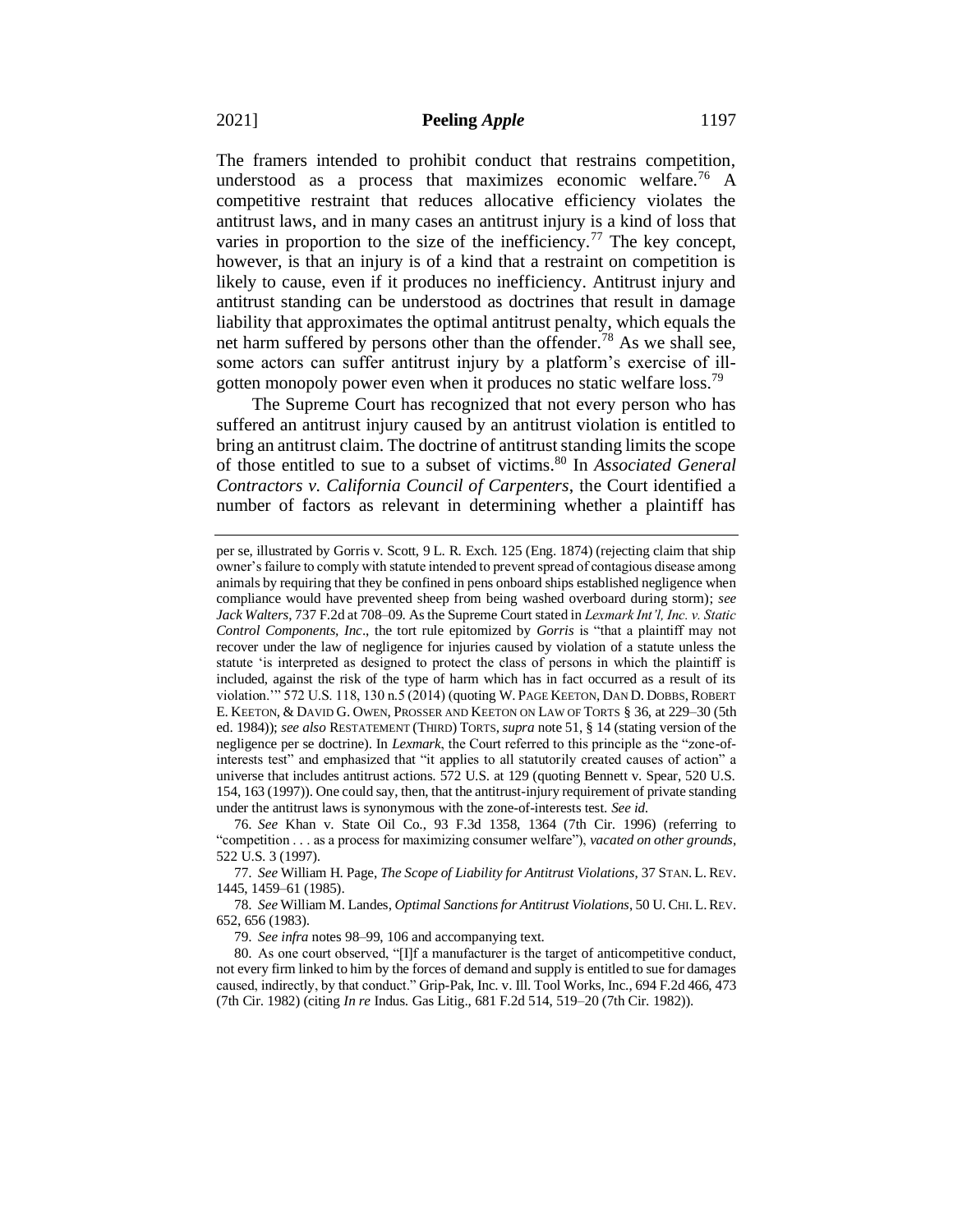antitrust standing. $81$  The list is confusing, in part because it includes as mere considerations conditions that are independent requirements, such as antitrust injury and causation, $82$  and in part because some of the factors are redundant. Indeed, even the factors themselves are not crisply presented but must be teased out of the Court's opinion. The Third Circuit, for example, derived five relevant considerations from *Associated General*:

(1) The nature of the plaintiff's alleged injury: Is the injury "of a type that Congress sought to redress in providing a private remedy for violations of the antitrust laws"?

(2) The directness or indirectness of the asserted injury.

(3) The proximity or remoteness of the party to the alleged injurious conduct.

(4) The speculativeness of the damages claim.

(5) The risk of duplicative damages or complexity in apportioning damages.<sup>83</sup>

Without disputing the accuracy of the Third Circuit's reading of *Associated General*, the Supreme Court in *Lexmark International, Inc. v.*  Static Control Components, Inc.,<sup>84</sup> disparaged the list, as adapted for actions brought under the Lanham Act. $85$  The Court noted, for instance, that the first factor, requiring that the plaintiff's injury be in the zone of interests protected by the relevant statute, and the second and third factors, which redundantly require proximate cause, are not mere factors to be weighed but are instead "requirements, which must be met in every case."<sup>86</sup> Thus, an injury of the type the antitrust laws were intended to address is an antitrust injury, which is a necessary condition for a private

84. *See* 572 U.S. 118, 134–36 (2014).

<sup>81.</sup> 459 U.S. 519, 538 (1983).

<sup>82.</sup> *See*, *e.g.*, Phila. Taxi Ass'n v. Uber Techs., Inc., 886 F.3d 332, 343 (3d Cir. 2018) (quoting Barton & Pittinos, Inc., v. Smithkline Beecham Corp., 118 F.3d 178, 182 (3d Cir. 1997) (noting that "antitrust injury is 'a necessary but insufficient condition'" for antitrust standing)); Daniel v. Am. Bd. of Emergency Med., 428 F.3d 408, 443 (2d Cir. 2005) (citing *Associated Gen. Contractors*, 459 U.S. at 540–46) (observing that a showing of antitrust injury is necessary but not sufficient to establish standing).

<sup>83.</sup> Conte Bros. Auto., Inc. v. Quaker State-Slick 50, Inc., 165 F.3d 221, 233 (3d Cir. 1998) (citations omitted) (citing *Associated Gen. Contractors*, 459 U.S. at 538, 540, 542, 543– 44).

<sup>85.</sup> *See id*. at 135. For example, when the *Associated General* factors were used to determine Lanham Act standing, the first factor was modified to ask whether the injury was a type that Congress sought to redress in providing a private remedy for violations of the Lanham Act rather than of the antitrust laws. *See id.* The federal Lanham Act, 15 U.S.C. § 1125(a) (2021), prohibits inter alia false associations in the sale of goods or services and false advertising. *See Lexmark Int'l Inc.*, 572 U.S. at 122.

<sup>86.</sup> *Id*. at 135.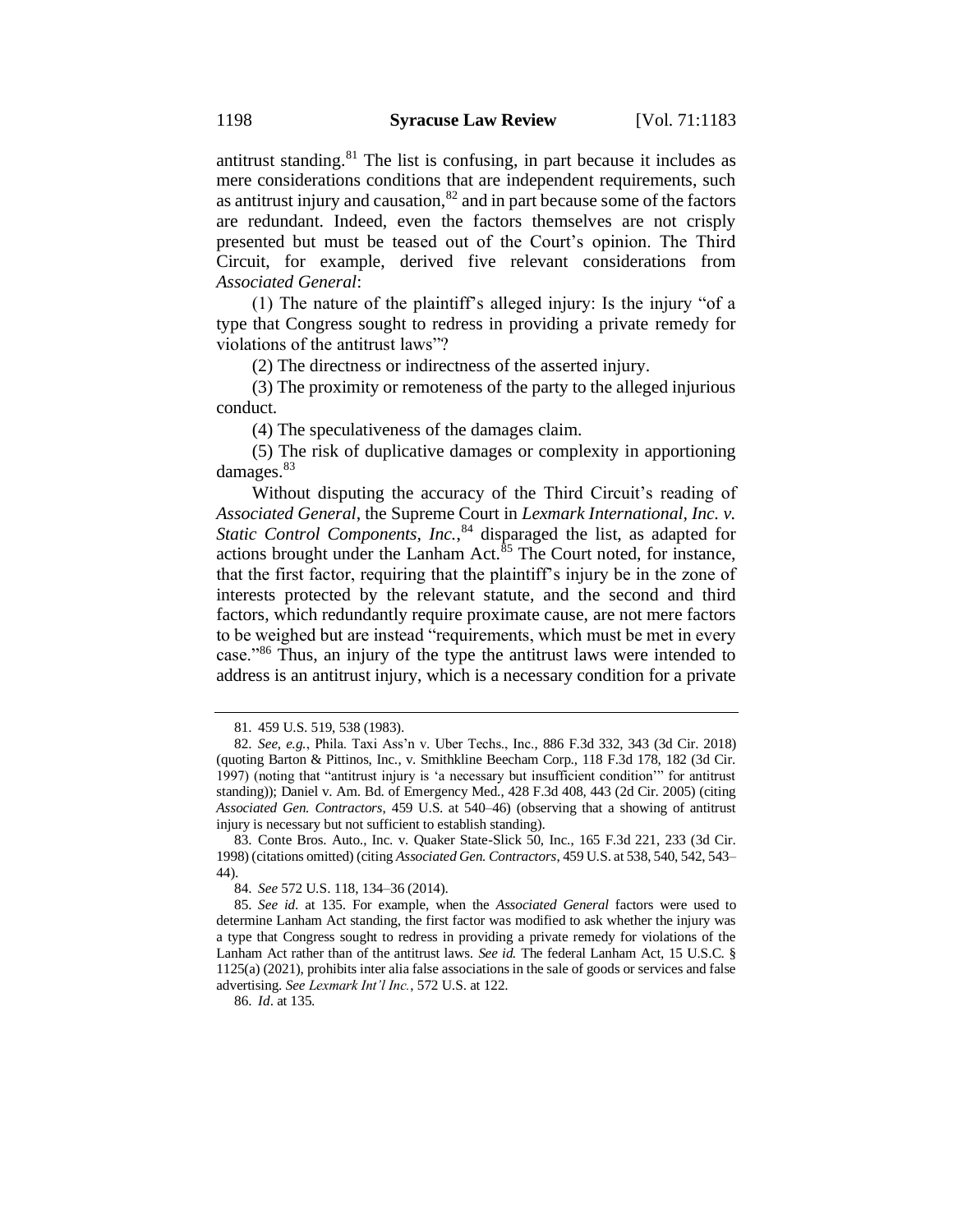antitrust cause of action, and proximate cause is the appropriate meaning of the statutory causation requirement. $87$  The fourth and fifth factors are problematic because potential difficulty in apportioning damages is not, as the Third Circuit's summary of *Associated General* might suggest, an independent basis for denying standing where the plaintiff's injury is within the zone of interests protected by the statute.<sup>88</sup> A plaintiff might be entitled to equitable relief, and difficulty in apportioning damages could not justify denying standing.

In all, the Court instructed that a plaintiff has a right to sue under a federal statute when he or she has constitutional standing and is within the class of plaintiffs authorized to sue.<sup>89</sup> Statutory authorization, in turn, depends upon statutory interpretation, and statutes are interpreted in light of two background principles: <sup>90</sup> a statutory cause of action extends only to plaintiffs whose interests fall within the zone of interests protected by the law;<sup>91</sup> and a statutory cause of action is presumptively limited to plaintiffs whose injuries are proximately caused by violations of the statute. $92$ 

Despite the confusion in the meaning of *Associated General*, the Court's objective in that case is clear: To limit the right to sue for antitrust violations in ways that promote the appropriate private enforcement of the law. As some courts have put it, the right to sue is confined to "efficient enforcers."<sup>93</sup> But even this conception of the enforcement

93. *See*, *e.g.*, Eastman Kodak Co. v. Henry Bath LLC, 936 F.3d 86, 94 (2d Cir. 2019) (quoting Port Dock & Stone Corp. v. Oldcastle Ne., Inc., 507 F.3d 117, 121 (2d Cir. 2007)) ("To satisfy the antitrust standing requirement, a private antitrust plaintiff must demonstrate that (1) it has suffered 'a special kind of antitrust injury,' and (2) it is an 'efficient enforcer' of the antitrust laws."); Gatt Commc'ns, Inc. v. PMC Assocs., LLC, 711 F.3d 68, 78 (2d Cir. 2013) (noting that antitrust standing analysis is intended to determine whether plaintiff "is an 'efficient enforcer' of the antitrust laws"). In *Gelboim v. Bank of Am. Corp.*, 823 F.3d 759,

<sup>87.</sup> Recall that one could alternatively limit statutory causation to factual causation and require proximate causation through a separate doctrine of antitrust standing. *See supra* notes 6–7 and accompanying text. Reading the statutory requirement to include proximate cause means that the statute on its face requires both actual and proximate cause, for under traditional tort analysis, only an actual cause can be a proximate cause.

<sup>88.</sup> *Lexmark Int'l Inc.*, 572 U.S. at 135.

<sup>89.</sup> *See id*. at 128.

<sup>90.</sup> *Id*. at 129.

<sup>91.</sup> *Id*. (citing Allen v. Wright, 468 U.S. 737, 751 (1984)).

<sup>92.</sup> *Id*. at 132. Limiting a statutory right of recovery to those suffering injury proximately caused by a violation is equivalent to excluding from the right those suffering remote injuries as a result of the violation. Judge Posner has referred to "the age-old tort principle of remoteness of damage," which he explains "serves practical goals of preventing duplicate recovery of damages and proliferation of lawsuits." Grip-Pak, Inc. v. Ill. Tool Works, Inc., 694 F.2d 466, 473 (7th Cir. 1982). "[T]he tort principle of remoteness [has been] absorbed by implication into section 4 [of the Clayton Act]." *Id*. at 474.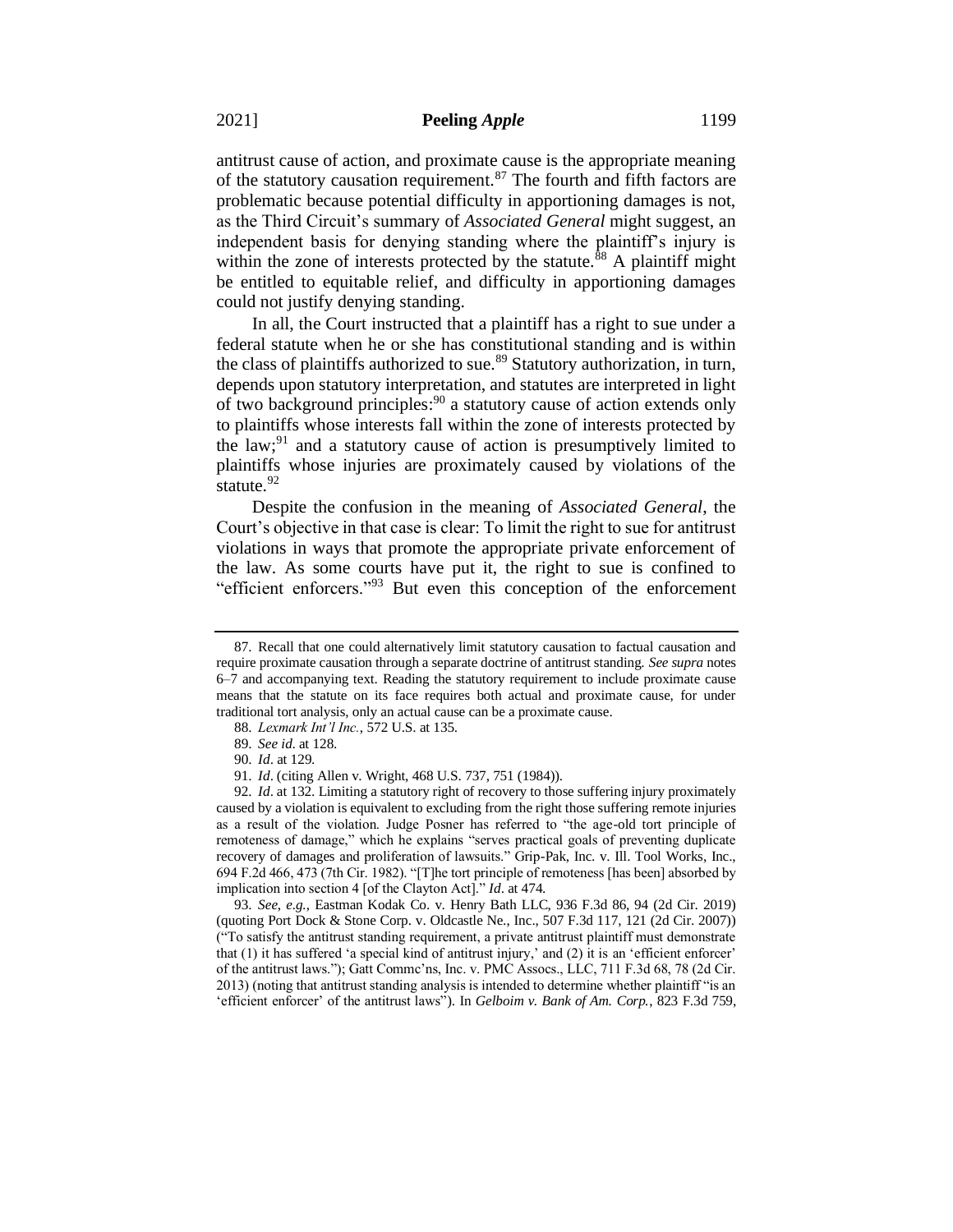objective is not self-defining.<sup>94</sup> Antitrust standing might be understood as a doctrinal method of ensuring that private damages approximate the optimal penalty for an antitrust violation.<sup>95</sup> The optimal sanction for an antitrust violation is the net social harm caused by the offense, adjusted by the probability of imposition.<sup>96</sup> Certain antitrust injuries are not part of the optimal penalty. Allowing recovery for those injuries would necessarily result in an excessive penalty.

*Id*. (internal citations omitted) (citing *Port Dock & Stone Corp.*, 507 F.3d at 121–22). Another, substantively similar formulation is that the antitrust standing requirement ensures that "other parties are not better situated to bring suit." Doctor's Hosp. of Jefferson, Inc. v. Se. Med. Alliance, 123 F.3d 301, 305 (5th Cir. 1997) (citing McCormack v. Nat'l Collegiate Athletic Ass'n, 845 F.2d 1338, 1341 (5th Cir. 1988)).

94. Some courts have implicitly sought to identify efficient enforcers by limiting the right to recover to participants in the market in which the defendants acted anticompetitively; some of these courts impose the limitation under the rubric of antitrust injury, but it fits more comfortably under that of antitrust standing. *See*, *e.g.*, *In re* Aluminum Warehousing Antitrust Litig., 833 F.3d 151, 158 (2d Cir. 2016) (citing Hughes v. Tobacco Inst., Inc., 278 F.3d 417, 423 (5th Cir. 2001)) ("Generally, only those that are participants in the defendants' market can be said to have suffered antitrust injury."); *id.* (noting that plaintiff must "be a participant in the same market as the alleged malefactors"); American Ad Mgmt., Inc. v. General Tel. Co., 190 F.3d 1051, 1057 (9th Cir. 1999) ("Antitrust injury requires the plaintiff to have suffered its injury in the market where competition is being restrained."). But the Supreme Court has recognized an exception to this principle for non-participants who suffer an injury "inextricably intertwined with the injury the conspirators sought to inflict." Blue Shield of Va. v. McCready, 457 U.S. 465, 484 (1982); *see also Aluminum Warehousing Antitrust Litig.*, 833 F.3d at 158 (noting that because of the inextricably intertwined exception, "[t]he universe of potential plaintiffs is not strictly limited to participants in the defendants' market"); Southaven Land Co. v. Malone & Hyde, Inc., 715 F.2d 1079, 1086 (6th Cir. 1983) ("[A] finding or concession that [plaintiff] is not a direct participant in the relevant market is not dispositive of the § 4 'standing' issue [because] *McCready* instructs that an injury 'inextricably intertwined' with the injury sought to be inflicted upon the relevant market or participants therein may fall 'within the area of congressional concern' so as to satisfy the § 4 inquiry."). The frequency with which the "inextricably intertwined" exception is litigated has robbed the rule of much of its value. *See* BAUER, *supra* note 6, § 78.6 nn.102–03 (collecting cases).

95. Doctrines that result in private recoveries equal to the optimal penalty can lead to overdeterrence when public sanctions are also imposed. Neither private nor public antitrust penalties formally take into account the possibility that the other set of sanctions will render the first set excessive.

96. Landes, *supra* note 78, at 656–57.

<sup>772 (2</sup>d Cir. 2016), the Second Circuit explained that private plaintiffs must suffer antitrust injury and be "efficient enforcers of the antitrust laws." Further, it stated:

The efficient enforcer inquiry turns on: (1) whether the violation was a direct or remote cause of the injury; (2) whether there is an identifiable class of other persons whose self-interest would normally lead them to sue for the violation; (3) whether the injury was speculative; and (4) whether there is a risk that other plaintiffs would be entitled to recover duplicative damages or that damages would be difficult to apportion among possible victims of the antitrust injury. Built into the analysis is an assessment of the "chain of causation" between the violation and the injury.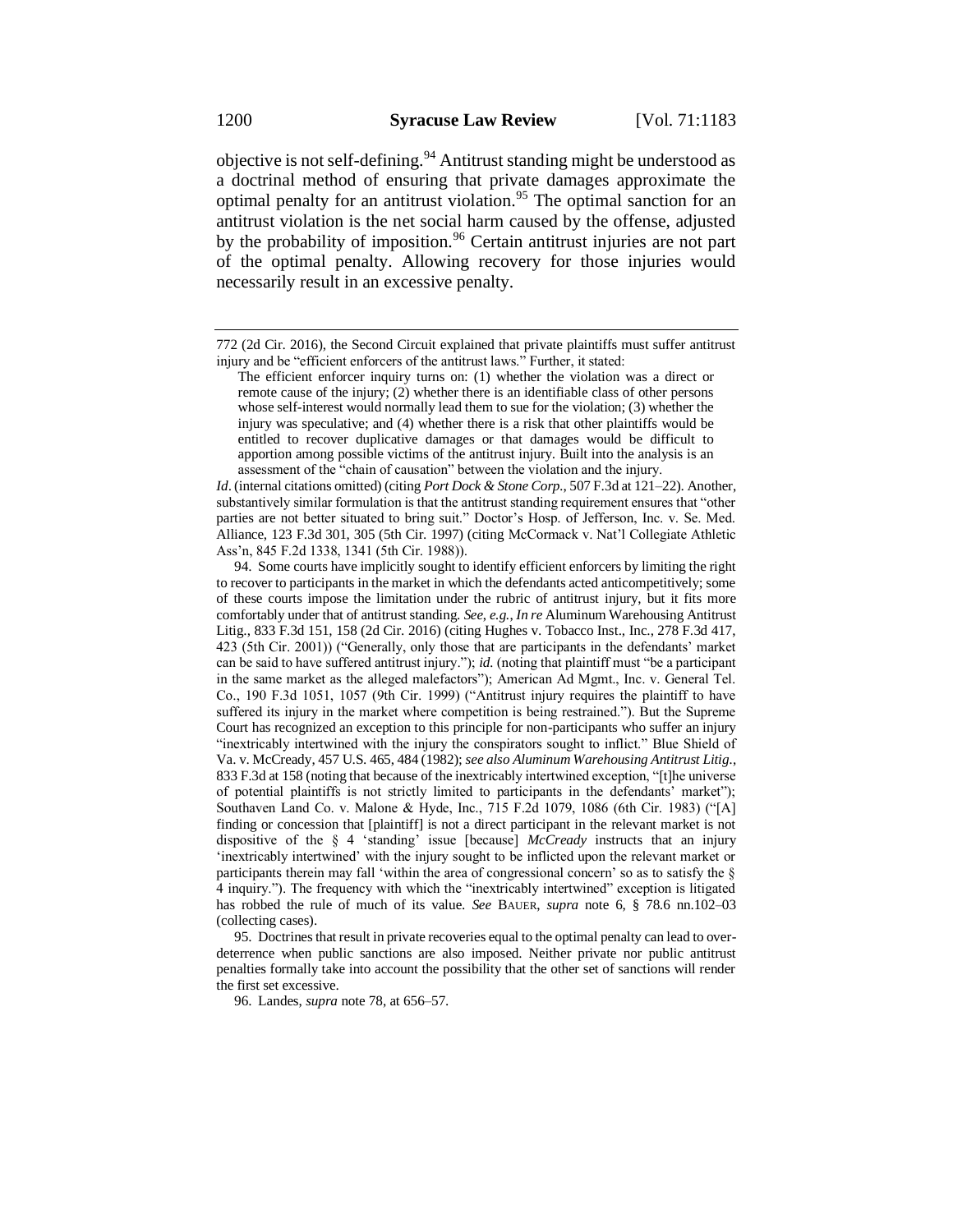However the antitrust standing doctrine is characterized, a critical implication is that input suppliers selling to an actor with lawful monopsony power or to actors who compete in a market for the purchase of the input but exercise ill-gotten monopoly power in an output market do not have antitrust standing to recover for any injuries sustained from a reduction in the amount of input the antitrust offenders buy from them as a result of the exercise of monopoly power.<sup>97</sup> If the actors exercising monopoly power do not possess or at least do not exercise monopsony power, the input suppliers will sell less to them but at the same competitive input price. The suppliers would not absorb an underpayment, though they might incur an antitrust injury in the form of avoidable transaction costs incident to selling the input in other markets. If the actors exercise monopoly power, have monopsony power, and do not price discriminate, the suppliers will sell less to them at a price below that received prior to the exercise of monopoly power even if the actors do not exercise their monopsony power. Whether the actors have or do not have monopsony power, the suppliers do not have antitrust standing to complain about an unlawful exercise of monopoly power. In corresponding fashion, if actors exercise monopsony power but not monopoly power, suppliers have antitrust standing, but output purchasers do not, even if they suffer an injury.

The damages a private plaintiff may recover for an antitrust violation are intended to be compensatory, with adjustments made to account for various factors, the most important of which is the probability of recovery.<sup>98</sup> As a first approximation, damages are calculated to place the victim of an antitrust violation in the position it would have occupied but for the unlawful conduct.<sup>99</sup> The calculation, therefore, compares two

<sup>97.</sup> *See* Asahi Glass Co. v. Pentech Pharms., Inc., 289 F. Supp. 2d 986, 990 (N.D. III. 2003) (Posner, J.) (citing Serfecz v. Jewel Food Stores, 67 F.3d 591, 597–99 (7th Cir. 1995)) (observing in a case where customers allegedly conspired to raise the price of a product that "[t]he general rule is that suppliers do not have 'standing' (a word that is used in this context to denote the right to sue rather than the existence of jurisdiction) to complain about a violation of the antitrust laws at the customer level."); *see also* Internal Med. Nephrology, Inc. v. Bio-Medical Applications of Ind., Inc., No. 2:18-cv-00506, 2019 U.S. Dist. LEXIS 165228, at \*16–17 (S.D. Ind. Sept. 26, 2019) (holding that nephrology service provider did not have antitrust standing to assert claim that kidney dialysis provider had monopolized dialysis market).

<sup>98.</sup> *See* Landes, *supra* note 78, at 656–57.

<sup>99.</sup> *See*, *e.g.*, Bigelow v. RKO Radio Pictures, Inc., 327 U.S. 251, 263–64 (1946) (approving measure of damages based on difference between profits actually realized and "what, but for the conspiracy, would have been realized"); J. Truett Payne Co. v. Chrysler Motors Corp., 451 U.S. 557, 566 (1981) (recognizing that damages are based on "what plaintiff's situation would have been in the absence of the defendant's antitrust violation"); BAUER, *supra* note 6,  $\S$  79.1(b)(1) ("Damages for the victim of an antitrust violation should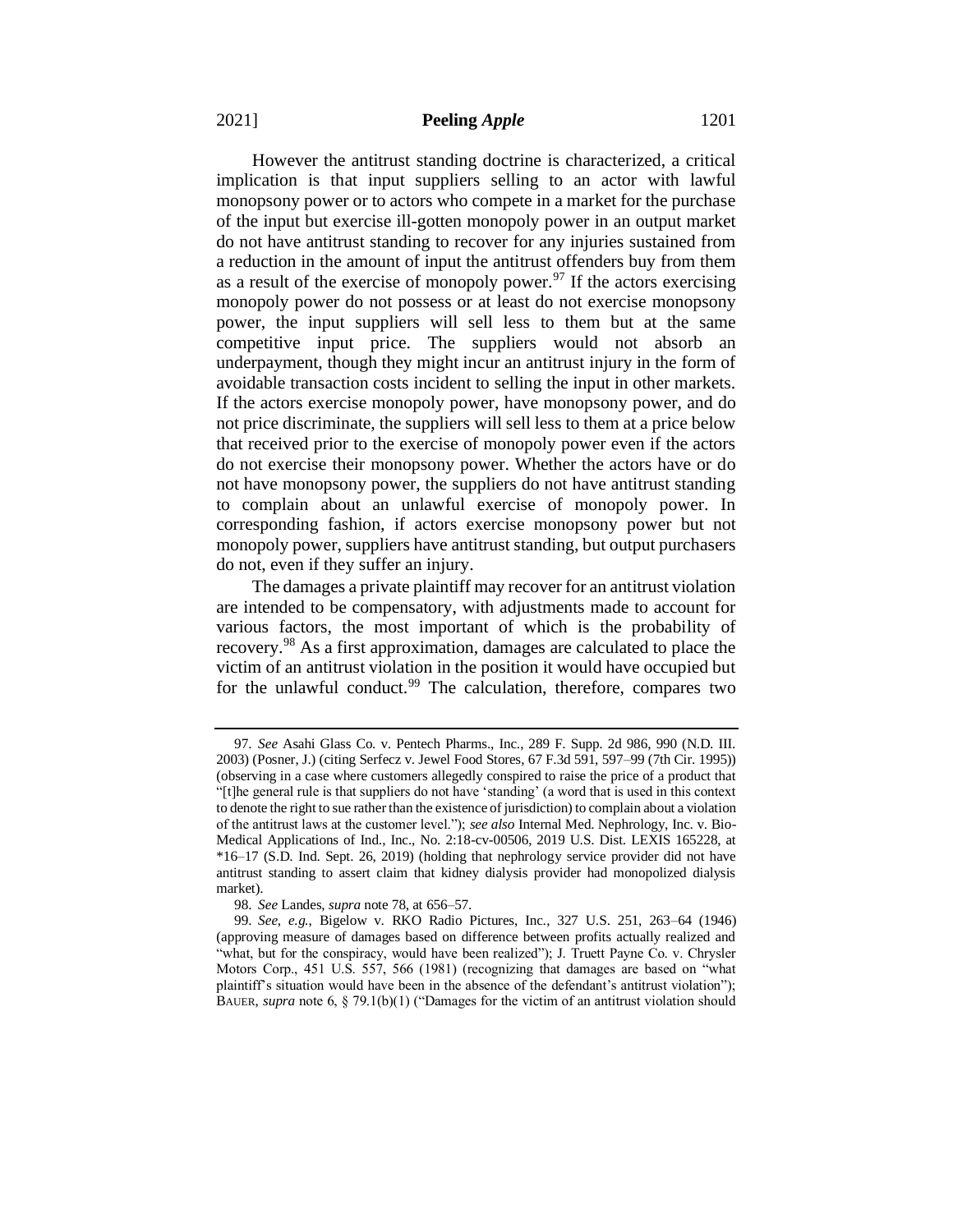states of the world, one of which is theoretical. Courts have long recognized that proving what the plaintiff's condition would have been but for the violation is difficult.<sup>100</sup> Further, rejecting an antitrust claim for insufficient evidence of the quantum of loss incurred creates a risk of both under-compensation and under-deterrence, the latter of which itself threatens to increase the social harm caused by antitrust violations. Courts have concluded that any uncertainty should benefit the victim rather than the wrongdoer.<sup>101</sup> They have, therefore, distinguished between proof of causal injury and proof of the amount of damages. A plaintiff must prove with a fair degree of certainty that the defendants' antitrust violation caused it some harm.<sup>102</sup> The burden of proving the dollar amount of that harm, however, is relaxed, though a loose constraint remains: The plaintiff's evidence of damages cannot be speculative.<sup>103</sup>

102. *See* Alabama v. Blue Bird Body Co., 573 F.2d 309, 317 (5th Cir. 1978) (holding that an antitrust plaintiff must prove injury causally linked to a violation "as a matter of fact and with a fair degree of certainty"); E. Compton Timberlake, *The Legal Injury Requirements and Proof of Damages in Treble Damage Actions Under the Antitrust Laws*, 30 GEO. WASH. L. REV. 231, 236 (1961) (noting that "the fact of damage [in private antitrust cases] must be proved with certainty").

282 U.S. 555, 562–63 (1931). *See Eastman Kodak*, 273 U.S. at 379 ("[T]he amount of damages could not be determined by mere speculation or guess, but must be based on evidence furnishing data from which the amount of the probable loss could be ascertained as a matter

attempt to place it in the same position as it would have been, absent the unlawful conduct. This analysis requires the trier of fact to determine the plaintiff's putative financial situation, 'but for' the violation.").

<sup>100.</sup> *See*, *e.g.*, *J. Truett Payne*, 451 U.S. at 565 (quoting Zenith Radio Corp. v. Hazeltine Research, Inc. 395 U.S. 100, 123 (1969)) ("'[Damage] issues in these cases are rarely susceptible of the kind of concrete, detailed proof of injury which is available in other contexts.'"); Texaco, Inc. v. Hasbrouck, 496 U.S. 543, 573 n.31 (1990) (quoting *J. Truett Payne*, 451 U.S. at 565–66, with approval).

<sup>101.</sup> *See* Eastman Kodak Co. v. S. Photo Materials Co., 273 U.S. 359, 379 (1927) (citing Hetzel v. Baltimore & Ohio R.R. Co., 169 U.S. 26, 39 (1898)) (noting that that "a defendant whose wrongful conduct has rendered difficult the ascertainment of the precise damages suffered by the plaintiff, is not entitled to complain that they cannot be measured with the same exactness and precision as would otherwise be possible"); *Bigelow*, 327 U.S. at 265 (citing Package Closure Corp. v. Sealright Co., 141 F.2d 972, 979 (2d Cir. 1944)) ("The most elementary conceptions of justice and public policy require that the wrongdoer shall bear the risk of the uncertainty which his own wrong has created.").

<sup>103.</sup> As the Court in *Story Parchment Co. v. Paterson Parchment Paper Co.*, observed: [T]here is a clear distinction between the measure of proof necessary to establish the fact that petitioner had sustained some damage, and the measure of proof necessary to enable the jury to fix the amount. . . . Where the tort itself is of such a nature as to preclude the ascertainment of the amount of damages with certainty, it would be a perversion of fundamental principles of justice to deny all relief to the injured person, and thereby relieve the wrongdoer from making any amend for his acts. In such case, while the damages may not be determined by mere speculation or guess, it will be enough if the evidence show the extent of the damages as a matter of just and reasonable inference, although the result be only approximate.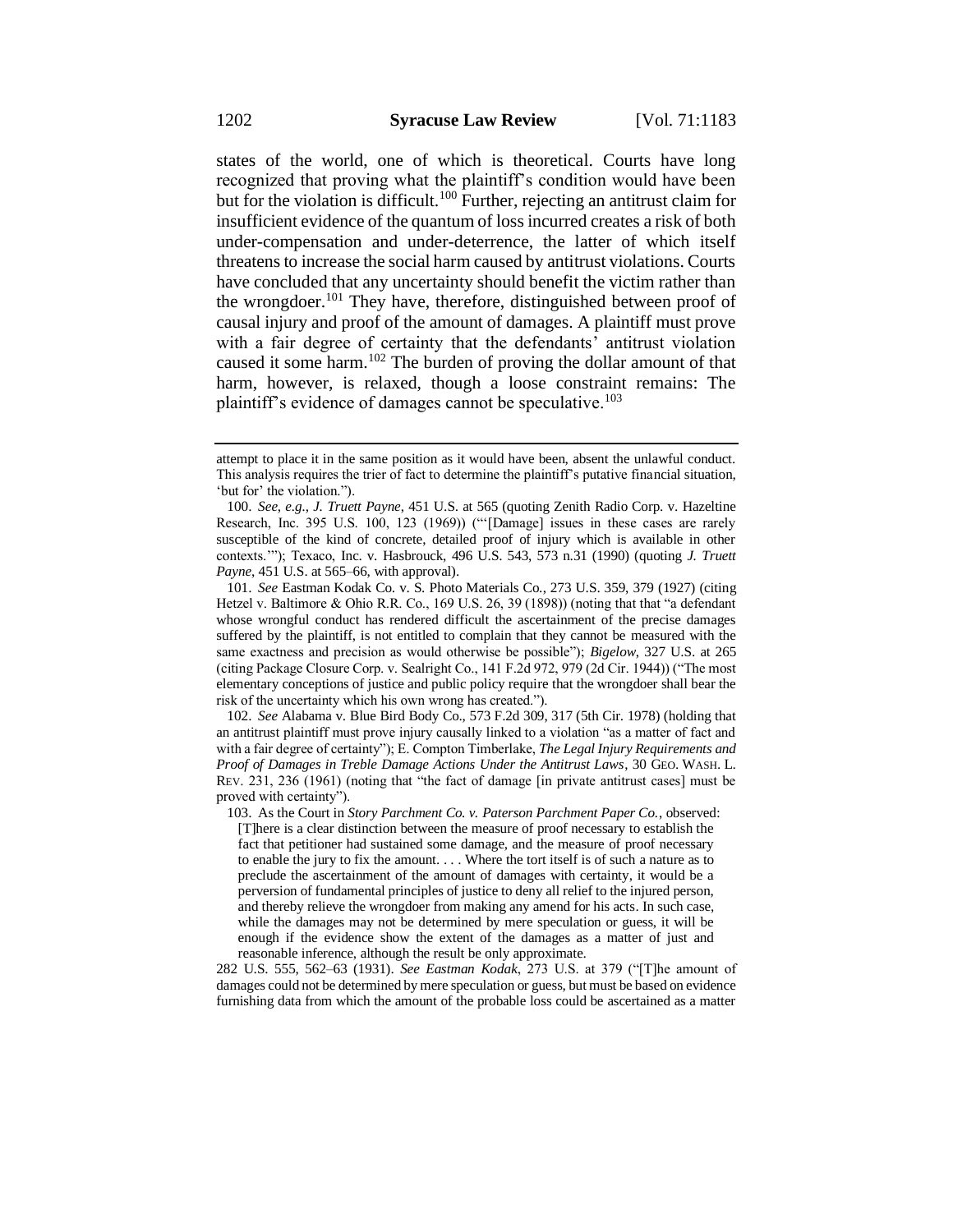The measure of damages varies by antitrust offense. When the antitrust violation takes the form of an exercise of monopoly power to raise the price the violators charged, the presumptive measure of actual damages suffered by purchasers is the overcharge, or the difference between the price charged and the price that would have been charged absent the violation, multiplied by the quantity purchased.<sup>104</sup> When the antitrust violation involves an unlawful exercise of monopsony power, the presumptive measure of actual damages is the underpayment, or the difference between the price received by the violator's supplier and the price that it would have received but for the violation, multiplied by the

104. *See* Howard Hess Dental Labs. Inc. v. Dentsply Int'l, Inc., 424 F.3d 363, 374 (3d Cir. 2005) (citing ABA SECTION OF ANTITRUST LAW, PROVING ANTITRUST DAMAGES: LEGAL AND ECONOMIC ISSUES 172 (1996)) ("[T]he standard method of measuring damages in price enhancement cases is overcharge, not lost profits."); New York v. Hendrickson Bros., Inc. 840 F.2d 1065, 1077 (2d Cir. 1988) (citing Hanover Shoe, Inc. v. United Shoe Machinery Corp., 392 U.S. 481, 489 (1968)) ("Where the antitrust violation is a price-fixing conspiracy, the measure of damages to one of the coconspirators' customers is the difference between the prices actually paid and the prices that would have been paid absent the conspiracy.").

of reasonable inference."); *Zenith Radio Corp.*, 395 U.S. at 123 (recognizing "practical limits of the burden of proof" in exclusion case); New York v. Julius Nasso Concrete Corp., 202 F.3d 82, 88 (2d Cir. 2000) (recognizing that burden of proving causal injury is greater than burden of proving amount of damages); Fishman v. Estate of Wirtz, 807 F.2d 520, 550 (7th Cir. 1986) ("An antitrust plaintiff does not bear as onerous a burden in proving the dollar amount of his damages as he does in showing the fact of his antitrust injury."); Malley-Duff & Assoc., Inc. v. Crown Life Ins. Co., 734 F.2d 133, 148 (3d Cir. 1984) (quoting *Story Parchment*, 282 U.S. at 563); MCI Commc'ns Corp. v. Am. Tel. & Tel. Co., 708 F.2d 1081, 1161 (7th Cir. 1983) (citing *J. Truett Payne*, 451 U.S. at 566–67) ("Once *causation* of damages has been established, the *amount* of damages may be determined by a just and reasonable estimate as long as the jury verdict is not the product of speculation or guess work.") (emphasis in original); Terrell v. Household Goods Carriers' Bureau, 494 F.2d 16, 25 (5th Cir. 1974) ("We emphasize that once the causation hurdle has been overcome, the expert on damages need not be armed on the right hand with a slide rule, on the left hand with a computer. He is allowed some economic imagination so long as it does not become fantasy."); South-East Coal Co. v. Consolidation Coal Co., 434 F.2d 767, 794 (6th Cir. 1970) (citing *Story Parchment*, 282 U.S. at 563) ("The antitrust cases are legion which reiterate the proposition that, if the fact of damages is proven, the actual computation of damages may suffer from minor imperfections."); Arthur Murray, Inc. v. Oliver, 364 F.2d 28, 35 (8th Cir. 1966) (citing Anderson v. Mt. Clemens Pottery Co., 328 U.S. 680, 688 (1946)) ("When the fact is certain that antitrust injury has been inflicted on a party, it is sufficient as a basis for arriving at the damages that the evidence contains probative elements from which on reasonable inference their extent can with judgment be estimated."); K&G Men's Co. v. Carter, Civ. No. 10-309-JJB-SCR, 2010 U.S. Dist. LEXIS 95830, at \*9–10 (M.D. La. Sept. 13, 2010) (first citing *Bigelow*, 327 U.S. at 265; and then citing *Eastman Kodak*, 273 U.S. at 379) ("After establishing that it has suffered damages, plaintiff must establish the amount of damages, and the evidence supporting its claim must be reliable and the amount of damages must not be speculative. Plaintiff's damages need not be calculated with absolute certainty, but there at least must be a reasonable basis for the computation.") (citations omitted); *see also* Roger D. Blair & William H. Page, *"Speculative" Antitrust Damages*, 70 WASH. L. REV. 423, 428 (1995) (arguing that "[s]peculativeness is primarily a deficiency in proof").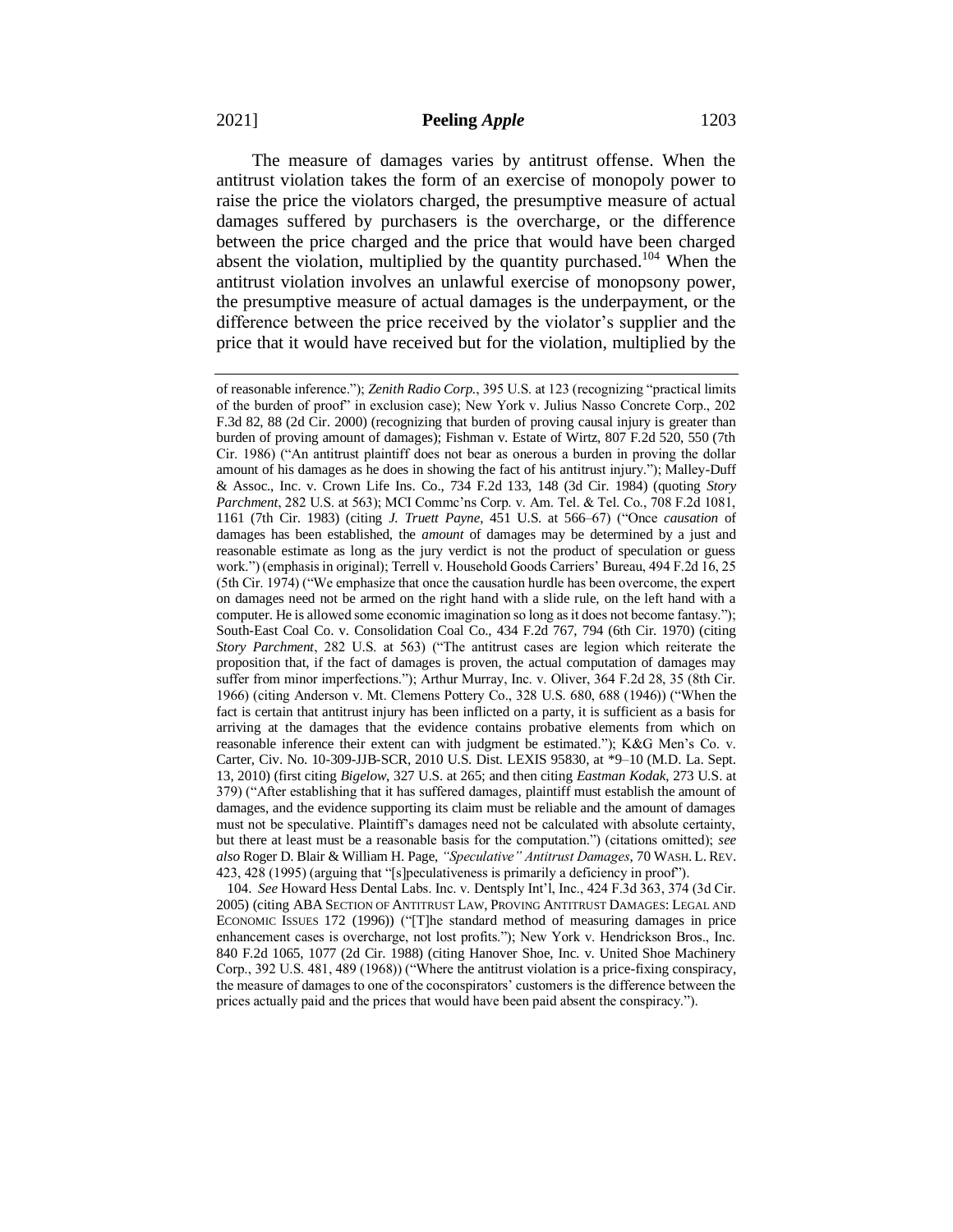quantity it sold.<sup>105</sup> When the antitrust plaintiff is a competitor who is injured by the exclusionary conduct of the violators, the presumptive measure of damages is the profits lost by the plaintiff as a result of the unlawful conduct.<sup>106</sup>

#### *B. The Indirect Purchaser Rules*

The *Illinois Brick* doctrine generally bars remote buyers of pricefixed goods from suing sellers for antitrust damages.<sup>107</sup> But two cases decided before *Illinois Brick* undergird the doctrine. In *Hanover Shoe, Inc. v. United Shoe Machinery Corp.*, a shoe manufacturer sued to recover damages under § 4 of the Clayton Act from a shoe machinery manufacturer, which the courts had found in a government case had monopolized the shoe machinery industry.<sup>108</sup> The defendant argued that the plaintiff had not been injured, as required to assert a claim under § 4, because the plaintiff had passed on any overcharges attributable to its illgotten monopoly power to the plaintiff's customers, or shoe buyers.<sup>109</sup> The Court rejected the argument.<sup>110</sup> The Court was skeptical that the realworld economic conditions necessary for an overcharge in its entirety to be passed on to customers with no loss of profit could be established in litigation.<sup>111</sup> If the direct purchaser lost profits because of the overcharge, perhaps by being forced to absorb some of it, the direct purchaser would suffer an injury in fact sufficient to satisfy the injury requirement of § 4.<sup>112</sup>

<sup>105.</sup> *See* Union Carbide & Carbon Corp. v. Nisley, 300 F.2d 561, 575–80 (10th Cir. 1961) (recognizing that measure of damages caused by price-fixing conspiracy among buyers is based on amount by which price was depressed from competitive price); 8 ANTITRUST LAWS AND TRADE REGULATION (2d ed.) § 171.03[3][a][i] ("In monoposony [sic] cases, where buyers exercise monopoly power over goods or services they purchase, the measure of damages may be the lower price paid or undercharge."); *see also* Sanner v. Bd. of Trade, 62 F.3d 918, 929 (7th Cir. 1995) (implying that damages suffered by farmers as a result of price fixing in soybean purchase markets was measured by depression in soybean prices).

<sup>106.</sup> *See Zenith Radio Corp.*, 395 U.S. at 123–24 (endorsing lost profits as measure of damages in exclusion case); *Bigelow*, 327 U.S. at 262–63 (holding that "a fair measure of the damage" from exclusion is lost profits); LePage's, Inc. v. 3M, 324 F.3d 141, 165 (3d Cir. 2005) (recognizing lost profits as the measure of damages in monopolization case); BAUER, *supra* note 6, § 79.1(b)(2) ("When the defendant's conduct excludes the plaintiff from a market or drives it out of business, . . . the most common form of relief is either the firm's lost profits and/or the going concern value of the business.").

<sup>107.</sup> *See* Illinois Brick Co. v. Illinois, 431 U.S. 720, 736 (1977).

<sup>108.</sup> 392 U.S. 481, 483–84 (1968).

<sup>109.</sup> *See id.* at 487–88, 491–92.

<sup>110.</sup> *See id.* at 492.

<sup>111.</sup> *Id*. at 492–93.

<sup>112.</sup> *See id.* at 493.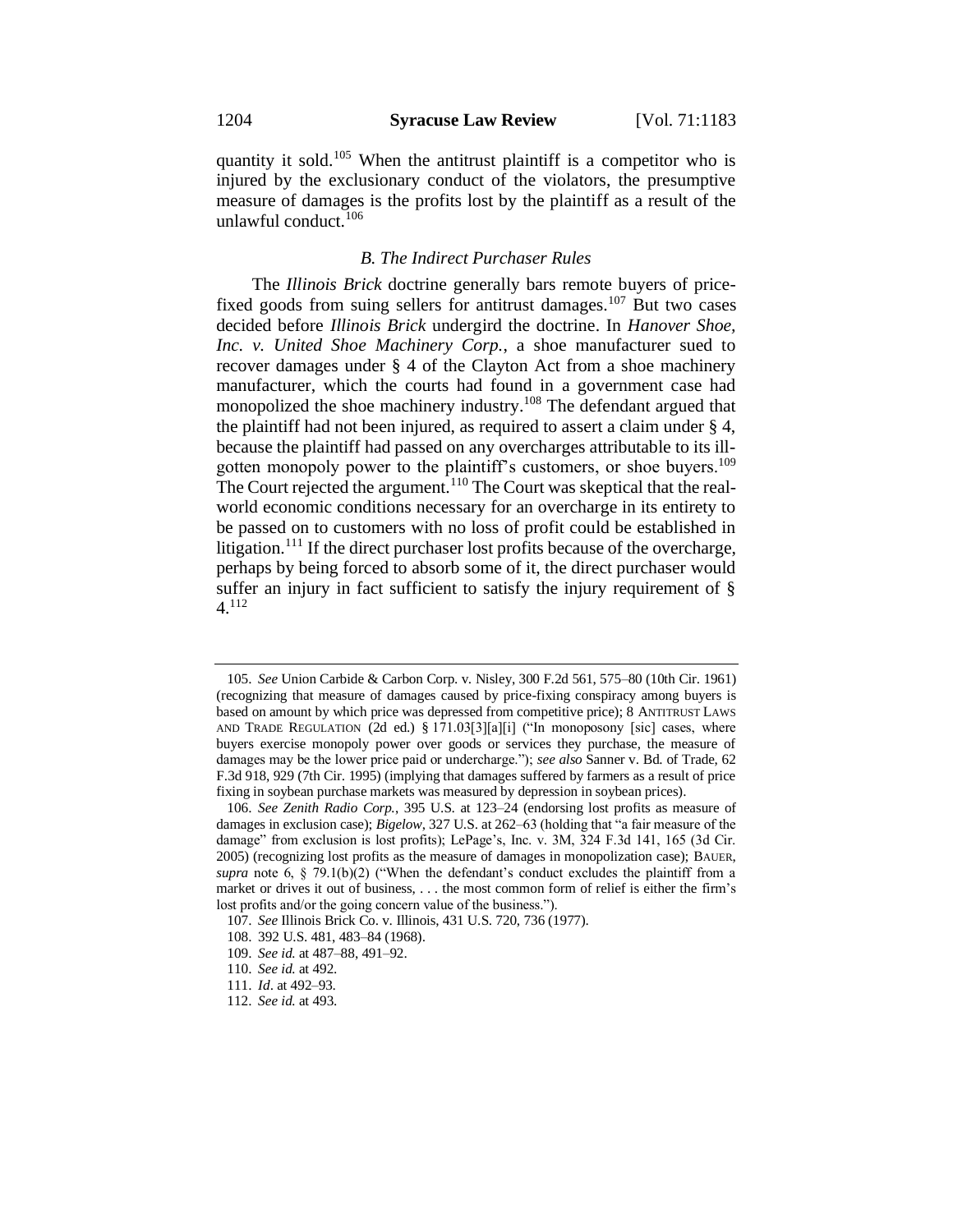The Court was also concerned that recognizing a pass-on defense would allow an antitrust violator to prove that buyers at each successive level down a distribution chain passed on the overcharge to their customers, so that buyers at only the final level could recover.<sup>113</sup> But those buyers would have incurred only a trivial increase in the price of the finished good, such as the price increment in a pair of shoes attributable to an overcharge in shoe machinery prices, and they likely would have little interest in pursuing a class action.<sup>114</sup> As a result, antitrust violators would not be brought to task, and the treble-damage remedy would become less effective.<sup>115</sup>

The Court recognized the possibility that the passing-on defense might be permitted in some situations, explicitly identifying a "cost-plus" contract, where an illegal overcharge would be added in full to the price the direct purchaser would otherwise have charged its customer under a pre-existing contract and sell the same quantity.<sup>116</sup> In these circumstances, the direct purchaser would suffer no injury in fact.<sup>117</sup> Otherwise, the Court rejected the passing-on defense, which meant that a direct purchaser could recover as damages the entire overcharge imposed by the antitrust violator regardless of whether that purchaser in fact passed on part of that overcharge to its buyer.

In *Hawaii v. Standard Oil Co.*, decided four years after *Hanover Shoe*, the State of Hawaii sued for damages under § 4 of the Clayton Act for injury to its economy caused by a price-fixing conspiracy among oil companies.<sup>118</sup> The Court rejected the claim, primarily because permitting the claim "would open the door to duplicative recoveries."<sup>119</sup> Section 4 gives participants in the Hawaiian economy the right to recover damages for injuries they suffer, and a "large and ultimately indeterminable part of the injury to the 'general economy,' as it is measured by economists, is no more than a reflection of the injuries to the 'business or property' of

<sup>113.</sup> *See Hanover Shoe, Inc.*, 392 U.S. at 494.

<sup>114.</sup> *See id.*

<sup>115.</sup> *See id.*

<sup>116.</sup> *Id*. The Court also noted that "where no differential can be proved between the price unlawfully charged and some price that the seller was required by law to charge, establishing damages might require a showing of loss of profits to the buyer." *Id*. The suggestion is that in such a case, the antitrust violation does not result in an overcharge, but the direct purchaser may be able to recover its lost profits.

<sup>117.</sup> *See* Herbert Hovenkamp, *The Indirect Purchaser Rule and Cost-Plus Sales*, 103 HARV. L. REV. 1717, 1720 (1990).

<sup>118.</sup> 405 U.S. 251, 252–53 (1972).

<sup>119.</sup> *Id*. at 263–64.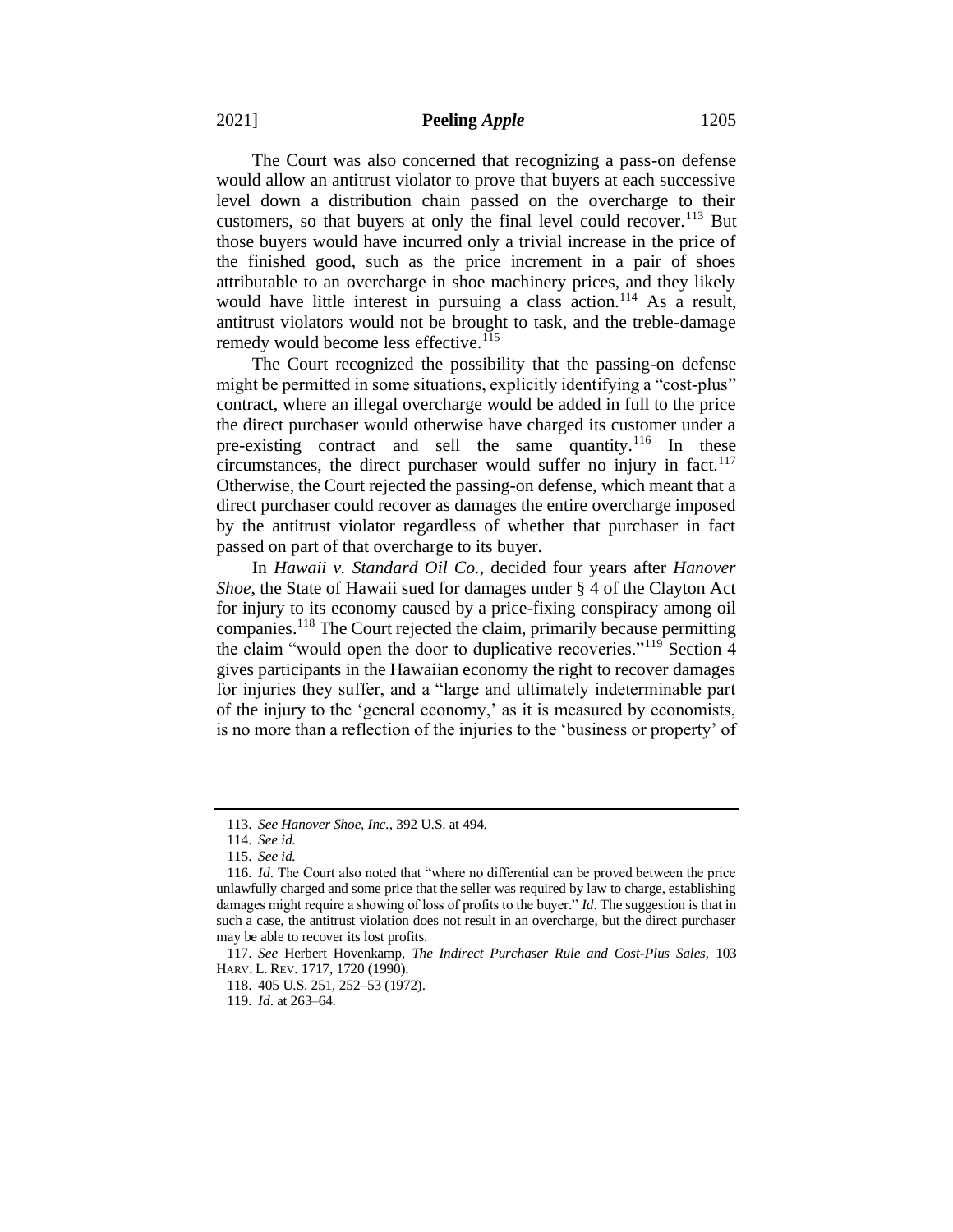consumers."<sup>120</sup> Implicit in the Court's reasoning is that the antitrust laws impose a limit on antitrust damage liability, and duplicative recoveries are impermissibly excessive.

In *Illinois Brick*, building purchasers, who happened to be governmental entities, alleged that concrete block manufacturers conspired to raise the price of block and sought damages under  $\S$  4.<sup>121</sup> Block manufacturers sold their output to masonry contractors, who included the price of the block in their bids to general contractors, whose own bids to building owners incorporated the block price.<sup>122</sup> The Court held that, with few exceptions, indirect purchasers do not have standing under § 4 to recover damages based on overcharges imposed by antitrust violators.<sup>123</sup> The Court first concluded, with support of the parties, that pass-on rules must be symmetrical.<sup>124</sup> If *Hanover Shoe*, which bars the use of the pass-on theory by direct-purchasing defendants, stands, indirect purchasers must be barred from recovering overcharge damages; if indirect purchasers are allowed to recover, direct purchasers must be allowed to assert the pass-on defense, and *Hanover Shoe* would have to be overruled or severely restricted.<sup>125</sup> The possibility of allowing offensive but not defensive use of the pass-on theory was all but foreclosed by *Hawaii*. That case rests on the principle that § 4 does not permit the imposition of multiple liability.<sup>126</sup> Asymmetrical pass-on rules favoring plaintiffs would allow indirect purchasers to recover damages from absorbing some of the overcharge while preventing defendants from avoiding liability to direct purchasers for the entire overcharge.<sup>127</sup>

The Court, therefore, had to choose between allowing use of the pass-on theory by both defendants and plaintiffs, a decision that would mean overruling or narrowing *Hanover Shoe*, and prohibiting use by both.<sup>128</sup> The Court chose the latter.<sup>129</sup> The Court reasoned that permitting symmetrical use of the theory would dramatically increase litigation costs, for potentially multiple levels of purchasers would have to be

<sup>120.</sup> *Id.* at 264. Congress amended § 4 of the Clayton Act in 1976 to permit parens patriae actions by state attorneys general, cabining the right of action to avoid duplicative recoveries. *See* 15 U.S.C. § 15c(a)(1) (2021).

<sup>121.</sup> *See* Illinois Brick Co. v. Illinois, 431 U.S. 720, 726–27 (1977).

<sup>122.</sup> *See id.*

<sup>123.</sup> *See id.* at 736.

<sup>124.</sup> *Id*. at 728.

<sup>125.</sup> *See id.*

<sup>126.</sup> *See Illinois Brick*, 431 U.S. at 730–31 (citing Hawaii v. Standard Oil Co., 405 U.S. 251, 264 (1972)).

<sup>127.</sup> *See id.*

<sup>128.</sup> *See id.* at 736.

<sup>129.</sup> *Id.*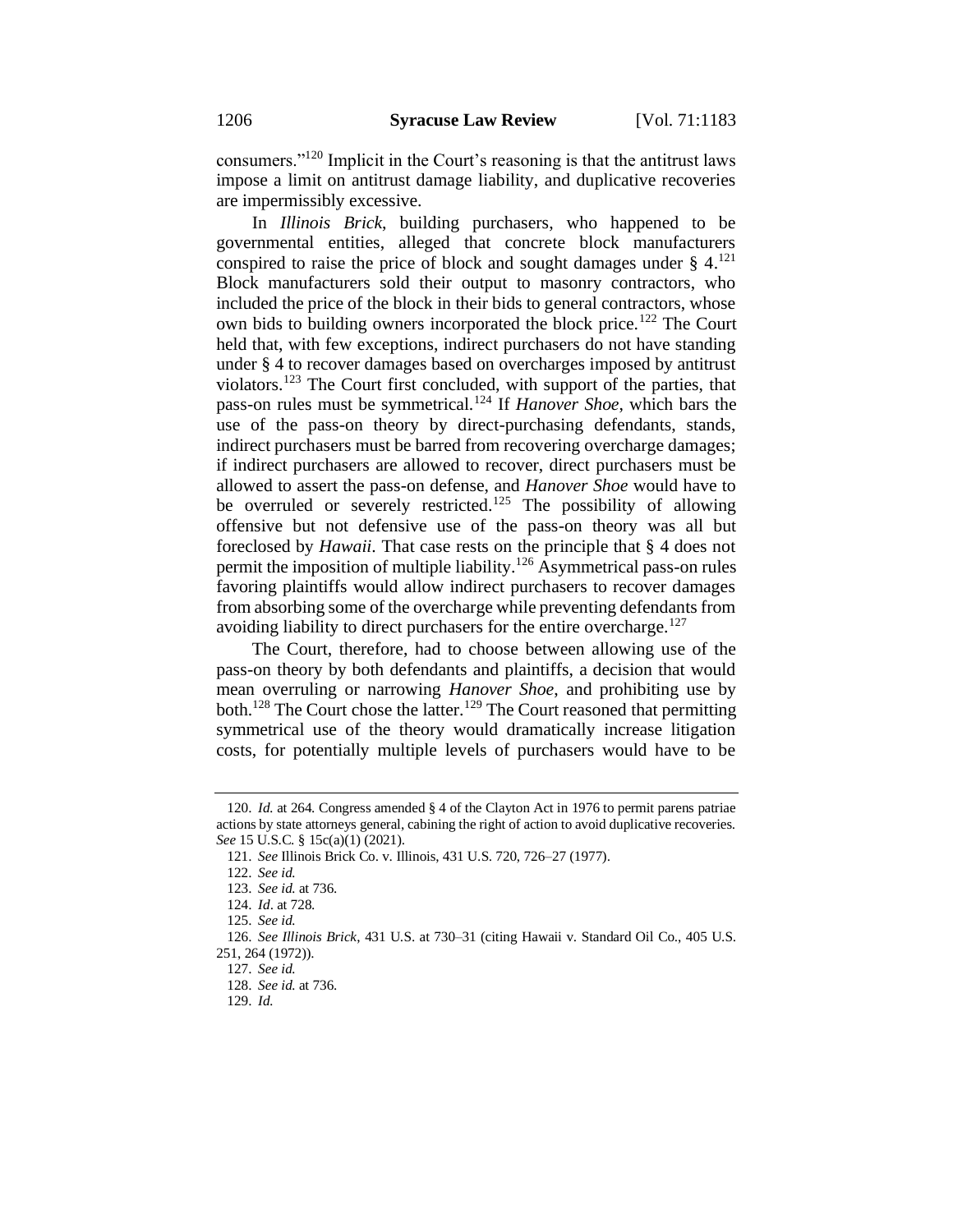litigation. The Court observed that § 4 serves two purposes: deterrence and compensation.<sup>133</sup> One can argue on economic grounds that deterrence is the more important purpose, for if a remedy effectively deters a violation, no compensation is required.<sup>134</sup> The Court took a different tack. Prohibiting indirect purchasers from recovering could frustrate the legitimate goal of compensation, but if indirect-purchaser suits were allowed, many indirect purchasers would have suffered such small losses that they would not bother to collect damages obtained in class actions brought on their behalf.<sup>135</sup> Further, much of the compensation to which they would be entitled would be consumed in expenses incurred in litigating pass-on amounts. Permitting offensive use of pass-on, therefore, would not result in meaningful compensation for indirect purchasers.<sup>136</sup> In short, the benefits of efficient deterrence outweigh the costs of imperfect compensation.

stakes increase, parties are more likely to incur the expected costs of

134. *See* Landes & Posner, *supra* note 132, at 605; *see also* KENNETH G. ELZINGA & WILLIAM BREIT, THE ANTITRUST PENALTIES 96 (1976) (arguing for antitrust fines as the efficient antitrust remedy because the compensatory remedy established in the statutory right to treble damages is an inefficient method of achieving deterrence).

135. *See Illinois Brick*, 431 U.S. at 747.

<sup>130.</sup> *See id*. at 730–33.

<sup>131.</sup> *See Illinois Brick*, 431 U.S. at 730–33.

<sup>132.</sup> *See id.* at 745–46. Direct purchasers are the most appropriate recipients of the right to recover all damages because their proximity to the offenders results in information costs of detecting a violation that are lower than the costs incurred by indirect purchasers. *See* William M. Landes & Richard A. Posner, *Should Indirect Purchasers Have Standing to Sue Under the Antitrust Laws?: An Economic Analysis of the Rule of* Illinois Brick, 46 U. CHI. L. REV. 602, 609 (1979).

<sup>133.</sup> *See Illinois Brick*, 431 U.S. at 746 (quoting *Hanover Shoe,* 392 U.S. at 494).

<sup>136.</sup> One can argue that expected damages recoveries by direct purchasers will be passed on to indirect purchasers, so that indirect purchasers will be compensated through reductions in the price of the goods. *See* Landes & Posner, *supra* note 132, at 605 (explaining that indirect purchasers "obtain, in the form of lower prices, a benefit equivalent to the anticipated value of the antitrust damage claims that they are denied, discounted for the uncertainties of recovery"); Paper Sys. Inc. v. Nippon Paper Indus. Co., 281 F.3d 629, 633 (7th Cir. 2002) ("The prospect of recovery also acts like a cents-off coupon to the initial buyer, which given competition at the distribution stage is forced to pass on this anticipated discount, and so protects remote customers from the effects of the cartel if deterrence fails."); *see generally* John E. Lopatka & William H. Page, *Indirect Purchaser Suits and the Consumer Interest*, 48 ANTITRUST BULL. 531 (2003) (arguing that indirect purchaser suits by consumers, which are permitted under some state laws, did not result in significant compensation).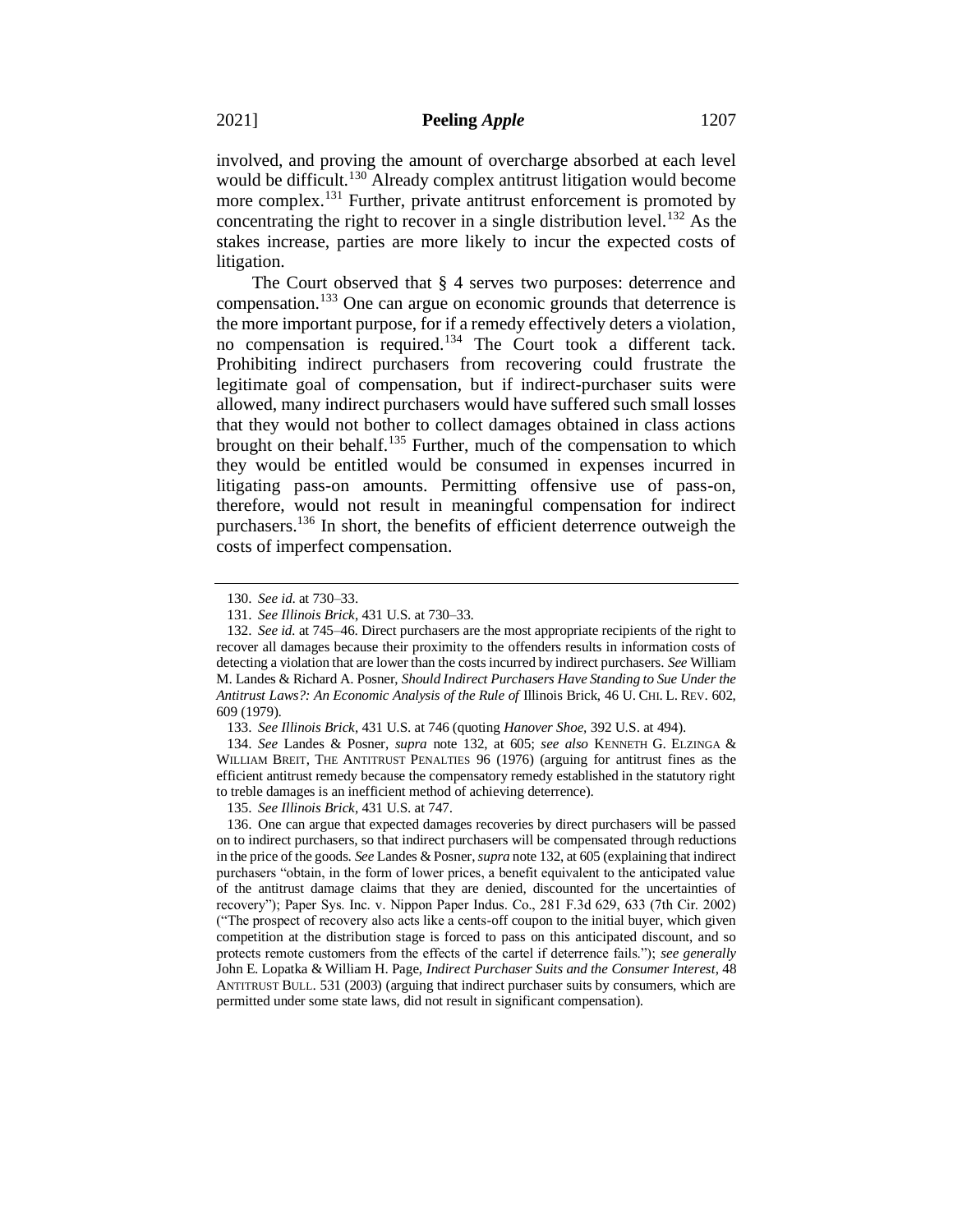The Court rejected proposals to carve out broad exceptions to *Hanover Shoe*, which would have allowed symmetrical use of pass on for particular types of markets, such as those in which "middlemen . . . resell goods without altering them" or "contractors . . . add a fixed percentage markup to the cost of their materials in submitting bids."<sup>137</sup> The Court reasoned that determining whether an exception applied would entail just the kind of litigation complexity that *Hanover Shoe* wanted to avoid.<sup>138</sup> The Court noted that *Hanover Shoe* had given only one example of a situation in which a pass-on defense "might be permitted," that being a cost-plus contract,<sup>139</sup> and it suggested that the pass-on defense might be permitted as well "where the direct purchaser is owned or controlled by its customer."<sup>140</sup> Most likely the Court meant to include if not describe the situation where the direct purchaser is owned or controlled by its supplier,  $141$  and the exception so understood fits comfortably within the rationale of *Illinois Brick*. Both in the context of the cost-plus contract and the ownership-or-control circumstance, the administrative costs of calculating the amount of overcharge incurred by the indirect purchaser are relatively low. Moreover, in the latter context, the function of antitrust damages as a deterrent is undercut by a rigid application of *Illinois Brick*  because the direct purchaser will have no incentive to sue its affiliated supplier.<sup>142</sup> The Court thus implied that any exceptions to the symmetrical

141. *See*, *e.g.*, *In re* Brand Name Prescription Drugs Antitrust Litig., 123 F.3d 599, 605 (7th Cir. 1997) (quoting *Illinois Brick*, 431 U.S. at 736 n.16) ("*Utilicorp* implies that the only exceptions to the *Illinois Brick* doctrine are those stated in *Illinois Brick* itself—'where the direct purchaser is owned or controlled by its customer,' . . . or, we suppose, vice versa."); *In re* Mid-Atlantic Toyota Antitrust Litig., 516 F. Supp. 1287, 1292 (D. Md. 1981) (citing *In re* Beef Indus. Antitrust Litig., 600 F.2d 1148, 1160–61 (5th Cir. 1979) ("[T]he unanimous view is that the exception applies not only where the direct purchaser is owned or controlled by its customer, but also where it is owned or controlled by its supplier.").

142. The lower courts have emphasized this rationale for the ownership-or-control exception. *See*, *e.g.*, Freeman v. San Diego Ass'n of Realtors, 322 F.3d 1133, 1145–46 (9th Cir. 2003) (citing Royal Printing Co. v. Kimberly-Clark Corp., 621 F.2d 323, 326 (9th Cir. 1980)) (finding indirect purchaser had standing where direct purchaser owned antitrust violator because "indirect purchasers can sue for damages if there is no realistic possibility that the direct purchaser will sue its supplier over the antitrust violation."); *Royal Printing Co.*, 621 F.2d at 326 (noting that "*Illinois Brick* does not bar an indirect purchaser's suit where the direct purchaser is a division or subsidiary of a co-conspirator" because the likelihood of a suit by the direct purchaser is small). Courts have relied on the ownership-or-control exception to allow purchasers to sue their suppliers when those suppliers, though not owned or controlled by their own suppliers, enter into a vertical conspiracy with their suppliers, calling this the "co-conspirator," or "vertical conspiracy," exception to *Illinois Brick*. In such a case, the plaintiff is an indirect purchaser from the higher-level vertical conspirator. *See*,

<sup>137.</sup> *Illinois Brick*, 431 U.S. at 743.

<sup>138.</sup> *See id*. at 744–45.

<sup>139.</sup> *Id*. at 735–36.

<sup>140.</sup> *Id*. at 736 n.16 (citing Perkins v. Standard Oil Co., 395 U.S. 642, 648 (1969)).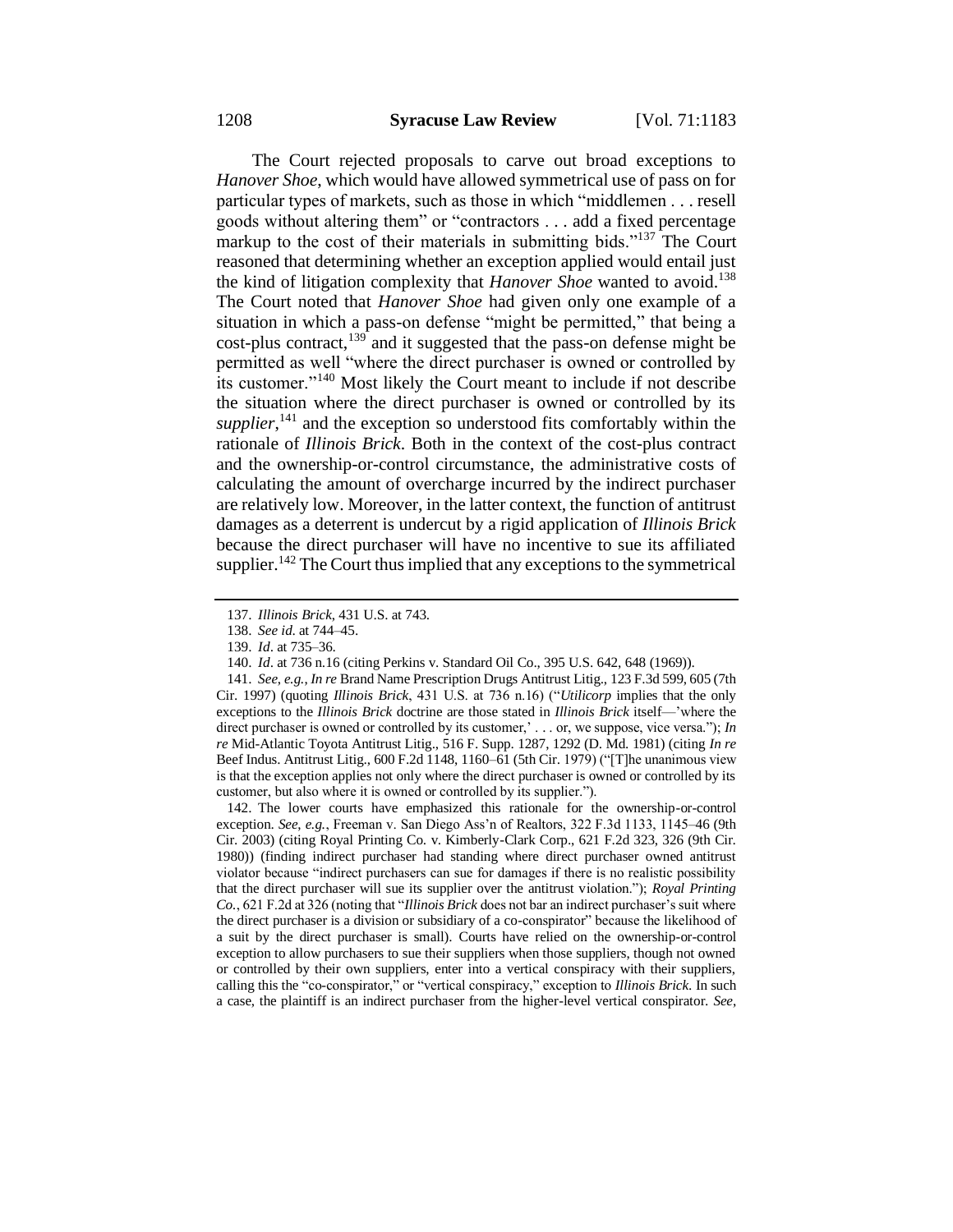pass-on rules would be narrow, recognized only when necessary to serve the objectives of the indirect-purchaser rules.

The Court later emphasized its reluctance to recognize exceptions. In *Kansas v. Utilicorp United, Inc.*, it denied standing to natural gas consumers who alleged that gas pipelines and production companies conspired to raise prices charged to gas utilities, who included the overcharge in the regulated prices they charged consumers.<sup>143</sup> The directpurchasing utilities separately sued, and the Court concluded that even though the direct purchasers and indirect purchasers sought different, non-duplicative damages, thus eliminating the rationale of *Illinois Brick*  based on the risk of multiple recovery, recognizing an exception would complicate litigation, another *Illinois Brick* concern.<sup>144</sup> The Court pointedly referred to a cost-plus contract as a "possib[le]" exception but concluded that sale by a direct-purchasing regulated utility does not fall within the principle underlying such an exception anyway because the indirect purchasers did not establish that "the direct purchaser will bear no portion of the overcharge and otherwise suffer no injury."<sup>145</sup> The Court

143. *See* 497 U.S. 199, 204, 208 (1990).

144. *See id*. at 212–13.

*e.g.*, *In re* Nat'l Football League's Sunday Ticket Antitrust Litig., 933 F.3d 1136, 1157 (9th Cir. 2019) (allowing purchaser from vertical output-reducing conspiracy to maintain action for damages); Lowell v. Am. Cyanamid Co., 177 F.3d 1228, 1231 (11th Cir. 1999) (citing Arizona v. Shamrock Foods Co., 729 F.2d 1208, 1212 (9th Cir. 1984)); *Shamrock Foods Co.,*  729 F.2d at 1212 (citing Fontana Aviation, Inc. v. Cessna Aircraft Co., 617 F.2d 478, 481 (7th Cir. 1980)) (endorsing rule adopted by "[n]umerous other courts" that *Illinois Brick* is "inapplicable to claims against remote sellers when the plaintiffs allege that the sellers conspired with intermediates in the distribution chain to fix the price at which the plaintiffs purchased"); *Fontana Aviation*, *Inc.,* 617 F.2d at 481; Laumann v. Nat'l Hockey League, 907 F. Supp. 2d 465, 480–83, 482 n.94 (S.D.N.Y. 2012). Judge Easterbrook has asserted that, rather than referring to the vertical-conspiracy situation as an "exception" to the indirect purchaser rule, *Hanover Shoe* and *Illinois Brick* should be understood to establish a rule "allocat[ing] to the first non-conspirator in the distribution chain the right to collect 100% of the damages." Paper Sys. Inc. v. Nippon Paper Indus. Co., 281 F.3d 629, 632 (7th Cir. 2002); *see* Marion Healthcare, LLC v. Becton Dickinson & Co., 952 F.3d 832, 839 (7th Cir. 2020) (following *Paper Systems* in holding that purchasers from distributors that conspired with manufacturer were not barred by *Illinois Brick*; the "conspiracy 'exception' . . . is not so much a real exception as it is a way of determining which firm, or group of firms collectively, should be considered to be the relevant seller (and from that, identifying which one is the direct purchaser) for purposes of the [*Illinois Brick*] rule").

<sup>145.</sup> *Id*. at 218. The Seventh Circuit, in an opinion by Judge Posner, had held that consumers in the setting of regulated rates did fall within the cost-plus contract exception (*see* Illinois *ex rel.* Hartigan v. Panhandle E. Pipe Line Co., 852 F.2d 891, 899 (7th Cir. 1988)), and Judge Posner as an academic was a leading proponent of *Illinois Brick*. *See* Landes & Posner, *supra* note 132, at 603. The Supreme Court accepted certiorari in *Utilicorp* to resolve a conflict between the Tenth Circuit, which had barred the utility customers' action, and the Seventh Circuit's decision in *Panhandle*. *See Utilicorp*, 497 U.S. at 206. The fact that the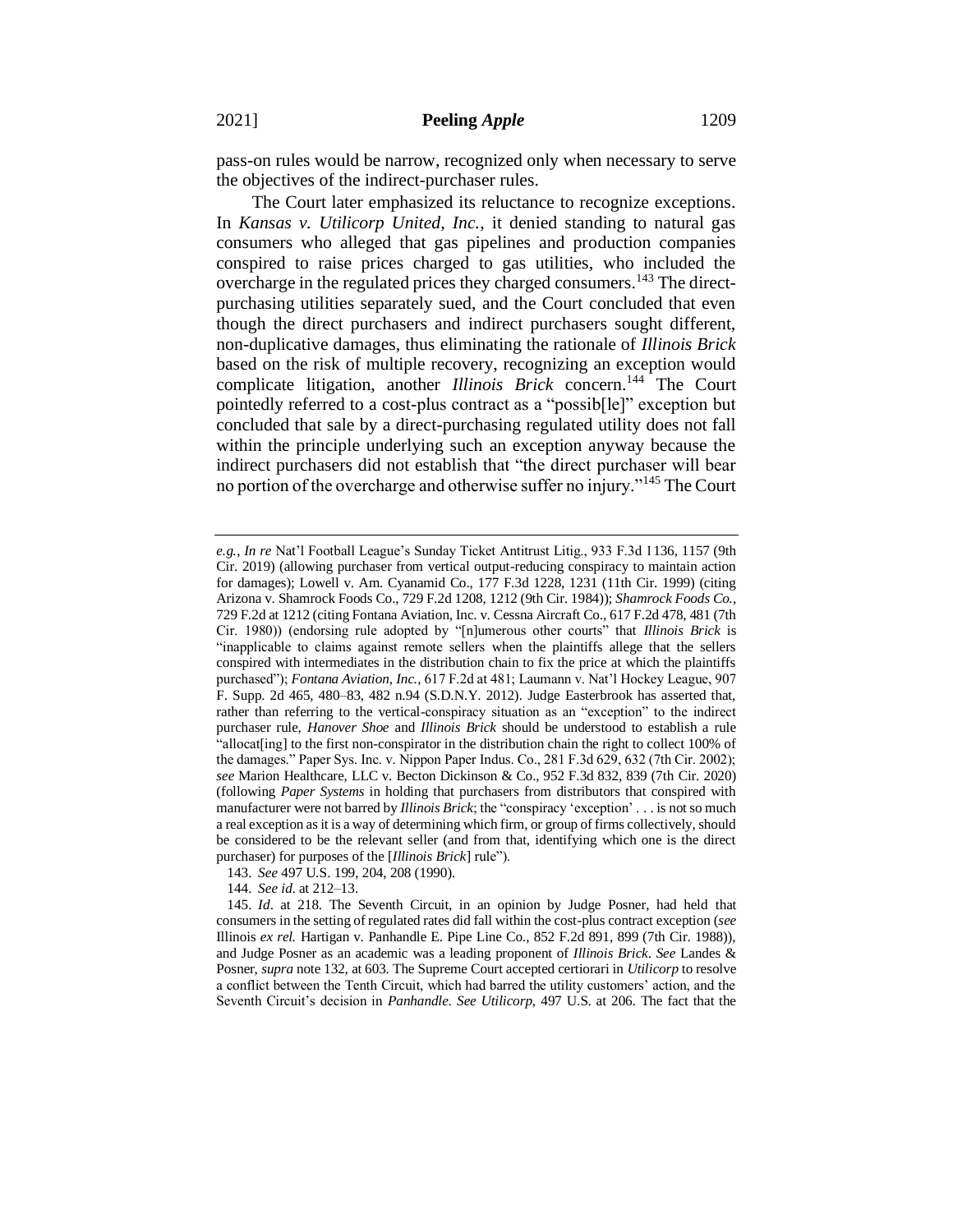thus reserved the possible exception typified by a cost-plus contract to cases in which the direct purchaser obviously suffered no loss whatsoever. The Court observed generally, "[E]ven assuming that any economic assumptions underlying the *Illinois Brick* rule might be disproved in a specific case, we think it an unwarranted and counterproductive exercise to litigate a series of exceptions."<sup>146</sup>

The Court's indirect-purchaser cases are antitrust-standing decisions. In sum, they establish that direct purchasers have standing to recover damages under § 4 of the Clayton Act and indirect purchasers do not. Any exceptions to these rules are narrow. The rules apply whether the underlying antitrust offense is a violation of § 1 or § 2 of the Sherman Act, where the measure of the plaintiff's injury is an overcharge.<sup>147</sup> When the allegation is that an antitrust defendant has unlawfully increased the price of a good, the pass-on theory is implicated, and the principles apply. All these Supreme Court cases involve defendants who sold products. But § 1 prohibits conspiracies among buyers to decrease the price paid for goods,<sup>148</sup> and § 2 prohibits the unlawful acquisition and exploitation of

148. *See*, *e.g.*, Mandeville Island Farms, Inc. v. Am. Crystal Sugar Co., 334 U.S. 219, 227 (1948) (concluding that complaint alleging a conspiracy among sugar refiners to depress the

Supreme Court rejected an exception for consumers paying regulated rates indicates how narrow the Court intended any exceptions to be.

<sup>146.</sup> *Id*. at 217. Another situation in which *Illinois Brick* has been held not to bar a suit by an indirect purchaser is that in which the indirect purchaser sues merely for prospective equitable relief, a case that would not be brought under § 4 of the Clayton Act but under § 16. *See*, *e.g.*, Lakeland Reg'l Med. Ctr. v. Astellas U.S., LLC, 763 F.3d 1280, 1290 (11th Cir. 2014) (citing *In re Beef Indus. Antitrust Litig*., 600 F.2d at 1167); Freeman v. San Diego Ass'n of Realtors, 322 F.3d 1133, 1145 (9th Cir. 2003) (citing Lucas Auto. Eng'g, Inc. v. Bridgestone/Firestone, Inc., 140 F.3d 1228, 1235 (9th Cir. 1998)); McCarthy v. Recordex Serv., Inc., 80 F.3d 842, 856 (3d Cir. 1996). The complexities of apportionment and the risk of multiple liability disappear when only an injunction is sought. Courts have held, however, that *Illinois Brick* bars indirect-purchaser suits for the equitable remedy of disgorgement under § 16, because even if these suits do not complicate litigation by requiring the calculation of pass-on percentages, they do pose a threat of multiple liability. *See*, *e.g.*, Ortiz v. Ferrellgas Partners, L.P. (*In re* Pre-Filled Propane Tank Antitrust Litig.), 893 F.3d 1047, 1058–59 (8th Cir. 2018); FTC v. Mylan Labs., Inc. 62 F. Supp. 2d 25, 41–42 (D.D.C. 1999) (citing *Illinois Brick*, 431 U.S. at 741). Though suits for prospective injunctive relief do not raise either of the concerns identified in *Illinois Brick*, the dissenting justices in *Apple* implied that they are barred because indirect purchasers are not proximately injured by an antitrust violation and therefore lack antitrust standing. *See* Apple Inc. v. Pepper, 139 S. Ct. 1514, 1527 n.1 (Gorsuch, J., dissenting) (citing Lexmark Int'l, Inc. v. Static Control Components, Inc., 572 U.S. 118, 135 (2014)).

<sup>147.</sup> Customers alleging that their supplier violated Clayton Act § 3, 15 U.S.C. § 14 (2021), by engaging in tying or exclusive dealing also would seek damages measured by an overcharge, and the indirect-purchaser rules would apply to them as well. *See In re* Keurig Green Mt. Singleserve Coffee Antitrust Litig., 383 F. Supp. 3d 187, 209, 223 (S.D.N.Y. 2019) (recognizing that direct purchaser but not indirect purchasers had standing to assert claims based in part on Clayton Act § 3).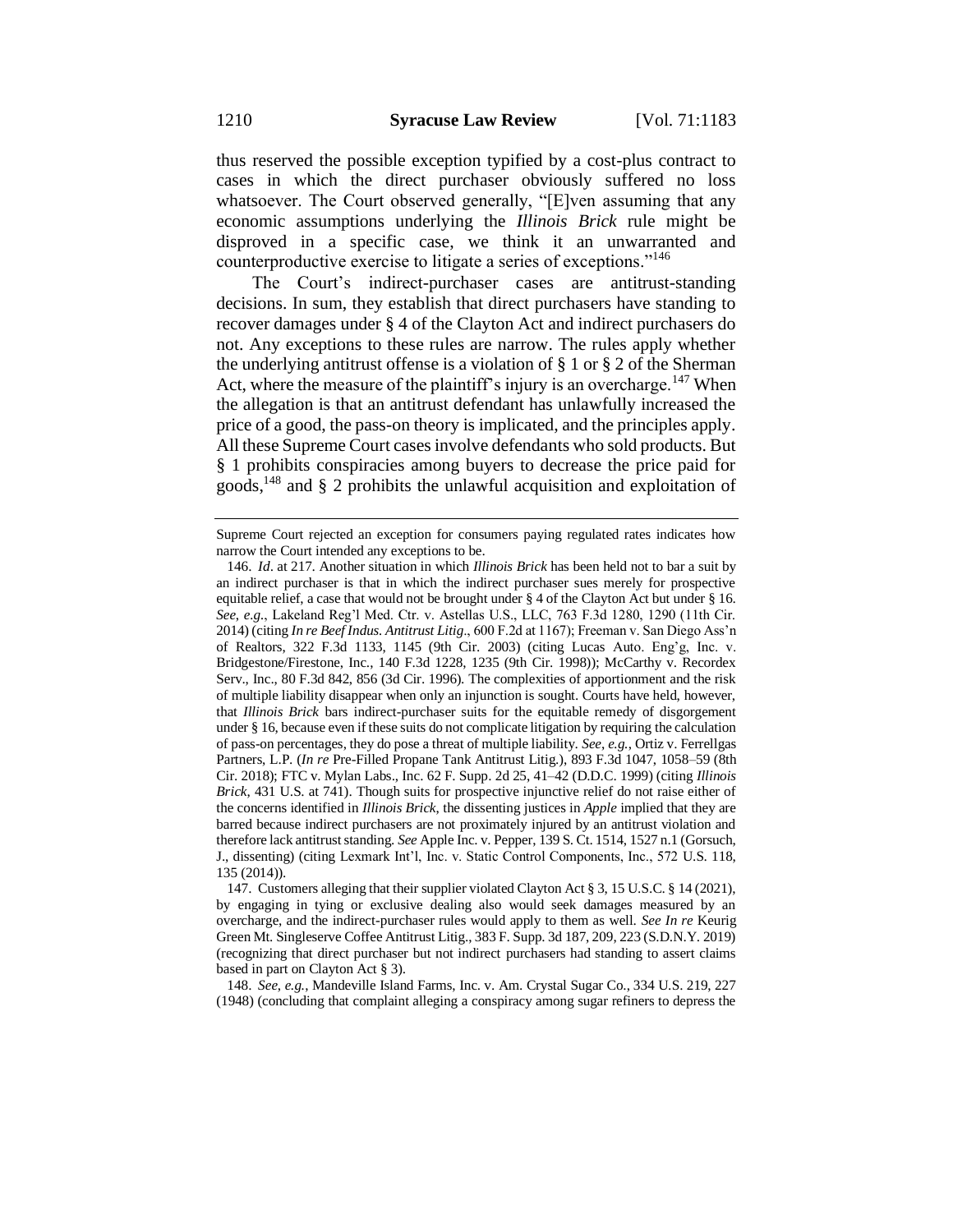monopsony power.<sup>149</sup> Buyers who exploit market power typically make underpayments to their suppliers. The Court's reasoning in crafting indirect-purchaser rules applies with equal force to cases in which a buyer or group of buyers exercise market power.<sup>150</sup> Direct sellers to an antitrust violator exercising monopsony power have standing to sue for damages based on the underpayment; indirect sellers do not.

The indirect-purchaser rules assume that goods are sold. For reasons apart from the application of the antitrust standing doctrine, the Court has grappled with the implications of consignment. In *Dr. Miles Medical Co. v. John D. Park & Sons & Co.*, the Court held that resale price maintenance agreements between a supplier and distributor were illegal per se.<sup>151</sup> Firms might be able to avoid the rule if sellers consigned rather than sold goods to distributors. The Court at first concluded that a consignment agreement under which the price charged by the agent is set by the principal does not violate § 1 of the Sherman Act.<sup>152</sup> Indeed, no one would argue that an artist setting the price a gallery can charge for his or her painting entered into an illegal vertical price-fixing agreement.<sup>153</sup> The Court, though, drastically narrowed its holding nearly forty years later and held that consignment agreements fixing the consignee's price, at least when used throughout a vast distribution system in which the agents serve the same economic function as ordinary distributors, do violate § 1.<sup>154</sup> One lower court, examining the Supreme Court's teaching, concluded that the test of illegality is "whether the agency relationship has a function other than to circumvent the rule against price fixing."<sup>155</sup> When the Supreme Court repudiated the per se rule against resale price maintenance in favor of the rule of reason,<sup> $156$ </sup> the

prices paid to sugar beet growers stated an antitrust cause of action under § 1 as well as § 2 of the Sherman Act).

<sup>149.</sup> *See, e.g.*, Weyerhaeuser Co. v. Ross-Simmons Hardwood Lumber Co., 549 U.S. 312, 325 (2007) (recognizing that predatory bidding by a buyer can violate § 2 just as predatory pricing by a seller can do so).

<sup>150.</sup> *See, e.g.*, Zinser v. Cont'l Grain Co., 660 F.2d 754, 760–61 (10th Cir. 1981) (holding that the *Illinois Brick* rule applies when antitrust violators depress prices paid to suppliers); *see also In re* Beef Indus. Antitrust Litig., 600 F.2d 1148, 1158–59 (5th Cir. 1979) (holding that in general indirect sellers to antitrust violators are barred from suing for damages under *Illinois Brick*).

<sup>151.</sup> 220 U.S. 373, 408 (1911).

<sup>152.</sup> *See* United States v. GE Co., 272 U.S. 476, 488 (1926).

<sup>153.</sup> *See* Simpson v. Union Oil Co. of Cal., 377 U.S. 13, 18, 21 (1964) (recognizing that "[o]ne who sends a rug or a painting or other work of art to a merchant or a gallery for sale at a minimum price can, of course, hold the consignee to the bargain").

<sup>154.</sup> See *id.* at 21–22.

<sup>155.</sup> Morrison v. Murray Biscuit Co., 797 F.2d 1430, 1436 (7th Cir. 1986).

<sup>156.</sup> *See* Leegin Creative Leather Prods., Inc. v. PSKS, Inc., 551 U.S. 877, 885 (2007).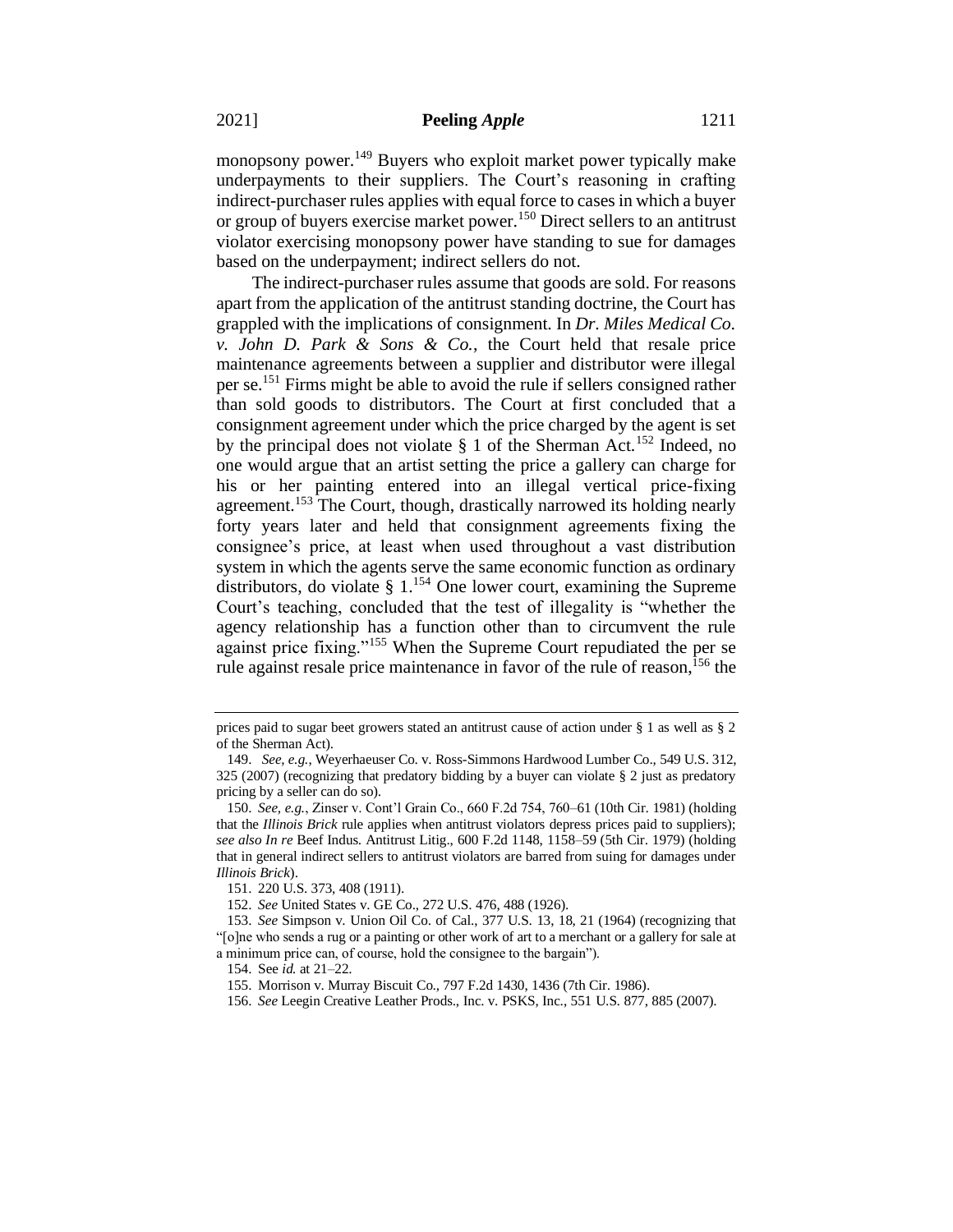significance of the consignment cases waned.<sup>157</sup> Nevertheless, the possibility of consignment potentially complicates indirect-purchaser rules to the extent those rules are dependent on the sale of goods. For example, if the purchaser of goods is functioning as the agent of ultimate customers, those customers might be deemed the direct purchasers for purposes of an antitrust claim against the initial suppliers.<sup>158</sup>

To summarize, three principles emerge from the Court's pass-on cases. First, private parties have the right to recover the entire overcharge caused by an antitrust violation. Second, private parties may not recover more than the entire overcharge. Third, antitrust standing rules should accomplish the objective of optimal recovery as efficiently as possible. These principles apply analogously and with equal force when an antitrust violation results in an underpayment.

#### II. *APPLE INC. V. PEPPER* & PLATFORM CASES

In *Apple Inc. v. Pepper*, the Court confronted the application of the indirect purchaser rules to a platform market. Apple, the seller of the iPhone, through contract and technological limitations requires iPhone users to obtain apps solely through Apple's App Store.<sup>159</sup> Apps perform the myriad functions for which a modern "smartphone" can be used. Apps are written to specific operating systems used in smartphones, and so, for instance, an app written for the iOS in an Apple iPhone will not function on a smartphone running the Android operating system. The App Store at the time of the Court's decision contained some 2 million apps.<sup>160</sup> Most apps are created by independent developers, who contract with Apple to make their apps available to iPhone owners in the App Store. iPhone owners, or consumers, then purchase and download apps from the App Store. To sell an app in the App Store, app developers must pay Apple a

<sup>157.</sup> The significance waned but did not disappear. *See* Valuepest.com of Charlotte, Inc. v. Bayer Corp., 561 F.3d 282, 287–88 (4th Cir. 2009) (holding that *Leegin* did not overrule cases excluding consignment agreements from the ambit of the per se rule against vertical price fixing in favor of rule-of-reason analysis).

<sup>158.</sup> *See, e.g.*, *In re* Cathode Ray Tube (CRT) Antitrust Litig., 720 F. App'x 835, 837 (9th Cir. 2017) (implying that members of buyers' cooperative rather than cooperative itself would be direct purchasers from suppliers if cooperative served as agent of members); *see also*  Diskin v. Daily Racing Form, Inc., No. 92 Civ. 6374 (MBM), 1994 U.S. Dist. LEXIS 9129, at \*12–15 (S.D.N.Y. 1994) (finding sufficient facts to support determination that retailers of daily racing form were agents of publisher so that customers were direct purchasers from publisher); *see also In re* Toilet Seat Antitrust Litig., No. 75-184, 1976 U.S. Dist. LEXIS 14904, at \*6 (E.D. Mich. 1976) (holding that purchasing company functioned as agent of its customer such that customer was the direct purchaser of goods procured by company from supplier).

<sup>159.</sup> Apple Inc. v. Pepper, 139 S. Ct. 1514, 1519 (2019). 160. *Id*.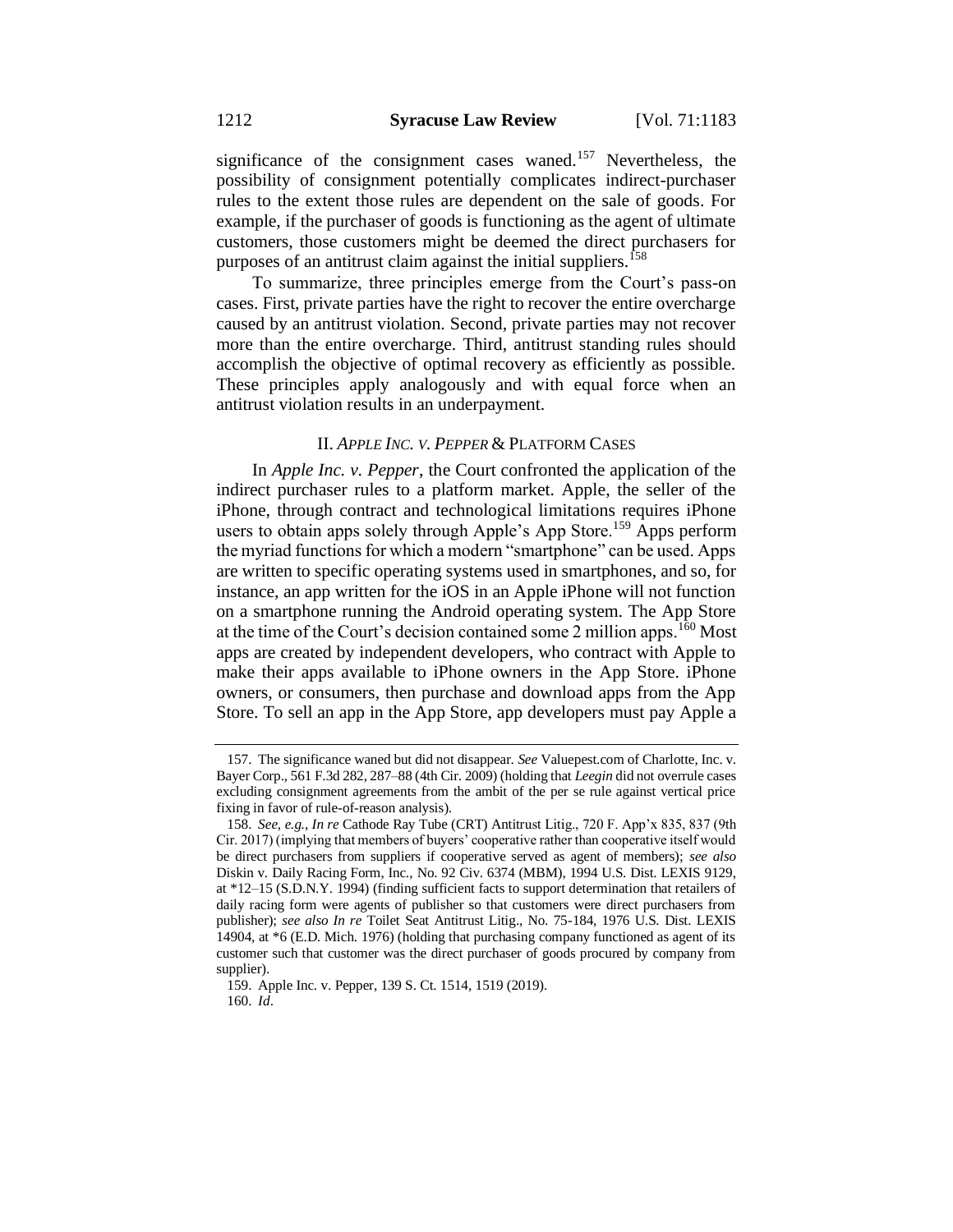ninety-nine dollar annual membership fee.<sup>161</sup> App developers set their own retail prices for apps, though Apple requires the prices to end in  $$0.99<sup>162</sup>$  Apple keeps thirty percent of the sales price as a commission.<sup>163</sup> Consumers alleged that Apple monopolized the retail market for the sale of iPhone apps in violation of § 2 of the Sherman Act and consequently charges supra-competitive prices.<sup>164</sup> They sought damages under  $\S$  4 of the Clayton Act. Apple responded that iPhone owners are not direct purchasers of apps from Apple and that their claim, therefore, is barred under *Illinois Brick*.

The Court decided 5–4 in an opinion written by Justice Kavanaugh that the *Illinois Brick* rule does not bar the iPhone owners' suit. The Court ultimately found *Apple* a simple case: *Illinois Brick* allows only direct purchasers from an antitrust violator to sue for overcharge damages; iPhone owners bought apps directly from Apple; iPhone owners may sue Apple.<sup>165</sup> The Court observed that its conclusion was supported by the text of § 4 as well as its indirect-purchaser precedents, citing *UtiliCorp*  and *Illinois Brick*: 166 "*Illinois Brick* established a bright-line rule that authorizes suits by *direct* purchasers but bars suits by *indirect* purchasers."<sup>167</sup> "The absence of an intermediary [between Apple and the consumer] is dispositive."<sup>168</sup> End of story.

The Court rejected Apple's proposed rule that "*Illinois Brick* allows consumers to sue only the party who sets the retail price, whether or not that party sells the good or service directly to the complaining party."<sup>169</sup> The rule would apply most naturally in consignment cases, where the principal sets the price of the product to be charged by the agent. The proposed rule would allow consumers to sue the principal, if he or she committed an antitrust offense that injured them, but not the agent. Such

<sup>161.</sup> *Id*.

<sup>162.</sup> *Id*. The economic implications of Apple's ninety-nine-cent rule are not explored in this article.

<sup>163.</sup> *Id*. Since the Court decided *Apple*, the company announced that in 2021 it would lower its commission to fifteen percent for developers that generate no more than one million dollars in revenue from its software platform. *See* Tim Higgins & Sarah E. Needleman, *Apple Slashes App Store Fees for Smaller Developers*, WALL ST. J. (updated Nov. 18, 2020, 5:23 PM), https://www.wsj.com/articles/apple-under-antitrust-scrutiny-halves-app-store-fee-forsmaller-developers-11605697203. The analysis in this article is not affected by the level of

commission. 164. *Apple*, 139 S. Ct. at 1519.

<sup>165.</sup> *Id*. at 1520.

<sup>166.</sup> *Id*.

<sup>167.</sup> *Id*.

<sup>168.</sup> *Id*. at 1521.

<sup>169.</sup> *Apple*, 139 S. Ct. at 1521.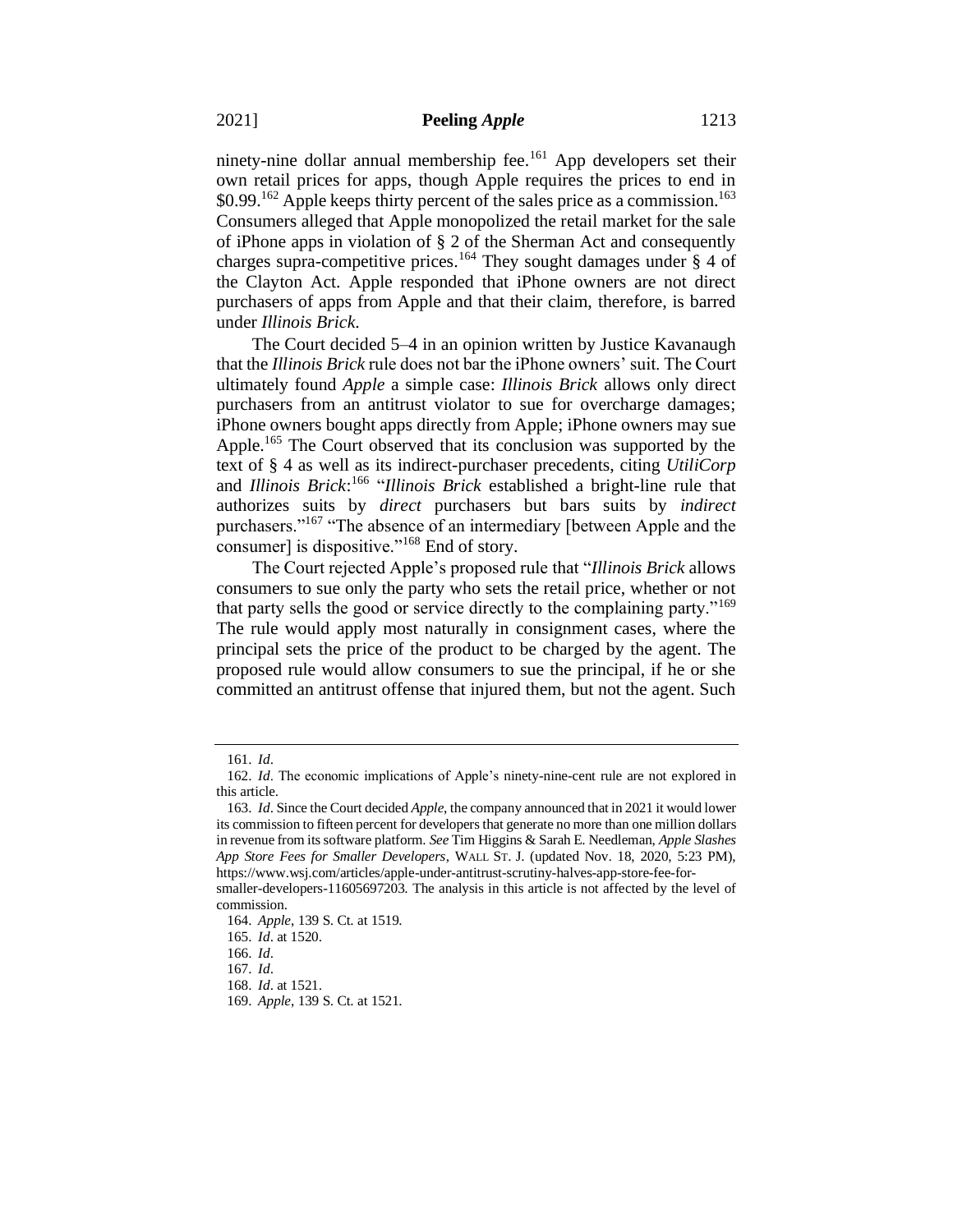a theory, according to the Court, contradicts statutory text and precedent,<sup>170</sup> unlike its conclusion, which is supported by both.

Further, the proposed rule is economically and legally unpersuasive because it "would draw an arbitrary and unprincipled line" based on the form of relationship between retailers and their suppliers.<sup>171</sup> Arrangements between a supplier and retailer can take many forms, such as a traditional markup pricing model and a commission pricing model. In a markup model, a retailer buys the product from a supplier at one price, then sells it at a higher price. The Court explained that, for example, a retailer with monopoly power might pay six dollars to the supplier, sell the product for ten dollars, and keep four dollars. <sup>172</sup> In a commission model, the retailer does not buy the product from a supplier but agrees that it will sell the product for a specified price and retain a specified commission.<sup>173</sup> Thus, the retailer with monopoly power might agree with the supplier to sell the product for ten dollars and keep forty-percent of the sales price as a commission; the supplier receives six dollars, and the retailer retains four dollars.<sup>174</sup> The positions of the consumer, supplier, and retailer in the markup model are identical to those in the commission model, yet Apple's proposed rule would allow the consumer to sue the retailer in the markup model but not the commission model.<sup>175</sup> The disparate legal treatment would invite monopolistic retailers to insulate themselves from liability by using the commission model.<sup>176</sup>

The Court also observed that the reasons for the *Illinois Brick* rule cut against the proposed rule and in favor of the Court's conclusion. Those reasons, which mirror the principles identified above,  $177$  are as follows: "(1) facilitating more effective enforcement of antitrust laws; (2) avoiding complicated damages calculations; and (3) eliminating duplicative damages against antitrust defendants."<sup>178</sup> Enforcement is enhanced under a rule that will allow consumers to sue monopolistic retailers even if suppliers can sue them as well.<sup>179</sup> Damage calculations may be complicated, but that is not a sufficient reason to preclude recovery. They will require expert testimony to determine the price in a competitive retail market, but that is not unusual in an antitrust case.

<sup>170.</sup> *Id.* at 1522.

<sup>171.</sup> *Id*. 172. *Id*. at 1531.

<sup>173.</sup> *Id*.

<sup>174.</sup> *Apple*, 139 S. Ct. at 1531.

<sup>175.</sup> *See id*. at 1522.

<sup>176.</sup> *Id.* at 1523.

<sup>177.</sup> *See supra* text following note 168.

<sup>178.</sup> *Apple*, 139 S. Ct. at 1524.

<sup>179.</sup> *See id*.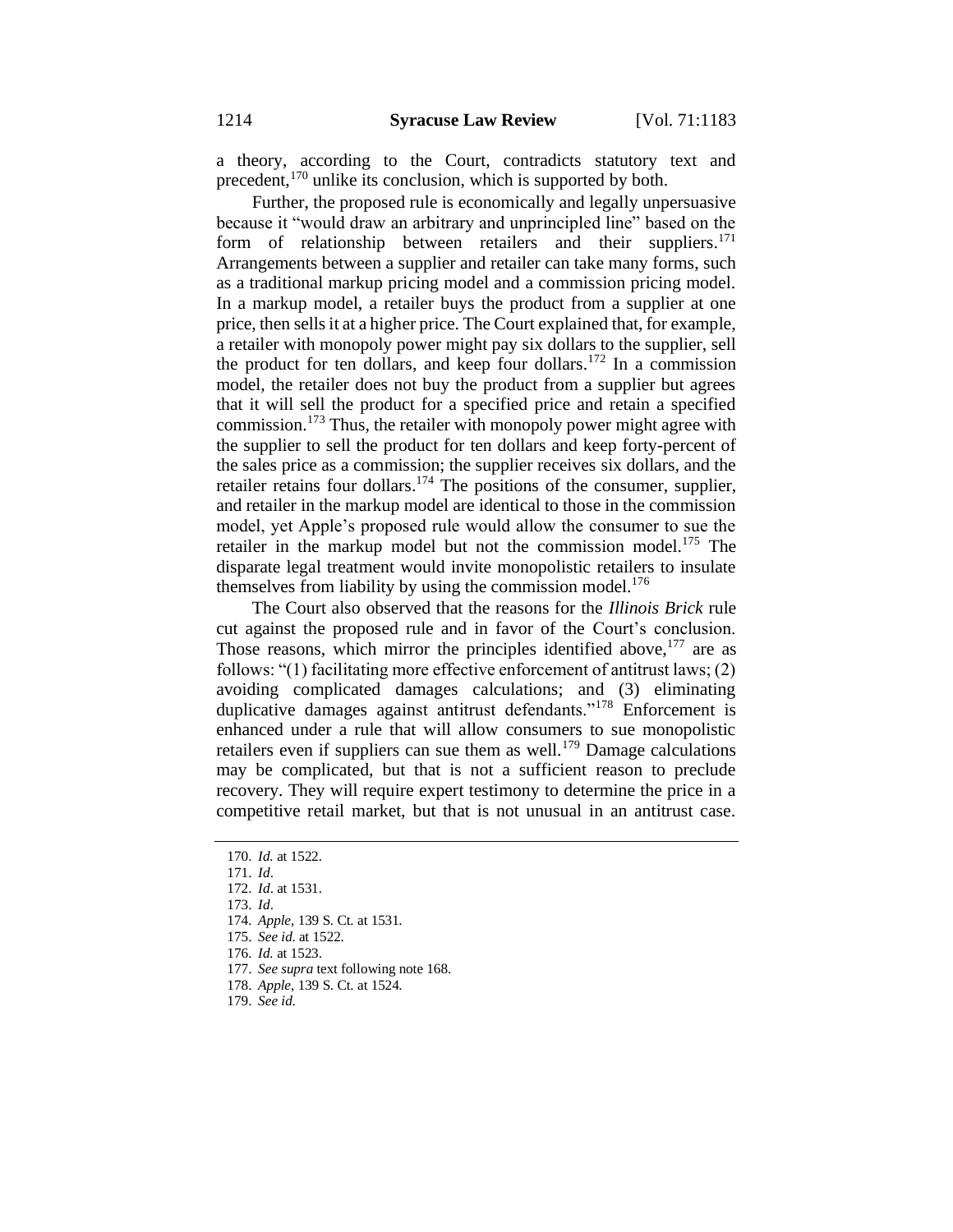Further, the calculations might be just as complicated in a markup case as in a commission case, yet Apple's rule would permit the consumer's action in the former.<sup>180</sup> Finally, the Court asserted its rule does not expose retailers to multiple liability because consumers asserting monopolization and suppliers asserting monopsonization against the same retailer would be seeking different measures of damages.<sup>181</sup> They would not be fighting over a common fund with the possibility of duplicative recoveries, as in the indirect-purchaser context examined in *Illinois Brick*. 182

When an antitrust violator sells a product to a customer at an inflated price, the indirect-purchaser rules permit that customer but not its customers to recover damages. Is this because only the first customer transacts with the violator or because only the first customer is proximately injured by the violation? In a typical setting, the direct purchaser satisfies both the transaction condition and the proximatecause condition. Justice Gorsuch, writing for four dissenting justices, argued that *Illinois Brick* merely applied a long-standing statutory requirement of proximate cause.<sup>183</sup> Purchasers who are injured because an overcharge imposed by an antitrust violator is passed on to them through intermediate purchasers have no antitrust standing because any injuries they suffer are not proximately caused by the violator. That they do not contract directly with the violator is unimportant:

*Illinois Brick* held that . . . convoluted 'pass on' theories of damages violate traditional principles of proximate causation . . . [The Court] recast[s] *Illinois Brick* as a rule forbidding only suits where the plaintiff does not contract directly with the defendant. This replaces a rule of proximate cause and economic reality with an easily manipulated and formalistic rule of contractual privity.<sup>184</sup>

The dissenters argued that the rule of proximate cause permits only app developers to sue Apple for damages. According to the dissenters,

the 30% commission falls initially on the developers. So if the commission is in fact a monopolistic overcharge, the *developers* are the parties who are directly injured by it. Plaintiffs can be injured only if the developers are able and choose to pass on the overcharge to them in the form of higher app prices that the developers alone control.<sup>185</sup>

<sup>180.</sup> *See id*.

<sup>181.</sup> *See id*. at 1525.

<sup>182.</sup> *See id*. at 1524–25.

<sup>183.</sup> *Apple*, 139 S. Ct. at 1525–26 (Gorsuch, J., dissenting).

<sup>184.</sup> *See id.* 

<sup>185.</sup> *Apple*, 139 S. Ct. at 1528 (Gorsuch, J., dissenting).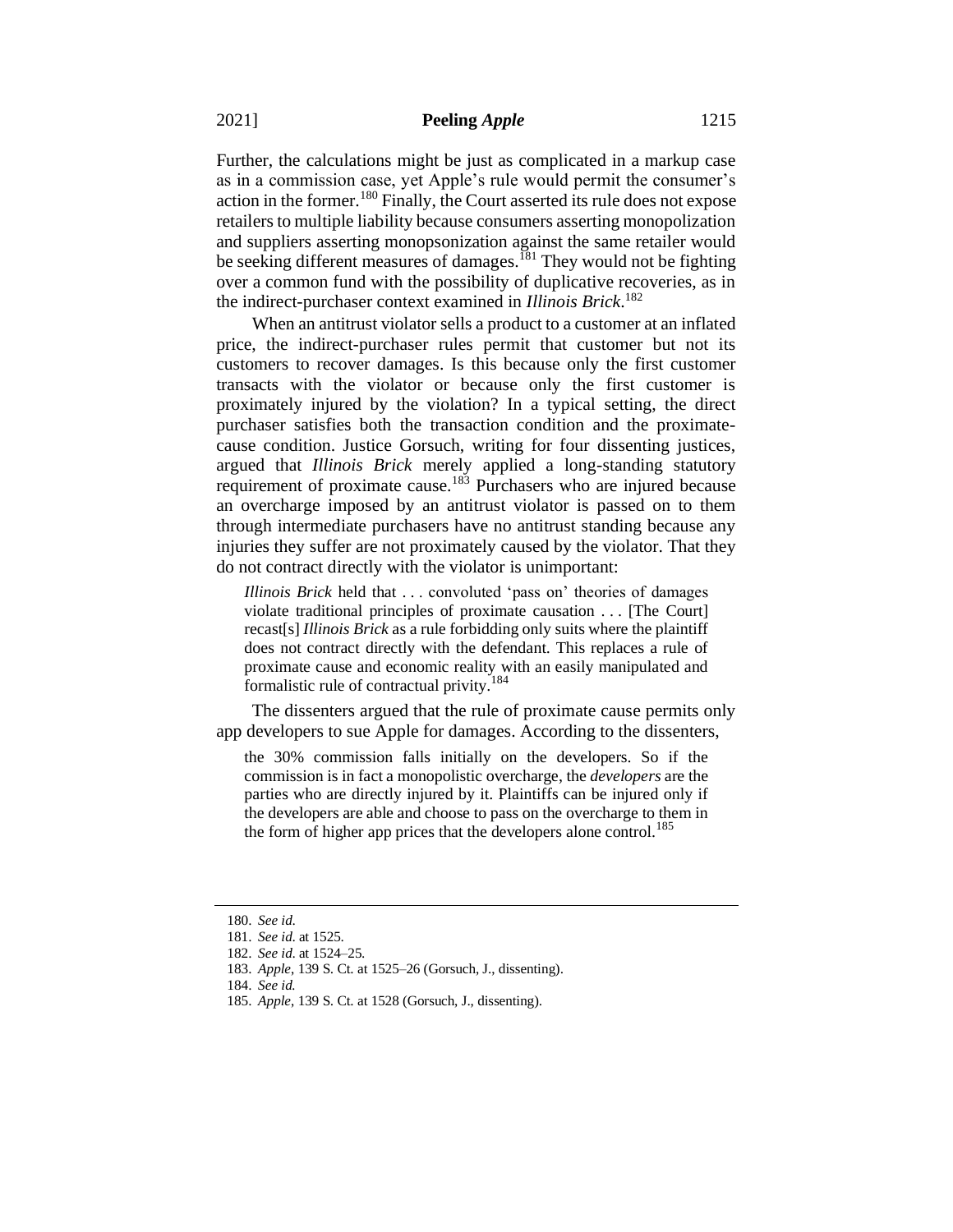The dissenters claimed that the iPhone owners' damages claim "is *exactly* the kind of 'pass-on theory' *Illinois Brick* rejected."<sup>186</sup> The plaintiffs' theory, adopted by the Court, "will necessitate a complex inquiry into how Apple's conduct affected third-party pricing decisions."<sup>187</sup>

The dissenters believed that the Court's decision conflicts with two of the principles underlying *Illinois Brick*: administrative efficiency and avoidance of duplicative liability. Determining the extent to which a commission charged a developer for sale of an app on a platform is reflected in the price paid by the consumer will inevitably be complicated, implying high costs of litigation. Further, if the commission reflects a monopoly overcharge, the platform can in no event be held liable in damages for more than the amount of the commission.<sup>188</sup> The app developers have a claim, and the Court's decision, according to the dissenters, must mean that *Hanover Shoe* is overruled, thus allowing Apple to reduce its liability to them to the extent they passed on overcharges to consumers.<sup>189</sup> Consumers may recover for the portion of the commission they absorbed, and so the platform is at risk of excessive liability unless developers and consumers are joined in a single suit, representing precisely the kind of litigation complexity *Illinois Brick* sought to avoid.

The dissenters took direct aim at the Court's assertion that distinguishing between a markup and a commission distribution arrangement would be arbitrary. The dissenters claimed that allowing only consumers to sue when a retailer uses a markup model and only suppliers to sue when it uses a commission model is consistent with a rule of proximate cause, and using that rule is not arbitrary. In the markup model, "the markup falls initially on the consumer, so there's no doubt that the retailer's anticompetitive conduct proximately caused the consumer's injury."<sup>190</sup> In the commission model, however, "the commission falls initially on the manufacturer, and the consumer won't feel the pain unless the manufacturer can and does recoup some or all of

<sup>186.</sup> *Id.* (Gorsuch, J., dissenting).

<sup>187.</sup> *Id.* (Gorsuch, J., dissenting).

<sup>188.</sup> *See id*. at 1529 n.3 (Gorsuch, J., dissenting) ("Apple charged only one commission on each sale. So even assuming for argument's sake that the 30% commission was entirely illegal, Apple can only be required to pay out in damages, at most the full amount it received in commissions").

<sup>189.</sup> *See id*. at 1529 (Gorsuch, J., dissenting).

<sup>190.</sup> *Apple*, 139 S. Ct. at 1531 (Gorsuch, J., dissenting).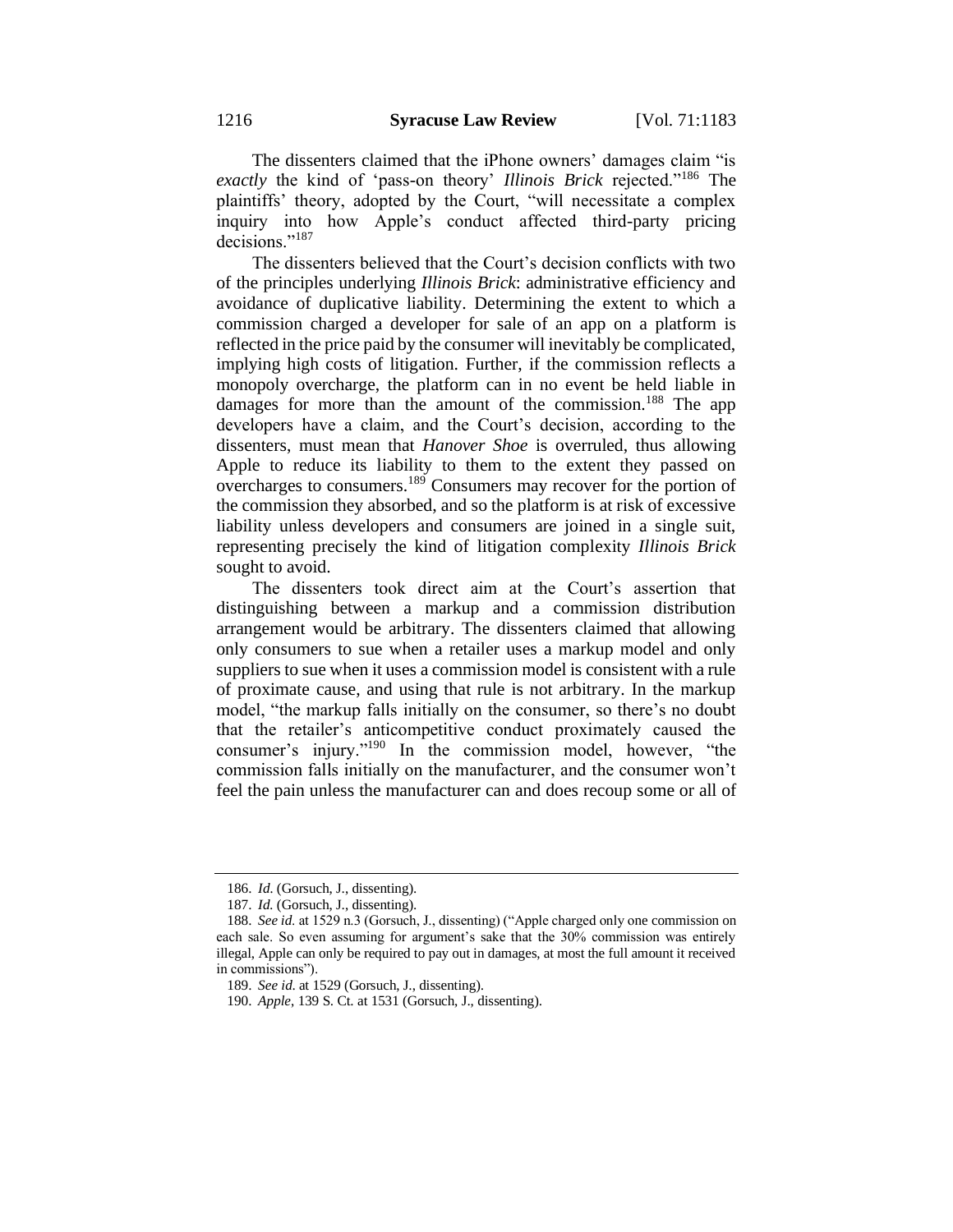the elevated commission by raising its own prices."<sup>191</sup> When the retailer charges a commission, consumers can't establish proximate cause.

*Apple* was not the first case in which a court grappled with the issue of standing to sue a platform for damages. The Ninth Circuit in *Apple*, which had held that iPhone owners did have standing, disagreed with an Eighth Circuit decision denying consumer standing in "a transaction closely resembling" the *Apple* transaction.<sup>192</sup> In *Campos v. Ticketmaster Corp.*, <sup>193</sup> concertgoers alleged that a ticket distribution service, Ticketmaster, unlawfully monopolized ticket distribution services to large-scale popular music shows. It acquired monopoly power by entering into exclusive dealing arrangements with promoters, which allowed it to force venues and consumers to use its services.<sup>194</sup> Consumers transacted directly with Ticketmaster, which charged them supra-competitive ticketing fees "as high as twenty dollars per ticket."<sup>195</sup> The court found that the "billing practices" were not determinative.<sup>196</sup> The court, 2-1, held that the consumers' suit was barred by *Illinois Brick*, and it implied that the venues were the proper plaintiffs to challenge any monopolization by the ticket distributor.<sup>197</sup> Dissenting, Judge Arnold argued that *Illinois Brick* bars an action by a purchaser only when an antecedent transaction (1) occurred "in a direct vertical chain of transactions" and (2) "resulted in the 'passing on' of monopoly costs from the direct purchaser to the indirect purchaser."<sup>198</sup> Neither condition was satisfied here. The monopoly product was ticket distribution services. Ticketmaster supplies the product to concertgoers, and the entirety of the assumed overcharge is borne by concertgoers.<sup>199</sup> The Circuit Court in Apple agreed with Judge Arnold.<sup>200</sup>

<sup>191.</sup> *Id.* (Gorsuch, J., dissenting).

<sup>192.</sup> Pepper v. Apple Inc., 846 F.3d 313, 323–24 (9th Cir. 2017), *aff'd*, 139 S. Ct. 1514, 1518 (2019).

<sup>193.</sup> 140 F.3d 1166, 1168 (8th Cir. 1998).

<sup>194.</sup> *Id.*

<sup>195.</sup> *Id*. at 3d at 1169.

<sup>196.</sup> *Id*. at 1171 (citing McCarthy v. Recordex Serv., 80 F.3d 842, 853 n.18 (3d Cir. 1996)). 197. *Id*. at 1174.

<sup>198.</sup> *Campos*, 140 F.3d at 1174*.* (Arnold, J., dissenting) (citing Illinois Brick Co. v. Illinois, 431 U.S. 720, 746 (1977)).

<sup>199.</sup> *See id.* (Arnold, J., dissenting). In fact, economic theory predicts that venues would anticipate the overcharge in the fee imposed on concertgoers and would price tickets lower than they would otherwise. The overcharge, therefore, would impose a cost on venues. *See infra* text following note 250.

<sup>200.</sup> *See* Pepper v. Apple Inc., 846 F.3d 313, 323 (9th Cir. 2017) (citing *Campos v. Ticketmaster Corp.*, 140 F.3d 1166, 1166 (8th Cir. 1998) (Arnold, J., dissenting)).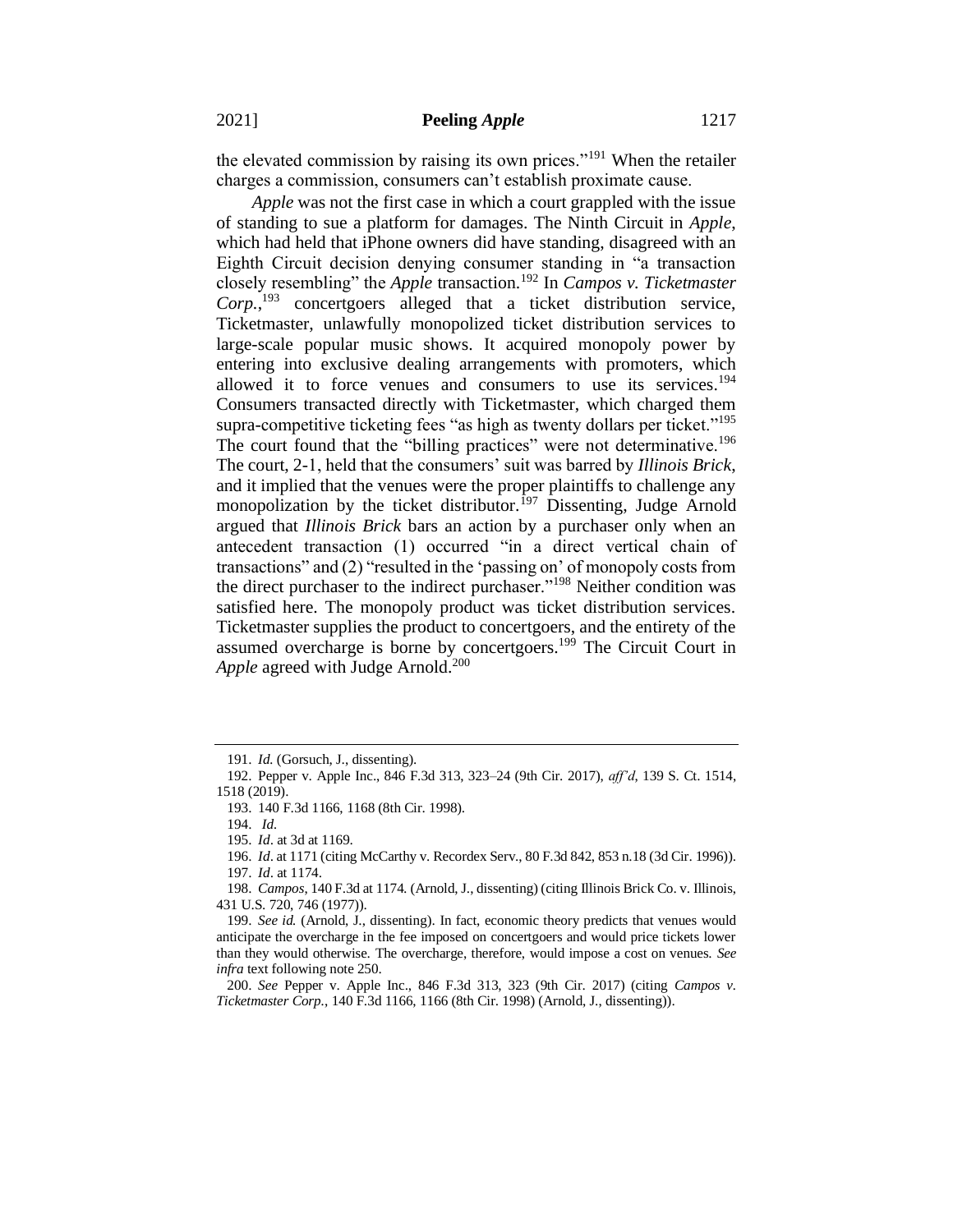#### III. PLATFORM ECONOMICS & ANTITRUST

In many markets, a supplier sells a good to a purchaser, and the purchaser either combines the good with other inputs and sells the output to customers or simply resells the good to customers. Either way, from the standpoint of the initial purchaser, the good can be considered an input. A supermarket, for instance, buys products from suppliers at wholesale and resells them to consumers at retail. A platform is different, and no one doubts that Apple functions as a platform when it transacts with app developers and iPhone owners. The question is whether the economics of platforms affects antitrust standing.

A platform provides services to at least two different groups of users, who interact with each other. It is an intermediary in a two-sided or multisided market. One can define a two-sided market broadly as "one in which (1) two sides of agents interact through an intermediary or platform, and (2) the decisions of each set of agents affect the outcomes of the other set of agents, typically through an externality."<sup>201</sup> The second condition is generally referred to as a network effect.<sup>202</sup> Network effects can be direct or indirect.<sup>203</sup> Direct network effects are demand-side scale economies or diseconomies, though only economies need be considered here. Thus, direct network effects arise when the value derived from a service by one user increases with the number of other users of the service. A classic example is telephone service: As the number of actors subscribing to the service increases, the value each subscriber obtains increases, for the number of individuals with whom any subscriber can communicate increases. Indirect network effects arise when the value to one group of users of some service depends on the number of a different group of users of services the platform provides.<sup>204</sup> The service provider

<sup>201.</sup> Marc Rysman, *The Economics of Two-Sided Markets*, 23 J. ECON. PERSP. 125, 125 (2009) (The text mistakenly uses "affects," plural).

<sup>202.</sup> *See* Michael L. Katz & Carl Shapiro, *Network Externalities, Competition, and Compatibility*, 75 AM ECON. REV. 424, 424–25 (1985); *see also* Michael L Katz & Carl Shapiro, *Systems Competition and Network Effects*, 8 J. ECON. PERSP. 93, 94 (1994); Oz Shy, *A Short Survey of Network Economics*, 38 REV. INDUS. ECON. 119, 119–20 (2011); S. J. Liebowitz & Stephen E. Margolis, *Network Effects and Externalities*, *in* 2 NEW PALGRAVE DICTIONARY OF ECONOMICS AND THE LAW 671 (Peter Newmann ed., 1998); Willima H. Page & John E. Lopatka, *Network Externalities*, *in* 1 ENCYCLOPEDIA OF LAW & ECONOMICS 952, 966 (Boudwijn Bouckaert & Gerrit De Geest eds., 2000); Nicholas Economides, *The Economics of Networks*, 14 INT'L J. INDUS. ORG. 673, 678 (1996).

<sup>203.</sup> *See* Matthew T. Clements, *Direct and Indirect Network Effects: Are They Equivalent?*, 22 INT'L J. INDUS. ORG. 633, 633–34 (2004) (explaining difference between and direct and indirect network effects and arguing that they influence technological standardization differently).

<sup>204.</sup> *See, e.g.*, David S. Evans, *The Antitrust Economics of Multi-Sided Platform Markets*, 20 YALE J. REG. 325, 332 (2003); *see also* Jean-Pierre Dubé et al., *Tipping and Concentration*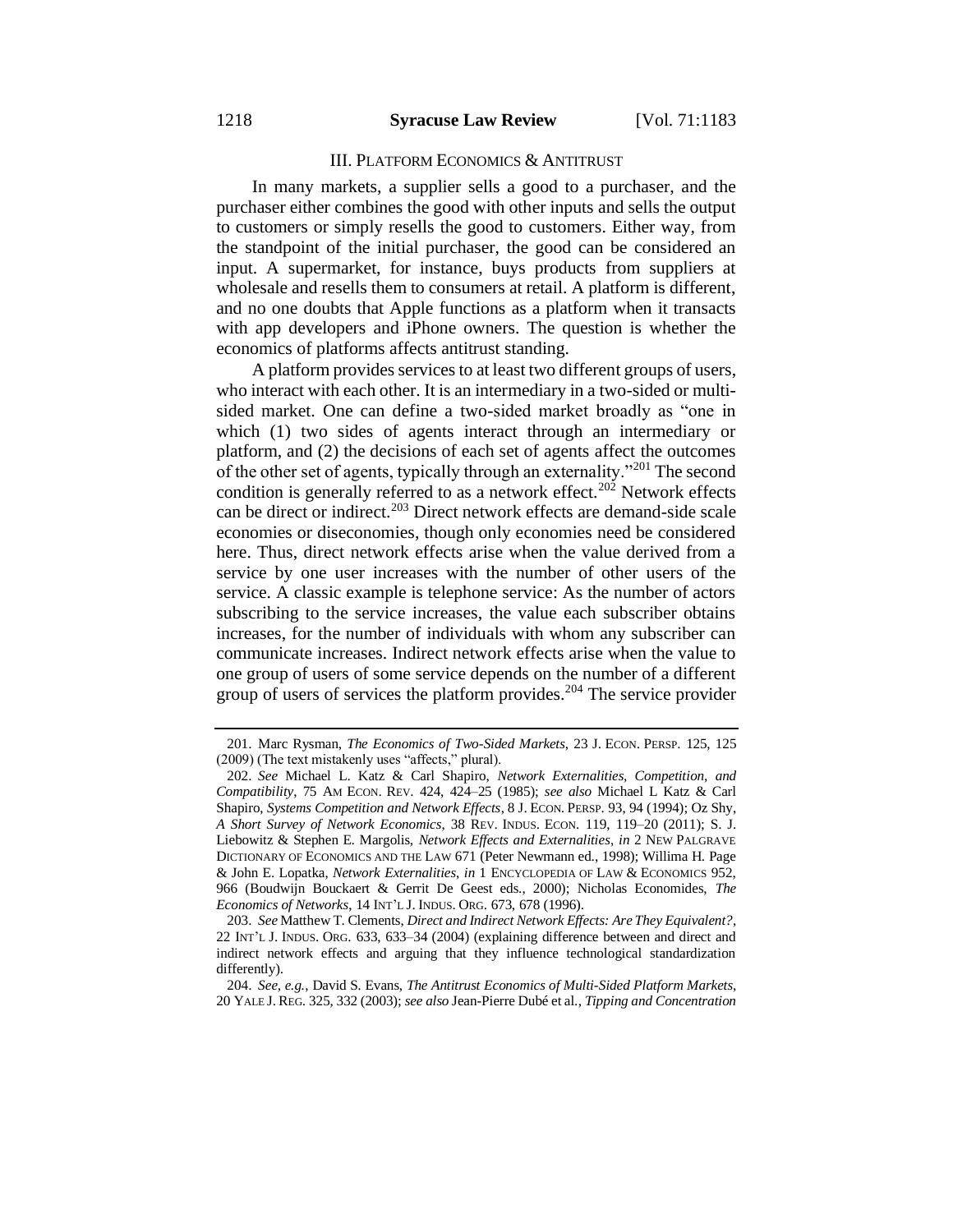is a platform, or an intermediary that facilitates transactions between the two groups of users.<sup>205</sup> For example, the Windows operating system functions as a platform.<sup>206</sup> The value a user derives from owning a computer running Windows depends on the number of apps written for Windows; the value an app developer derives from writing an app for Windows depends on the number of individuals using a computer running Windows. Even if the definition of a two-sided market does not include the existence of indirect network effects, $207$  nearly all two-sided markets exhibit them.<sup>208</sup>

A platform can charge for its services through access fees and usage fees.<sup>209</sup> As the names imply, an access fee is a lump-sum charge that allows the customer access to customers in the other group; a cover charge to enter a nightclub where one wants to meet members of the opposite sex is an example.<sup>210</sup> A usage fee is a charge imposed on a transaction between members of the two groups. The charge a payment system's company imposes on a merchant when a customer uses the company's card to make a purchase is a usage fee. A platform can use

206. *See* United States v. Microsoft Corp., 253 F.3d 34, 53 (D.C. Cir. 2001) ("Operating systems . . . function as platforms for software applications").

207. *See* Jean-Charles Rochet & Jean Tirole, *Platform Competition in Two-Sided Markets*, J. EUR. ECON. ASS'N 990, 1017–18 (2006).

208. *See* Evans, *supra* note 204, at 338 ("Multi-sided platform markets . . . are subject to indirect network effects."); *see also* Rochet & Tirole, *supra* note 207, at 1017 ("Our premise is that many (probably most) markets with network externalities are two- (or multiple-) sided markets"). The central role of indirect network effects in the analysis of two-sided markets implies that the analysis of indirect network effects substantially overlaps with the analysis of platforms. *See* Rysman, *supra* note 201, at 127 ("The emphasis on market intermediaries is the main distinction between the literature on two-sided markets and the literature on network effects, and on indirect network effects in particular").

209. *See* David Evans & Richard Schmalensee*, The Industrial Organization of Markets with Two-Sided Platforms*, 3 COMPETITION POL'Y INT'L 151, 160 (2007). An access fee can also be called a "participation fee." *See* Rysman, *supra* note 201, at 131.

210. *See* Julian Wright, *One-sided Logic in Two-sided Markets*, 3 REV. NETWORK ECON. 44, 46, n.3 (noting that "[s]ome clubs have a lower cover charge or free entry for women, while others offer a ladies-night in which women pay nothing to enter the club on a given night").

*in Markets with Indirect Network Effects*, 29 MARKETING SCI. 216, 218 (2010) (describing positive indirect network effects).

<sup>205.</sup> Different kinds of platforms can be identified. For example, Evans and Schmalensee distinguish among market-makers, audience-makers, and demand-coordinators. *See* Evans, *supra* note 204, at 334–35; *see also* DAVID S. EVANS & RICHARD SCHMALENSEE, MATCHMAKERS 18 (2016). Apple is a demand-coordinator. It provides services, in the form of the iOS, that generate indirect network effects across two groups, app developers and iPhone owners. *See* Evans, *supra* note 204, at 335. Google, a competitor in the mobile phone platform market, is also a demand-coordinator, but it operates in a three-sided market, selling the Android operating system to handset manufacturers, app developers, and phone owners. *See* EVANS & SCHMALENSEE, *supra* note 205, at 35.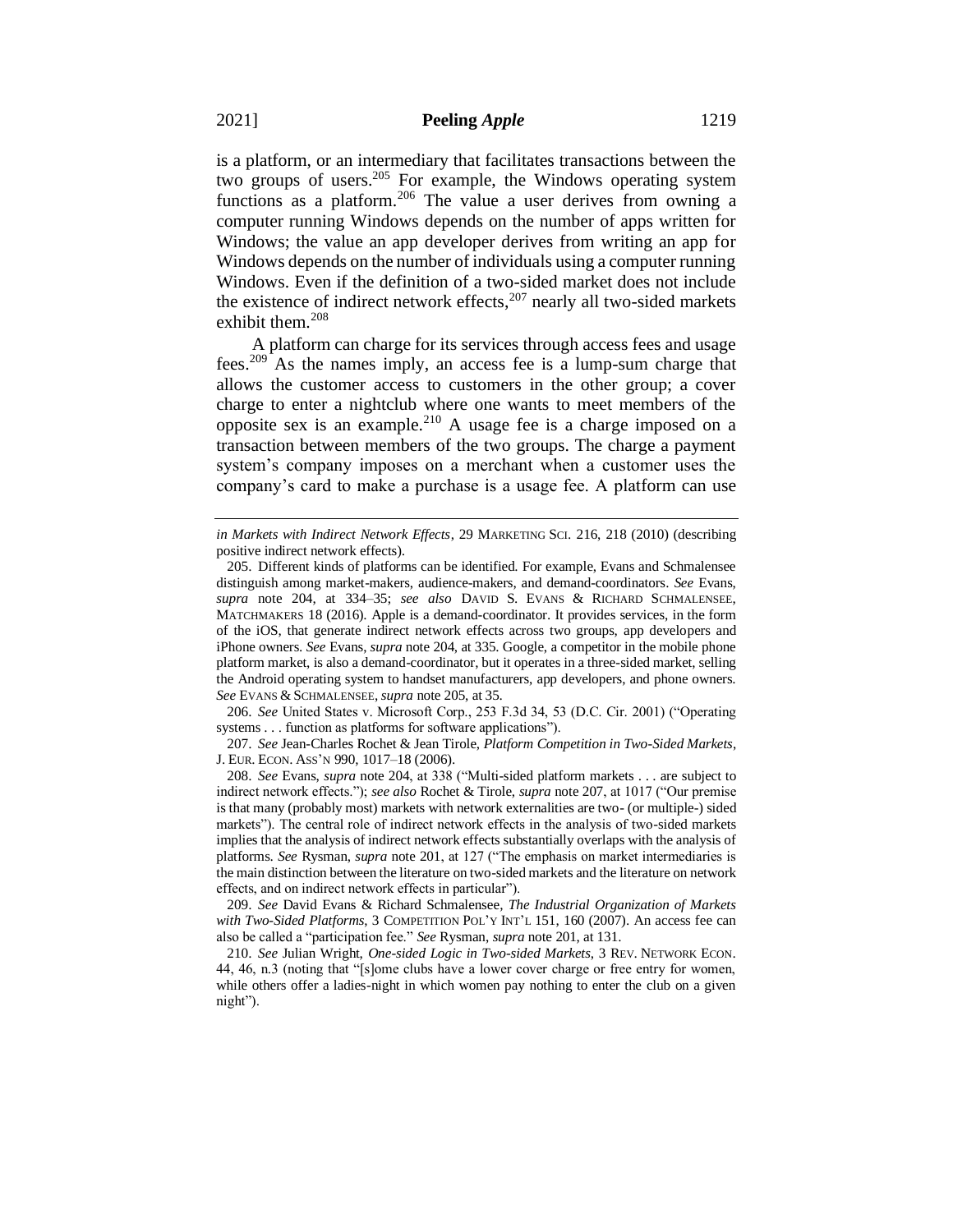one or the other kind of fee or both. Apple imposes both an access fee and, when iPhone owners download apps, usage fees.<sup>211</sup> The imposition of access fees and usage fees is a form of two-part pricing, familiar outside the context of platforms.<sup>212</sup> As in other uses, two-part pricing by platforms can facilitate price discrimination, which can increase social welfare and the rents of the price discriminator.<sup>213</sup>

The two-sidedness of a market has several implications for the conduct of the platform and for the application of antitrust law. Critically, when the platform sets the price it charges one group of customers, it must take into account not only the quantity effects on that side of the market but also the effects that the quantity on the first side of the market would have on the other side. $2^{14}$  For instance, if Apple lowered the price of iPhones, more consumers would likely buy them. Considering only iPhone owners, the price reduction might or might not be profitable. But the larger number of iPhone users would also increase the price app developers would be willing to pay Apple for access to the larger base of app customers. A price reduction in iPhones might be profitable only because of the additional revenue Apple would earn from app developers. Of course, the larger number of apps written for the iPhone would make owning an iPhone that much more valuable, potentially increasing the price Apple could charge consumers for the iPhone. A platform's pricing decisions must account for the feedback effects, or the interaction between the sides of the market.

Although the size of each group may affect the other group in a twosided market, the effect may be stronger for one group than the other. In general, a platform will set a low price to members of the group that exerts the larger positive externality, which allows it to set a higher price to members of the other group.<sup>215</sup> The low price need not even cover

<sup>211.</sup> Apple charges developers a ninety-nine dollar annual membership fee. Apple Inc. v. Pepper, 139 S. Ct. 1514, 1519 (2019). The price Apple charges customers for an iPhone could incorporate an access charge. *Id.* Apple charges a thirty percent commission on transactions between developers and iPhone owners. *Id*.

<sup>212.</sup> *See generally* Nikolaos Vettas, *Two-part Tariffs*, *in* THE NEW PALGRAVE DICTIONARY OF ECONOMICS (2011) (observing that "[a] two‐part tariff is a pricing scheme according to which the buyer pays to the seller a fixed fee and a constant charge for each unit of the product or service purchased" and giving examples of its use).

<sup>213.</sup> *See, e.g.*, Mark Armstrong, *Competition in Two-Sided Markets*, 37 RAND J. ECON. 668, 669 (2006) (noting that "[b]ecause externalities are lessened with per-transaction charging, it is plausible that platform profit is higher when this form of charging is used").

<sup>214.</sup> *See, e.g.*, Rysman, *supra* note 201, at 129.

<sup>215.</sup> *See* Armstrong, *supra* note 213, at 668–69; *see also* Evans, *supra* note 204, at 343.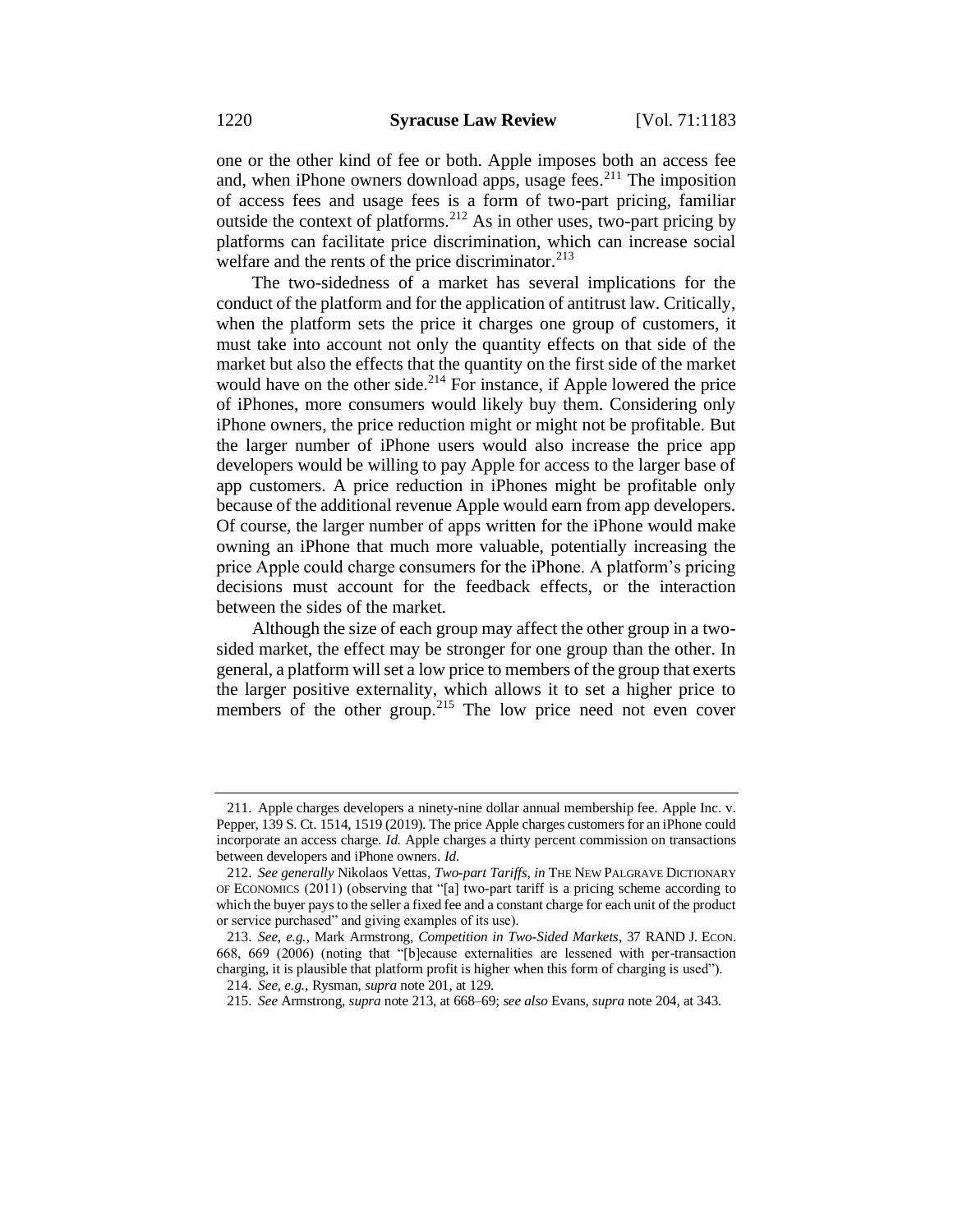marginal costs; it may be zero or negative, as it would be if the platform provided rewards.<sup>216</sup>

Another variable that can affect optimal pricing in two-sided markets is the presence of multihoming, which is the use of more than one platform by an agent.<sup>217</sup> A consumer, for example, might use several different credit cards. In the credit services platform, the other side of the market consisting of merchants may also multihome by accepting different kinds of credit cards. Multihoming implies that platforms offer differentiated services, for otherwise an agent would have no reason to use more than one platform. In some markets, however, one side of a market multihomes while the other side does not.<sup>218</sup> For example, few consumers have more than one mobile phone; they might be said to single home. App developers may produce apps for more than one mobile operating system; they multihome. $2^{19}$  Multihoming presupposes competition. When platforms are competing, the platforms have an incentive to attract members of the single homing group with low prices; the larger group of members on that side of the market will increase demand on the other side of the market, allowing the platform to charge members of that group higher prices.<sup>220</sup>

One antitrust implication of the economics of two-sided markets is that a proper analysis of the competitive effects of a platform's conduct must account for both sides of the market. The Supreme Court recognized this principle in *Ohio v. American Express Co.*, which involved antisteering provisions in contracts between a credit card company and merchants who accepted the card.<sup>221</sup> The provisions prevented these merchants from steering customers away from use of the card at the point of sale and toward another service provider's card where the other service provider charges merchants less.<sup>222</sup> The Court recognized that the credit card company operated in a two-sided market, and it held that the firm's conduct would not violate the rule of reason unless it had anticompetitive effects in the market as a whole.<sup>223</sup>

A second implication is that whether a platform has monopoly power depends upon a proper definition of the market, or more

<sup>216.</sup> *See* EVANS & SCHMALENSEE, *supra* note 205, at 33.

<sup>217.</sup> *See* Rochet & Tirole, *supra* note 207, at 991–92.

<sup>218.</sup> Rysman observes that "two-sided markets often seem to evolve toward a situation where members of one side use a single platform and the other side uses multiple platforms." Rysman, *supra* note 201, at 130.

<sup>219.</sup> *See* Evans, *supra*, note 204, at 346.

<sup>220.</sup> *See* Rochet & Tirole, *supra* note 207, at 993, 1008.

<sup>221.</sup> 138 S. Ct. 2274, 2286 (2018).

<sup>222.</sup> *Id*. at 2283.

<sup>223.</sup> *See id*. at 2287.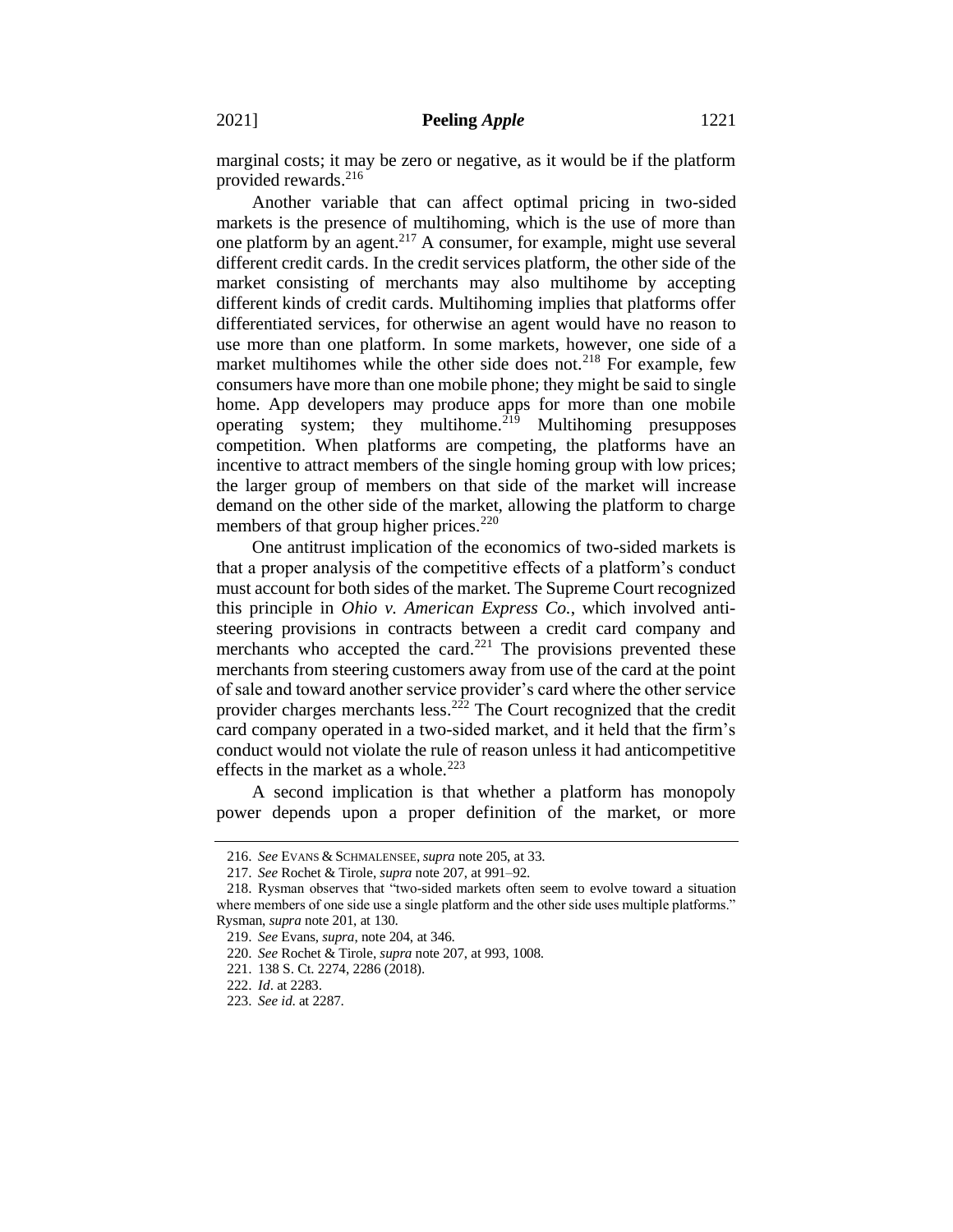accurately, a proper accounting of all the competitive constraints affecting a platform's conduct.<sup>224</sup> A platform may compete against some firms on one side of a market and against none or different firms on the other, and it may compete against other platforms on both sides. An analysis of a platform's economic power then depends upon its position in a complicated market, perhaps a multi-platform market. Indeed, the *American Express* Court instructed that a single market should be defined comprising both sides of a platform when indirect network effects on both sides are strong.<sup>225</sup> "A market should be treated as one sided when the impacts of indirect network effects and relative pricing in that market are minor."<sup>226</sup> For a transaction platform—a particular kind of platform in which the platform "cannot make a sale to one side of the platform without simultaneously making a sale to the other" $227$ —indirect network effects are strong, and the market must be defined to include both sides. Even though iPhone owners buy apps from Apple through the App Store, Apple operates a transaction platform. The economic if not legal transaction is between the developer and the iPhone owner, for the iPhone owner receives the app in exchange for a payment ultimately received by the developer. For every sale of an app by a developer, there is a purchase by an iPhone owner, albeit mediated by Apple. There is a one-to-one correspondence between the developer's sale and the owner's purchase.

<sup>224.</sup> *See* David S. Evans & Michael Noel, *Defining Antitrust Markets When Firms Operate Two-Sided Platforms*, 2005 COLUM. BUS. L. REV. 667, 697 (2005) (arguing against mechanical approaches to market definition when two-sided platforms are at issue but in favor of taking into account all constraints on business behavior).

<sup>225.</sup> *See American Express*, 138 S. Ct. at 2280.

<sup>226.</sup> *Id*. at 2286.

<sup>227.</sup> *Id*. at 2280. Notably, the Court does not say that a single market comprising both sides of a platform should only be defined for transaction platforms; transaction platforms, it says, are one kind of platform in which indirect network effects are strong, but strong indirect network effects is the condition that justifies defining the single market comprising both sides. Nevertheless, the Second Circuit suggested that *American Express* is limited to transaction platforms. *See* US Airways, Inc. v. Sabre Holdings Corp., 938 F.3d 43, 56 (2d Cir. 2019). Further, Filistrucchi et al., argue that only transaction markets should be defined as single markets. Lapo Filistrucchi, Damien Geradin, Eric Van Damme, & Pauline Affeldt, *Market Definition in Two-Sided Markets: Theory and Practice*, 10 J. COMP. L. & ECON. 293, 301 (2014) ("Whether one should define a single market or two interrelated markets depends on whether we are dealing with a two-sided transaction market or a two-sided non-transaction market."); *see also US Airways, Inc*., 938 F.3d at 58 (holding that a travel global distribution system "is a transaction platform, and the relevant market for such a platform must as a matter of law include both sides"); *see also* United States v. Sabre Corp., 452 F. Supp. 3d 97, 136 (D. Del. Apr. 7, 2020) (concluding travel global distribution systems are two-sided transaction platforms and market consists only of these platforms for Clayton Act § 7 purposes). Because Apple is a transaction platform, the full reach of *American Express* is not important here.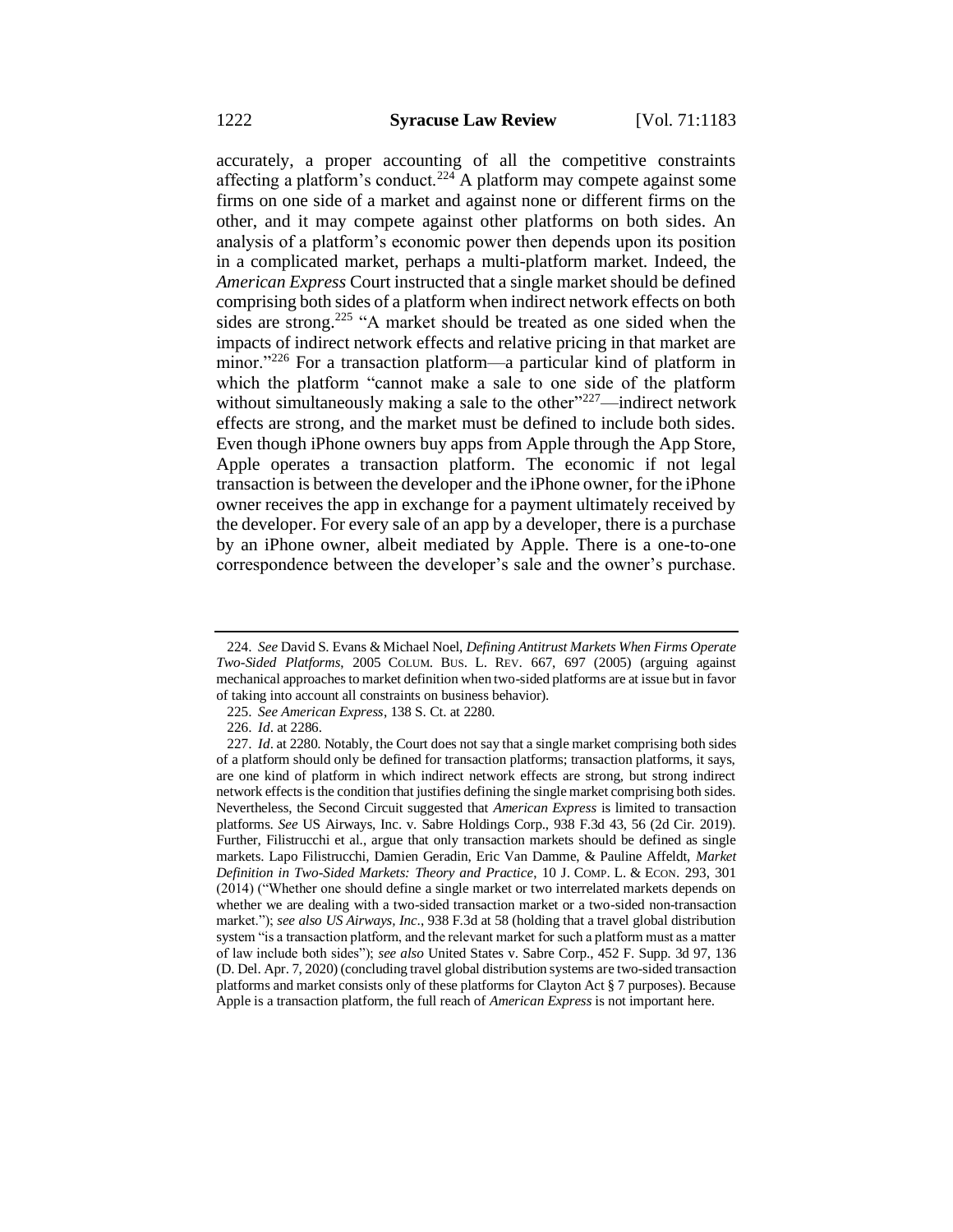The critical feature is that Apple can charge a price both for joining the platform and for using it.<sup>228</sup>

A platform can have monopoly power, and it can acquire that power unlawfully. The economics of two-sided markets do not imply that platforms are incapable of violating § 2. Evidence that a platform restricted access to one group of agents by another group of agents, however, proves neither that the platform has monopoly power nor that the conduct is anticompetitive. When one side of a market multihomes and the other side does not, for example, the platform's optimal pricing strategy is to charge low prices to the single homing side and high prices to the multihoming side. If the multihoming side can bypass the charge, the strategy fails, even though the platform may be operating in an intensely competitive platform market. Maintaining exclusive access to one group of customers is not by itself exclusionary conduct under § 2.

#### IV. INTERMEDIARIES & PRIVATE ANTITRUST STANDING

The right to obtain damages for an antitrust violation depends initially on the violation's economic effects. As explained above, any successful plaintiff must prove injury in fact, antitrust injury, causation, antitrust standing, and non-speculative damages. An aspect of antitrust standing is that the plaintiff must be a direct purchaser. These are fundamentally economic conditions. Before assessing private standing in cases brought against platforms, consideration of the economics of cases brought against intermediaries in one-sided markets is helpful.

#### *A. Economic Effects in One-Sided Markets*

The *Apple* Court suggested that when an intermediary exercises both monopoly and monopsony power, consumers and suppliers are injured and are entitled to recover damages, and their recoveries do not overlap.<sup>229</sup> Suppose a firm purchases a product from suppliers and resells it to consumers. The firm would function as a distributor in a typical onesided market, such as a grocery store buying lettuce from farmers and selling it to consumers.<sup>230</sup> The difference between the price the firm paid

<sup>228.</sup> *See* Filistrucchi et al., *supra* note 227, at 301.

<sup>229.</sup> *See* Apple Inc. v. Pepper, 139 S. Ct. 1514, 1525 (2019).

<sup>230.</sup> *See* Rysman, *supra* note 201, at 126. Rysman argues that the distinguishing feature of a one-sided market is that the supplier is not paid by the intermediary based on the success of the intermediary with buyers. The supplier collects that wholesale price and is then indifferent to the success of the intermediary in selling the good. Rysman notes, however, that a grocery store can be modelled as a two-sided market. *See* Rysman*, supra* note 201, at 126 n.1 (referring to Armstrong, *supra* note 213, at 684–86). In Armstrong's model, suppliers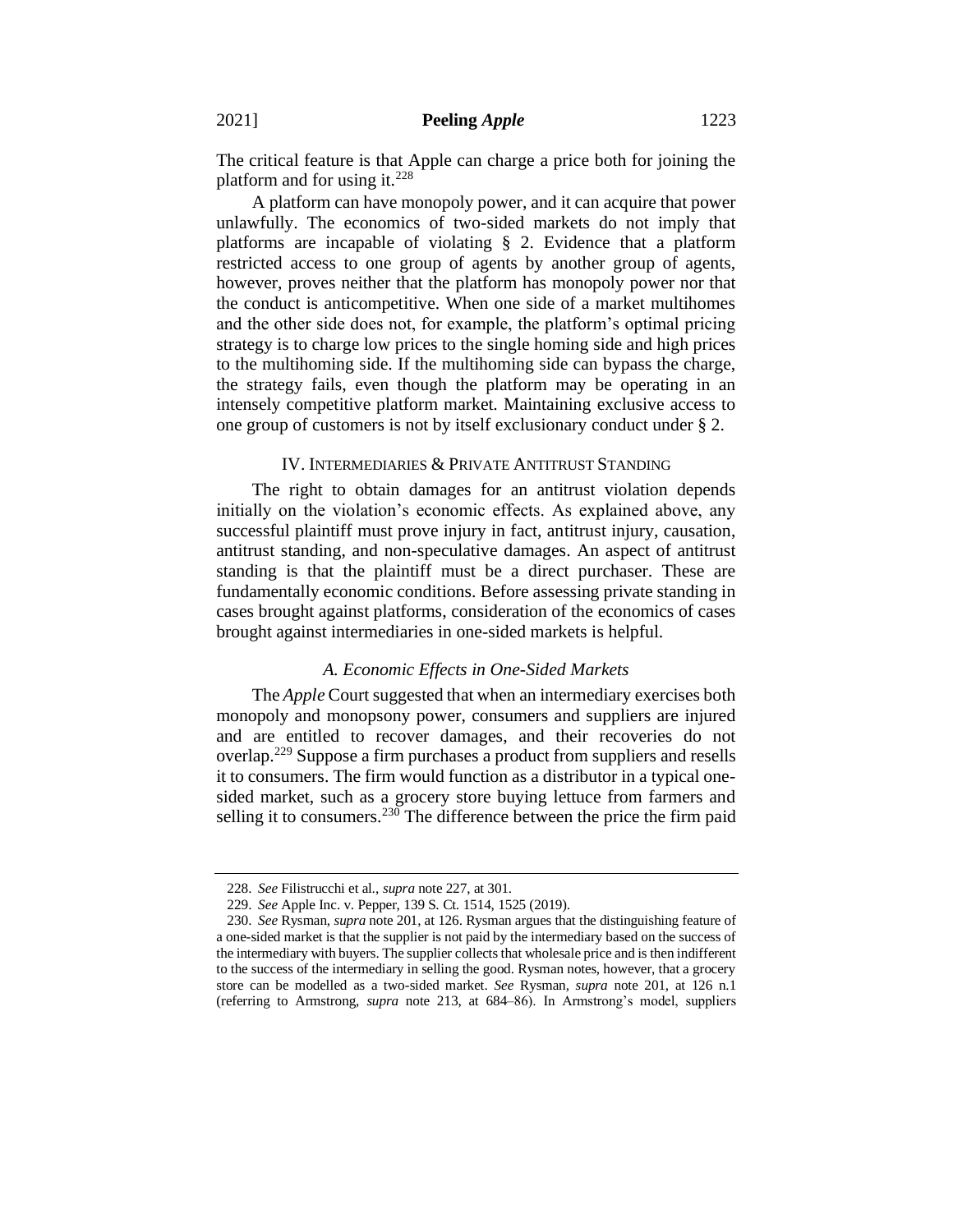for the product and the retail price it charges is the markup, and to the suppliers it represents their cost of distribution. If the intermediary functions in a perfectly competitive market, the markup will equal the marginal cost of distribution, for competition forces the intermediary to charge a price for its services equal to marginal cost. If the supplier also functions in a perfectly competitive market, the wholesale price it charges the distributor will equal its marginal cost of production, and consumers would pay the competitive price. Economic welfare is maximized.

Now suppose that the grocery store is the only one in town. It has monopoly power but no monopsony power, for lettuce growers can sell to stores throughout the country. The store charges a monopoly price for lettuce, implying a higher markup and thus a higher cost of distribution for growers, who sell less lettuce to the store. Consumers are injured they pay more and collectively buy less lettuce because of the grocer's exercise of monopoly power. If the store acquired its monopoly power illegally, the consumers who bought lettuce incur an antitrust injury, and they have antitrust standing. Their damages are the difference between the price they paid and the price they would have paid absent the exercise of monopoly power, multiplied by the quantity purchased. If these consumers would have bought more lettuce at the lower, competitive price, they suffer additional injury, and consumers who did not buy lettuce but would have bought it at the lower price also suffer antitrust injury. Because proof of the counterfactual is infeasible, however, buyers are generally not allowed to recover damages for purchases not made.<sup>231</sup> Growers may also be injured, but not by much. They sell to the store at the same price and make the same profit on the lettuce sold, but they sell less lettuce.<sup>232</sup> In a competitive wholesale lettuce market, the difference

multihome and consumers single-home over the relevant period. *See* Armstrong, *supra* note 213, at 684.

<sup>231.</sup> Purchases that were not made at the monopoly price but would have been made at the competitive price represent the deadweight loss, or allocative loss, of monopoly pricing in standard economic depictions of monopoly. These losses, which are harm to persons other than the offender, are part of the optimal sanction for an antitrust violation. The trebling of cognizable damages can be understood to represent in part the deadweight loss for which buyers are unable to recover. *See* Frank H. Easterbrook, *Detrebling Antitrust Damages*, 28 J. L. & ECON. 445, 454–55 (1985) ("The multiplier of 1.5 thus may be a rough approximation of the lower bound [of the full allocative loss]. It takes care of the fact that the nonbuyers do not recover damages").

<sup>232.</sup> If the store competed in the purchase of lettuce with a small number of non-store buyers, such as institutional users, the purchasers collectively might confront a positively sloped supply curve. In that event, a reduction in the amount of lettuce bought by the store would reduce the price the store paid for lettuce. *See* Tirza J. Angerhofer & Roger D. Blair, *Monopoly and Monopsony: Antitrust Standing, Injury, and Damages*, 89 U. CINCINNATI L.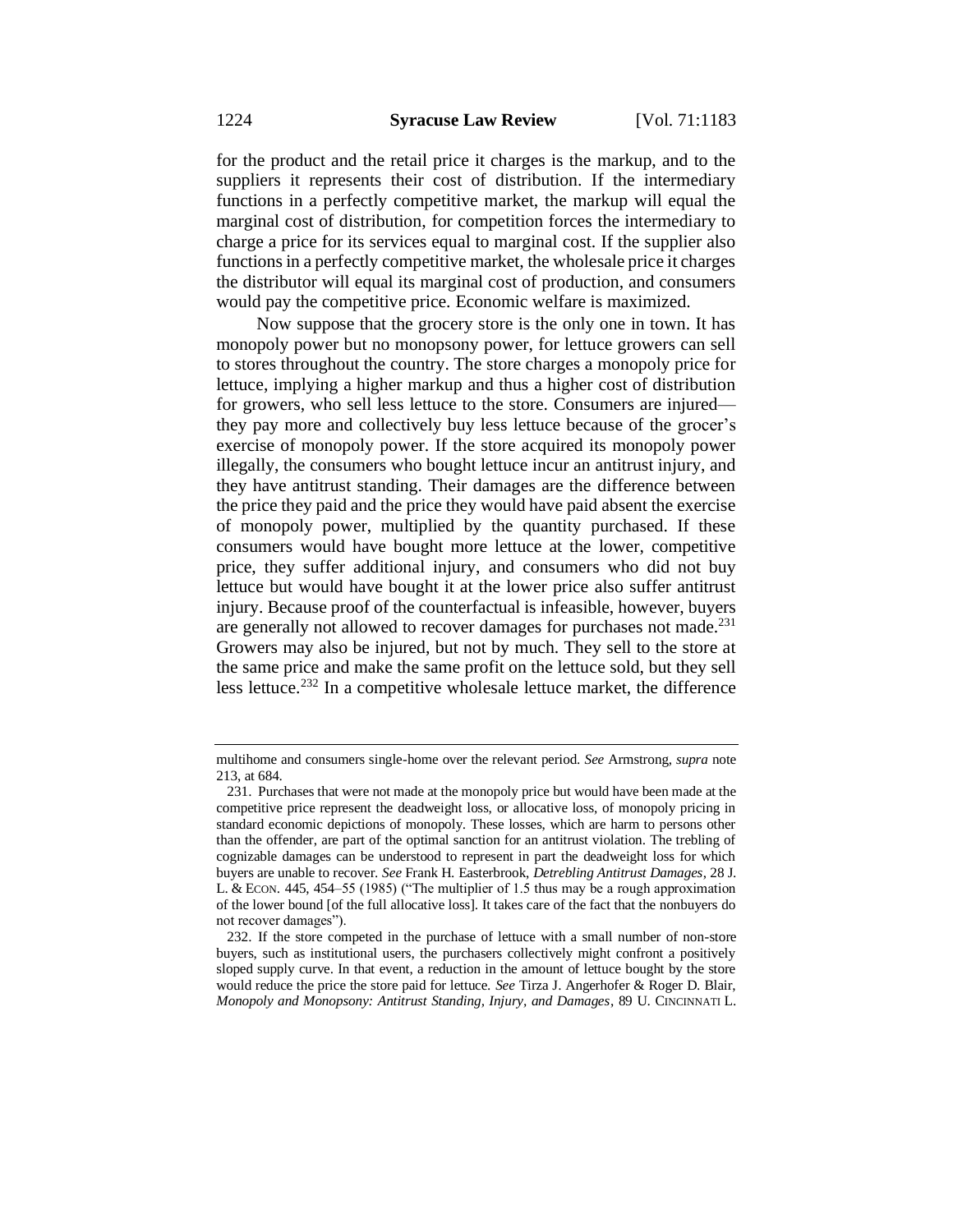in quantity is small. If the growers cannot sell the lettuce they would have sold to a competitive store in town to buyers outside of town, they suffer an injury in the form of lost profits, and it is antitrust injury, but they have no antitrust standing.

The effects of monopoly pricing are depicted in Figure 1. In a competitive market, sellers set price equal to marginal cost and sell the quantity dictated by the demand curve.<sup> $233$ </sup> The lettuce sellers collectively would sell quantity  $Q_1$  at price  $P_1$ . The firms earn surplus, or revenue in excess of costs, equal to area  $cP_1b$ ; consumers earn surplus, or value in excess of payment, equal to  $P_1$ ab; and economic welfare, which is the sum of producer surplus and consumer surplus, equal to cab, is maximized.

REV. 256 (2021). Even though their injury is greater than if price remained constant, the injured growers as input suppliers, would still lack standing to recover damages.

<sup>233.</sup> For a single firm that functions in a perfectly competitive market, the demand curve facing the firm would be horizontal at the competitive price and would coincide with the firm's marginal revenue curve. *See Price and Revenue in a Perfectly Competitive Industry and Firm*, LUMEN LEARNING, https://courses.lumenlearning.com/sunymicroeconomics/chapter/price-and-revenue-in-a-perfectly-competitive-industry-and-aperfectly-competitive-firm/ (last visited May. 13, 2021).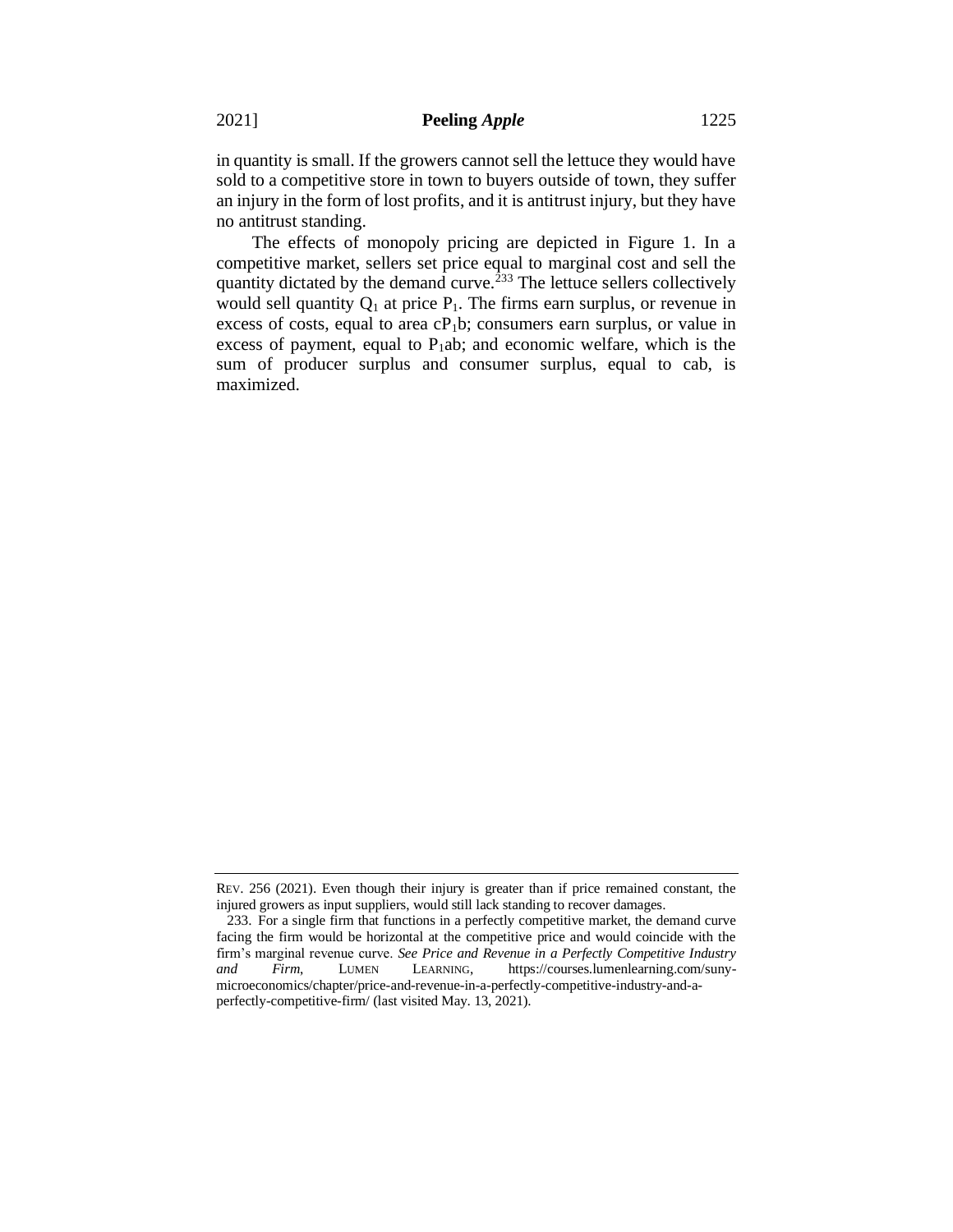



A monopolist sets quantity such that price is equal to marginal revenue (which will lie below the demand curve if the seller faces a negatively sloped demand curve). The monopoly grocer will sell  $Q_2$  units of lettuce at price  $P_2$ . The area  $P_1P_2$ fd represents monopoly profits, or a wealth transfer from consumers to the seller. (Area  $cP_1$ de represents producer surplus that the seller would have earned in a competitive market.) Consumer surplus is now area  $P_2$ af; producer surplus is area cP2fe; and economic welfare declines to area cafe. The loss of total welfare, or the deadweight loss or allocative inefficiency, is area efb. Lettuce consumers are entitled to damages equal to  $(P_2-P_1)$  x  $Q_2$ . Lettuce growers sell less lettuce to the grocer, measured by  $Q_1-Q_2$  units, but because the store has no monopsony power, those units represent a trivial proportion of lettuce growers' output and may be sold in other markets.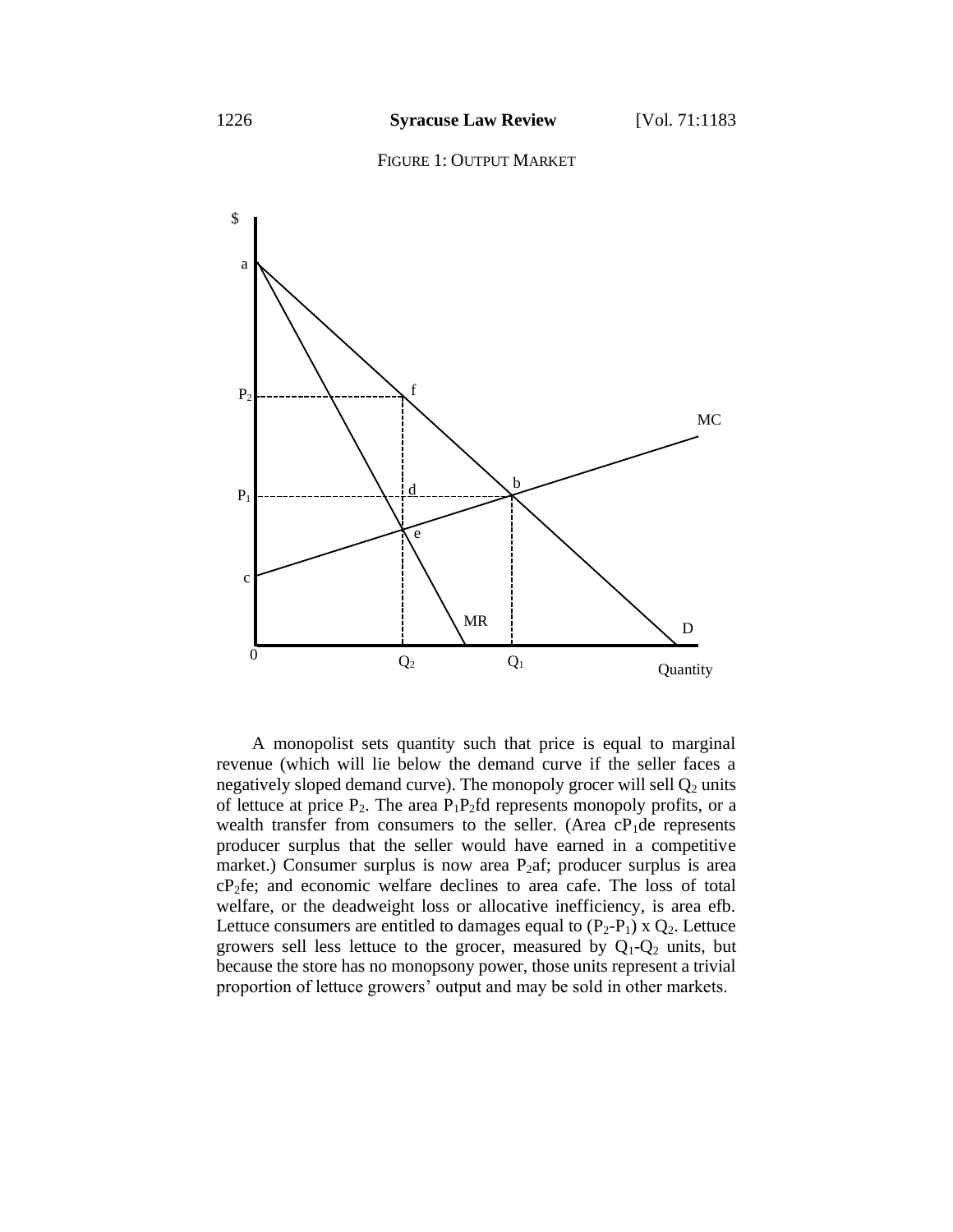Suppose the market for the retail sale of lettuce is competitive. Figure 2 depicts the market for the wholesale purchase of lettuce, or the input market. If the input market is competitive, grocers purchase the quantity of lettuce determined by the intersection of supply (S) and the value of the marginal product (VMP),  $^{234}$  or  $q_1$ . Price is determined by the supply curve and is  $p_1$ . If a single grocer unlawfully acquired monopsony power but had no monopoly power,<sup>235</sup> the grocer would determine the quantity purchased by equating the value of the marginal product and the marginal outlay (MO). The grocer would buy  $q_2$  units and pay farmers the price determined by the supply curve, which is  $p_2$ . Farmers would be entitled to damages equal to  $(p_1-p_2)$  x  $q_2$ . Total welfare declines from zxy to zxuv. Deadweight loss equals vuy.

<sup>234.</sup> The value of the marginal product can be thought of as the demand function, though technically a monopsonist does not have a demand function. *See* ROGER D. BLAIR & JEFFREY L. HARRISON, MONOPSONY IN LAW AND ECONOMICS 44 n.8 (2010).

<sup>235.</sup> *See* Angerhofer & Blair, *supra* note 232. An intermediary might have monopsony power but not monopoly power. *Cf.* Weyerhaeuser Co. v. Ross-Simmons Hardwood Lumber Co., 549 U.S. 312 (2007) (resolving predatory buying claim against lumber buyer that allegedly had monopsony but not monopoly power). The monopsonist would buy less of the input and at a lower price than the quantity and price that would prevail in a competitive buying market. Input suppliers would suffer injury and have antitrust standing. Output purchasers would incur an increase in price because the exercise of monopsony power would raise the intermediary's marginal cost of production. But output purchasers would not have antitrust standing to recover damages. Their injury is indirect, just as the injury suppliers suffer from an exercise of monopoly power is indirect.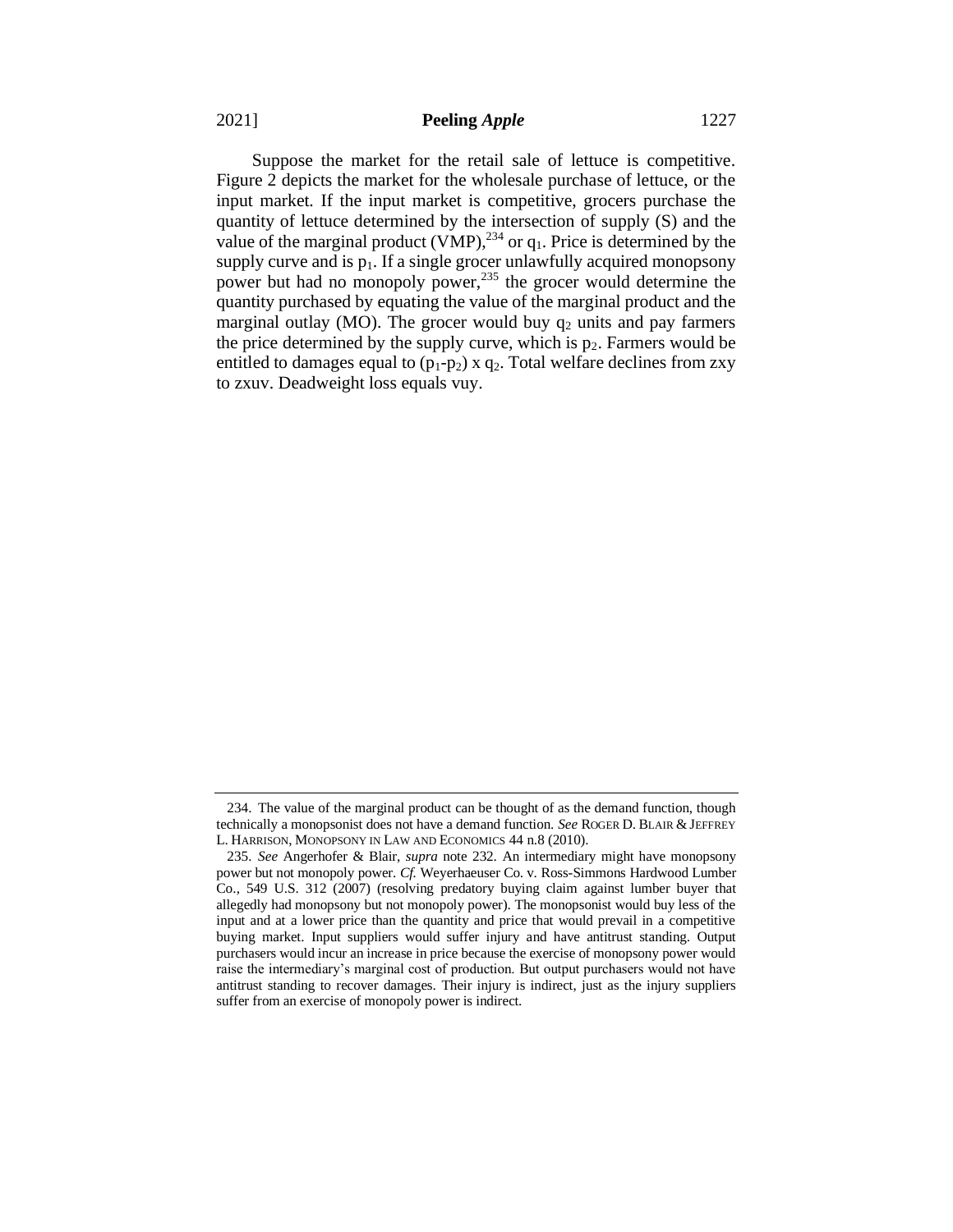



Imagine now that the grocery store acquires monopoly power after acquiring monopsony power. It becomes the only store in town, and lettuce is grown nearby by multiple farmers and cannot economically be shipped out of the area. Figure 3 depicts the input market.

FIGURE 3: INPUT MARKET—WITH MONOPOLY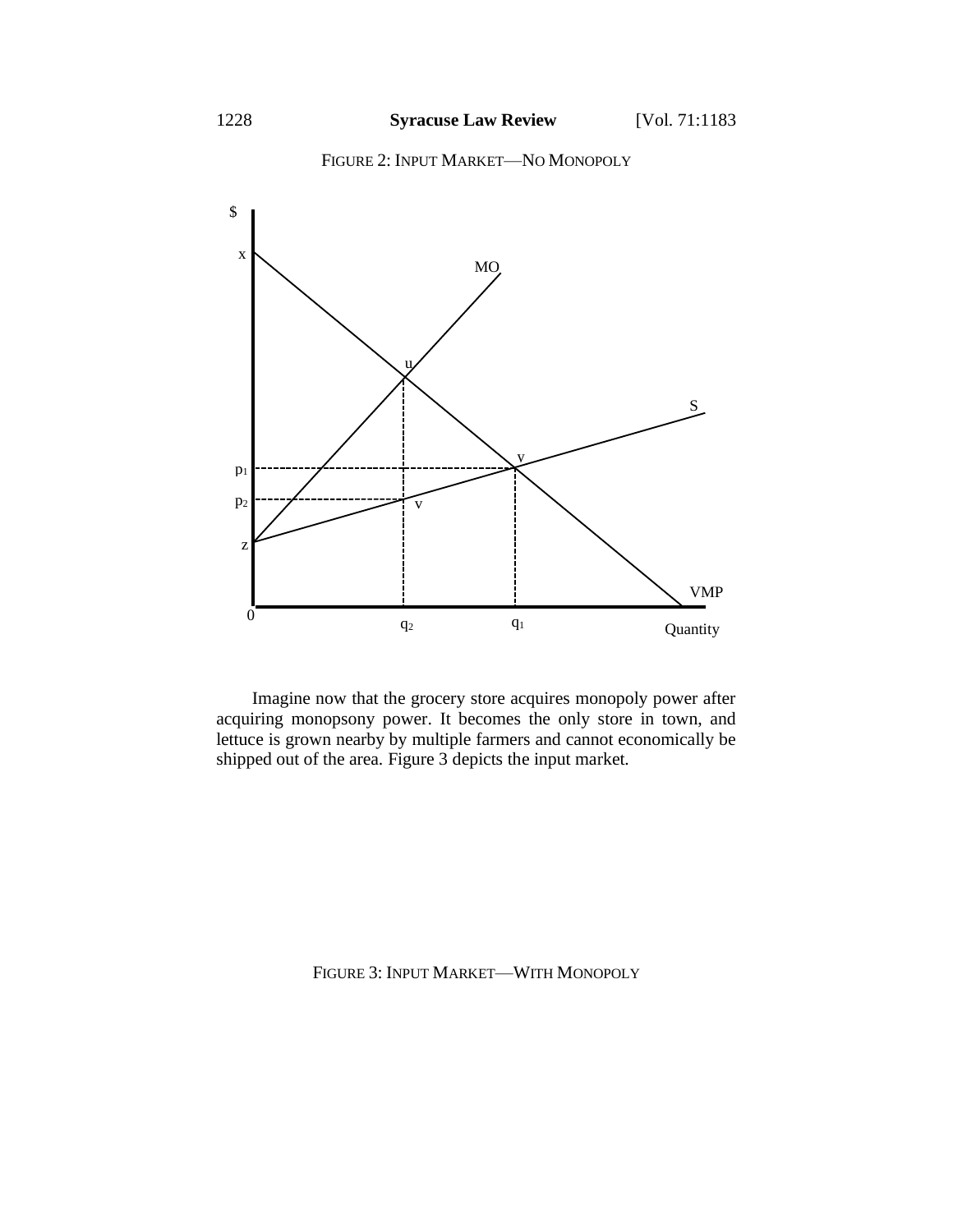

The grocery now determines the quantity of lettuce to buy based not on the intersection of the marginal outlay and supply curves but on the intersection of the marginal outlay and the marginal revenue product (MRP) curve, which lies below the VMP curve. Quantity is now  $q_3$ , and price is  $p_3$ . As shown in Figure 2, an exercise of monopsony power by itself reduces the quantity of lettuce bought from and the price received by growers relative to the quantity and price that would prevail in a competitive wholesale purchasing market, and therefore the markup is higher.

As for farmers, the exercise of monopoly power reduces the price they would be paid if the monopsonist had no monopoly power, from  $p_2$ to p3, but they are not entitled to damages based on this price decline because they lack standing for this loss; it is a loss incurred as a supplier to an antitrust violator in an output market.<sup>236</sup> The practical effect of this

<sup>236.</sup> *See generally* Angerhofer & Blair *supra* note 232 and accompanying text.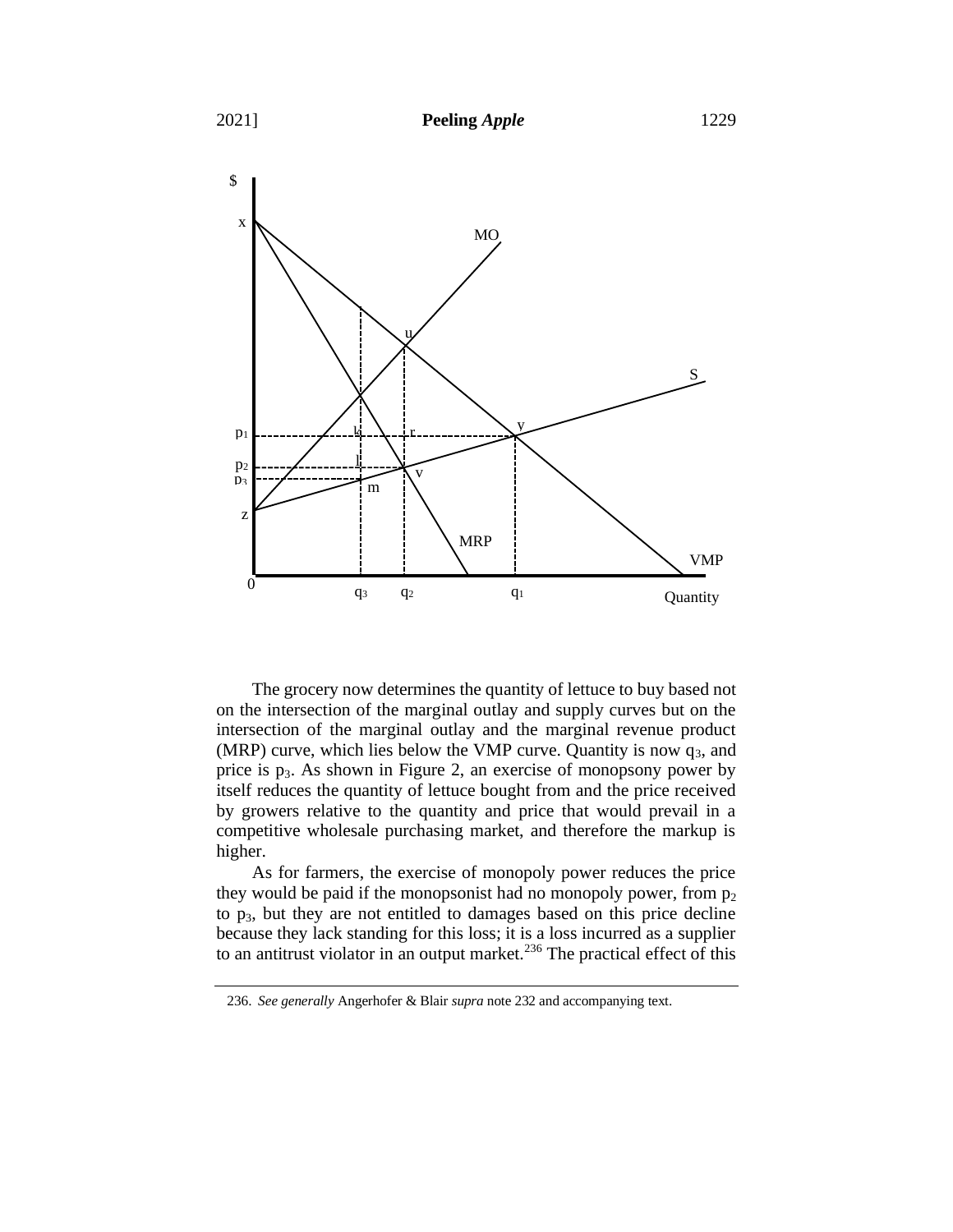condition is that damages are not based on the difference between the price farmers were actually paid  $(p_3)$  and the price they would have been paid absent monopsony power  $(p_1)$ . It is based on the difference between the price they would have been paid if the buyer had monopsony power but no monopoly power  $(p_2)$  and the price they would have been paid absent monopsony power  $(p_1)$ . A damage calculation, which usually compares an actual price to a hypothetical price, becomes a calculation that compares two hypothetical prices, compounding the risk of error.

Moreover, as noted above, an exercise of monopoly power alone reduces the amount of lettuce bought from suppliers but not the price paid for it if the buyer lacks monopsony power. An exercise of monopsony power by a monopolist reduces the quantity of the product purchased from suppliers below that which would prevail if the purchaser had monopoly or monopsony power alone, and the purchaser will pay a lower price as a result of the exercise of monopsony power. But because their damages suffered from monopsony alone are based on the quantity actually sold and that quantity declines as a result of the buyer's monopoly power, their damages for monopsony decline as a result of the buyer's monopoly power, from  $(p_1-p_2)$  x  $q_2$  to  $(p_1-p_2)$  x  $q_3$ . Thus, their damages are represented by area  $p_2p_1kl$ , not area  $p_2p_1rv$ , and they do not recover for area  $p_3p_2lm$ , even though this area represents damages they sustained.

Consumers are injured by the exercise of monopoly power but not monopsony power. The exercise of both monopoly and monopsony power, therefore, reduces economic welfare relative to competitive conditions in both markets and relative to an exercise of either kind of market power alone.

If monopoly and monopsony power are obtained unlawfully and exercised, both consumers and suppliers suffer antitrust injury and have antitrust standing, but not for all of their losses.<sup>237</sup> When the *Apple* Court

<sup>237.</sup> If monopoly power and monopsony power are obtained unlawfully but nonsimultaneously, the price and welfare effects are invariant to the sequence in which they are obtained. For example, the grocery store may obtain monopoly power by predating against rival stores and monopsony power by predating against institutional buyers, and it may engage in these actions at different time. The damages to which suppliers and consumers are entitled, however, are affected by sequence. The analysis in the text presents the scenario in which monopoly power is acquired after monopsony power. If the reverse sequence occurs, the damages suppliers and consumers could recover would differ, but the differences need not be explored here. If monopoly power and monopsony power are obtained unlawfully and simultaneously, the price and welfare effects are identical to those under either pattern of sequential collusion but isolating the damages of suppliers and consumers is difficult. Both suppliers and output purchasers can demonstrate the difference between the actual price and the but for price, but each set of plaintiffs are entitled only to a portion of the difference,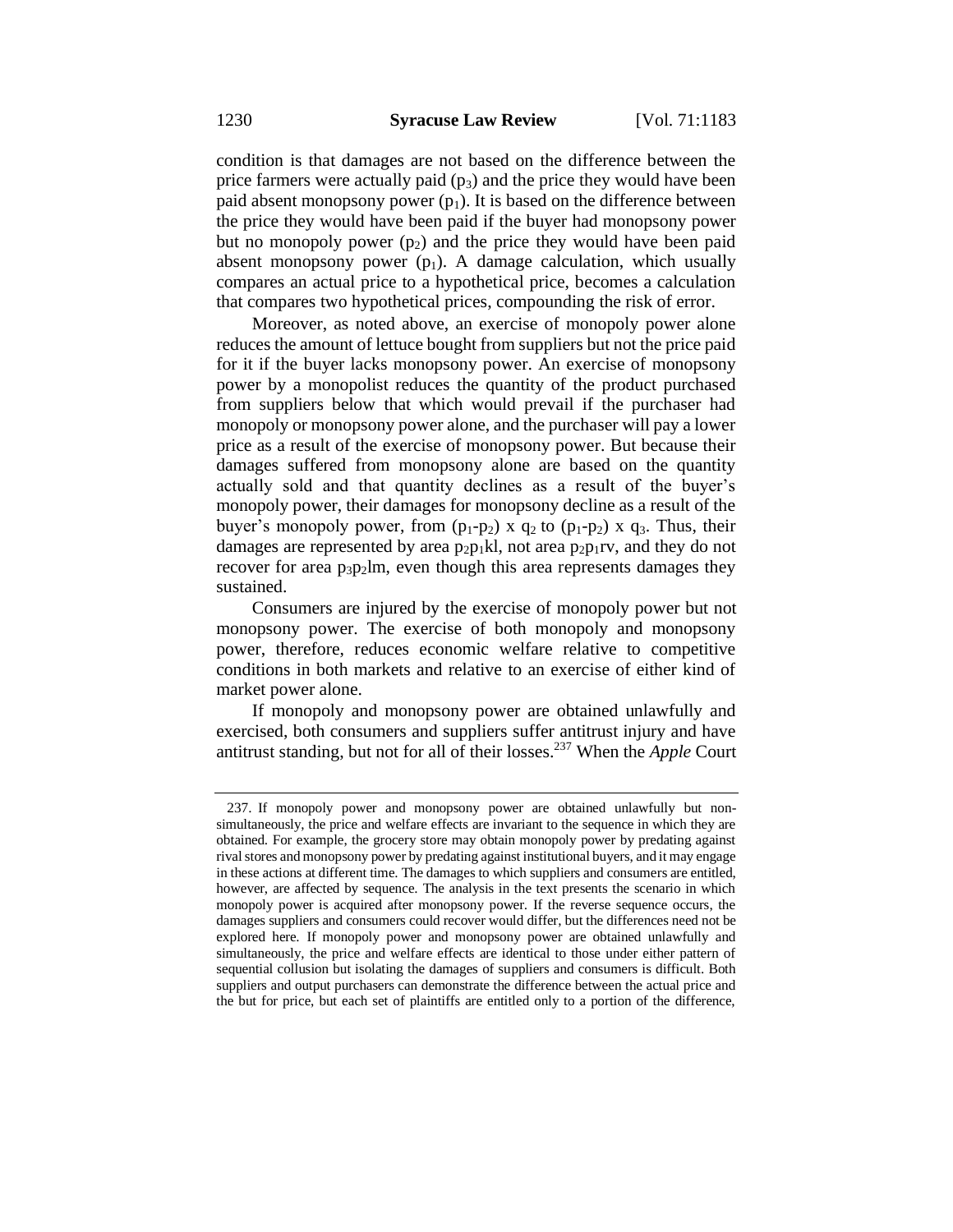noted that both app developers and iPhone owners might have standing to pursue claims against Apple, it may have had this circumstance in mind. The plaintiffs are iPhone users, and they suffer cognizable damages by an exercise of monopoly power. App developers could also recover if they could prove that Apple unlawfully acquired monopsony power. The damages each group could recover are not duplicative in theory and therefore do not require apportioning a common fund. In practice, determining the damages each group suffered could be difficult, but this is not a conceptual weakness. *Illinois Brick* would not bar suits by either group. Even if the facts of *Apple* do not fit this model, the model potentially applies to other real-world circumstances.

#### *B. Economic Effects in More Complicated Markets*

*Apple*, in fact, does differ from the analysis above and the example used to explain it in several ways. First, the markets just explored are onesided markets, whereas Apple functions in a two-sided market. Second, lettuce is fungible, whereas mobile phone apps are differentiated products. Third, lettuce distribution entails marginal costs, whereas the marginal cost of mobile phone app distribution may be zero or close to it. And fourth, Apple did not impose a markup on app developers, but an ad valorem fee, or commission set at a percentage of revenue received. The question is whether any of these differences alone or in combination change the analysis.

That a firm operates in a two-sided market does not necessarily undermine the analysis or conclusions. A defining characteristic of twosided markets is that a platform in setting prices must take into account the effect of a price charged to one group of customers not only on the demand of that group but also on the demand of the other group. Further, the platform's prices may or may not be affected by competition from other platforms or from entities competing only on one or the other side of the platform's market. The possession of monopoly power on either side of a market will affect the platform's price level but generally not its pricing structure.<sup>238</sup>

Apple, however, operates in a particular kind of two-sided market, a two-sided transaction market. The relevant condition for economic analysis is that a firm has the economic ability and legal right to impose

because some of the difference is attributable to the exercise of economic power in the other market for which they cannot recover. *See generally* Angerhofer & Blair, *supra* note 232.

<sup>238.</sup> *See* Evans, *supra* note 204, at 355; *see also* Rochet & Tirole, *supra* note 207, at 1009; *see also* Richard Schmalensee, *Payment Systems and Interchange Fees*, 50 J. INDUS. ECON. 103, 118 (2002).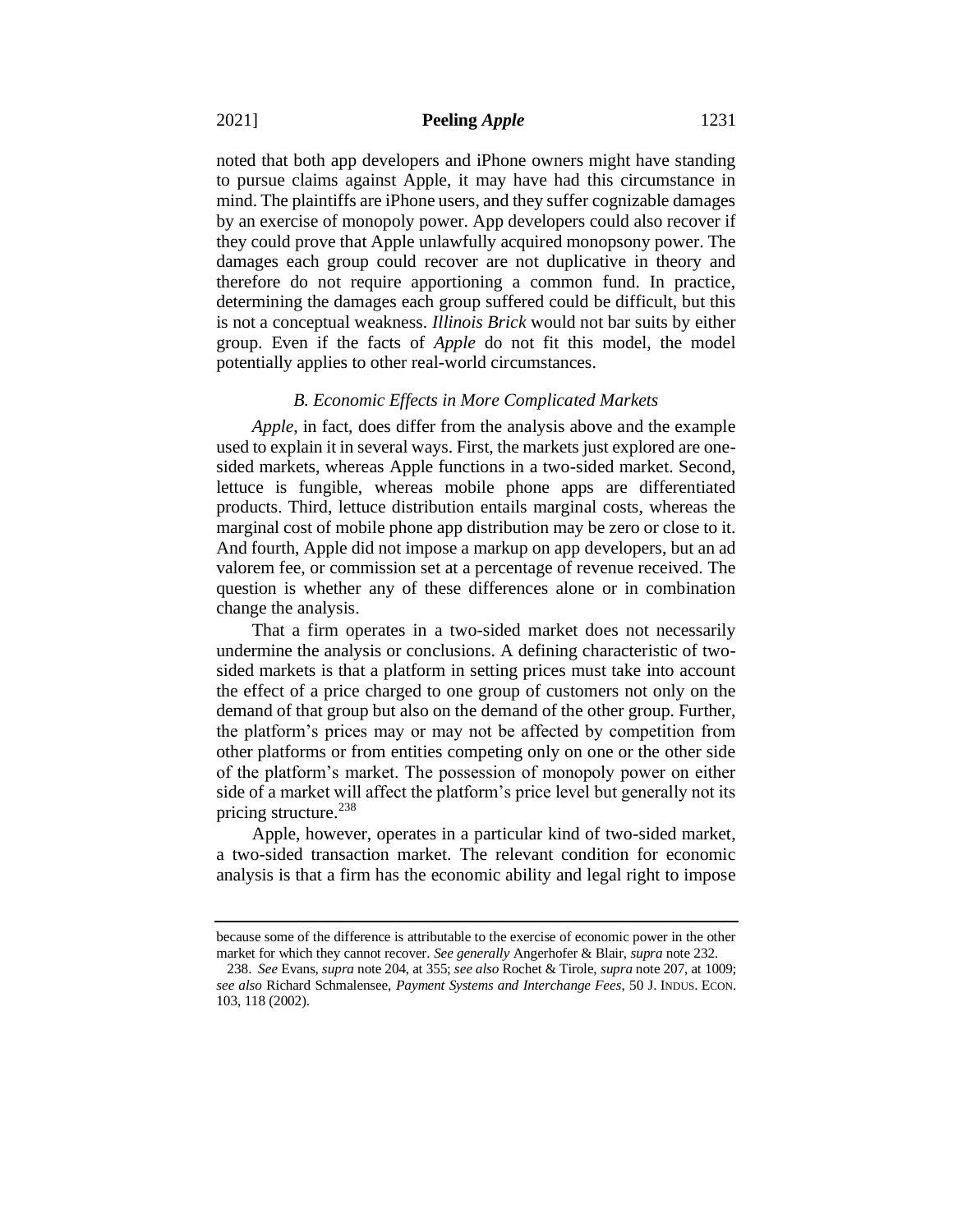a fee on a transaction between two other parties. That condition by definition holds for transaction platforms, but it also holds in circumstances that are not conventionally described as two-sided markets, such as a firm with intellectual property rights that other firms use in executing transactions. A fee imposed nominally on one side will be anticipated by the other side, leading in many circumstances to a loss for both sides in much the same way that such an overcharge would injure suppliers and consumers when the intermediary functions in two onesided markets.

The other features of Apple's economic ecosystem are also analytically significant. The definition of a differentiated product is that it has no perfect substitutes in consumption, which means that the producer faces a negatively sloped demand curve for its product. This does not mean that the product has monopoly power in a sense relevant to antitrust law; it may compete with imperfect substitutes in what would constitute an antitrust market. Nevertheless, the producer of a differentiated product recognizes that it can vary the quantity demanded by changing price. To repeat, in a two-sided market, price changes on one side of the market affect demand on the other side of the market, but this condition does not alter the fact that price changes on one side of a market do affect quantity on that side. Further, the distribution of mobile phone apps, because it takes place through the internet, has low marginal costs, perhaps approaching zero, whoever performs the distribution function. Indeed, as intellectual property, apps are subject to pronounced economies of scale on the supply side. The fixed costs of development are substantial, but the variable costs of production are low, and production is scalable.<sup>239</sup> Finally, as shown below, when a distributor charges an ad valorem fee for its services rather than a per-unit fee, the economic effects are dramatically different.<sup>240</sup> These effects depend on the size of the marginal costs of distribution.

When a platform imposes a per-unit fee on consumers and suppliers of the product desired by consumers sell differentiated products at prices they determine, each supplier will anticipate the fee in setting its price. If the fee is supra-competitive, because the distributor has monopoly power, the fee will result in higher prices paid and lower quantities purchased by consumers than the prices and quantities that would have prevailed at

<sup>239.</sup> *See* STAN J. LIEBOWITZ &STEPHEN E. MARGOLIS, WINNERS, LOSERS, & MICROSOFT 82 (1999) (noting that in the production technology of software, "it is possible for the firm to alter its scale extremely rapidly," and observing that "[t]his *instant scalability* means that firms can acquire the means to expand production with little or no lag").

<sup>240.</sup> *See* Kobayashi & Wright, *supra* note 40, at 262.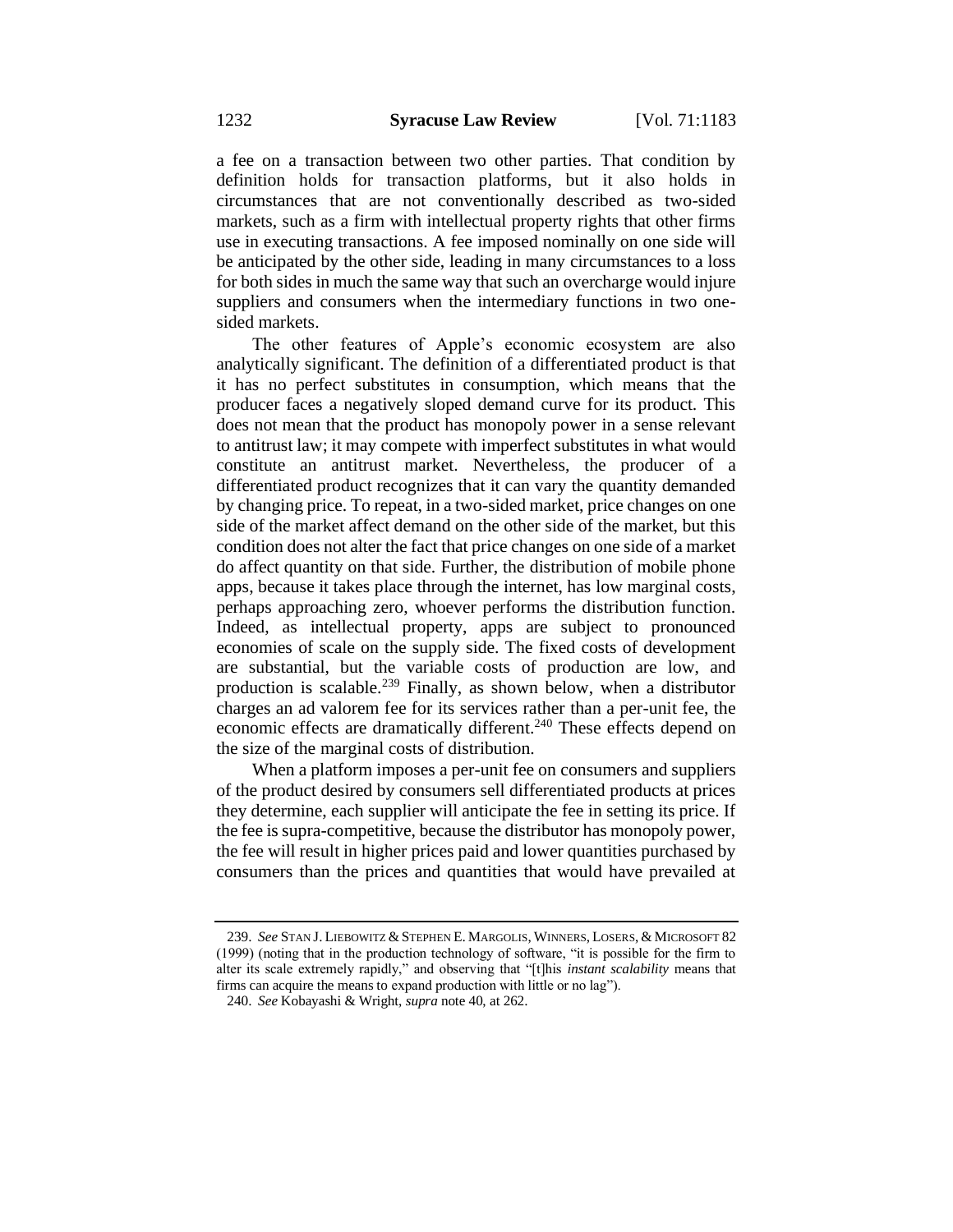competitive service fees. In these circumstances, suppliers and consumers are injured.

Begin with the assumption that marginal costs of distribution are zero. Figure 4 depicts the market for an app where the platform imposes a per-unit fee. For simplicity, assume that the entire fee is a monopoly tax, though the "tax" in this context means not a charge levied by government but the charge any owner of a facility can impose for use of the facility.

# FIGURE 4: PER-UNIT FEE AND ZERO MARGINAL COSTS



From the perspective of the app developer, D represents the demand for the app. The demand curve can usefully be thought of in this context as the average revenue curve. Absent a platform tax and assuming the developer would set a single price, the developer would set quantity where marginal revenue (MR) equals marginal cost, which is zero. The developer would sell  $Q_1$  units at price  $P_1$ . The developer's revenue would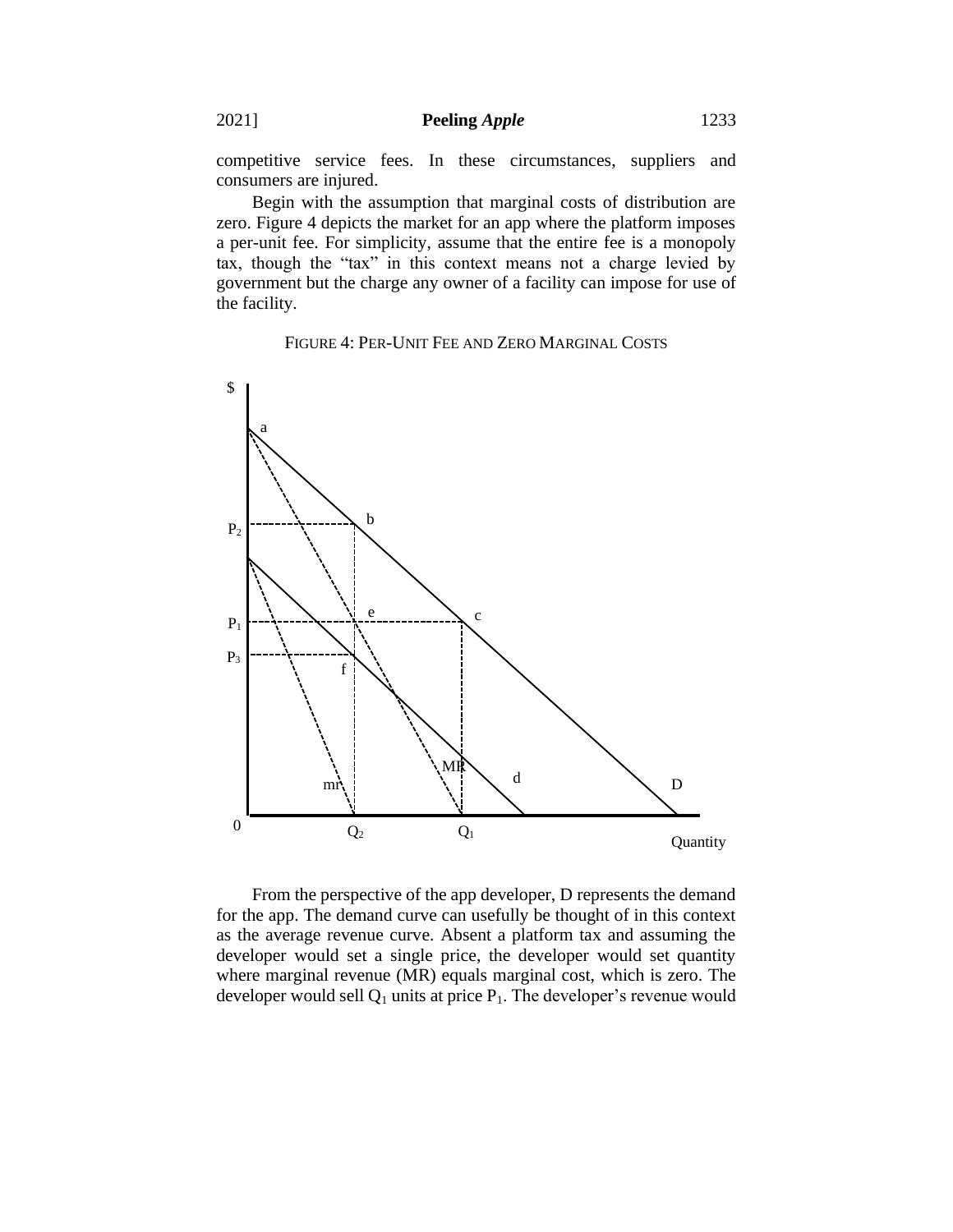equal area  $0P_1cQ_1$ , and consumers would earn surplus of  $P_1ac$ . The perunit fee reduces the average revenue by the amount of the fee, and it is constant, resulting in derived demand curve d. The developer would calculate a derived marginal revenue curve (mr) and set quantity where mr equals zero. The developer would sell  $Q_2$  units at price  $P_2$  because price is determined by the demand curve, not the average revenue curve that incorporates the tax. A deadweight loss results, equal to area ebc. Total revenue is the area  $0P_2bQ_2$ , which is divided between the platform and the developer. The platform takes area  $P_3P_2$ bf; the developer earns  $0P_3fQ_2$ . Consumers suffer damages equal to  $P_1P_2$ be, given that they can recover for the overcharge but not for the deadweight loss. The developer suffers a loss equal to the difference between  $P_1CQ_1O$  and  $P_3fQ_2O$ , which is represented by area  $P_3P_1cQ_1Q_2fP_3$ . When damages are measured by the overcharge rather than lost profits, the developer's damages are  $P_3P_1$ ef. Critically, the damages suffered by consumers do not overlap with the damages suffered by the developer.

When marginal costs are positive, the magnitudes of losses change, but the important implications do not. In Figure 5, the platform imposes a per-unit charge that is entirely a monopoly tax, but marginal costs are significantly positive.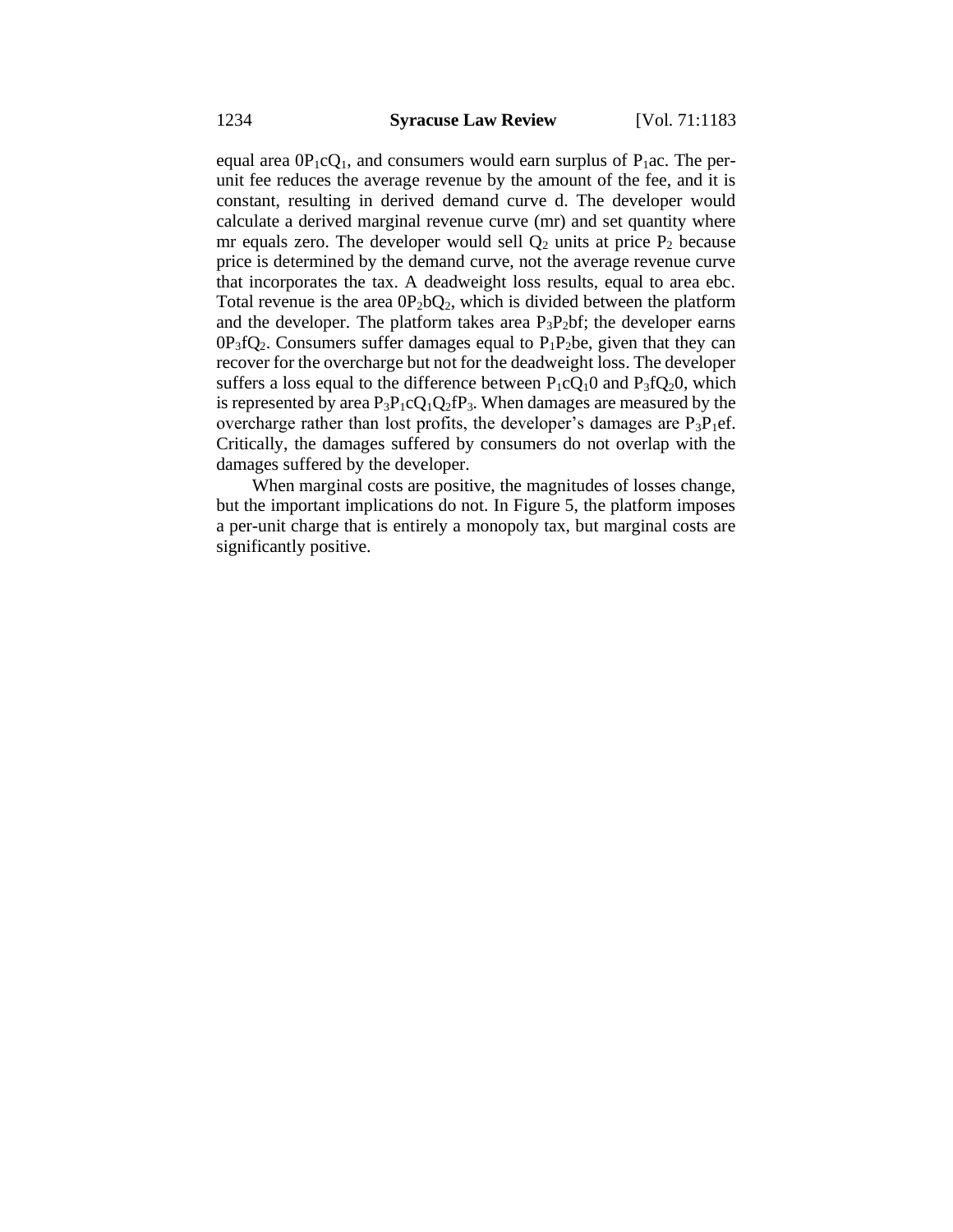



Price increases from  $P_1$  to  $P_2$ . Consumer surplus shrinks from  $P_1$ ac to P<sub>2</sub>ab, reflecting a deadweight loss of ebc. The fee reduces total welfare. Consumers can recover damages equal to the difference between  $P_1$  and  $P_2$  multiplied by  $Q_2$  units. The developer suffers loss equal to the difference between area  $jP_1$ ch and  $jP_3$ fi; the developer's overcharge damages are represented by area  $iP_3$ fi. Again, the damages of consumers and the developer do not overlap.

When the platform charges an ad valorem fee and marginal costs are zero, the effects are markedly different from the effects of a per-unit fee, whether marginal costs are zero or positive. Figure 6 (displayed below on page eighty-eight) depicts the case.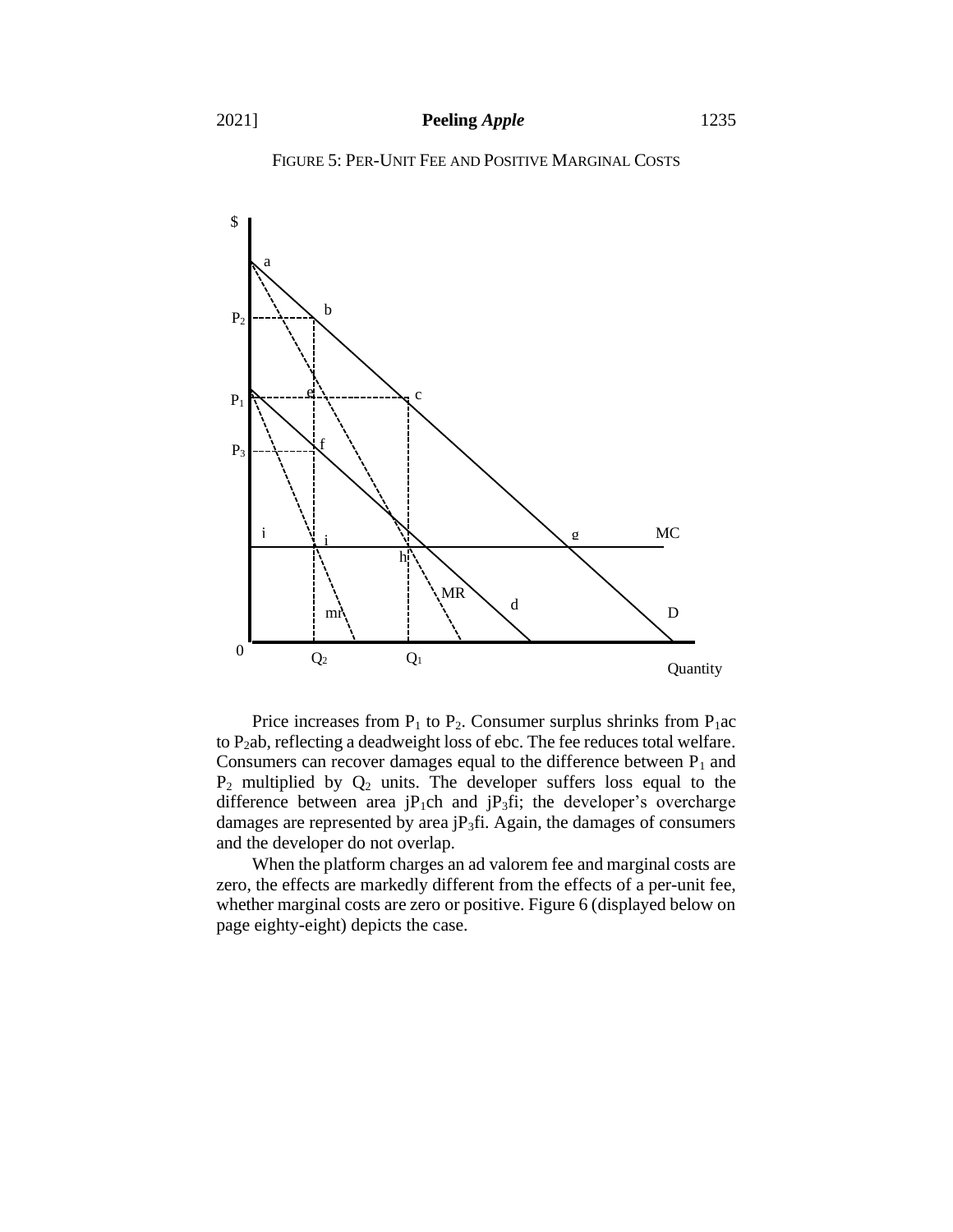FIGURE 6: AD VALOREM FEE WITH ZERO MARGINAL COSTS



The essential difference between an ad valorem charge and a perunit charge is that the former is a percentage of the sales price, and at the limit it is zero. In Figure 6, absent any charge, the developer sets quantity where marginal revenue (MR) equals marginal cost  $(0)$ . Price is  $P_1$ , and quantity is  $Q_1$ . The ad valorem charge results in a derived demand curve (d), which coincides with the demand curve at a price of zero. As price increases, the difference between the derived demand curve (or derived average revenue curve) and the demand curve (or average revenue curve) increases. The developer sets quantity where derived marginal revenue equals marginal cost, or  $Q_1$ , and price, which is determined by quantity, is  $P_1$ . The price and quantity are identical to the price and quantity that would prevail if no charge were imposed. Consumers, therefore, suffer no static injury, and the tax creates no deadweight loss. The revenue of the developer, however, drops from area  $0P_1cQ_1$  to area  $0P_3fQ_1$ . The total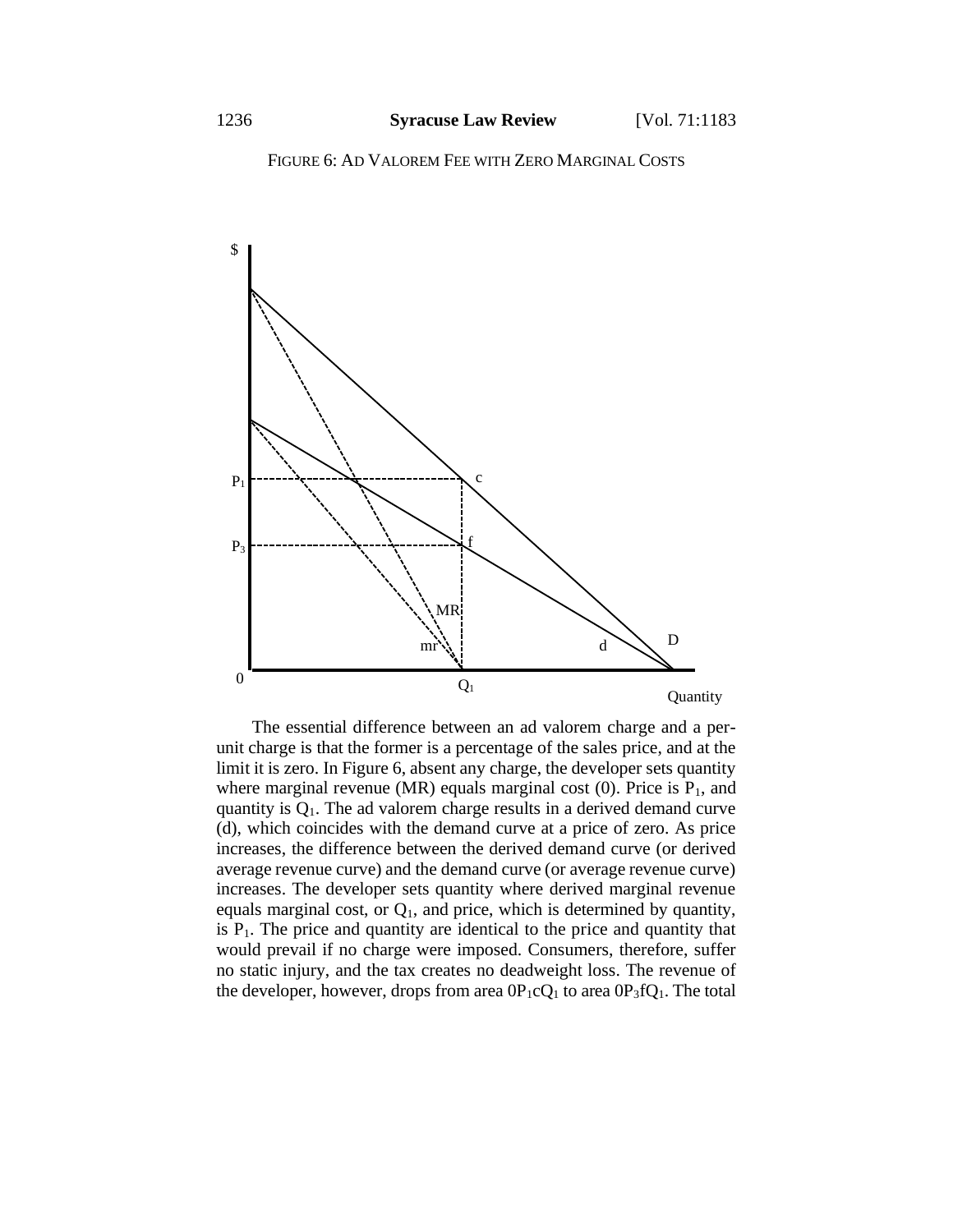profits remain the same, but those profits are now split between the developer and the platform, with the platform receiving revenue equal to area  $P_3P_1cf.$  The developer and only the developer suffers an antitrust injury, and only the developer can recover damages.

If marginal costs are substantially positive, however, both the developer and consumers are injured. $241$  Figure 7 presents the situation.

FIGURE 7: AD VALOREM FEE WITH POSITIVE MARGINAL COSTS



The analysis is similar to the analysis when marginal costs are zero. Absent an ad valorem fee, the developer would equate marginal revenue (MR) and marginal cost (MC), which is now positive, and would sell  $Q_1$ 

<sup>241.</sup> A price above marginal cost to any extent will theoretically reduce quantity sold. But small increments above marginal cost will have small effects on quantity, and hence on the harm suffered by consumers. The costs of recognizing an action by consumers and calculating damages in these circumstances are likely to outweigh the benefits of more precise compensation and more accurate deterrence.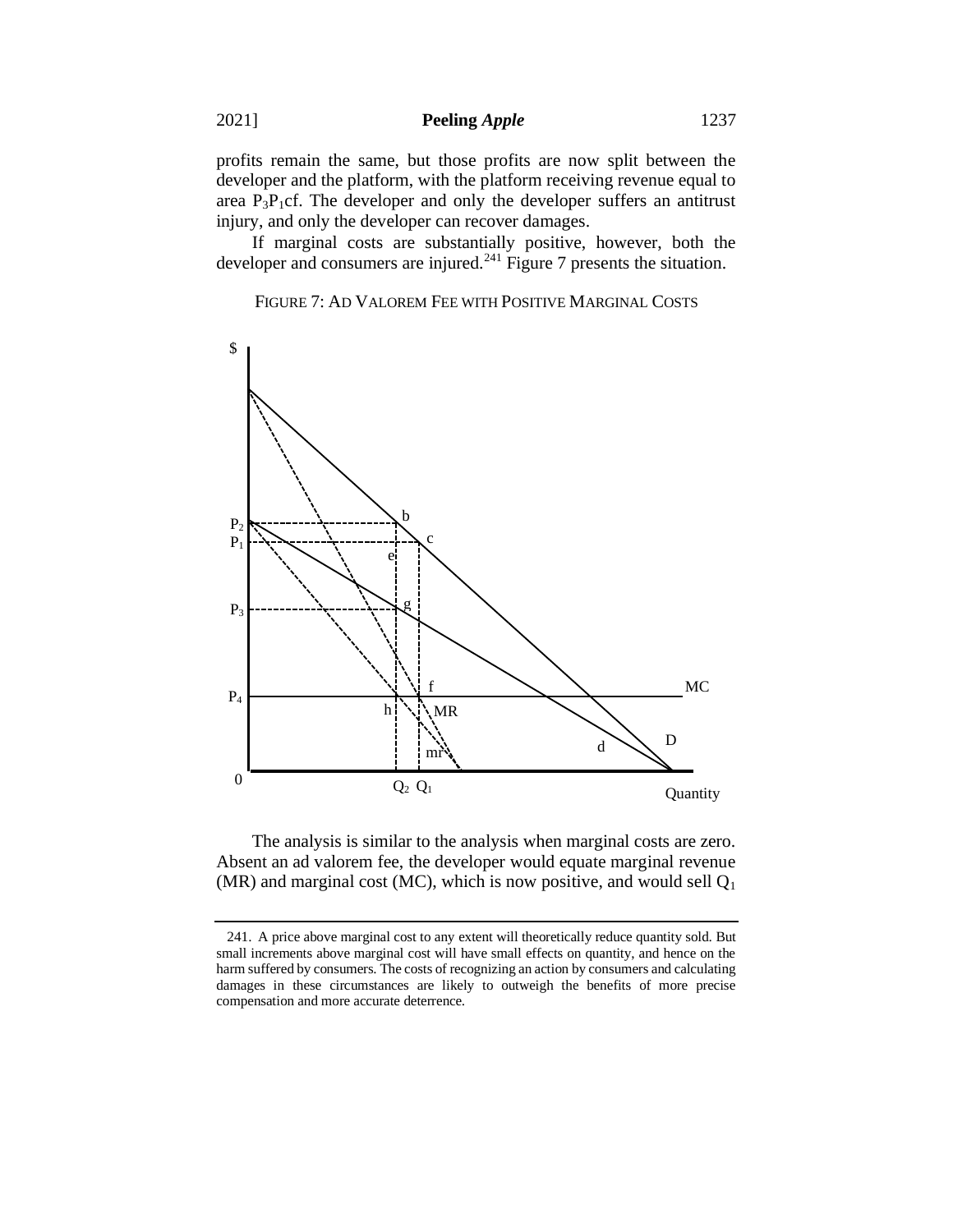units at price  $P_1$ . Profits would equal area  $P_4P_1$ cf. With an ad valorem fee, the developer sets quantity at the intersection of derived marginal revenue (mr) and marginal cost (MC). Quantity drops to  $Q_2$  and price increases to  $P_2$ . Total profits decline to area  $P_4P_2$ bh, and total welfare declines by area ebc. Profits are divided between the developer and the platform, with the developer now earning area  $P_4P_3gh$ , and the platform receiving area  $P_3P_2bg$ . The developer's damages are  $(P_1-P_3)$  x  $Q_2$ . Consumers are injured: the fee results in a higher price and lower quantity. Consumers' damages are  $(P_2-P_1) \times Q_2$ . The critical point is that when a monopoly ad valorem fee is imposed and marginal costs are significantly positive, both developers and consumers suffer cognizable harm, and their damages are not duplicative.

#### V. ANTITRUST STANDING, AD VALOREM CHARGES, & *APPLE*

The application to *Apple* and similar cases of the analysis set out above is straightforward. When an intermediary unlawfully exercises monopoly power through imposition of an ad valorem fee, static efficiency and private antitrust standing depend on the existence and level of the marginal costs of production and distribution. Where suppliers sell differentiated products, the marginal cost of production and distribution is zero, and the distributor imposes a supra-competitive ad valorem fee on transactions, the distributor's exercise of monopoly power will not reduce static efficiency or cause consumers who purchase the products to incur a short-run loss. Consumers will pay no higher a price for the products they buy or purchase less. Because the economic rewards suppliers reap from their efforts decline, however, the platform's supracompetitive fee may reduce the incentive to invest in development and thereby cause a long-run reduction in the availability of products.<sup>242</sup> Consumers will ultimately feel the pinch of this dynamic inefficiency, for they will not be able to buy products that are never produced. But this kind of loss, which is inherently difficult to measure, is generally not recognized as a compensable injury.<sup>243</sup> Because consumers suffer no cognizable injury in fact, they cannot recover antitrust damages.

Suppliers who sell products are injured. They sell the same quantity of products, but because of the antitrust violation their return is less by the amount of the marginal supra-competitive commission.<sup>244</sup> In *Apple*,

<sup>242.</sup> *See* Kobayashi & Wright, *supra* note 40, at 267.

<sup>243.</sup> *Id.*

<sup>244.</sup> *Cf.* Epic Games, Inc. v. Apple Inc., No. 4:20-cv-05640-YGR, 2020 U.S. Dist. LEXIS 154231, \*2–5 (N.D. Cal. Aug. 24, 2020) (granting in part and denying in part temporary restraining order preventing platform from taking action against app developer for enabling in-app payment processing in violation of licensing and developer-tool agreements); Cecilia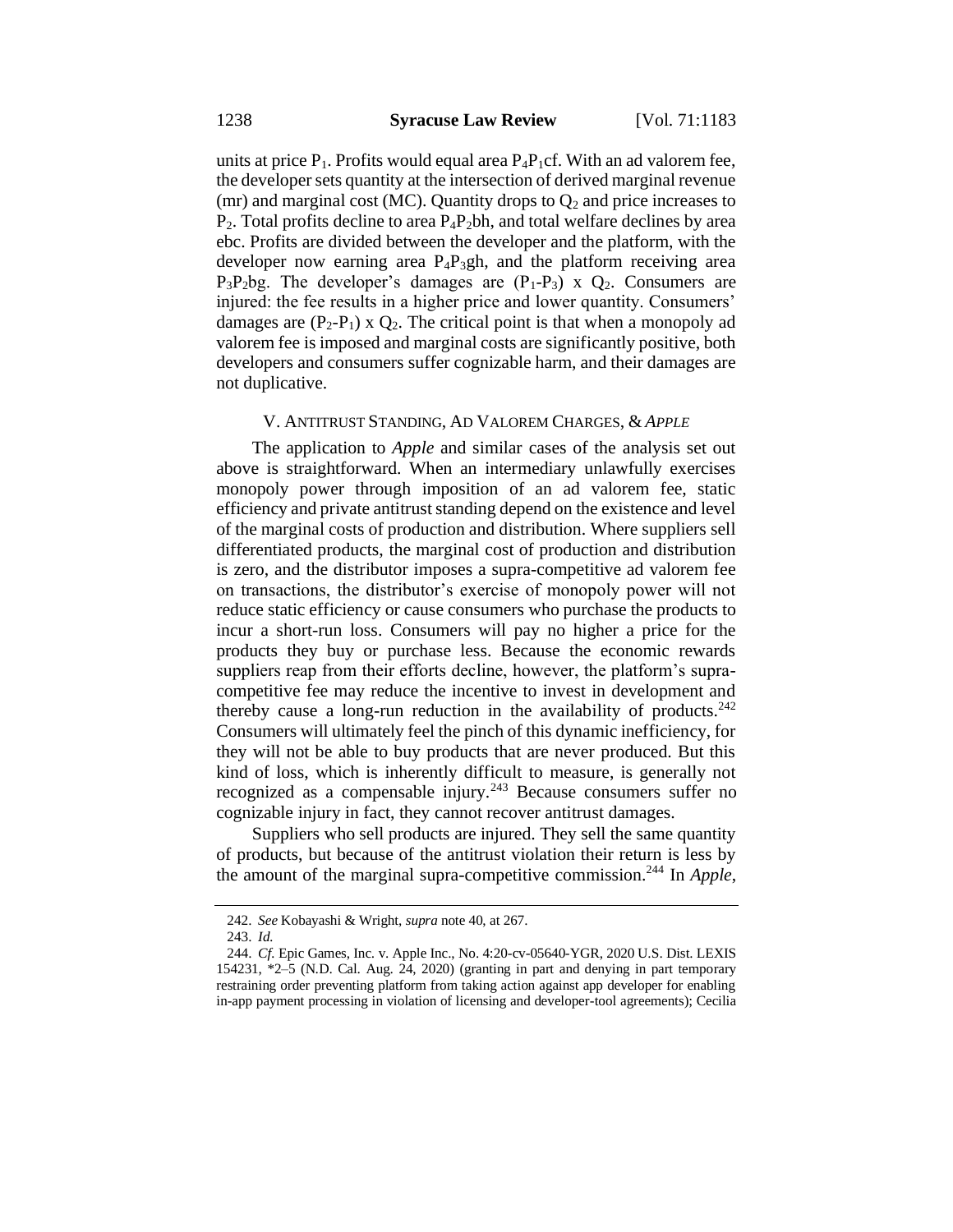the plaintiffs alleged that the entire commission was supra-competitive. The allegation is implausible, because Apple certainly incurred some costs in providing services both developers and iPhone owners valued. Still, developers suffered an injury-in-fact defined by the portion of the ad valorem fee attributable to anticompetitive conduct. Moreover, their injury is antitrust injury because it is the type of injury "the antitrust laws were intended to prevent and ... flows from that which makes defendants' acts unlawful,"<sup>245</sup> even though the distributor's acts cause no short-run inefficiency. These suppliers would also have antitrust standing. They are the only efficient private enforcers of the antitrust laws, for the best alternative private enforcers—consumers—have no right to sue for damages. Moreover, their measure of damages is clear: the proportion of revenue taken by the intermediary from the sale of the suppliers' products, and calculation of their damages is relatively simple.

Recognizing that suppliers in these circumstances incur antitrust injury, have antitrust standing, and are entitled to damages equal to their lost revenue is also consistent with the economic principle of the optimal penalty. They are persons other than the offender who suffer harm. When conduct causes an allocative inefficiency, the optimal penalty consists of the deadweight loss plus the wealth transfer from buyers to the offender. In the circumstances presented here, the conduct causes no deadweight loss, but it does cause a wealth transfer, and the sum of zero plus the wealth transfer is the wealth transfer. As a general matter, the optimal penalty does not equal the gain to the offender because such a standard would eliminate the offender's incentive to engage in efficient violations—those in which a reduction in marginal cost brought about by the unlawful conduct exceeds the deadweight  $loss.<sup>246</sup>$  A penalty that does not deter such conduct entails lower administrative costs than defining liability rules that exclude the conduct, and it does deter inefficient violations. But in the circumstances here, the offender's marginal costs absent the violation are zero. The conduct does not lower marginal cost, and therefore the penalty, which here does equal the offender's gain, does not threaten to deter efficient conduct.

D'Anastasio, *Epic Games' Lawsuits Fire a Shot at Apple and Google's App Store 'Monopolies'*, WIRED (Aug. 13, 2020), https://www.wired.com/story/epic-games-sues-applefortnite-app-store/ (reporting monopolization complaint filed by app developer against Apple for equitable relief). Producers who are deterred from entering the market and those who are deterred from expanding their product offerings would also suffer antitrust injury, but like consumers who are denied the products that would have been produced, they would not suffer cognizable harm from these losses.

<sup>245.</sup> Brunswick Corp. v. Pueblo Bowl-O-Mat, Inc. 429 U.S. 477, 489 (1977).

<sup>246.</sup> *See* Landes, *supra* note 78, at 655.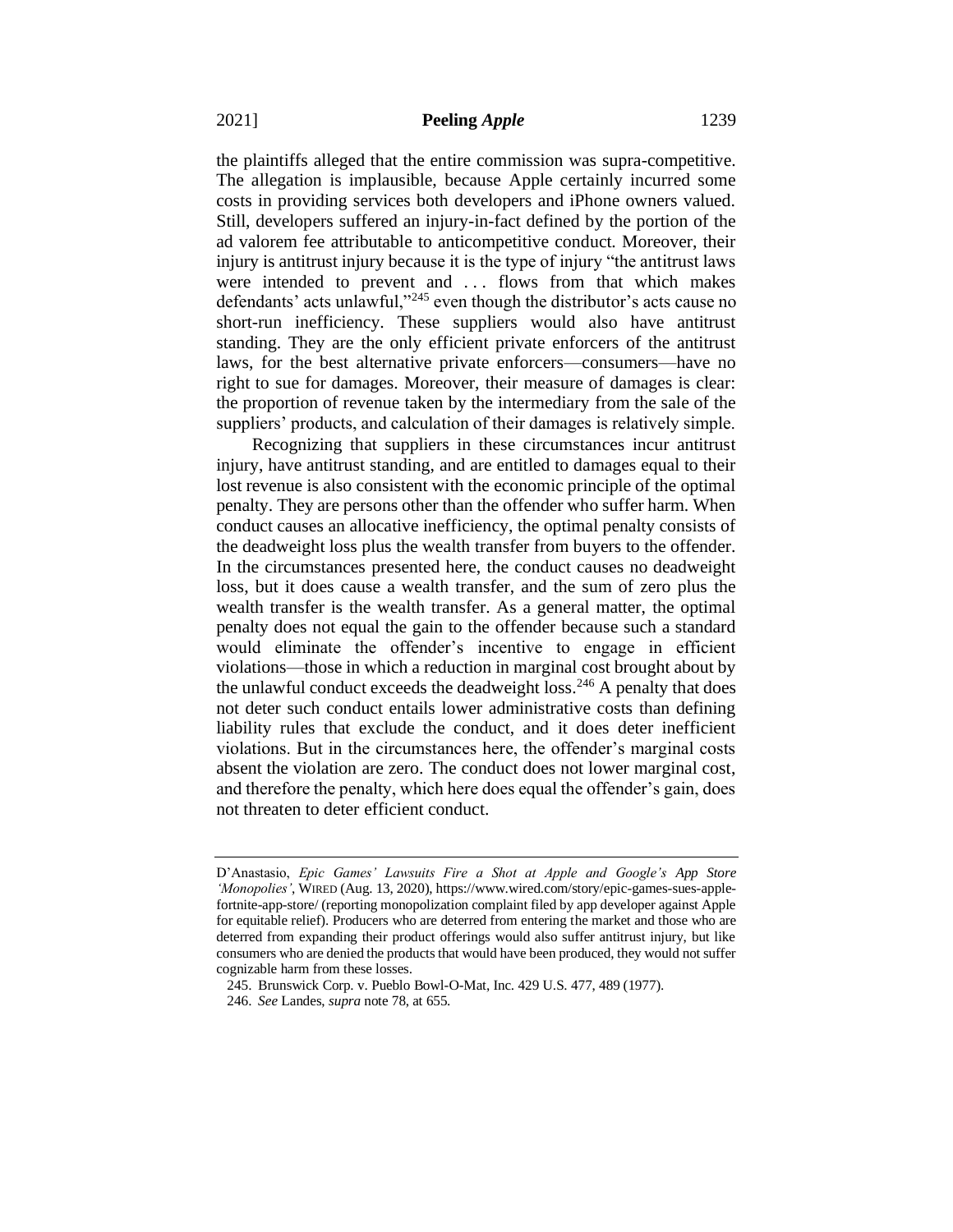Because suppliers and not consumers are injured, *Illinois Brick* has nothing to say about whether both groups can recover damages. Suppliers do not pass on an overcharge to consumers. The groups are not staking claims to a common fund. Damages are not particularly difficult to calculate, but even if they were, the complexity would be no different than that attendant to damage calculation in any antitrust case.

The rules of private antitrust standing produce different results when the marginal costs of production and distribution are significantly positive. In this case, the intermediary's imposition of an ad valorem fee injures both suppliers and consumers. Damages for each group are conceptually distinct; they are not duplicative. Moreover, they can be calculated, albeit with more difficulty than where marginal cost is roughly zero. The proper calculation of damages depends upon the amounts both suppliers and consumers would pay absent the supracompetitive charge. But just what the charges would be in the but-for world is not clear. In *Apple*, for example, if Apple could not lawfully charge a thirty percent commission, it might charge a zero-transaction fee but increase the access fee charged developers. It might instead charge a per unit fee, or it might charge a lower ad valorem fee. The economics of two-sided markets teaches that price-setting must take into account feedback effects. What is clear is that if Apple incurs positive marginal costs of distributing apps, the commission it now charges cannot be the measure of damages. This recognition, in turn, has implications for the propriety of litigating claims through class actions. The competitive baseline for calculating damages differs among apps, as different apps have different elasticities of demand. If the but-for price has to be calculated for each app, individual issues would likely predominate over class-wide issues, precluding collective litigation.

What this means is that *Illinois Brick* does not stand as a bar to actions by suppliers and consumers. Recall that the indirect-purchaser cases rest upon three principles: (1) private parties must be allowed to recover the entire supra-competitive payment; (2) private parties may not recover more than the entire amount; and (3) antitrust standing rules should accomplish the objective of optimal recovery as efficiently as possible.<sup>247</sup> The first two principles speak to the optimal penalty. Putting aside the possibility of public enforcement,  $248$  if private parties are

<sup>247.</sup> *See supra* Part II B*.*

<sup>248.</sup> The calculation of the optimal penalty should include both civil and criminal remedies. The expected deterrent is the sum of the expected criminal penalty and expected damages liability. *See* RICHARD POSNER, ANTITRUST LAW 47 (2019) ("Criminal and civil remedies for antitrust violations are usually considered and evaluated separately, but this is a mistake").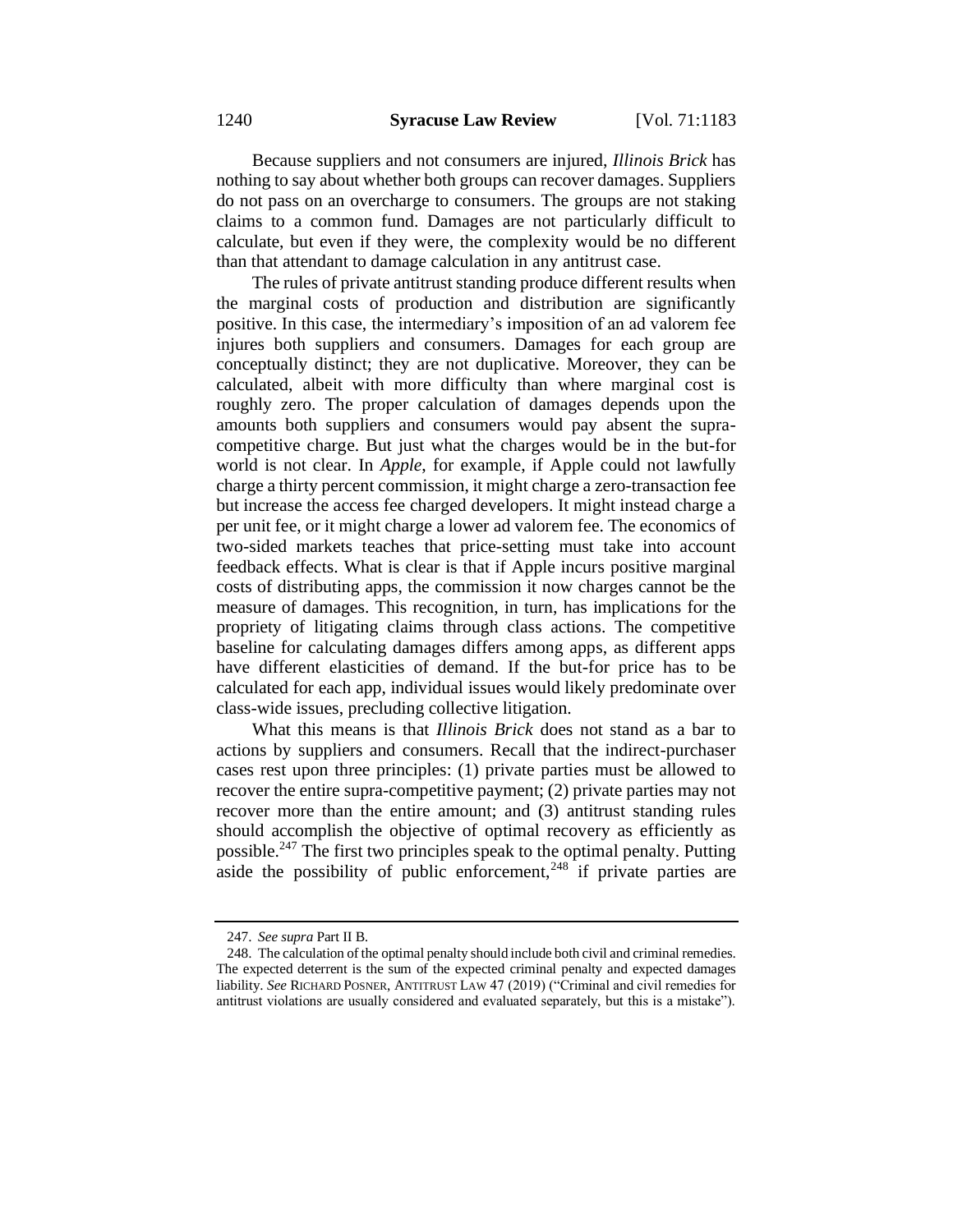prevented from recovering collectively the net harm to others caused by an antitrust violation, adjusted for probability, anticompetitive conduct will be under-deterred. If private parties are allowed to recover more than the net harm to others, anticompetitive conduct will be over-deterred, resulting in socially costly measures to avoid liability.

Allowing distributors and consumers to recover their respective losses satisfies these conditions. Indeed, barring either suppliers or consumers from recovering and allowing only one group or the other to recover their damages would result in under-deterrence as well as undercompensation. The Court in *Illinois Brick* was concerned about the risk of excessive, or multiple, liability, which would result in over-deterrence. But the principal source of this risk was an asymmetric pass-on rule in which indirect purchasers would be allowed to recover but sellers would not be able to assert pass-on as a defense in an action by direct purchasers.<sup>249</sup> Such a set of pass-on rules would all but guarantee multiple liability because indirect purchasers would always recover the same damages that direct purchasers recover. Allowing both suppliers and customers to recover when a distributor has positive marginal costs and charges a supra-competitive ad valorem fee does not pose the same risk of multiple liability. Excessive recovery would only occur if courts misestimate damages for one or both groups in a way that overstates total harm, a possibility that itself depends as a practical matter on the groups of plaintiffs suing in separate actions. This is a risk, but it is a risk of a different kind and of a different order of magnitude than the one that most concerned the *Illinois Brick* Court.

The third consideration is more troublesome. Damage calculations may well be challenging, which implies significant litigation costs. As noted above, errors in calculations could result in excessive liability, but it could also result in inadequate liability. There is little reason to expect that calculations will be biased one way or the other. The expected cost of error could not justify foreclosing one group or the other from recovering for their injuries where optimal deterrence recognizes that the offender must be held liable for total losses.

An alternative to allowing both groups to recover, however, is to allow one group to recover both for their own losses and the other group's losses. How that alternative could be effectuated under current law is opaque. Notice that allowing both groups to recover does not pose the

The possibility of public remedies here is ignored principally for expositional simplicity, but criminal penalties are not imposed for monopolization in any event.

<sup>249.</sup> *See* Illinois Brick Co. v. Illinois, 431 U.S. 720, 730 (1977) ("[A]llowing offensive but not defensive use of pass-on would create a serious risk of multiple liability for defendants").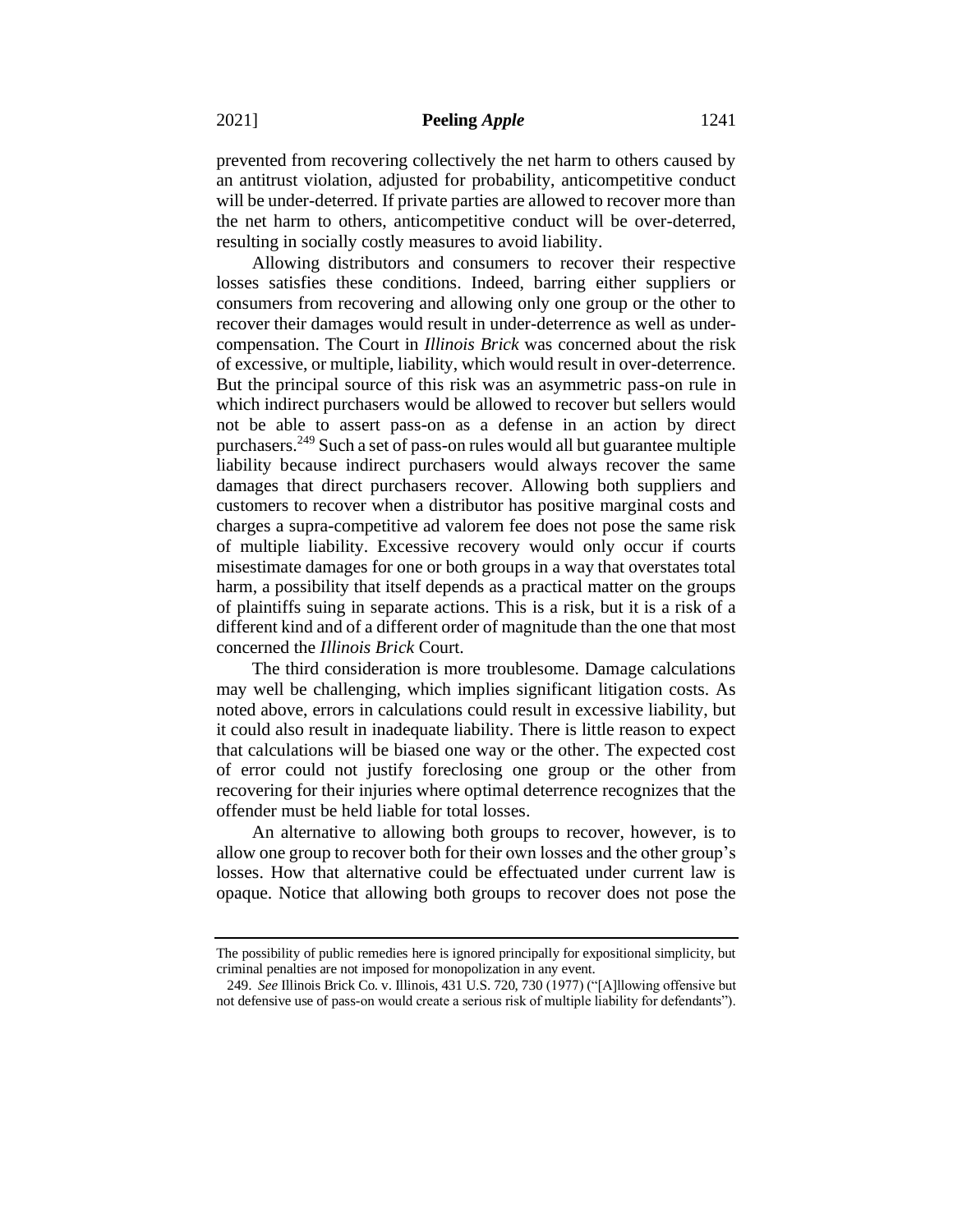standard pass-on problem. In the typical indirect-purchaser context, the initial overcharge is relatively easy to calculate. The direct purchaser is allowed to recover damages based on this amount even when economic theory indicates that the entity passed on some of that overcharge to its customer. Optimal deterrence is assured. The calculations are different when a distributor imposes an ad valorem fee on transactions or, indeed, when an intermediary imposes any kind of fee on transactions, such as the fixed fees imposed by Ticketmaster in *Campos*. <sup>250</sup> The fee in whatever form has a necessary and predictable impact on both parties to the transaction. In conventional overcharge cases, the overcharge will not necessarily be passed on to anyone. An animating concern in *Illinois Brick* was that multiple levels of indirect purchasers might exist. A rule that allowed indirect purchasers to recover would therefore invite suit by multiple groups of plaintiffs, thus increasing litigation costs with the increase in parties and the need to apportion the single overcharge across multiple groups of purchasers. When an intermediary incurs positive marginal costs of distribution and imposes a charge on a transaction between members of two groups, two groups are necessarily injured, for a transaction always involves two parties, and only two groups of plaintiffs would have standing under conventional standing doctrines. Litigation costs are thus cabined.

No other requirement of private antitrust standing would thwart the claims of suppliers and consumers. The injuries are caused by the antitrust violation. Both groups suffer injury in fact, and their injuries are antitrust injuries. Allowing both groups to recover would not conflict with any other consideration embodied in the rules of antitrust standing apart from the indirect-purchaser rules.

Because consumers' right to recover when the distributor charges an ad valorem fee depends on whether the supplier's marginal costs of production and distribution are significantly positive, the marginal costs of app developers in *Apple* are worth considering. A fair surmise is that the marginal costs of producing apps is at least close to zero. Apps fundamentally are intellectual property. They are not embodied in a physical medium, such as a compact disk. Whatever server capacity is necessary to store them is not likely to vary with output, at least for most apps. The marginal costs of distribution, however, are almost certainly positive. The App Store lowers consumer search costs, in part by gathering multiple apps in a single location and in part by assuring that

<sup>250.</sup> *See supra* notes 199–201 and accompanying text.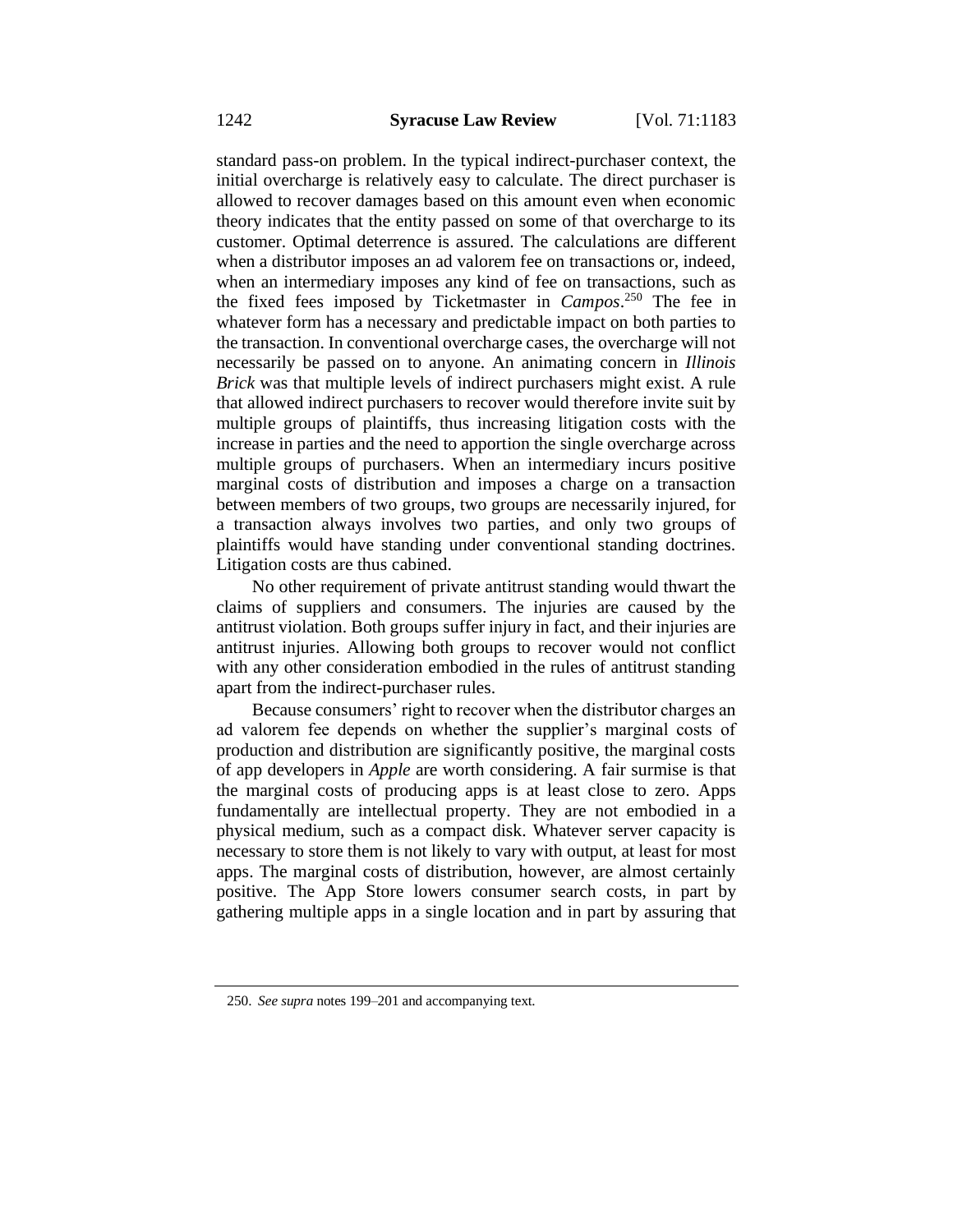apps meet the level of quality and utility set by Apple.<sup>251</sup> Absent the App Store, developers would incur the costs of performing these functions, or more likely, would not be able to perform these functions at all. Some market evidence of the value of the App Store is provided by the distribution of apps for Android smartphones. Google owns Android and aggregates apps for Android phones on its Play Store. Google charges app developers a thirty percent commission on apps downloaded by consumers from the Google Play Store, the same commission Apple charges for iPhone apps.<sup>252</sup> But unlike Apple, Google does not limit distribution to downloads from its store. If Android app developers did not derive value from distributing apps through Google Play, one would expect them to distribute solely outside of that channel, thereby avoiding the thirty percent commission. Their willingness to pay the commission implies that the marginal costs of distribution for at least some developers is significantly positive.

That marginal distribution costs are positive does not mean that Apple's thirty percent commission reflects its marginal costs of distributing apps and the marginal costs that developers avoid. Rather, Apple's commission likely reflects Apple's attempt to set prices to both sides of its two-sided market in a way that maximizes demand for its platform and attendant profits. If Apple charges iPhone users a low price to expand the size of that group, recognizing that smartphone owners typically single-home, so that it can charge developers a relatively high price, it cannot allow developers to avoid the charge by selling to iPhone users outside of the App Store. The upshot, then, is that Apple's thirty percent commission may or may not be supra-competitive, but it almost certainly reflects positive marginal costs in providing a distribution function.

<sup>251.</sup> Videogame consoles provide a useful comparison. Consoles are platforms, and console manufacturers charge videogame developers royalties based on sales of games to consumers. These royalties amount to ad valorem fees imposed per transaction on developers. *See* Rochet & Tirole, *supra* note 207, at 1012. Arguably, developers have low but positive marginal costs of distribution, and console manufacturers incur no such marginal costs. They do not aggregate video games, and they do not even process transactions, which take place solely between developers and consumers. Console manufacturers need not funnel transactions through a marketplace to impose transaction fees because they are able to enforce their intellectual property rights without such a mechanism.

<sup>252.</sup> *See* Priya Viwanathan, *iOS App Store v. Google Play Store*, LIFEWIRE (Mar. 9, 2020), https://www.lifewire.com/ios-app-store-vs-google-play-store-for-app-developers-2373130. More Android apps available in Google Play are free than are iOS apps available in the App Store, and Google's access fee, which is twenty-five dollars, is less than Apple's access fee of ninety-nine dollars. *See id*.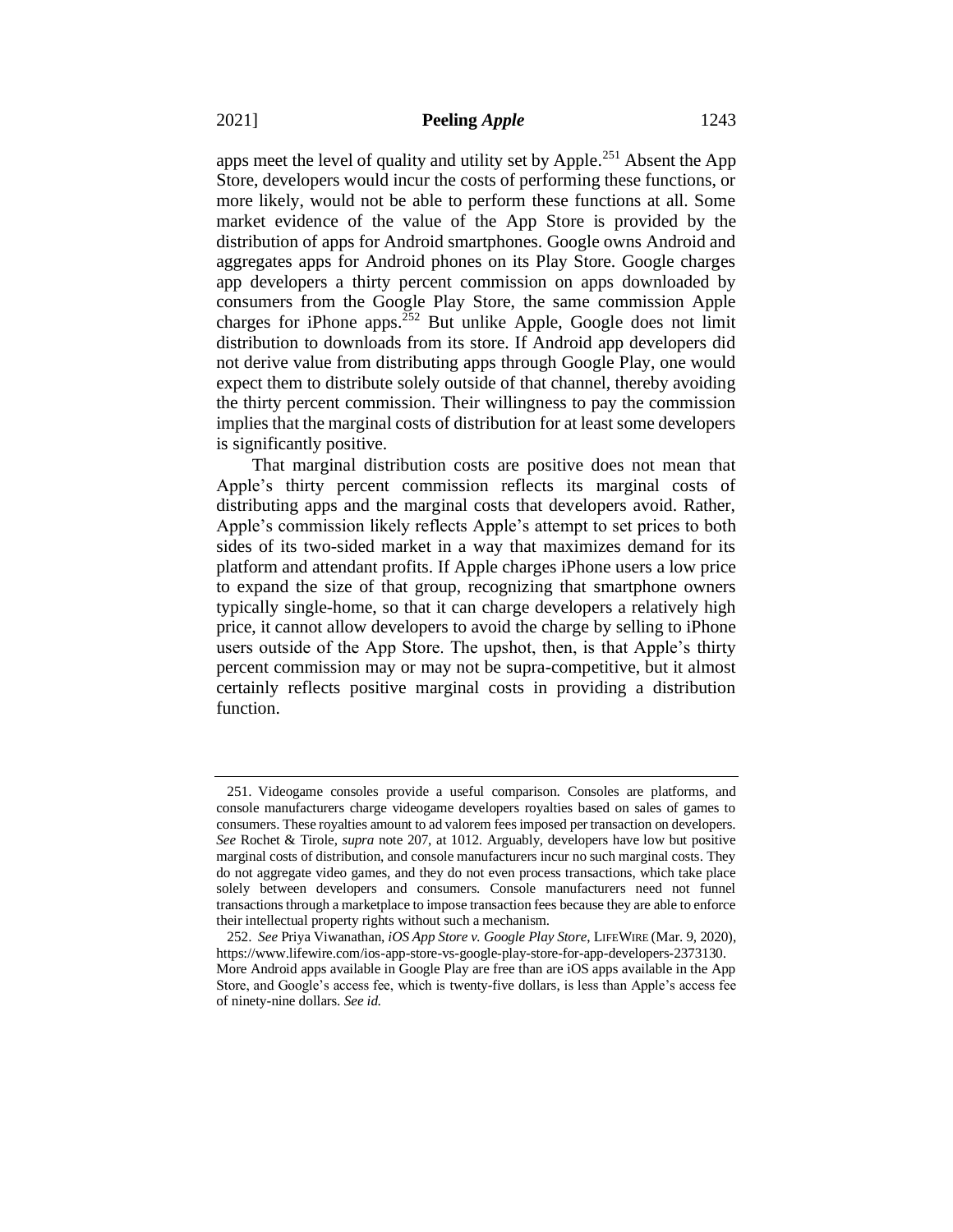The plaintiffs in *Apple*, however, who are iPhone owners, alleged that Apple's thirty percent commission is "'pure profit.'" <sup>253</sup> The implication is that Apple's marginal cost of distributing apps is zero. The plaintiffs come perilously close to pleading themselves out of court. Given that the marginal costs of production are probably close to zero, if the marginal costs of distribution are also zero, the ad valorem charge would cause iPhone owners no cognizable injury. But as the analysis above indicates, the implicit allegation that Apple's marginal costs of distribution is zero is implausible, and even if it were, the app developers could theoretically incur positive costs of distribution whereas the platform's marginal costs of distribution are zero. The plausible allegation is that Apple's marginal cost of distribution is positive though less than thirty percent, and the plaintiffs would suffer a cognizable loss caused, as a first approximation, by the supra-competitive portion of the charge. Dismissing the complaint for an implausible allegation would accomplish little when the plausible allegation would defeat dismissal.

## VI. ALTERNATIVE APPROACHES

#### *A. The Apple Dissent*

The dissenters resolved *Apple* primarily on the ground of proximate cause. They argued that *Illinois Brick* allows only buyers proximately injured by an antitrust violation to recover damages, and only app<br>developers were proximately injured by Apple's alleged developers were proximately injured by Apple's alleged monopolization.<sup>254</sup> The dissent described the "rules of proximate causation" as "ancient" and suggested that their application in *Apple* was straightforward.<sup>255</sup> But "proximate cause" is an opaque term, and it is too blunt an instrument to separate antitrust claimants entitled to recover from other victims. As the Restatement Third observes, "There may be no legal term in as widespread usage as proximate cause that has been as excoriated as it has. One searches in vain to find a defender of the term; its critics are legion  $\dots$  ."<sup>256</sup>

<sup>253.</sup> Apple Inc. v. Pepper, 139 S. Ct. 1514, 1519 (2019)

<sup>254.</sup> *See id.* at 1526–27 (Gorsuch, J., dissenting). The dissent used the term "proximate cause" or a cognate eighteen times.

<sup>255.</sup> *Id*. at 1526.

<sup>256.</sup> RESTATEMENT (THIRD) OF TORTS: LIABILITY FOR PHYSICAL AND EMOTIONAL HARM § 29, cmt. a, Reporter's Note (Am. L. Inst. 2005); *see* DAN B. DOBBS ET AL., THE LAW OF TORTS § 198 (2d ed. June 2019 update) (noting that the "well-worn term [proximate cause] has been justly criticized for years as inaccurate, misleading, and confusing, and has been rejected by the Third Restatement of Torts, as it was in the Second") (footnote omitted); *see also* Jane Stapleton, *Legal Cause: Cause-in-Fact and the Scope of Liability for Consequences*, 54 VAND. L. REV. 941, 945 (2001) (calling "proximate cause" an "obfuscating" term); Richard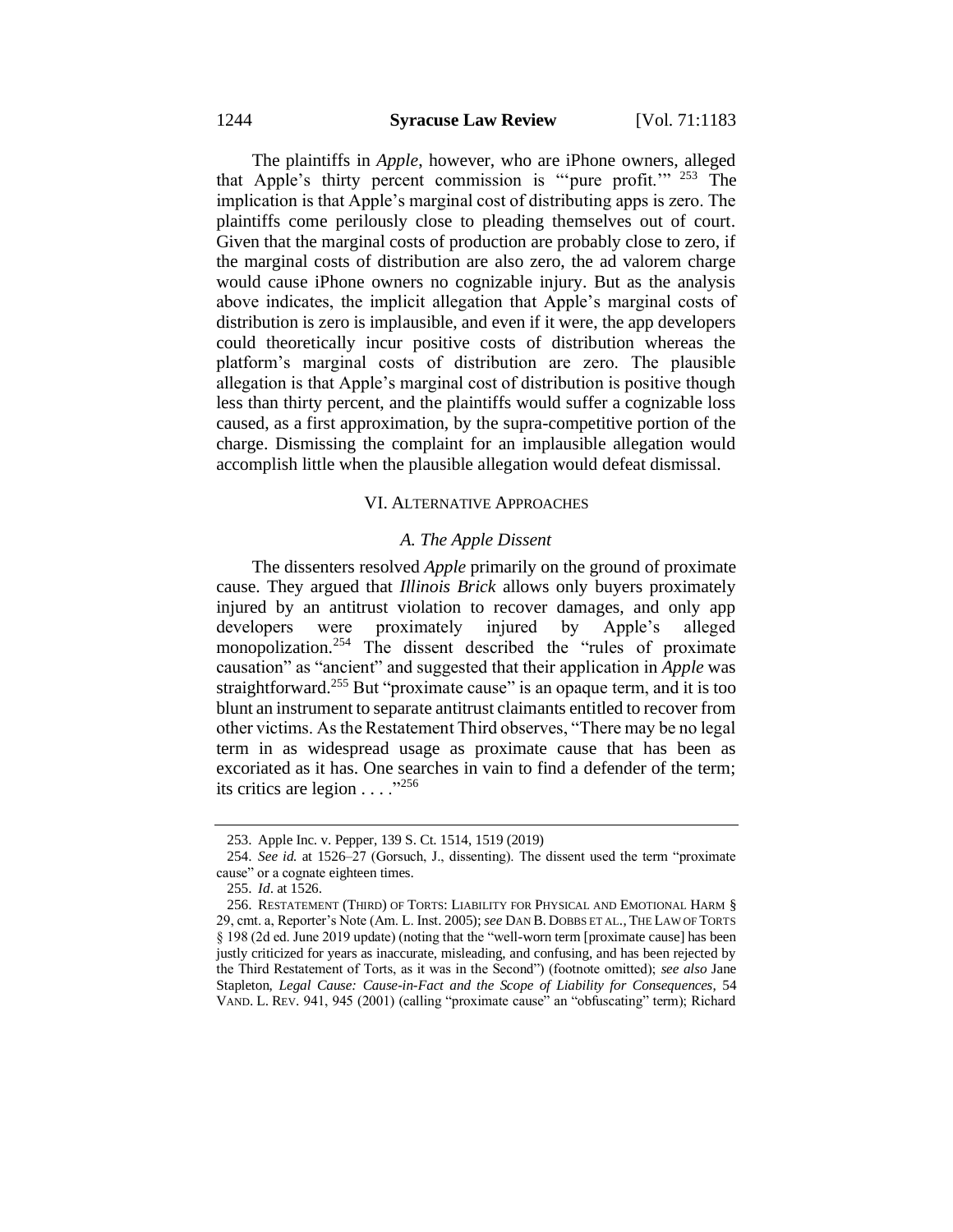Even though the term is unfortunate, it does denote, albeit awkwardly, a fundamental concept that is uncontroversial. In tort law generally, an actor is not liable for all harms factually caused by his or her tort, recognizing that factual cause usually means a necessary, or "but for," condition.<sup>257</sup> The scope of the actor's liability is limited. Harms that are in a relevant sense too remote from tortious conduct are not within the tortfeasor's scope of liability. For antitrust violations, which are statutory torts, $258$  the principle means that an offender is not liable in damages for all harms factually caused by his or her violation.<sup>259</sup> This unexceptional principle, however, does not lead to the dissenters' conclusion. It establishes a negative rather than a positive. It recognizes that an antitrust violator in not liable for all harms factually caused, but it does not establish the set of harms for which the violator is liable. In *Lexmark*, the Court acknowledged that "[t]he proximate-cause inquiry is not easy to define."<sup>260</sup> It then instructed that in the context of a statutory

W. Wright, *Once More into the Bramble Bush: Duty, Causal Contribution, and the Extent of Legal Responsibility*, 54 VAND. L. REV. 1071, 1074 (2001) (noting that the phrase proximate cause is inadequate for its intended purpose of referring to "the extent of legal responsibility for tortuously caused consequences").

<sup>257.</sup> *See* RESTATEMENT (THIRD) OF TORTS, *supra* note 51, § 26. A sufficient but not necessary condition can also be a factual cause. *See id*. § 27. Further, tortious conduct that is neither necessary nor by itself sufficient to result in an injury can be a factual cause when the conduct combined with the conduct of other actors overdetermines the harm. *See id*. § 27 cmt. f.

<sup>258.</sup> *See* Blue Cross & Blue Shield United v. Marshfield Clinic, 152 F.3d 588, 592 (7th Cir. 1998) (Posner, C.J.) ("A private suit under the antitrust laws is a suit seeking relief against a statutory tort . . . "); *see also* Delong Equip. Co. v. Washington Mills Abrasive Co., 840 F.2d 843, 848 (11th Cir. 1988) (observing that antitrust claims "sound in tort rather than contract"); Myers v. Am. Dental Ass'n, 695 F.2d 716, 723 (3d Cir. 1982) (noting that an antitrust claim is "in essence a form of tort alleging business injury"); Grip-Pak, Inc. v. Ill. Tool Works, Inc., 694 F.2d 466, 473 (7th Cir. 1982) (Posner, J.) (referring to "the novel statutory tort created by the federal antitrust laws"); Wilson P. Abraham Const. Corp. v. Texas Indus., Inc., 604 F.2d 897, 900 n.5 (5th Cir. 1979), *aff'd sub nom.*, Texas Indus., Inc. v. Radcliff Materials, Inc., 451 U.S. 630 (1981) (observing that "[t]he case law has uniformly characterized a private antitrust suit as a tort action"); Ohio Learning Ctrs., LLC v. Sylvan Learning, Inc., No. Civ. RDB-10-1932, 2012 U.S. Dist. LEXIS 102784, at \*24 (D. Md. July 24, 2012) (referring to antitrust as "statutory tort" claim); King v. Town of Palisade, No. 16CV04, 2016 Colo. Dist. LEXIS 2006, at \*23–24 (Colo. Dist. Ct. June 10, 2016) ("Generally, a private antitrust claim sounds in tort").

<sup>259.</sup> *See Grip-Pak*, 694 F.2d at 473 (noting that antitrust law incorporates "the age-old tort principle of remoteness of damage," meaning that not every firm linked to the target of anticompetitive conduct "by the forces of demand and supply is entitled to sue for damages caused, indirectly, by that conduct").

<sup>260.</sup> Lexmark Int'l, Inc. v. Static Control Components, Inc., 572 U.S. 118, 133 (2014).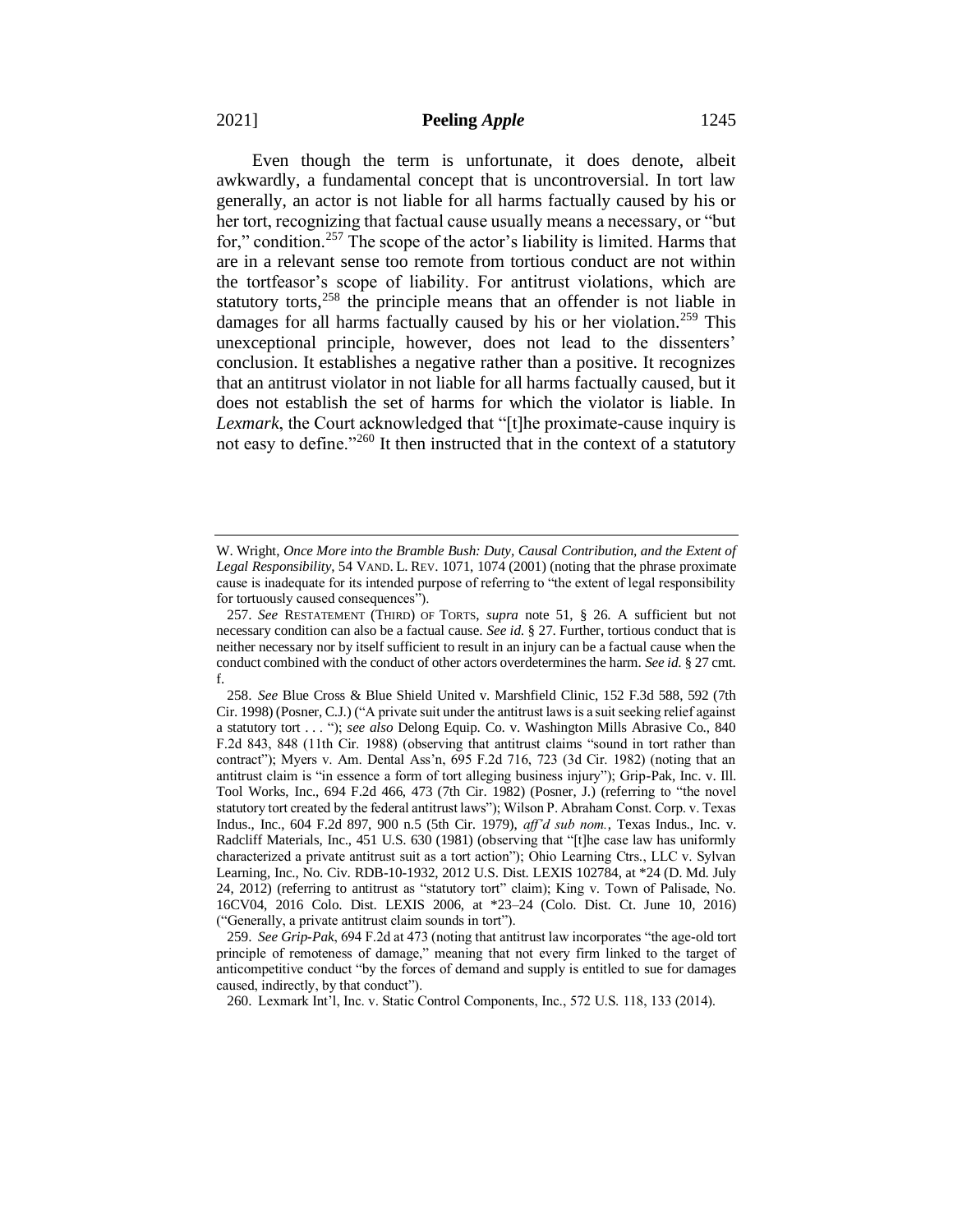tort, the question it presents "is whether the harm alleged has a sufficiently close connection to the conduct the statute prohibits."<sup>261</sup>

Nothing in the concept of proximate cause implies that an offender can be liable for only one injury. An injury can have more than one proximate cause, $262$  and a wrongful act can proximately cause more than one loss. A negligent driver may kill a child in a crosswalk and emotionally traumatize her mother watching from nearby; <sup>263</sup> the driver proximately causes the death and the emotional distress.<sup>264</sup> *Lexmark* itself is a worthwhile example of the limits and expanse of proximate cause. There, an original equipment manufacturer of toner cartridges sold a line, called "Prebate" cartridges, at a discount.<sup>265</sup> These cartridges contained a microchip designed to prevent them from being refurbished by third parties.<sup>266</sup> Lexmark allegedly misrepresented to consumers that they were legally bound by terms of sale requiring them to return the cartridges to it.<sup>267</sup> It also falsely advised remanufacturers that that they could not lawfully refurbish these cartridges and that use of a third party's microchips, which they needed for refurbishing, was also unlawful.<sup>268</sup> The replacement microchip manufacturer alleged that the false representations violated the Lanham Act.<sup>269</sup> No one doubted that the injuries suffered by the remanufacturers, who competed directly with Lexmark, fell within the zone of interests protected by the statute, and were proximately caused by the alleged violation. Critically, the Court held that the replacement microchip manufacturer's injuries also fell within the zone of interests and were caused by the offense.<sup>270</sup> The false advertising proximately caused injuries to two sets of economic actors performing different but related functions.

The scope of liability is limited, of course. The Court opined that if the defendant's offense forced a competitor out of business, "the

<sup>261.</sup> *Id*. The Court continued, "[p]ut differently, the proximate-cause requirement generally bars suits for alleged harm that is 'too remote' from the defendant's unlawful conduct."

<sup>262.</sup> *See, e.g.*, DOBBS, *supra* note 256, § 198 ("[S]everal wrongdoers are frequently proximate causes of harm.") (footnote omitted).

<sup>263.</sup> *See* Dillon v. Legg, 441 P.2d 912, 914–15 (Cal. 1968).

<sup>264.</sup> Antitrust violations are almost always based on intentional rather than negligent conduct, and proximate cause is often discussed in relation to negligence-based torts. The concept, however, is applicable to all torts that require proof of damages. *See, e.g.*, DOBBS *supra* note 256, § 198 n.6 ("[S]cope of liability limitations are fundamental and can apply in any kind of case in which damages must be proven, not merely in negligence cases").

<sup>265.</sup> *Lexmark*, 572 U.S. at 121.

<sup>266.</sup> *Id.*

<sup>267.</sup> *Id.*

<sup>268.</sup> *Id.* at 123.

<sup>269.</sup> *See id.* at 122.

<sup>270.</sup> *Lexmark*, 572 U.S. at 137.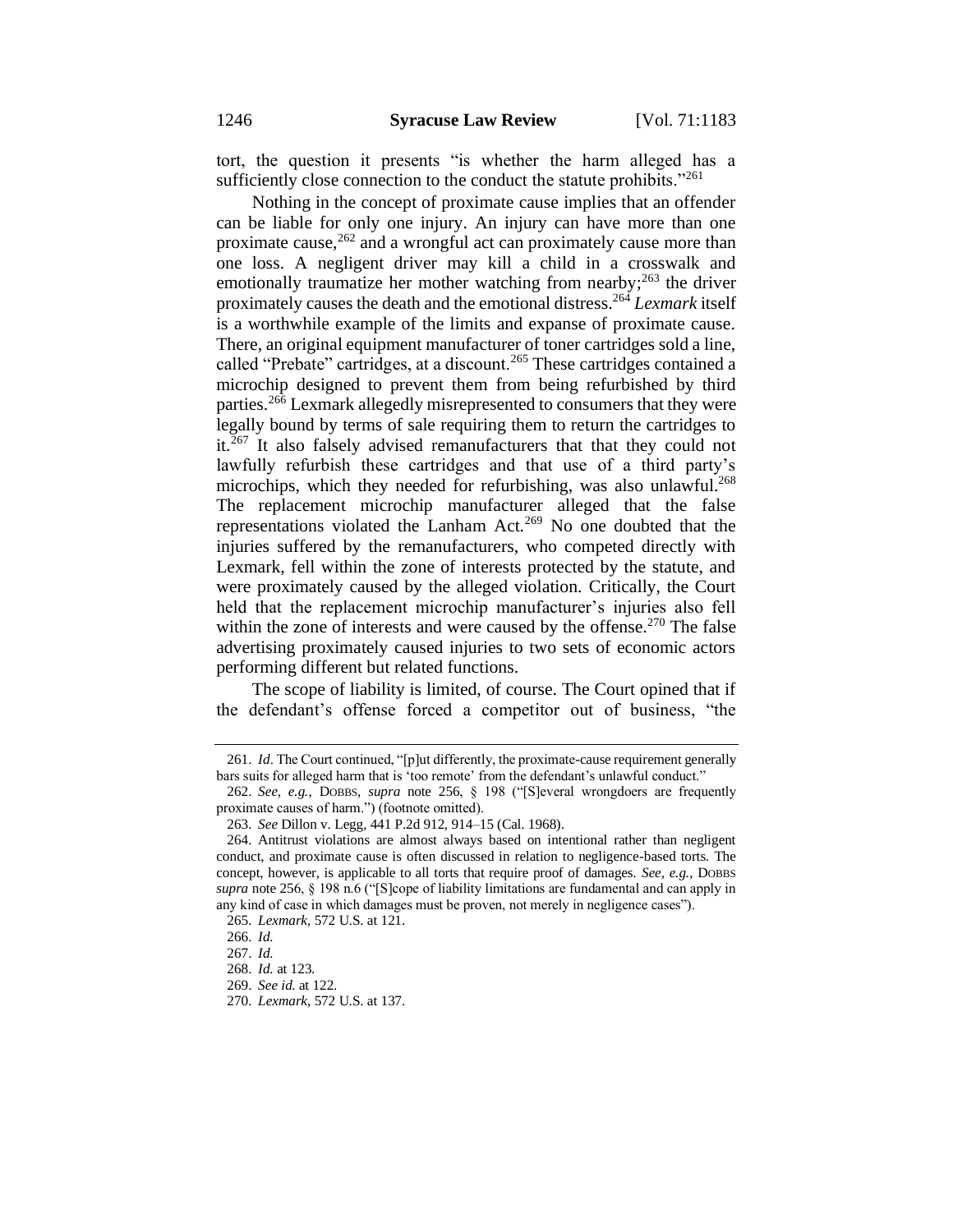competitor's landlord, its electric company, and other commercial parties who suffer merely as a result of the competitor's 'inability to meet [its] financial obligations" would not be able to recover.<sup> $271$ </sup> The Court suggested that the incognizable harms are "purely derivative" of the harm inflicted on the competitor, but the "purely derivative" label is no more precise than the term "proximate cause."<sup>272</sup> For example, the emotional distress suffered by the bystander derives solely from the death suffered by the child, and yet both mother and child can sue.<sup>273</sup>

In short, the fact that a distributor proximately causes an injury to suppliers through an antitrust violation does not mean that it does not proximately cause an injury to consumers. Determining the scope of antitrust damages liability requires a more discerning analysis of the interests served by a legal limitation on liability than is provided by an incantation of "proximate cause."

In tort law, the scope of an actor's liability depends on the probability and extent of a particular kind of harm, the cost to the actor of avoiding it, and policy considerations.<sup>274</sup> From an economic perspective, the primary policy concern is the administrative costs of recognizing liability relative to the costs of the next best alternative,

<sup>271.</sup> *Id.* at 134. (citing Anza v. Ideal Steel Supply Corp., 547 U.S. 451, (2006)).

<sup>272.</sup> *See id*. at 133.

<sup>273.</sup> Tort law has not used or applied the term "derivative" consistently. One can distinguish between a derivative injury and a derivative cause of action. *See* RESTATEMENT (THIRD)TORTS:APPORTIONMENT OF LIABILITY § 6 cmt. a-c (Am. L. Inst. 2000) (distinguishing between derivative "claims" and derivative injuries). The chief implication of declaring one cause of action derivative of another is that the derivative action plaintiff takes only the rights possessed by the principal cause of action plaintiff, so that defenses, such as contributory or comparative negligence, available in the principal cause of action are available in the derivative cause of action. If an injury is derivative, in that it is contingent upon injury to some other person, but the cause of action is deemed independent, defenses against one injured party are not imputed to the other. *See* Jo-Anne M. Baio, Note, *Loss of Consortium: A Derivative Injury Giving Rise to a Separate Cause of Action*, 50 FORDHAM L. REV. 1344, 1354–56 (1982) (describing judicial tendency to treat loss of consortium actions as derivative, thus requiring imputation of one spouse's contributory negligence to the other spouse, and arguing that loss of consortium is a derivative injury but an independent action). In bystander emotional distress cases, courts typically treat both the bystander's injury and cause of action as derivative. *See* RESTATEMENT (THIRD) TORTS, *supra* note 51, § 6 cmt. f, Reporter's Note on cmt. f.

<sup>274.</sup> *See, e.g.*, BARRY A. LINDAHL, MODERN TORT LAW: LIABILITY AND LITIGATION § 4:7 (2d ed. June 2019 update) (noting that "'proximate cause' or 'legal cause' may serve to limit responsibility for legal or policy reasons for negligent conduct") (footnote omitted). Tort law also uses duty rules to limit liability (*see* RESTATEMENT (THIRD) OF TORTS, *supra* note 51, § 29 cmt. f), and these rules are also shaped by policy considerations (*id*. § 7 cmt. a). Scope of liability, or proximate cause, determinations are made by the finder of fact based on factors specific to an individual case; duty rules are developed by courts based on factors applicable to categories or actors or patterns of conduct. *Id*.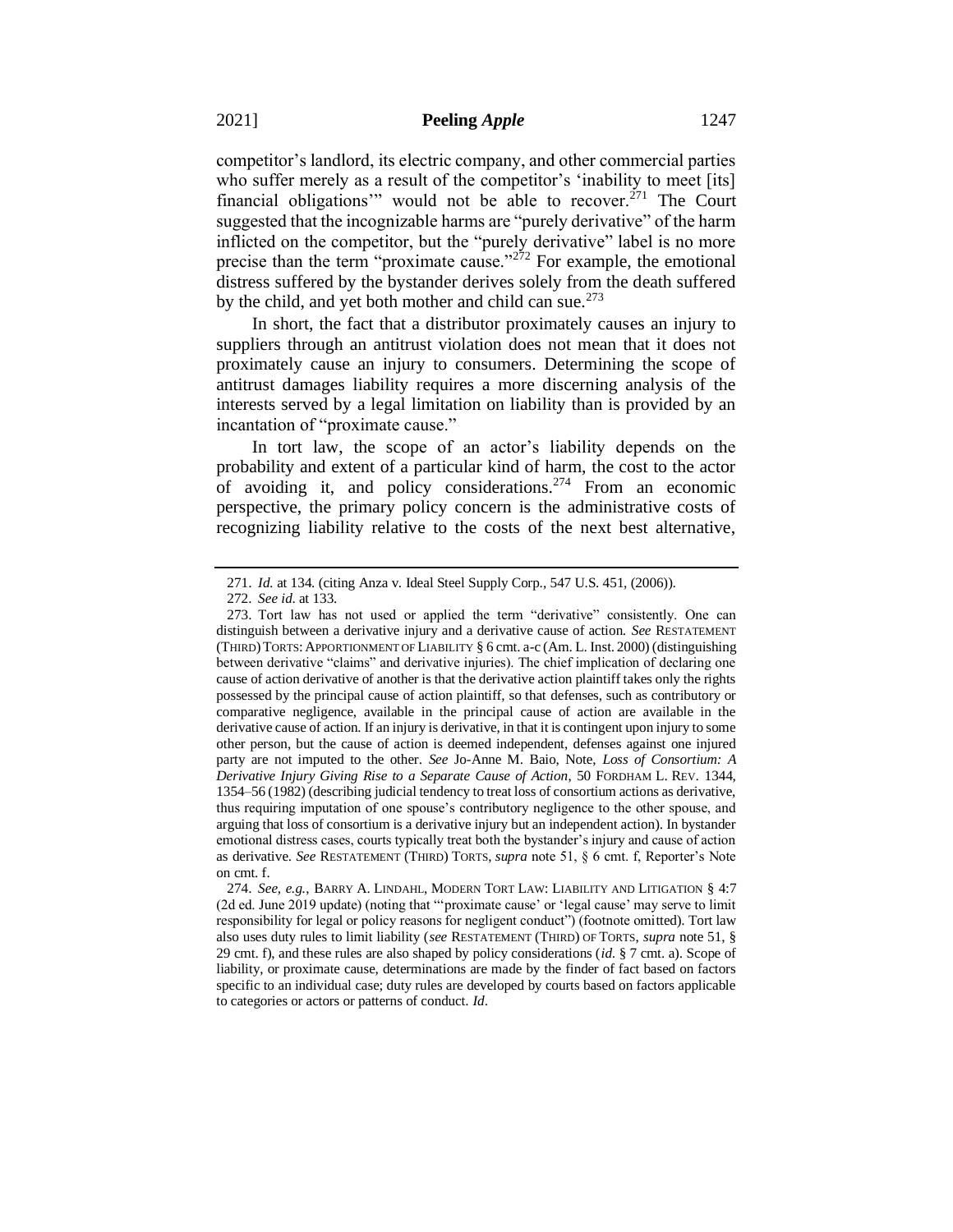whether that is simply to refuse to recognize liability or to augment recovery by others in lieu of recognition.<sup> $275$ </sup> These considerations apply equally to antitrust standing. In a typical indirect-purchaser context, where a fixed overcharge is passed on to subsequent buyers, as the plaintiff occupies a link on the distribution chain farther from the offender, the probability that the plaintiff was actually injured as a result of the offender's overcharge decreases.<sup>276</sup> Further, the estimation of damages becomes more complicated, less accurate, and hence more costly as effect becomes farther removed from culpable act, and permitting claims by an expanding set of victims inevitably increases administrative costs. Finally, the objective of optimal deterrence can be served at lower administrative costs by allowing direct purchasers to recover the entire overcharge regardless of the proportion they pass on. In this context, the loss suffered by direct purchasers falls within the offender's scope of liability; the loss suffered by indirect purchasers does not.

The justification for the indirect purchaser rule, which corresponds to the justification for limitations on a tortfeasor's scope of liability, does not support an absolute limitation on an intermediary's liability to suppliers or consumers. As explained above, permitting both suppliers and consumers to recover from an intermediary that unlawfully monopolizes the intermediate market potentially results in liability that is neither inadequate nor excessive in deterring anticompetitive conduct and achieves this result at tolerable administrative costs.

<sup>275.</sup> RESTATEMENT (THIRD) OF TORTS, *supra* note 51, § 29 cmt. e. For example, one justification for allowing a tort victim to recover punitive damages is that they in part account for the injuries suffered by victims whose injuries are incognizable, so that the damages recovered by the plaintiff more closely approximate the actual damage inflicted. Punitive damages to this extent conduce toward liability that forces the tortfeasor to internalize the full cost of his or her tort.

<sup>276.</sup> The Court alluded to this rationale in *Lexmark*. It acknowledged that the replacement microchip manufacturer's injuries were not directly caused by the OEM's misrepresentations to consumers but included the intervening link of injury to the remanufacturers. *See Lexmark*, 572 U.S. at 139. A conclusion that the microchip manufacturer's injury was proximately caused by Lexmark's consumer misrepresentations, therefore. superficially conflicted with the "'general tendency' not to stretch proximate cause 'beyond the first step.'" *Id*. (internal citation omitted).

<sup>[</sup>T]he reason for that general tendency is that there ordinarily is a "discontinuity" between the injury to the direct victim and the injury to the indirect victim, so that *the latter is not surely attributable to the former* (and thus also to the defendant's conduct), but might instead have resulted from "any number of [other] reasons."

*Id.* at 139–40 (internal citations omitted) (emphasis added). The Court rejected this possibility in the circumstances presented. *Id*. at 140.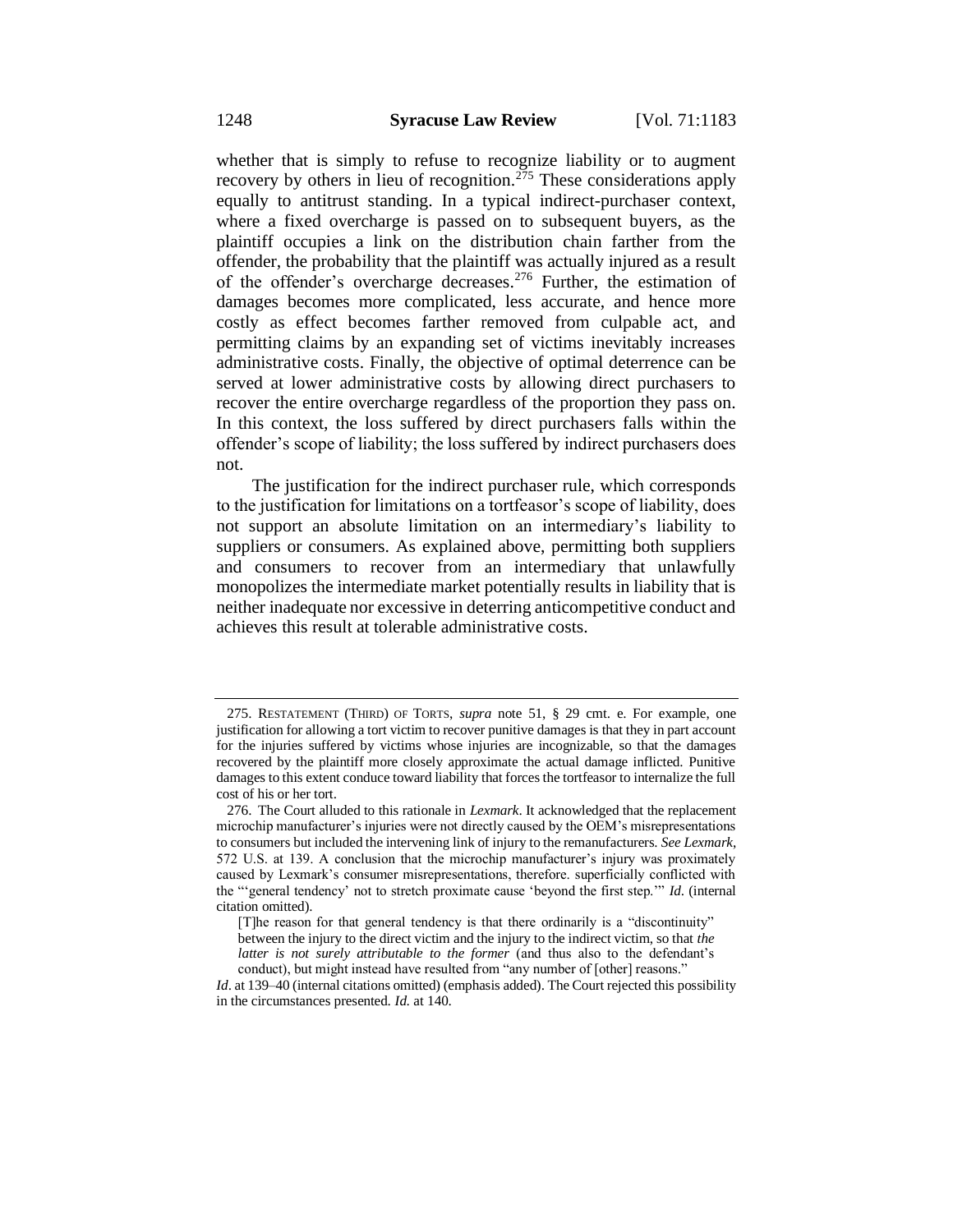The dissent argues that Apple charges one commission, and actual damages cannot exceed this amount.<sup>277</sup> Therefore, an application of *Illinois Brick* that allows both consumers and developers to recover damages will necessarily require the supra-competitive commission to be divided between the two groups, and because pass-on must be allowed as a defense if *Illinois Brick* does not bar suit by consumers, Apple is at risk of duplicative damages.<sup>278</sup> To avoid that result, developers may need to be joined in any suit by consumers, complicating litigation in just the way *Illinois Brick* sought to avoid.<sup>279</sup> But determining the damages incurred by developers and consumers is not comparable to determining the amount of an overcharge passed on to potentially multiple levels of indirect purchasers. Only two groups of plaintiffs will have standing, and calculation of each group's damages is conceptually distinct. The supracompetitive commission is not divided between two sets of claimants; each set recovers its distinct damages, and the sum of the two equals the commission.

*Hanover Shoe*, which prohibited the pass-on defense, need not be overruled in this context. It is inapplicable because the issue is not passon. The issue is rather the measure of the loss suffered by two groups participating in a single transaction when the intermediary imposes an anticompetitive ad valorem fee. In a subsequent action by developers, Apple's defense is not that the developers passed on part of the commission to consumers. It is that developers suffered damage measured by the difference between the revenue they received for the sale of apps and the revenue they would have received absent a supracompetitive commission. To be sure, if consumers and developers are permitted to sue separately, courts could reach inconsistent conclusions in calculating damages, resulting in excessive liability. But errors are possible whenever damages are calculated, and these errors can lead to excessive liability. Simply because two groups are injured by the same conduct does not change that risk or justify a rule that prevents one group from recovering.

## *B. Apple's Argument*

In the Supreme Court, Apple argued that the relevant product or service is distribution, not apps.<sup>280</sup> It sells distribution services directly to app developers. Therefore, iPhone owners are indirect purchasers, as the

<sup>277.</sup> *See* Apple Inc. v. Pepper, 139 S. Ct. 1514, 1530 n.3 (2019) (Gorsuch, J., dissenting).

<sup>278.</sup> *See id*. at 1529.

<sup>279.</sup> *See id*.

<sup>280.</sup> *See* Brief of Petitioner at 36, Apple Inc. v. Pepper, 139 S. Ct. 1514 (2019) (No. 17- 204), 2018 WL 3870180 (U.S.) at \*36.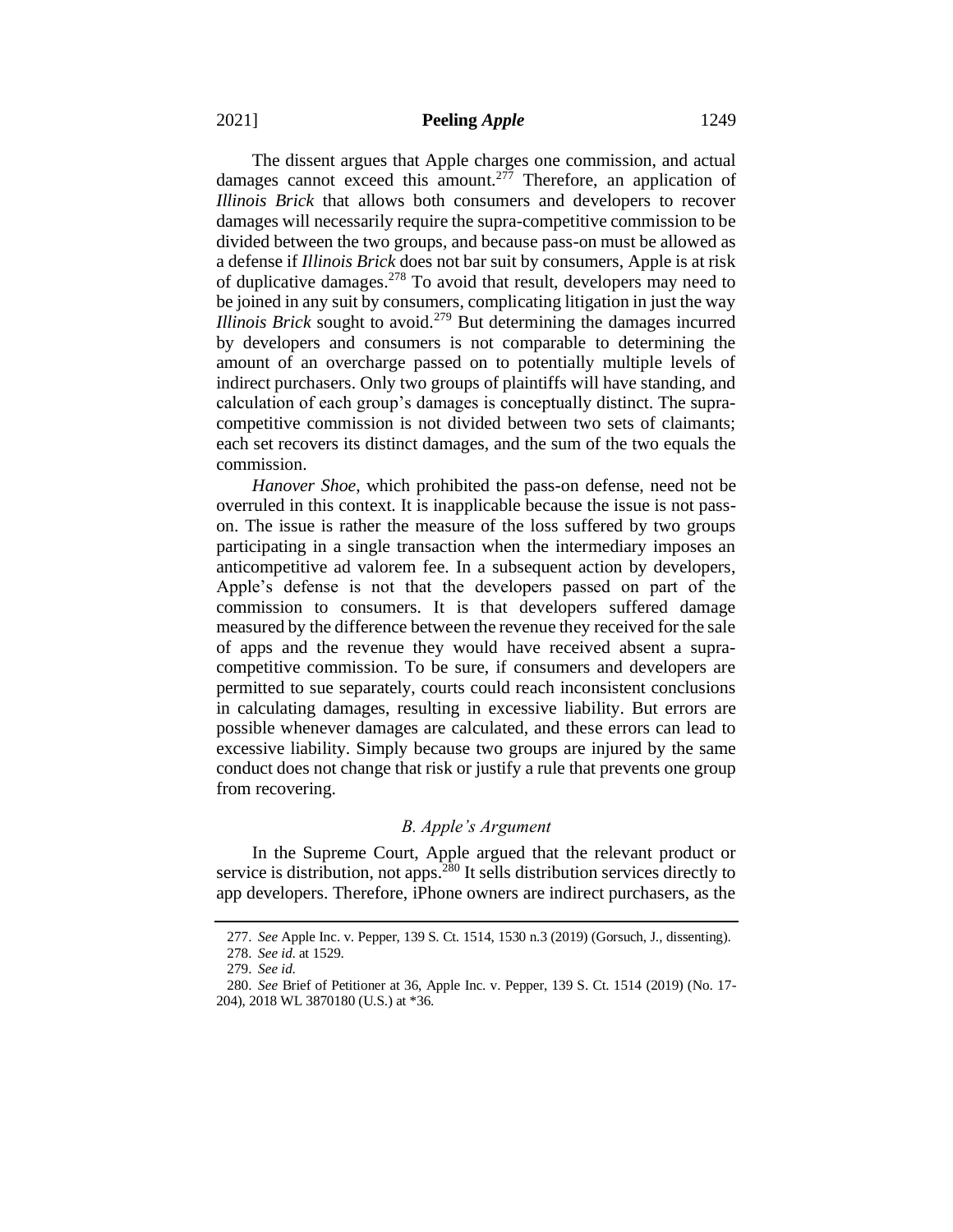cost of distribution is embedded in the price of the app. Allowing iPhone owners to recover damages from Apple exposes Apple to duplicative damages, $281$  and separating the damages absorbed by the app developers from any damages passed on to iPhone owners involves precisely the sort of calculation deemed impermissible in *Illinois Brick*. <sup>282</sup> If Apple monopolized the distribution market, only app developers have standing to recover damages.

Apple also argued that it functioned as the agent of app developers.<sup>283</sup> As such, the relevant transaction that occurs when an iPhone owner acquires an app is between the app developer and the iPhone owner even if it takes place through the agency of the App Store. The ostensible seller is only an agent and not the actual seller for antitrust purposes when the actual seller sets the price of the product exchanged. As the Supreme Court explained, "Apple's theory is that *Illinois Brick*  allows consumers to sue only the party who sets the retail price, whether or not that party sells the good or service directly to the complaining party." <sup>284</sup> Under this characterization, iPhone owners are direct purchasers of apps from app developers. An implication is that iPhone owners alone would be able to sue app developers for anticompetitive overcharges in the price of apps, but of course they would have a cause of action only if app developers committed antitrust violations. The iPhone owners did not make such a claim.

Apple's principal argument is too clever by half. Apple sells platform services, which are consumed by both app developers and iPhone owners. It functions as a demand coordinator.<sup>285</sup> Apple acknowledges that it "does various things that benefit consumers directly, for example hosting the App Store, maintaining account files, and processing and fulfilling app purchasers."<sup>286</sup> But it argues that these services are irrelevant because "the alleged anticompetitive activity is *on the other side of the platform*, in connection with Apple's role as a provider of *distribution services* to iOS developers."<sup>287</sup> The implicit claim that "hosting the App Store" <sup>288</sup> and "processing and fulfilling app purchases"<sup>289</sup> do not directly benefit app developers as well as consumers

<sup>281.</sup> *See id*. at 30.

<sup>282.</sup> *See id*. at 24.

<sup>283.</sup> *See id*. at 43–44.

<sup>284.</sup> Apple Inc. v. Pepper, 139 S. Ct. 1514, 1521 (2019).

<sup>285.</sup> *See* EVANS & SCHMALENSEE, *supra* note 205, at 138.

<sup>286.</sup> Brief of Petitioner, *supra* note 280, at 36.

<sup>287.</sup> *Id.* at 36.

<sup>288.</sup> *Id.*

<sup>289.</sup> *Id.*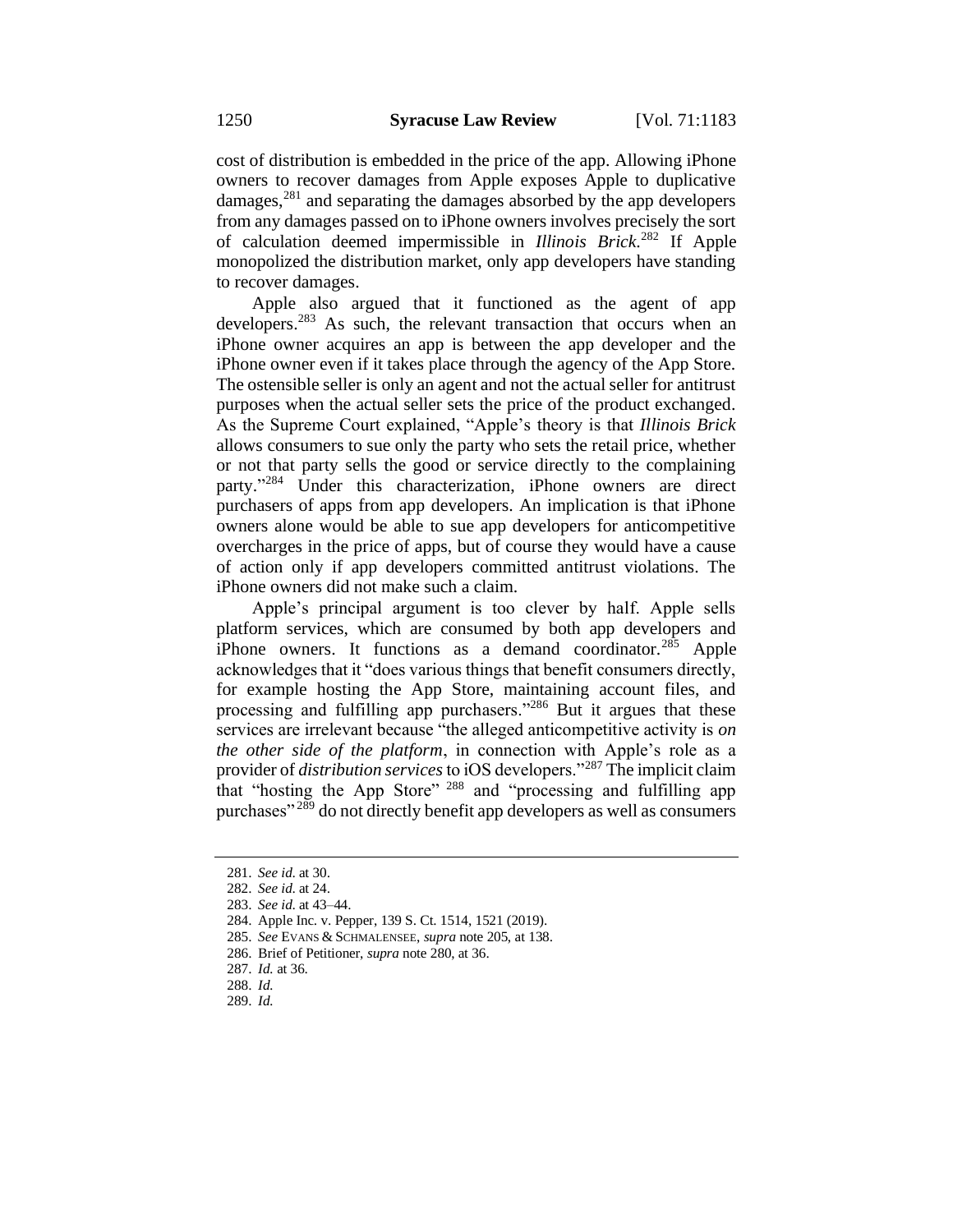is unfounded. But more important, to isolate services provided to one side of the platform ignores the nature of a platform. A platform provides an amalgam of discrete but interrelated services that reduce transaction costs for distinct groups of users. The value of the platform is in the amalgamation. The relevant service is platform service. That a platform might charge one side a high price and the other a low or even negative price does not change the fact that the platform is selling its service to both sides; indeed, for a transaction platform, no match occurs unless both sides simultaneously transact. The relevant market is the platform market, which might or might not be limited to the iOS platform.

Apple's argument suggests that consumers could sue Apple for overcharges in discrete services that directly benefit consumers, such as "processing and fulfilling app purchases."<sup>290</sup> But that is economically nonsensical, and the administrative costs of measuring such an overcharge, even if conceptually possible, would make tracing an overcharge through several distribution levels comparatively cheap. Perhaps Apple was highlighting a pleading defect, arguing that the plaintiffs alleged monopolization of distribution rather than platform services. But the substance of the argument is unconvincing. Further, as explained above, separating the damages suffered by app developers from those suffered by iPhone owners when an unlawful platform monopolist imposes a supra-competitive ad valorem charge on transactions, assuming positive marginal costs of distribution, neither inherently risks multiple liability nor involves the kind of pass-on calculations deemed impermissible in *Illinois Brick*.

Apple's argument that it is merely the agent of app developers is likewise unavailing. As explained above, agency has been significant in antitrust primarily in the context of resale price maintenance.<sup>291</sup> But it has no significance as either a legal or economic doctrine in applying the rules of antitrust standing to the circumstances under consideration. An intermediary can impose an ad valorem charge on the purchaser of a good or service based on a price set by the seller. For example, Airbnb, a popular platform that matches housing owners with short-term renters, earns most of its revenue in ad valorem fees imposed on renters based on rents set by owners.<sup>292</sup> Residential real estate brokers can formally

<sup>290.</sup> *Id.*

<sup>291.</sup> *See supra* notes 159–166 and accompanying text. Notably, Apple cites United States v. Gen. Elec. Co., 272 U.S. 476 (1926), a vertical price-fixing case, as general support for its argument that "sales agents" cannot be held liable when they "follow their principals' instructions as to what price to charge." *See* Brief of Petitioner, *supra* note 280, at 19.

<sup>292.</sup> *See* EVANS & SCHMALENSEE, *supra* note 205, at 18; *see also What Are Airbnb Service Fees?*, AIRBNB, https://www.airbnb.com/help/article/1857/what-is-the-airbnb-service-fee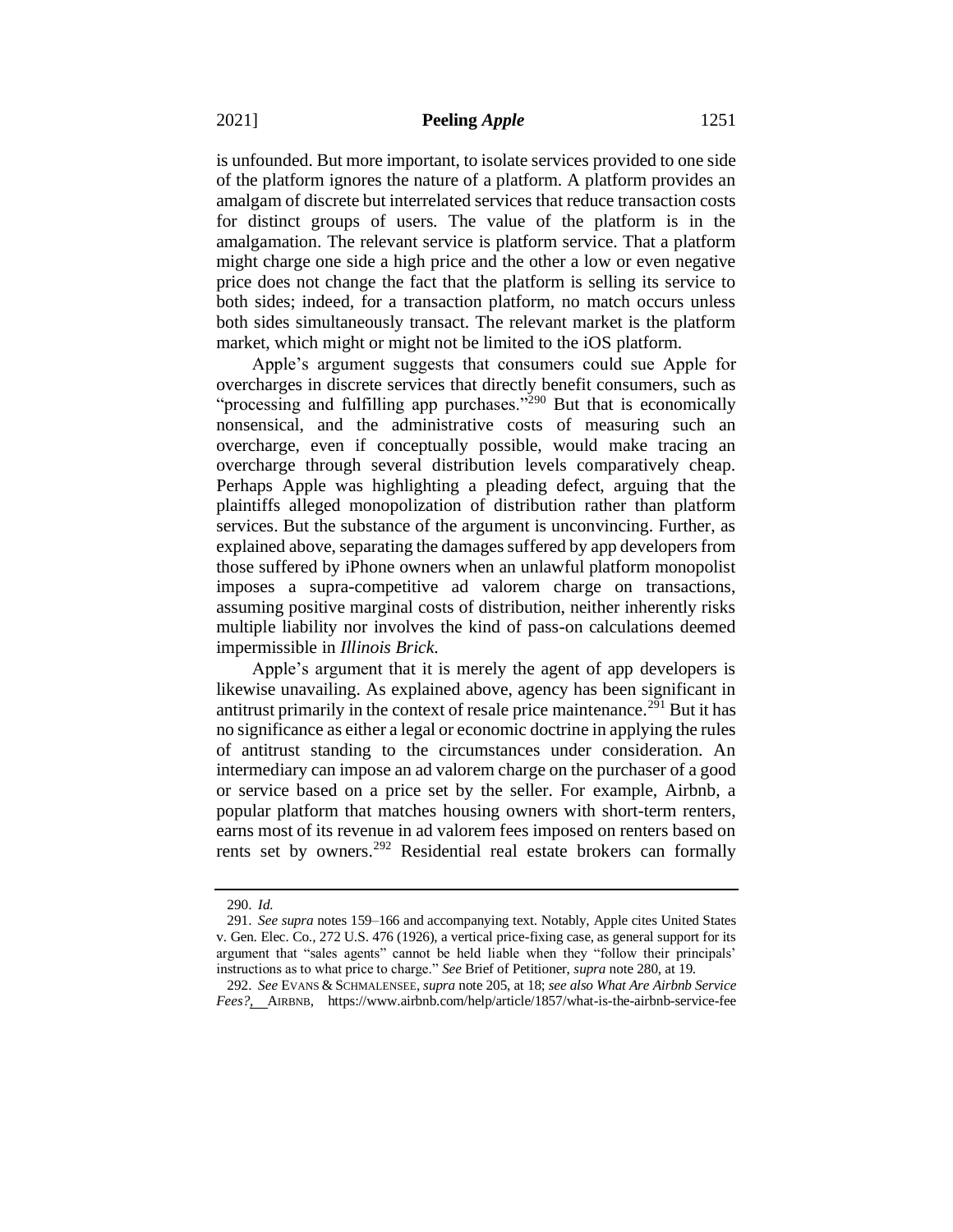represent buyers and charge them a percentage of the house purchase price set by sellers, even though the fee is typically paid by the seller, who can anticipate the charge in establishing the sales price. It matters on which side a platform imposes a charge. The incidence of the charge is not invariant to the side of the transaction on which it is imposed, as it is in one-sided markets.<sup>293</sup> But a charge imposed on either side of the market will have an impact on the other side, so long as marginal costs are positive. The issue in *Apple* is whether iPhone owners have antitrust standing when a platform allegedly monopolizes a market and imposes a supra-competitive ad valorem fee on transactions. The resolution of that issue does not depend on whether the price of the good exchanged is set by app developers or whether Apple can be characterized as the agent of developers.

#### **CONCLUSION**

Simple economics makes for straight-forward law. The economics of intermediaries is not simple. When an intermediary functions in two, one-sided markets, as a buyer in one and seller in the other, it might unlawfully acquire and exercise monopsony power alone, monopoly power alone, or both. The principles of private standing to recover damages for antitrust violations permit input sellers to recover when the intermediary exercises monopsony power, output customers to recover when the intermediary exercises monopoly power, and both suppliers and customers to recover when the intermediary exercises both kinds of market power. The *Illinois Brick* rule, however, limits recovery to immediate suppliers and customers.

When an intermediary functions as a platform in a two-sided market, it can levy a charge on a transaction that uses the platform. If it has unlawfully acquired economic power in a platform market, the charge will be supra-competitive. When the charge takes the form of a per-unit fee, both parties to the transaction suffer a cognizable injury. When it takes the form of an ad valorem fee, its incidence depends on whether the marginal costs of the service the platform provides are significantly positive. If the platform's marginal costs are close to zero, only suppliers suffer a cognizable injury; if they are positive, both suppliers and customers suffer cognizable injuries. Neither *Illinois Brick* nor any other

<sup>(</sup>last visited May. 13, 2021) (stating that standard fee structure for individual homes is 3% for hosts and "typically under 14.2 percent of the booking subtotal," which consists primarily of the nightly rate).

<sup>293.</sup> *See* Rochet & Tirole, *supra* note 207, at 996 (explaining that when "neutrality" holds, meaning that a tax will have the same impact regardless of the party on whom it is imposed, markets should be treated as one-sided).